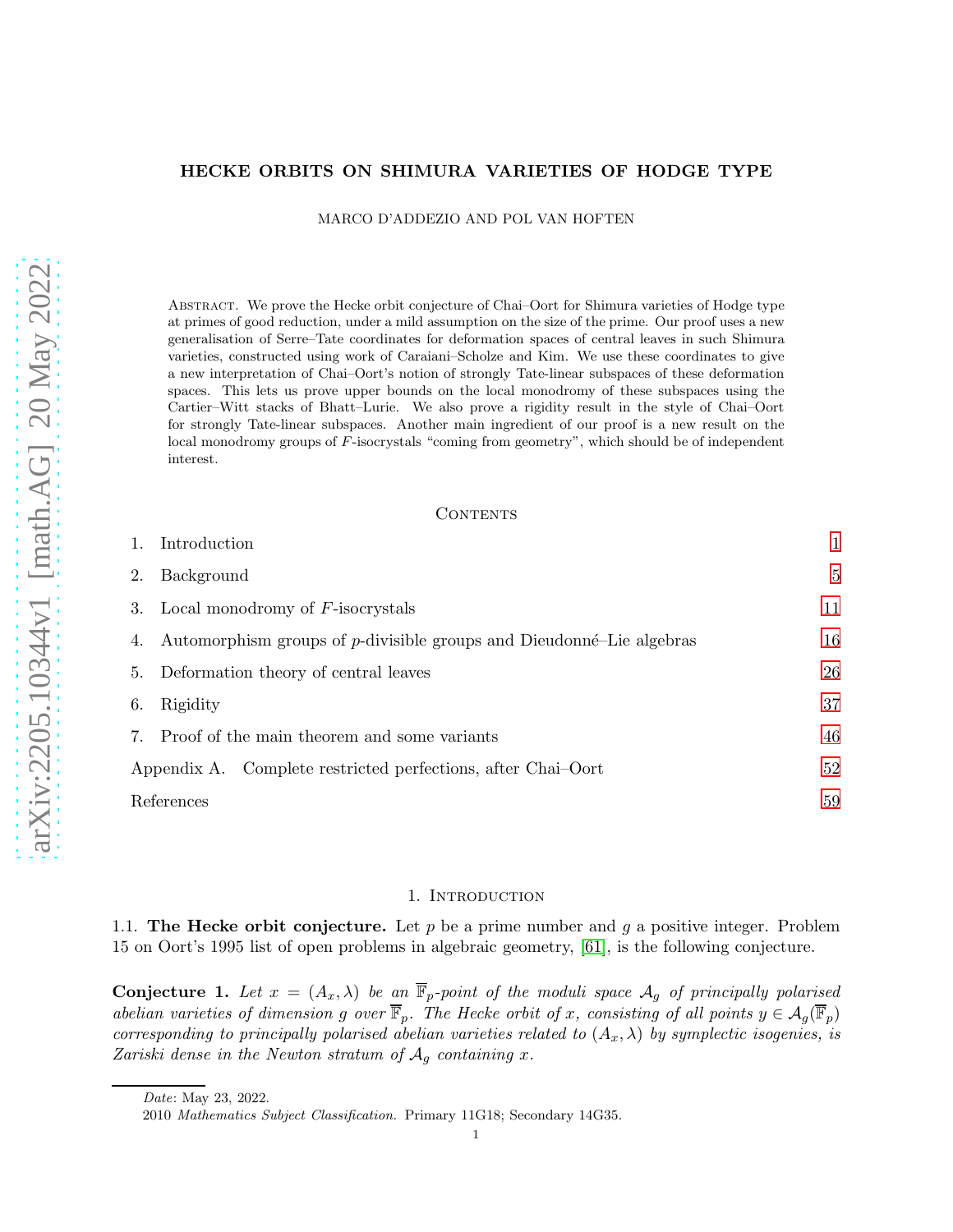More generally, for the special fibre of a Shimura variety of Hodge type at a prime of good reduction one expects that the isogeny classes are Zariski dense in the Newton strata containing them. This article contains a proof of this expectation under the assumption that  $p$  is not too small with respect to the given Shimura datum.

1.1.1. There is a refined version of Conjecture [1,](#page-0-1) also due to Oort, which considers instead the prime-to-p Hecke-orbit of x, consisting of all  $y \in \mathcal{A}_g(\overline{\mathbb{F}}_p)$  related to x by prime-to-p symplectic isogenies. In this case, the quasi-polarised p-divisible group  $(A_x[p^\infty], \lambda)$  is constant on prime-to-p Hecke orbits (not simply constant up to isogeny). Therefore, the prime-to-p Hecke orbit of x is contained in the central leaf

$$
C(x) = \left\{ y \in \mathcal{A}_{g}(\overline{\mathbb{F}}_{p}) \mid A_{y}[p^{\infty}] \simeq_{\lambda} A_{x}[p^{\infty}] \right\},\,
$$

where  $\approx_{\lambda}$  denotes a symplectic isomorphism. Oort proved in [\[60\]](#page-60-1) that  $C(x)$  is a smooth closed subvariety of the Newton stratum of  $A<sub>q</sub>$  containing x. He also conjectured that the prime-to-p Hecke orbit of x was Zariski dense in the central leaf  $C(x)$ . This conjecture is known as the Hecke *orbit conjecture* (for  $\mathcal{A}_g$ ). Thanks to Mantovan–Oort product formula, [\[52,](#page-60-2) [60\]](#page-60-1), the Hecke orbit conjecture implies Conjecture [1.](#page-0-1)

Central leaves and prime-to-p Hecke orbits can be also defined for the special fibres of Shimura varieties of Hodge type at primes of good reduction. The Hecke orbit conjecture for Shimura varieties of Hodge type then predicts that the prime-to- $p$  Hecke orbits of points are Zariski dense in the central leaves containing them (see question 8.2.1 of [\[51\]](#page-60-3) and Conjecture 3.2 of [\[14\]](#page-58-1)).

The Hecke orbit conjecture naturally splits up into a discrete part and a continuous part. The discrete part states that the prime-to-p Hecke orbit of x intersects each connected component of  $C(x)$ , whereas the continuous part states that the Zariski closure of the prime-to-p Hecke orbit of x is of the same dimension as  $C(x)$ . The discrete part of the conjecture is Theorem C of [\[51\]](#page-60-3) (see [\[39\]](#page-59-0) for related results). In this paper, we will focus instead on the continuous part of the conjecture.

1.2. Main result. Let  $(G, X)$  be a Shimura datum of Hodge type with reflex field E, and assume for simplicity that  $G^{ad}$  is Q-simple throughout this introduction. Let p be a prime such that  $G_{\mathbb{Q}_p}$  is quasi-split and split over an unramified extension, let  $U_p \subseteq G(\mathbb{Q}_p)$  be a hyperspecial subgroup, and let  $U^p \subseteq G(\mathbb{A}^p_f)$  $f(t)$  be a sufficiently small compact open subgroup. We choose a place v of E dividing p and we write  $\text{Sh}_G$  for the geometric special fibre of the canonical integral model over  $\mathcal{O}_{E,v}$  of the Shimura variety  $\mathbf{Sh}_{U}$ <sub>Up</sub> of level over E. The canonical integral model exists by work of Kisin [\[49\]](#page-60-4). Let  $C \subseteq Sh_G$  be a central leaf as constructed in [\[32\]](#page-59-1) (c.f. [\[45\]](#page-59-2)).

<span id="page-1-0"></span>**Theorem I** (Theorem [7.3.2\)](#page-47-0). If  $Z \subseteq C$  is a nonempty reduced closed subvariety that is stable under the prime-to-p Hecke operators and  $p \geq h(G)$ , then  $Z = C$ .

When  $\text{Sh}_G = \mathcal{A}_g$  this result, without any conditions on p, is due to Chai–Oort, see their forthcoming book [\[17\]](#page-58-2) for the continuous part and [\[19\]](#page-59-3) for the discrete part. Their proofs do not generalise to more general Shimura varieties because they rely on the existence of hypersymmetric points in Newton strata, which is usually false for Shimura varieties of Hodge type. Moreover, their proof of the continuous part of the conjecture relies on the fact that any point  $x \in \mathcal{A}_q(\mathbb{F}_p)$  is contained in a large Hilbert modular variety, and they use work of Chai–Oort–Yu on the Hecke orbit conjecture for Hilbert modular varieties at (possibly ramified) primes. There are many other partial results e.g. for prime-to-p Hecke orbits of hypersymmetric points in the PEL case, [\[70\]](#page-60-5), or for prime-to-p Hecke orbits of ordinary points, [\[10,](#page-58-3) [38,](#page-59-4) [55,](#page-60-6) [64,](#page-60-7) [72\]](#page-60-8).

We also prove that isogeny classes are dense in the Newton strata containing them, see Theorem [7.4.1.](#page-48-0) Moreover, we prove results about the  $\ell$ -adic Hecke orbits for primes  $\ell \neq p$  generalising work of Chai, [\[13\]](#page-58-4), in the Siegel case, see Theorem [7.6.1.](#page-49-0)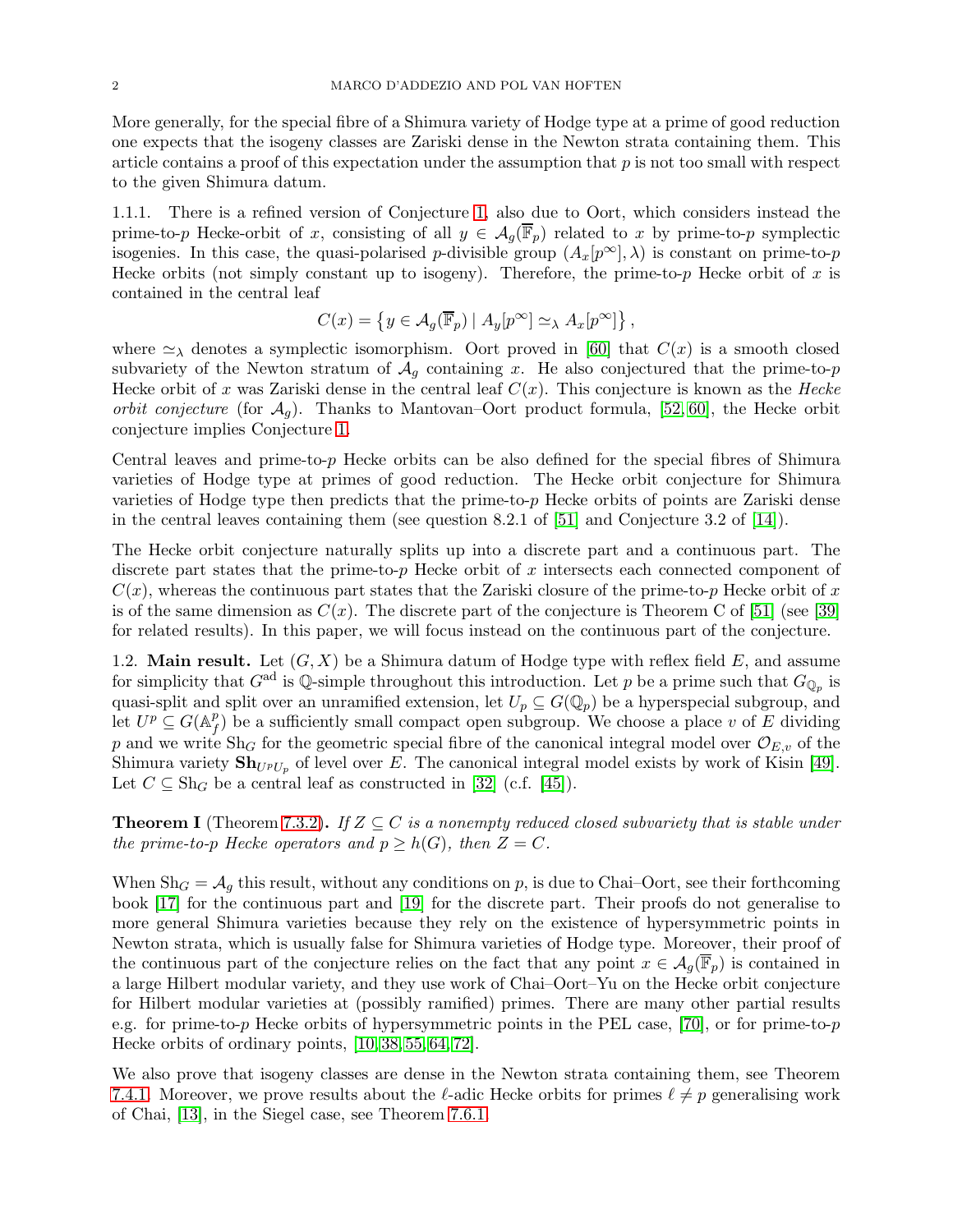**Remark 1.2.1.** The condition that  $p \ge h(G)$ , as well as the assumption that  $G^{\text{ad}}$  is  $\mathbb{Q}$ -simple, can be relaxed at the expense of introducing more notation, see Theorem [7.3.2](#page-47-0) for a precise statement.

Remark 1.2.2. Theorem 8.10 of [\[8\]](#page-58-5), which gives a potentially good reduction criterion for K3 surfaces, is conditional on the Hecke orbit conjecture for certain orthogonal Shimura varieties, see Conjecture 8.2 of [ibid.]. In Section [7.5](#page-48-1) we explain that our results can be used to prove this conjecture under mild assumptions on p.

1.3. Local monodromy of F-isocrystals. One of the main tools of the proof is the theory of *monodromy groups of F-isocrystals,* defined in [\[21\]](#page-59-5). We will prove a new result about the local monodromy groups of F-isocrystals "coming from geometry", which should be of independent interest. This result is used to prove that the local monodromy groups of the crystalline Dieudonné modules of the universal p-divisible groups over  $Z \subseteq C$  (notation as in Theorem [I\)](#page-1-0) are "big". We explain it in a more general setting.

Let X be a smooth irreducible variety over a perfect field with a rational point  $x$  (for simplicity) and let  $(\mathcal{M}^{\dagger}, \Phi_{\mathcal{M}^{\dagger}})$  be a semi-simple overconvergent F-isocrystal over X with constant Newton polygon. Since the Newton polygon is constant, the associated F-isocrystal  $(M, \Phi_M)$  admits the slope filtration. Let  $X^{x} := \text{Spf } \widehat{\mathcal{O}}_{X,x}$  be the formal spectrum of the complete local ring of X at x. The main result of [\[23\]](#page-59-6) tells us that the monodromy group of  $\mathcal M$  (Definition [2.3.4\)](#page-8-0), denoted by  $G(\mathcal{M},x)$ , is the parabolic subgroup  $P\subseteq G(\mathcal{M}^{\dagger},x)$  associated to the slope filtration. We refine that result for the local monodromy group at x.

<span id="page-2-0"></span>**Theorem II.** The monodromy group  $G(M_{X/x}, x)$  of the restriction of M to  $X^{x}$  is the unipotent radical of the monodromy group  $G(\mathcal{M},x)$  of  $\mathcal M$  over X.

When  $M$  is the crystalline Dieudonné-module of an ordinary p-divisible group, then this result is proved by Chai in [\[11\]](#page-58-6), by doing explicit computations with Serre–Tate coordinates. Our proof builds instead on the techniques developed in [\[23\]](#page-59-6) and uses new descent results for isocrystals from [\[27,](#page-59-7) [53\]](#page-60-9). Since  $X<sup>/x</sup>$  is geometrically simply connected, each isocrystal underlying an isoclinic Fisocrystal over  $X/x$  is trivial by Theorem 6 of [\[2\]](#page-58-7). This already implies that  $G(\mathcal{M}_{X/x}, x)$  is unipotent. To relate  $G(M_{X/x}, x)$  and the unipotent radical of  $G(M, x)$  we pass through the respective generic points. Write k for the function field of X and  $k_x$  for the function field of  $X/x$ . We first prove in Theorem [3.2.5](#page-12-0) that when we pass to Spec  $k$  we get the same monodromy group as the global one over  $X$ . Then we also show that if we pass instead to the separable closure of  $k$  we obtain the unipotent radical of  $G(M, x)$  (Proposition [3.4.2\)](#page-14-0). This means that passing to  $k^{\text{sep}}$  we kill precisely a Levi subgroup of  $G(\mathcal{M}, x)$ . Subsequently, using the fact that the field extension  $k \subseteq k_x$ is a separable extension such that k and  $k_x$  share a common (absolute) p-basis (Lemma [3.4.1\)](#page-14-1), we show that when we pass from  $k_{x}^{\text{sep}}$  to  $k_{x}^{\text{sep}}$  we do not get extra splitting of the slope filtration (Proposition [3.3.5\)](#page-14-2). This is enough to prove that the local monodromy group  $G(M_{X/x}, x)$  is the same as the monodromy group over  $k^{\text{sep}}$ , which in turn is the unipotent radical of the monodromy group  $G(M, x)$ .

1.4. An overview of the proof of Theorem [I.](#page-1-0) The overall structure of the proof of Theorem [I](#page-1-0) is similar to the proof of the ordinary Hecke orbit conjecture in [\[38\]](#page-59-4) and is based on a strategy implicit in the work of Chai–Oort and sketched to us by Chai in a letter.

To explain the proof we first need to establish some notatio. Let  $Z \subseteq C \subseteq Sh_{G,b}$  be a reduced closed subvariety that is stable under the prime-to-p Hecke operators as in the statement of Theorem [I.](#page-1-0) The Newton stratum  $\text{Sh}_{G,b} \subseteq \text{Sh}_G$  corresponds to an element  $b \in B(G_{\mathbb{Q}_p})$  which has an associated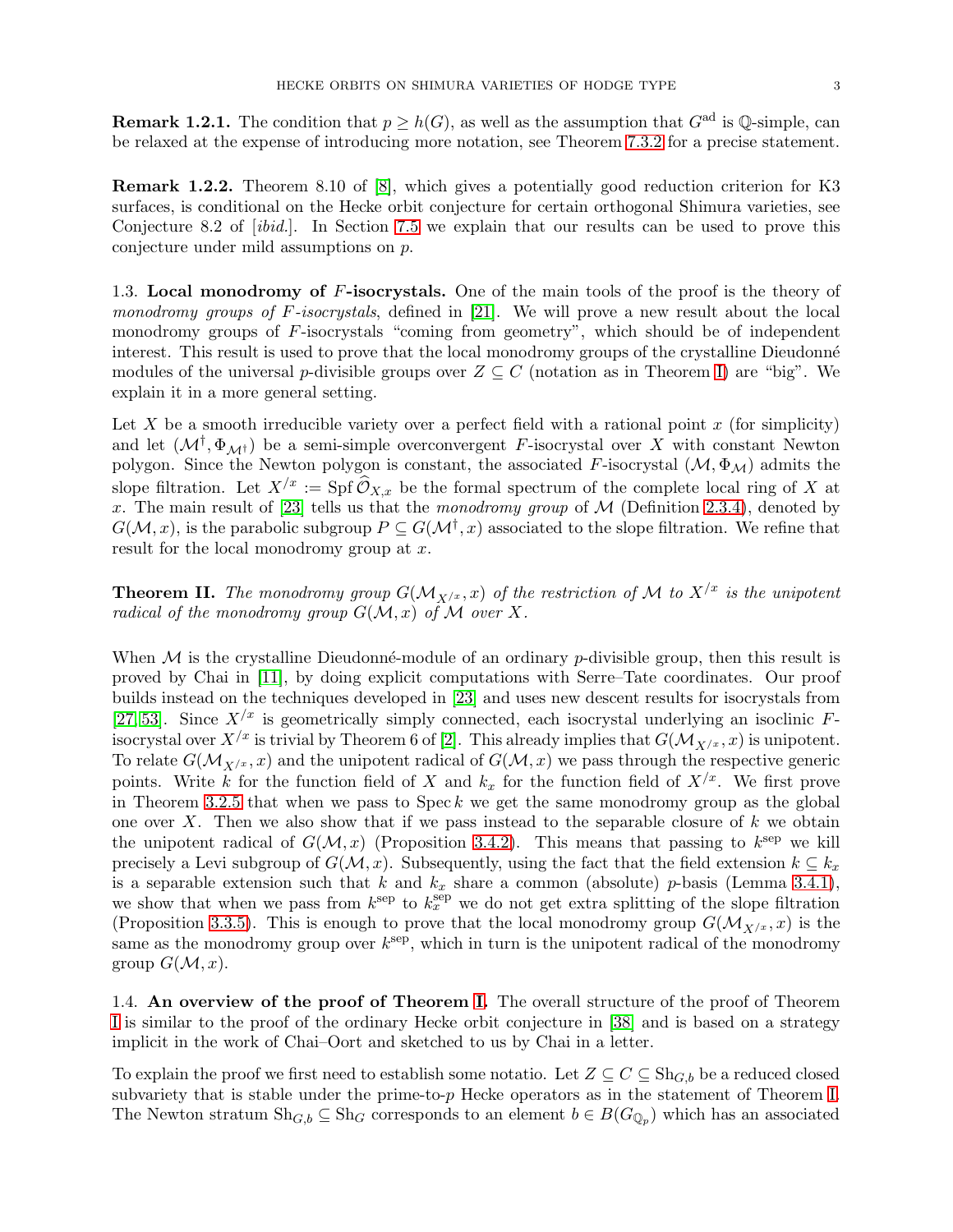Newton (fractional) cocharacter  $\nu_b$ . Attached to this cocharacter is a parabolic subgroup  $P_{\nu_b}$  with unipotent radical  $U_{\nu_b}$ .

Let  $Z<sup>sm</sup>$  be the smooth locus of Z. Then Corollary 2.2.1 of [\[38\]](#page-59-4) tells us that the monodromy of the crystalline Dieudonné module M of the universal p-divisible group over  $Z^{\text{sm}}$  is isomorphic to  $P_{\nu_b}$ . Theorem [II](#page-2-0) then tells us that for  $x \in Z^{\text{sm}}(\overline{\mathbb{F}}_p)$ , the monodromy of M over  $Z^{x} := \text{Spf } \widehat{\mathcal{O}}_{Z,x}$  is equal to  $U_{\nu_b}$ . We are going to leverage this fact to show that  $Z^{x} = C^{x}$ , which will allow us to conclude that  $Z^{\text{sm}}$  and hence Z is equidimensional of the same dimension as C.

For this we will construct generalised Serre–Tate coordinates on the formal completion  $C^{x}$  :=  $\text{Spf }\widehat{\mathcal{O}}_{C,x}.$  To be precise, we will show that there is a Dieudonné–Lie  $\mathbb{Z}_p$ -algebra<sup>1</sup>  $\mathfrak{a}^+$  over  $\mathbb{Z}_p$ governing the structure of  $C^{x}$ . For example if C is the ordinary locus in  $\mathcal{A}_{g,N}$  then  $C^{x}$  is a p-divisible formal group by the classical theory of Serre–Tate coordinates, and  $\mathfrak{a}^+ = \mathbb{D}(C^{/x})$  is its Dieudonné module, equipped with the trivial Lie bracket.

More generally the perfection of  $C/x$  admits the structure of a (functor to) nilpotent Lie  $\mathbb{Q}_p$ algebra(s) whose Dieudonné module is  $\mathfrak{a} := \mathfrak{a}^+[\frac{1}{n}]$  $\frac{1}{p}$ . More canonically, the perfection of  $C/x$  is a trivial torsor for a unipotent formal group  $\tilde{\Pi}(\mathfrak{a})$  related to the aforementioned nilpotent Lie algebra by the Baker–Campbell–Hausdorff formula. In the Siegel case, this unipotent formal group is the identity component of the group of self-quasi isogenies (compatible with the polarisation up to a scalar) of the p-divisible group  $A_x[p^\infty]$ . These results come from the perspective of Caraiani– Scholze, [\[9\]](#page-58-8), on C and the perspective of Kim, [\[45\]](#page-59-2), on  $C^{x}$ .

We note that our generalisation of Serre–Tate coordinates is different from the notion of a  $p$ -divisible cascade given by Moonen in [\[58\]](#page-60-10). Our alternative definition is necessary in our work since in the Hodge type case the deformation spaces we consider do not have in general a cascade structure. Already in the  $\mu$ -ordinary case, all we can hope for is a *shifted subcascade* in the sense of [\[65\]](#page-60-11) (c.f. [\[40\]](#page-59-8)) and, as far as we can see, there is no way to run our arguments with shifted subcascades.

The Dieudonné–Lie  $\breve{\mathbb{Q}}_p$ -algebra  $\frak a$  turns out to be isomorphic to Lie  $U_{\nu_b}$  equipped with a natural  $F$ structure coming from b. If  $\mathfrak{b} \subseteq \mathfrak{a} = \text{Lie } U_{\nu_b}$  is an F-stable Lie subalgebra, we construct a formally smooth closed formal subscheme  $Z(\mathfrak{b}^+) \subseteq C^{x}$  (Definition [4.3.14\)](#page-24-0), which is strongly Tate-linear in the sense of Chai–Oort, [\[16\]](#page-58-9). The construction is such that when  $\mathfrak{b} = \mathfrak{a}$ , the formal subscheme  $Z(\mathfrak{b}^+)$  is  $C/x$  itself. It turns out that  $Z/x$  admits such a description.

<span id="page-3-1"></span>**Theorem 1.4.1** (Theorem [6.1.1\)](#page-36-1). There is an F-stable Lie subalgebra  $\mathfrak{b} \subseteq \mathfrak{a}$  such that  $Z/x = Z(\mathfrak{b}^+)$ .

To prove Theorem [I,](#page-1-0) we are then reduced to show that the formal subschemes  $Z(\mathfrak{b}^+)$  for  $\mathfrak{b} \subsetneq \mathfrak{a}$ have small monodromy. In this direction we prove the following result:

<span id="page-3-0"></span>**Theorem 1.4.2** (Theorem [5.5.3\)](#page-33-0). The Lie algebra of the monodromy group of M over  $Z(\mathfrak{b}^+)$  is contained in b.

By the previous discussion, we know that the Lie algebra of the monodromy group of M over  $Z^{x}$ is equal to **a**. Therefore, if  $Z^{x} = Z(\mathfrak{b}^{+})$  for some **b**, then  $\mathfrak{a} \subseteq \mathfrak{b} \subseteq \mathfrak{a}$ , so that  $Z^{x} = Z(\mathfrak{b}^{+}) =$  $Z(\mathfrak{a}^+) = C^{x}.$ 

The proof of Theorem [1.4.2](#page-3-0) uses the Cartier–Witt stacks of Bhatt–Lurie [\[4\]](#page-58-10) in combination with the interpretation of  $C<sup>{x}</sup>$  as a formal deformation space of the trivial torsor for a certain group scheme  $\Pi(\mathfrak{a}^+)$ , due to Chai–Oort [\[16\]](#page-58-9) in the PEL case. In particular, we show that the closed formal

<sup>&</sup>lt;sup>1</sup>See Definition [4.3.2.](#page-20-0)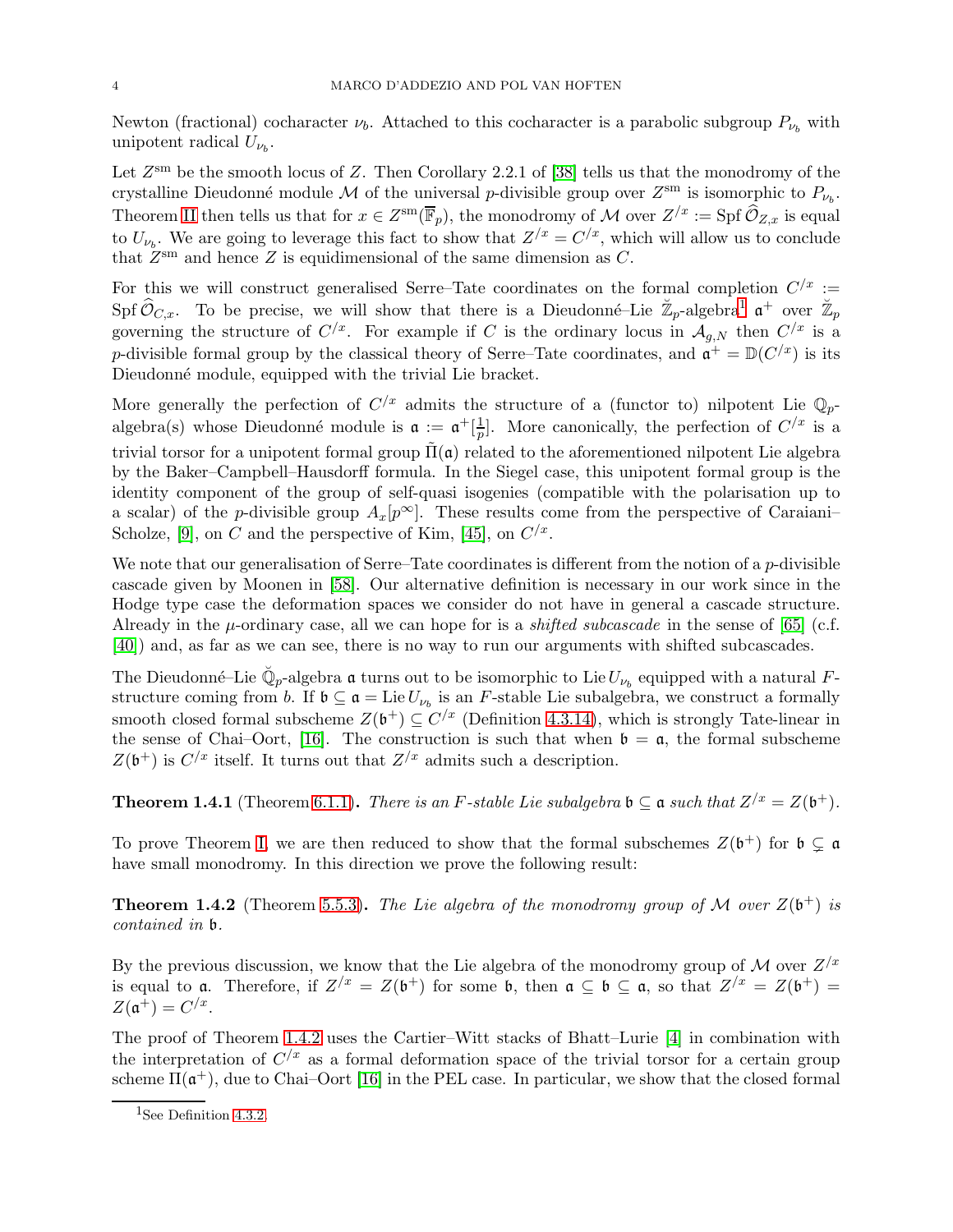subscheme  $Z(\mathfrak{b}^+) \subseteq C^{x}$  can be identified with the formal deformation space of the trivial torsor for a certain closed subgroup  $\Pi(\mathfrak{b}^+) \subseteq \Pi(\mathfrak{a}^+)$ . Our argument with Cartier–Witt stacks happens in Section [5.5.](#page-32-0)

Theorem [1.4.1](#page-3-1) is related to rigidity results for p-divisible formal groups of Chai, [\[15\]](#page-58-11), and to rigidity results for biextensions of p-divisible formal groups of Chai–Oort, [\[20\]](#page-59-9). We would also like to mention unpublished work of Tao Song which proves rigidity results in the case of  $p$ -divisible 4-cascades.

The proof of Theorem [1.4.1,](#page-3-1) which happens in Section [6,](#page-36-0) was inspired by the proof of the rigidity result for biextensions of [\[20\]](#page-59-9) and uses some of the result of [ibid.] on the topological commutative algebra of completions of perfections of power series rings over  $\overline{\mathbb{F}}_p$ , which are summarised in Appendix [A.](#page-51-0) However, it is not entirely straightforward to translate the proofs of [\[20\]](#page-59-9), which happen with biextensions, to the setting of unipotent groups and Dieudonné–Lie algebras.

**Remark 1.4.3.** The unipotent formal group  $\tilde{\Pi}(\mathfrak{a})$  for  $\mathfrak{a} = \text{Lie } U_{\nu_b}$  is closely related to the "unipotent group diamond"  $\tilde{G}_b^{>0}$  introduced in Chapter III.5 of Fargues–Scholze, [\[30\]](#page-59-10).

1.5. Structure of the article. In Section [2](#page-4-0) we cover some background theory on  $p$ -divisible groups, isocrystals, formal schemes and Cartier-Witt stacks. We prove Theorem [II](#page-2-0) in Section [3.](#page-10-0) In Section [4](#page-15-0) we discuss internal hom p-divisible groups and groups of (quasi-)automorphisms of  $p$ -divisible groups, and introduce Dieudonné–Lie algebras. In Section [5](#page-25-0) we discuss central leaves for Shimura varieties of Hodge type and describe their deformation theory in terms of Dieudonné–Lie algebras using work of Kim, [\[45\]](#page-59-2). We then relate our perspective on the deformation central leaves to the one of Chai–Oort, [\[16\]](#page-58-9), and prove Theorem [1.4.2.](#page-3-0) Section [6](#page-36-0) is devoted entirely to the proof of Theorem [1.4.1.](#page-3-1)

1.6. Acknowledgements. We are indebted to Ching-Li Chai and Frans Oort for the ideas they developed and we used for our work on the Hecke orbit conjecture. The first named author would also like to thank Ching-Li Chai for his letter on the relation between the parabolicity conjecture and the Hecke orbit conjecture. We are grateful to Brian Conrad, Sean Cotner, Andrew Graham, and Richard Taylor for many helpful discussions about this work. We also thank Hélène Esnault and Matteo Tamiozzo for their comments on an earlier version of this article.

<span id="page-4-0"></span>The first named author was funded by the Deutsche Forschungsgemeinschaft (DA-2534/1-1, project ID: 461915680).

# 2. Background

<span id="page-4-1"></span>2.1. Formal schemes over a field. In this text we will repeatedly make use of the theory of formal schemes, as introduced in [\[26,](#page-59-11) §10]. The admissible topological rings we will consider will be adic rings with a finitely generated ideal of definition.

**Definition 2.1.1.** A pre-adic<sup>\*</sup> ring is a topological ring R endowed with the I-adic topology for some finitely generated ideal I. An  $adic^*$  ring is an I-adically complete pre-adic<sup>\*</sup> ring.

If R is an adic<sup>\*</sup> ring over a field  $\kappa$  (not asked to be perfect) we write  $h_{\text{Spf }R} : \text{Alg}_{\kappa}^{\text{op}} \to \text{Sets}$  for the associated functor of point, where  $\text{Alg}_{\kappa}^{\text{op}}$  is the opposite of the category of  $\kappa$ -algebras endowed with the fpqc topology. If S is another adic\* ring, by  $[68,$  Lemma 0AN0], a homomorphism of functors  $f : h_{\text{Spf }S} \to h_{\text{Spf }R}$  comes uniquely from a continuous homomorphism  $f : R \to S$ .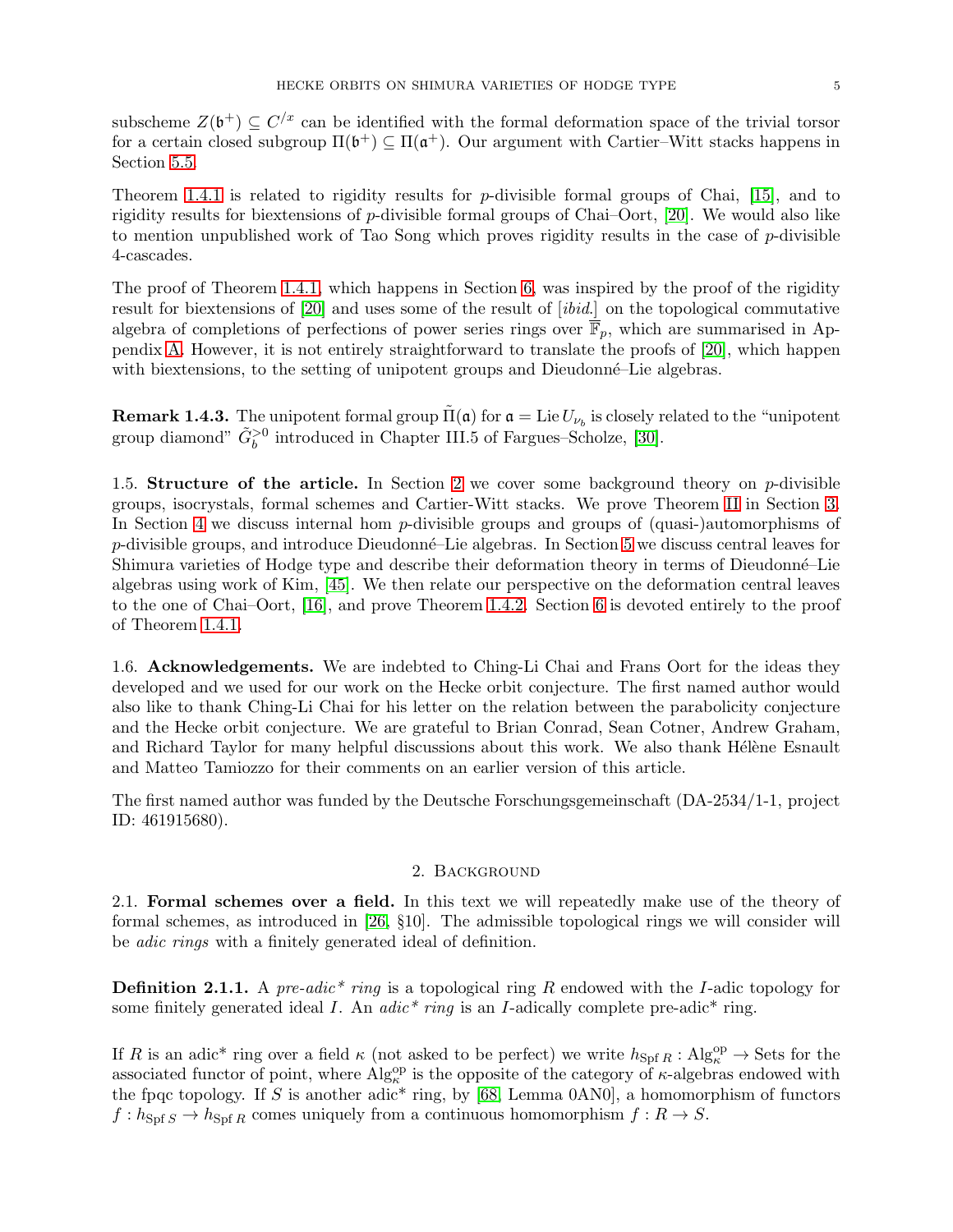2.1.2. Scheme-theoretic images. Let  $f: R \to S$  be a morphism of adic<sup>\*</sup> rings with kernel K (a closed ideal of R by the completeness of S). If I is a finitely generated ideal of definition of R, then we can form the ring

$$
T:=\varprojlim_n R/(I^n+K),
$$

which is just the J-adic completion of  $R/K$  where  $J := I/K$ . The ring T is J-adically complete because J is finitely generated. By Lemma 0APT, the morphism  $R \to T$  is surjective. This implies that  $T = R/K$ , or in other words, that  $R/K$  is J-adically complete. Note that this implies that T is a subring of  $S$ , so that if  $S$  is a domain, the same is true for  $T$ .

**Definition 2.1.3.** The closed immersion Spf  $T \hookrightarrow$  Spf R is called the *scheme-theoretic image* of  $f : Spf S \to Spf R$ .

We present now some technical lemmas on formal schemes over  $\kappa$  that we will use later on. We would like to thank Brian Conrad and Sean Cotner for suggesting the proofs we propose here (although any errors are due to the authors).

<span id="page-5-1"></span>**Lemma 2.1.4.** Suppose that Spf R and Spf S are endowed with an action of a group scheme  $G/\kappa$ and let  $f : Spf S \to Spf R$  be a G-equivariant morphism of formal schemes over κ. There is a unique action of G on the scheme-theoretic image Spf T such that the induced maps Spf  $T \rightarrow$  Spf R and  $\text{Spf } S \to \text{Spf } T$  are *G*-equivariant.

*Proof.* Let  $C = \Gamma(S)$  be the coordinate ring of G, then there is a commutative diagram (all the tensor products are over  $\kappa$ )



where K is the kernel of  $f: R \to S$ . We are trying to show that there is a unique way to fill in the dotted arrow, which will follow from the following claim.

<span id="page-5-0"></span>**Claim 2.1.5.** The map  $R/K\widehat{\otimes}C \rightarrow S\widehat{\otimes}C$  is injective.

Showing that the induced map Spf  $R/K = T \rightarrow G \times T$  satisfies the axioms of a group action is straightforward.

*Proof of Claim [2.1.5.](#page-5-0)* The completed tensor product of  $R/K$  with C is the I-adic completion of the usual tensor product  $R/K \otimes C$ , where I is an ideal of definition of R (and thus also an ideal of definition of  $R/K$ ). As a module over  $\kappa$  we know that  $C = k^{\oplus \mathscr{A}}$  for some index set  $\mathscr{A}$  and since tensor products commute with direct sums we see that  $R/K \otimes C = (R/K)^{\oplus \mathscr{A}}$ . The  $\mathfrak{m}_R$ -adic completion of this tensor product is the subset of the product of  $R/K$  over  $\mathscr A$ , consisting of those sequences where for all  $m \geq 0$  almost all elements of the sequence lie in  $I^m$ .

Let J be an ideal of definition of S containing  $f(I)$ , then the completion  $S\widehat{\otimes}C$  is the J-adic completion of  $S \otimes C$ . This can be identified with the subset of the product of S over  $\mathscr{A}$ , consisting of those sequences where for all  $m \geq 0$  almost all elements of the sequence lie in  $J^m$ . Since  $R/K \to S$ is injective we see that the map

$$
\prod_{\mathscr{A}}R/K\to\prod_{\mathscr{A}}S
$$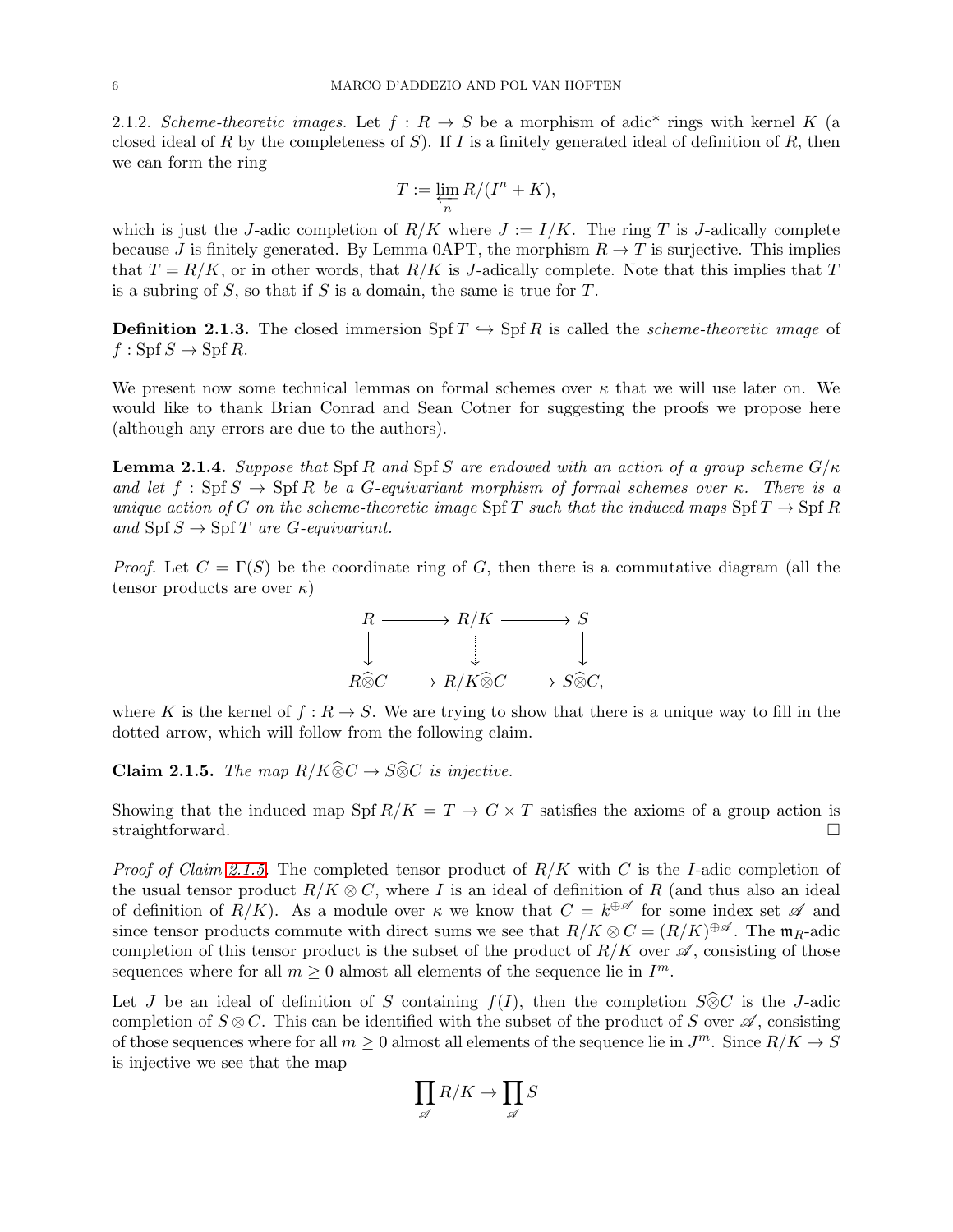is injective and hence the map  $R/K\widehat{\otimes}C\to S\widehat{\otimes}C$  is injective.

<span id="page-6-1"></span>**Lemma 2.1.6.** Let  $(A, \mathfrak{m})$ ,  $(B, \mathfrak{n})$  be Noetherian complete local rings over  $\kappa$ , let  $C, D$  over  $\kappa$  be adic rings and let  $A \to C$  and  $B \to D$  be adic and injective maps of  $\kappa$ -algebras. Then the induced map (where the tensor products are over  $\kappa$ )

$$
A \widehat{\otimes} B \to C \widehat{\otimes} D
$$

is injective.

Proof. The map of A-modules

$$
A \otimes B \to C \otimes D
$$

is injective because we are working over a field. For  $j \geq 0$  let  $I_j = \mathfrak{m}_A^j C$ , then the topology on C is defined by the chain of ideals  $I_j$  and since the topology on C is Hausdorff by assumption we find that  $\bigcap_j I_j = (0)$ . This means that we similarly have  $\bigcap_j (I_j \cap A) = 0$  and because A is Noetherian, Chevalley's theorem (see exercise 8.7 of [\[54\]](#page-60-13) and its solution on page 290) says that for each j there is an  $n(j)$  such that  $(I_{n(j)} \cap A) \subseteq \mathfrak{m}_{\ell}^{j}$  $A^j$ . By construction  $\mathfrak{m}_A^j \subseteq (I_j \cap A)$  and so we have shown that the  $m_A$ -adic topology on A is equal to the linear topology induced by the chain of ideals  $(I_1 \cap A) \supseteq (I_2 \cap A) \supseteq \cdots$ . In other words,

$$
A = \varprojlim_j A/(I_j \cap A),
$$

as a topological  $\kappa$ -vector space, and similarly

$$
B = \varprojlim_j B/(J_j \cap B)
$$

where  $J_j = \mathfrak{m}_B^k D$ . By construction the maps  $A/(I_j \cap A) \to C/I_j$  and  $B/(J_j \cap B) \to D/J_j$  are injective. It follows that for each  $(j, j')$  the map

$$
A/(I_j \cap A) \otimes B/(J_{j'} \cap B) \to C/I_j \otimes D/J_{j'}
$$

is injective because it factors as a composition of the maps

$$
A/(I_j \cap A) \otimes B/(J_{j'} \cap B) \to A/I_j \otimes D/J_{j'} \to C/I_j \otimes D/J_{j'}
$$

which are injective because we are over a field. By the definition of the completed tensor product the map that we are trying to show is injective is

$$
\varprojlim_{j,j'} (A/(I_j \cap A) \otimes B/(J_{j'} \cap B)) \to \varprojlim_{j,j'} (C/I_j \otimes D/J_{j'}) .
$$

This is an inverse limit of injective maps and thus injective.

<span id="page-6-0"></span>**Lemma 2.1.7.** Let  $(A, \mathfrak{m})$  and  $(B, \mathfrak{n})$  be complete (Noetherian) local rings over  $\kappa$  with residue fields isomorphic to κ. Let  $f : \operatorname{Spf} B \to \operatorname{Spf} A$  be a monomorphism of formal schemes over κ, then it is a closed immersion.

*Proof.* We have a local homomorphism of  $\kappa$ -algebras  $f : (A, \mathfrak{m}) \to (B, \mathfrak{n})$  that induces an isomorphism on residue fields and such that for every Artinian local ring R the induced map Hom $(B, R) \rightarrow$  $Hom(A, R)$  is injective.

Let  $R = B/(\mathfrak{m}B + \mathfrak{n}^j)$  and assume that  $\mathfrak{m}B + \mathfrak{n}^j$  is strictly contained in  $\mathfrak{n}$ . Then the natural map  $B \to R$  does not factor through  $B/\mathfrak{n}$ . Note that there is another natural map  $B \to R$  given by

$$
B \to B/\mathfrak{n} = A/\mathfrak{m} \to B/\mathfrak{m}B \to R,
$$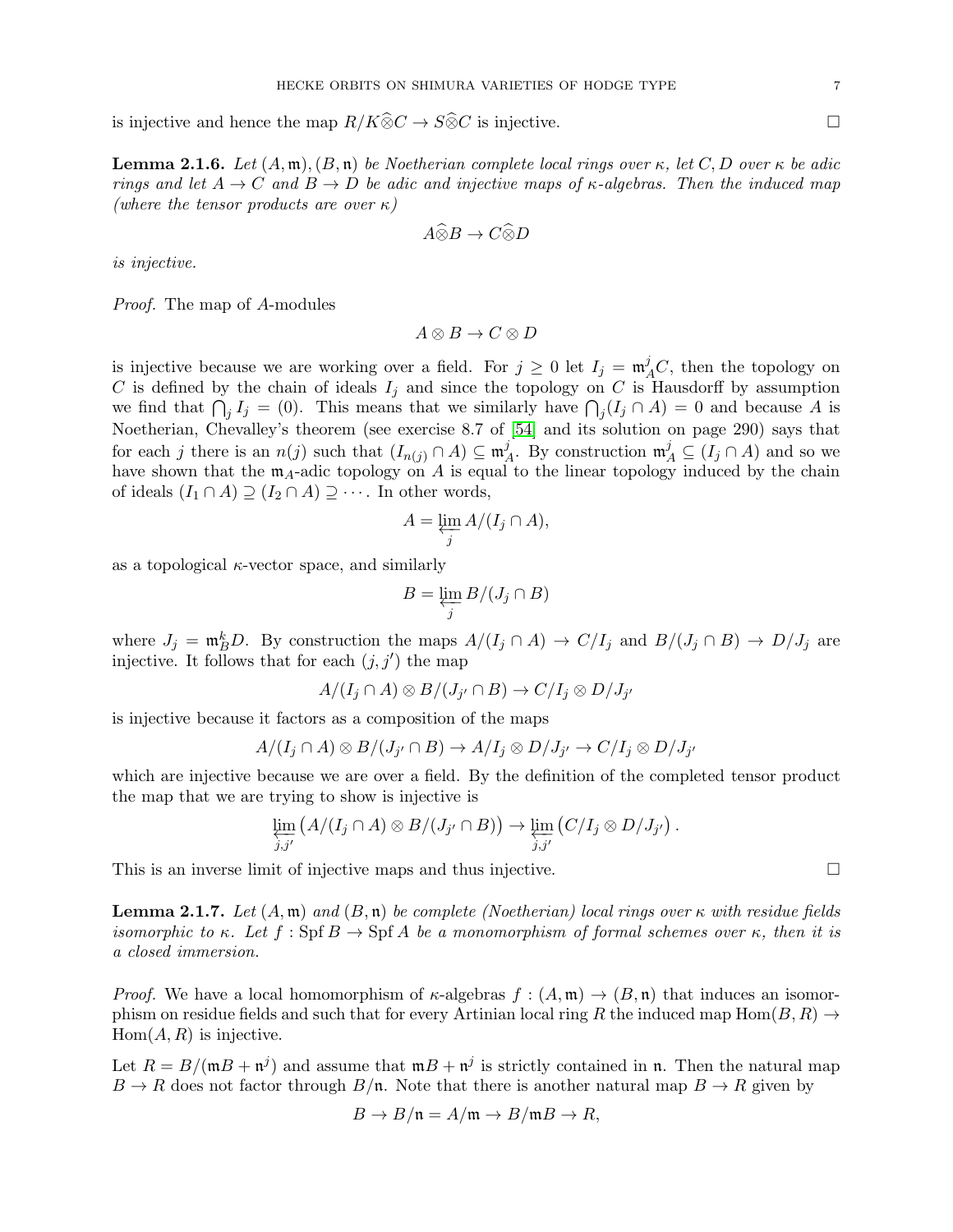and these two natural maps are different by our assumption. But they agree after precomposition with A, so this contradicts the injectivity of  $Hom(B, R) \to Hom(A, R)$ , and thus  $\mathfrak{m}_B + \mathfrak{n}^j = \mathfrak{n}$ .

Lemma 0AMS of [\[68\]](#page-60-12) then tells us that the closure of the ideal  $mB$  is equal to n and it follows that the closure of the ideal  $\mathfrak{m}^jB$  is equal to  $\mathfrak{n}^j$ . Therefore the map f is taut and thus by Lemma 0APU of [\[68\]](#page-60-12) the topology on B is given by the m-adic topology. Thus  $B/\mathfrak{m}_h^j$  $B_B^J$  has the discrete topology and it follows that the following diagram is Cartesian



This tells us that  $f : Spf B \to Spf A$  is representable, and Lemma 0GHZ of [\[68\]](#page-60-12) allows us to conclude that  $f$  is a closed immersion.  $\Box$ 

2.2. Cartier–Witt stacks. In this section we want to briefly recall the main properties of the Cartier–Witt stacks. To simplify the exposition, we will deal only with quasi-syntomic schemes. Let p be a prime number and X a scheme over  $\mathbb{F}_p$ .

**Definition 2.2.1.** We say that X is *quasi-syntomic* if the relative cotangent complex  $L\Omega^1_{X/\mathbb{F}_p}$  has Tor-amplitude in  $[-1, 0]$ .

Recall that if X is of finite type over a perfect field then X is quasi-syntomic if and only if X is a local complete intersection. Moreover, any regular Noetherian scheme is quasi-syntomic by Example C.8 of [\[3\]](#page-58-12).

2.2.2. Write  $\text{Nilp}_{\mathbb{Z}_p}^{\text{op}} \subseteq \text{Alg}_{\mathbb{Z}_p}^{\text{op}}$  for the full subcategory of p-nilpotent algebras with the fpqc topology. A *p-adic formal stack* is a groupoid valued functor  $\mathcal F$  on  $\text{Nilp}^{\text{op}}_{\mathbb{Z}_p}$  whose diagonal is representable by formal algebraic spaces and which admits an fpqc cover  $\mathcal{X} \to \mathcal{F}$ , where  $\mathcal{X}$  is a p-adic formal algebraic space over Spf  $\mathbb{Z}_p$  (cf. [\[68,](#page-60-12) Definition 0AIM]).

Bhatt and Lurie define a functor

$$
X\mapsto X^{\underline{\mathbb{A}}}
$$

which goes from the category of quasi-syntomic  $\mathbb{F}_p$ -schemes to the category of p-adic formal stacks endowed with an endomorphism  $F: X^{\Delta} \to X^{\Delta}$ , lifting the Frobenius on the special fibre<sup>2</sup>.

2.2.3. For every quasi-syntomic scheme X, Proposition 8.15 of [\[4\]](#page-58-10) tells us that there is an equivalence between the category of crystals in quasi-coherent  $\mathcal{O}\text{-modules}$  on the absolute prismatic site of X (or the absolute crystalline site by Example 4.7 of  $[6]$ ) and quasi-coherent  $\mathcal{O}$ -modules on the Zariski site of  $X^{\mathbb{A}}$ .

There are a few important properties of this functor that we will use.

– If  $X = \text{Spec } R$  is a semiperfect quasi-syntomic scheme, then  $X^{\mathbb{A}}$  is simply Spf  $A_{\text{cris}}(R)$ , the formal spectrum of Fontaine's ring of crystalline periods (this is Lemma 6.1 of [\[4\]](#page-58-10), see Proposition 4.1.3 of [\[63\]](#page-60-14) for a definition of  $A_{\text{cris}}(R)$ ). For example  $(\text{Spec } \mathbb{F}_p)^{\mathbb{A}} = \text{Spf } \mathbb{Z}_p$ .

 $2$ They also define a derived version of this functor, which we will not use in this text.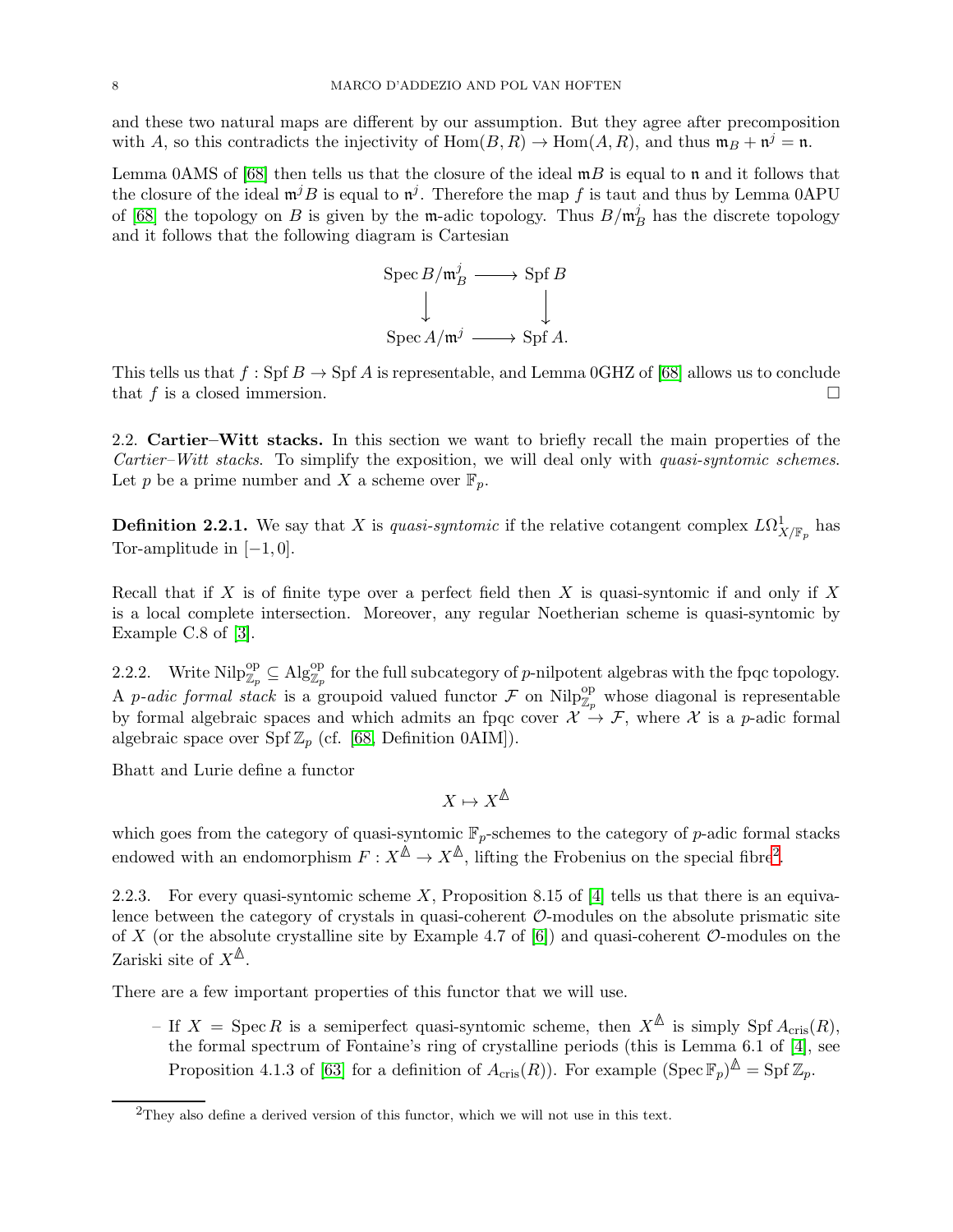- $-$  If  $f: X \to Y$  is a quasi-syntomic cover in the sense of Section 4 of [\[5\]](#page-58-14), then  $f: X^{\mathbb{A}} \to Y^{\mathbb{A}}$ is an fpqc cover (this is Proposition 7.5 of [\[4\]](#page-58-10)). For example, this means that  $X^{\mathbb{A}} \to$  $(\operatorname{Spec} \mathbb{F}_p)^{\mathbb{A}} = \operatorname{Spf} \mathbb{Z}_p$  is automatically flat.
- The functor commutes with products and with fibre products in the case that the structure maps are flat and quasi-syntomic by Remark 8.9 of [\[4\]](#page-58-10) and Proposition 7.5 of [\[4\]](#page-58-10).

2.3. Frobenius-smooth schemes and the Tannakian category of isocrystals. Among all quasi-syntomic schemes, there is a class of them where the prismatisation has better properties.

**Definition 2.3.1.** We say that a scheme X over  $\mathbb{F}_p$  is Frobenius-smooth if  $F : X \to X$  is syntomic.

By Lemma 2.1.1.(2) of [\[27\]](#page-59-7) this is equivalent to X being Zariski locally of the form Spec B where B has a finite (absolute) p-basis. In other words there exist elements  $x_1, \dots, x_n$  such that every element  $b \in B$  can be uniquely written as

$$
b=\sum b_{\alpha}^p x_1^{\alpha_1}\cdots x_n^{\alpha_n},
$$

where  $0 \le \alpha_i \le p-1$  and where  $b_\alpha \in B$ . The main examples of Frobenius-smooth schemes we will encounter are smooth schemes over perfect fields and power series rings over perfect fields. If X is a Noetherian Frobenius-smooth scheme, then it is regular by a result of Kunz (see Lemma 0EC0 of [\[68\]](#page-60-12)), thus in particular quasi-syntomic.

**Definition 2.3.2.** If X is a scheme over  $\mathbb{F}_p$  we denote by  $\text{Isoc}(X)$  the category of crystals of finitely generated quasi-coherent  $\mathcal{O}$ -modules on the absolute crystalline site of  $X$  with Hom-sets tensored by Q.

Following [\[27\]](#page-59-7), we define

$$
\kappa:=\bigcap_{i=1}^\infty \Gamma(X,\mathcal O_X)^{p^n}.
$$

to be the *ring of constants* of X and we write K for  $W(\kappa) \left[\frac{1}{p}\right]$ . Note that if X is a geometrically connected scheme of finite type over a perfect field then  $\kappa$  coincides with the base field.

<span id="page-8-1"></span>**Proposition 2.3.3** ([\[27,](#page-59-7) Corollary 3.3.3]). If X is an irreducible Noetherian Frobenius-smooth scheme, then  $\text{Isoc}(X)$  is a K-linear Tannakian category.

This allows us to define the monodromy groups of isocrystals in this situation.

<span id="page-8-0"></span>**Definition 2.3.4.** Let X be a scheme satisfying the assumptions in Proposition [2.3.3](#page-8-1) and let  $\mathcal{M}$ be an isocrystal over X. We define  $\langle \mathcal{M} \rangle$  to be the Tannakian subcategory of Isoc(X) generated by M. If  $\eta$  is an  $\Omega$ -point for some perfect field  $\Omega$ , we define  $G(\mathcal{M}, \eta)$  to be the Tannaka group of  $\langle \mathcal{M} \rangle$ with respect to the fibre functor induced by  $\eta$ . We call it the monodromy group of M with respect to  $\eta$ .

<span id="page-8-2"></span>2.4. *p*-divisible groups and Dieudonné-theory. Let R be a semiperfect  $\mathbb{F}_p$ -algebra and let  $A_{\text{cris}}(R)$  be Fontaine's ring of crystalline periods with  $\varphi : A_{\text{cris}}(R) \to A_{\text{cris}}(R)$  induced by the absolute Frobenius on R.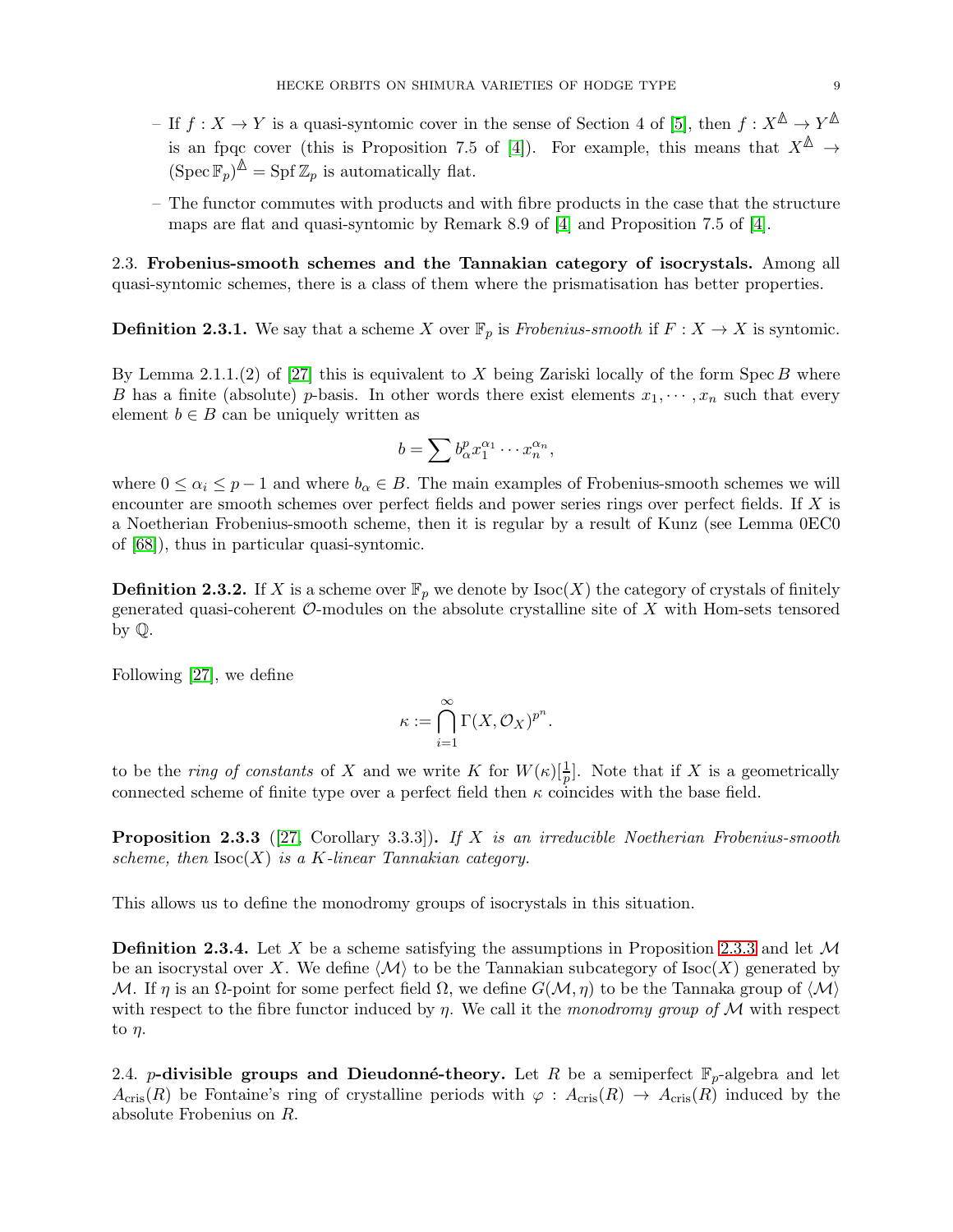<span id="page-9-0"></span>**Definition 2.4.1.** A *Dieudonné module* over R is a pair  $(M^+,\varphi_{M^+})$ , where  $M^+$  is a finite locally free  $A_{\text{cris}}(R)$ -module and where

$$
\varphi_{M^+}:\varphi^*M[\tfrac{1}{p}]\to M[\tfrac{1}{p}]
$$

is an isomorphism such that

$$
M^+ \subseteq \varphi_{M^+}(M^+) \subseteq \frac{1}{p}M^+.
$$

Remark 2.4.2. Usually one instead asks that

$$
pM^+\subseteq \varphi_{M^+}(M^+)\subseteq M^+;
$$

our conventions agree, for example, with the ones in [\[9\]](#page-58-8). A p-divisible group X over R has a covariant Dieudonné-module  $\mathbb{D}(X), \varphi_X$ , normalised as in [\[9\]](#page-58-8). In particular this means that the Dieudonnémodule of  $\mathbb{Q}_p/\mathbb{Z}_p$  over R is  $A_{\text{cris}}(R)$  equipped with the trivial Frobenius, and the Dieudonné-module of  $\mu_{p^{\infty}}$  is  $A_{\text{cris}}(R)$  equipped with Frobenius given by  $1/p$ .

If X and  $X'$  are p-divisible groups over R then there is a natural map

$$
\operatorname{Hom}_R(X, X') \to \operatorname{Hom}_{\varphi}(\mathbb{D}(X), \mathbb{D}(X')),
$$

where the right hand side denotes homomorphisms of  $A_{\text{cris}}(R)$ -modules that intertwine  $\varphi_X$  and  $\varphi_{X'}$ . Theorem 4.8.5 of [\[1\]](#page-58-15) tells us that this natural map is an isomorphism if R is quasi-syntomic and semiperfect. Note that the theorem is stated for contravariant Dieudonné-theory with the usual normalisation, but this does not matter.

**Definition 2.4.3** (c.f. Definition 1.1.4 of [\[1\]](#page-58-15)). We call an  $\mathbb{F}_p$ -scheme *qrsp* (quasi-regular semiperfect) if it is quasi-syntomic and semiperfect.

The main example is

$$
\operatorname{Spec} \kappa [X_1^{1/p^{\infty}}, \cdots, X_m^{1/p^{\infty}}]/(X_1, \cdots, X_m)
$$

where  $\kappa$  is a perfect field.

2.4.4. We recall that a connected p-divisible group Y over  $\overline{\mathbb{F}}_p$ , considered as a functor on  $\overline{\mathbb{F}}_p$ algebras, is representable by the formal spectrum of a power series ring over  $\overline{\mathbb{F}}_p$  (see e.g. Lemma 3.1.1 of [\[63\]](#page-60-14) for a more general result). The p-adic Tate-module

$$
T_pY:=\varprojlim_n Y[p^n]
$$

where the transition maps are given by multiplication by  $p$ , is representable by an affine scheme. Proposition 4.12.(4) of [\[9\]](#page-58-8) tells us that this affine scheme is isomorphic to the spectrum of

$$
\overline{\mathbb{F}}_p[X_1^{1/p^\infty},\cdots,X_m^{1/p^\infty}]/(X_1,\cdots,X_m)
$$

for some  $m$ ; note that this ring is qrsp. If Y is connected then the universal cover

$$
\tilde{Y}:=\varprojlim Y,
$$

where the transition maps are given by multiplication by  $p$ , is representable by the formal spectrum of the completed perfection of a power series ring by Proposition 3.1.3.(iii) of [\[63\]](#page-60-14). Therefore Y is a filtered colimit of spectra of semiperfect rings and so it is determined by its values on semiperfect rings.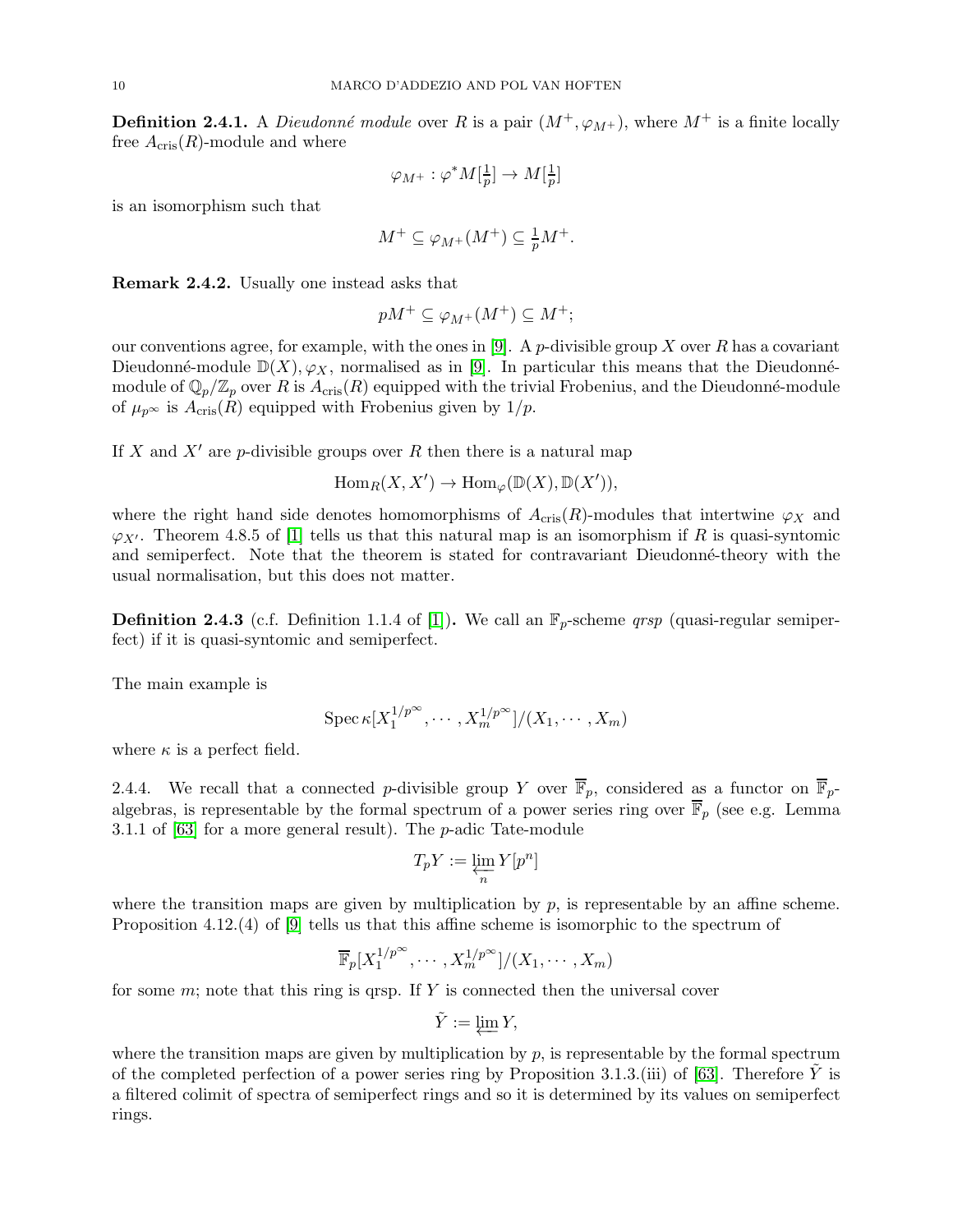2.4.5. Both  $\tilde{Y}$  and Y are determined by their restriction to the category of semiperfect  $\overline{\mathbb{F}}_p$ -algebras, and we can describe them explicitly on the category of grsp  $\overline{\mathbb{F}}_p$ -algebras as follows.

<span id="page-10-2"></span>Lemma 2.4.6. There is a commutative diagram of natural transformation of functors on the category of grsp  $\overline{\mathbb{F}}_p$ -algebras, which evaluated at an object R gives

$$
T_p Y(R) \xrightarrow{\simeq} \left( A_{\mathrm{cris}}(R) \otimes_{\mathbb{Z}_p} \mathbb{D}(Y) \right)^{\varphi=1}
$$
  

$$
\downarrow \qquad \qquad \downarrow
$$
  

$$
\tilde{Y}(R) \xrightarrow{\simeq} \left( B_{\mathrm{cris}}^+(R) \otimes_{\mathbb{Z}_p} \mathbb{D}(Y)[\frac{1}{p}] \right)^{\varphi=1},
$$

where  $\varphi$  is given by the diagonal Frobenius.

*Proof.* Let R be grsp, then Theorem 4.8.5 of [\[1\]](#page-58-15) tells us that Dieudonné-module functor gives us a natural isomorphism

$$
T_p Y(R) = \text{Hom}_R((\mathbb{Q}_p/\mathbb{Z}_p)_R, Y_R)
$$
  
\n
$$
\to \text{Hom}_{A_{\text{cris}}, F}(A_{\text{cris}}(R), A_{\text{cris}}(R) \otimes_{\mathbb{Z}_p} \mathbb{D}(Y))
$$
  
\n
$$
\simeq \left(A_{\text{cris}}(R) \otimes_{\mathbb{Z}_p} \mathbb{D}(Y)\right)^{\varphi=1}
$$

where the latter bijection is induced by evaluation at 1. Similarly after inverting  $p$  we get a natural isomorphism

$$
\tilde{Y}(R) = \text{Hom}_{R}((\mathbb{Q}_{p}/\mathbb{Z}_{p})_{R}, Y_{R})[\frac{1}{p}]
$$

$$
\rightarrow \left(B_{\text{cris}}^{+}(R) \otimes_{\breve{\mathbb{Q}}_{p}} \mathbb{D}(Y)[\frac{1}{p}]\right)^{\varphi=1}
$$

<span id="page-10-0"></span>and the diagram commutes by construction.

## 3. Local monodromy of F-isocrystals

This section is an interlude on monodromy groups of isocrystals in which we prove Theorem [II.](#page-2-0) We first get some general results on Tannakian categories and isocrystals and then we use them in Section [3.4](#page-14-3) to prove the main theorem.

3.1. A Tannakian criterion. Let K be a field and let V be a finite-dimensional K-vector space.

<span id="page-10-1"></span>**Lemma 3.1.1.** If U, U' are unipotent subgroups of  $GL(V)$ , then the following two properties are equivalent.

- (i)  $U' \subseteq U$ .
- (ii)  $W^U \subseteq W^{U'}$  for every algebraic representation W of  $GL(V)$ .

*Proof.* The implication (i)  $\Rightarrow$  (ii) is obvious. To prove (ii)  $\Rightarrow$  (i) just note that by Chevalley's theorem there is a representation W of  $GL(V)$  such that U is the stabiliser of a line  $L \subseteq W$ . Since U does not admit non-trivial characters, we deduce that  $L \subseteq W^U$ . Thanks to (ii), this implies that  $U'$  fixes  $L$  and this yields the desired result.

Thanks to this lemma, we get a Tannakian criterion to prove that a unipotent subgroup of an algebraic group coincides with the unipotent radical. This will be the criterion that we will use to prove Theorem [II.](#page-2-0)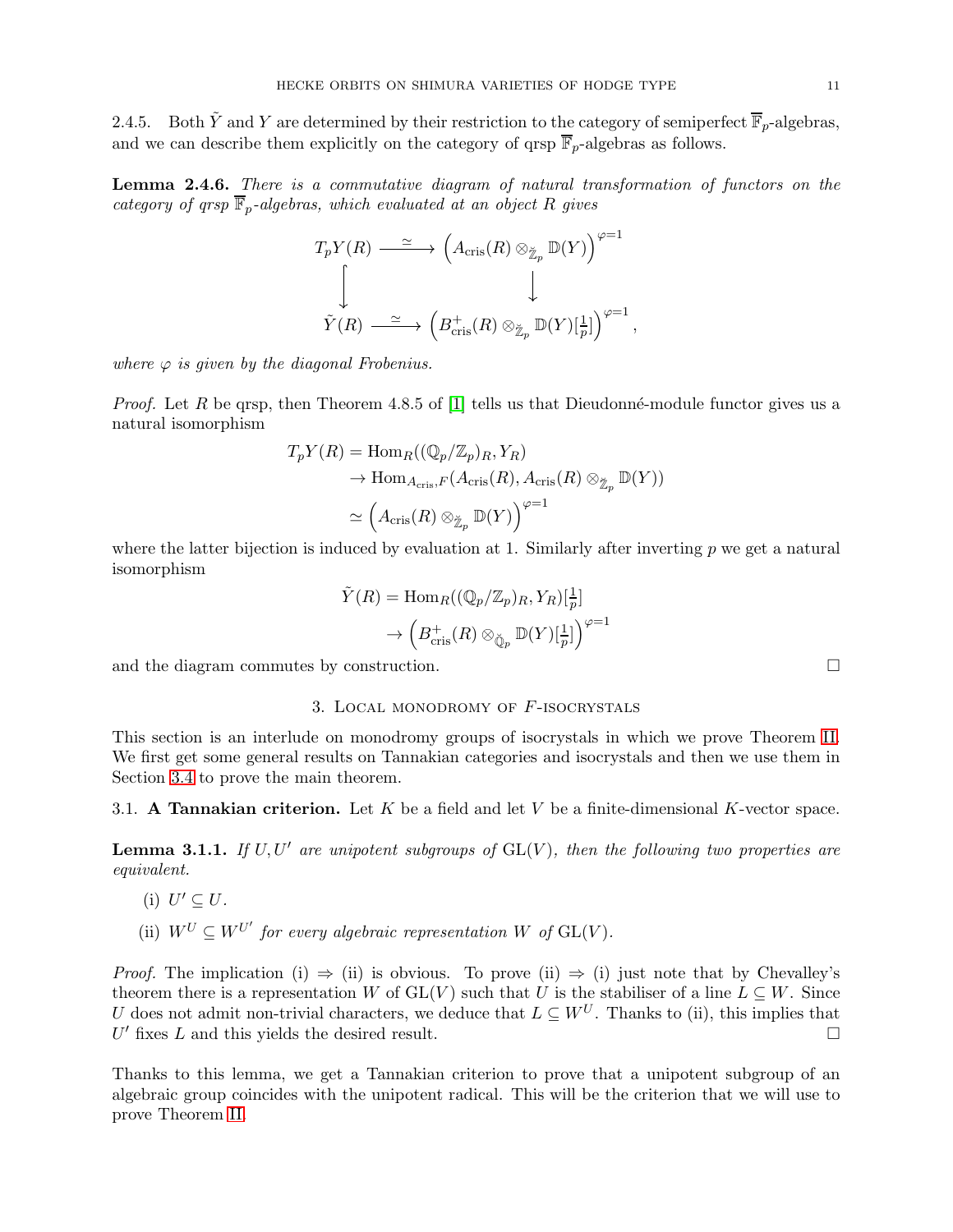<span id="page-11-2"></span>**Proposition 3.1.2.** Let  $U \subseteq G \subseteq GL(V)$  be a chain of subgroups of  $GL(V)$  and suppose that there exists a cocharacter  $\nu : \mathbb{G}_m \to \mathrm{GL}(V)$  such that both U and  $R_u(G)$  are in  $U_{\nu}$ . The following two properties are equivalent.

- (i)  $U = R_u(G)$ .
- (ii) For every representation W of  $GL(V)$ , the group G stabilises  $W^U$  and the induced representation factors through  $G/R_u(G)$ .

*Proof.* (1)  $\Rightarrow$  (2) follows from the observation that  $R_u(G)$  is normal in G. For (2)  $\Rightarrow$  (1) first note that by the assumptions  $U \subseteq R_u(G)$  since  $R_u(G) = G \cap U_{\nu}$ . For the other inclusion, thanks to (2) we deduce that for every representation W we have that  $W^U \subseteq W^{R_u(G)}$ . Thus by Lemma [3.1.1,](#page-10-1) we conclude that  $R_u(G) \subseteq U$ .

3.2. Passing to the generic point. Another ingredient that we will need for Theorem [II](#page-2-0) is a way to pass from varieties to fields. This is provided by Theorem [3.2.5,](#page-12-0) that we want to prove here.

Let  $A_0$  be an  $\mathbb{F}_p$ -algebra and let  $A_\infty = \lim_{i \to i \in I} A_i$  be a filtered colimit of  $A_0$ -algebras, where  $A_0$  is the initial object of the system. We write  $I'$  for  $I \cup \{\infty\}$  and for a crystal in quasi-coherent modules  $\mathcal{M}_0$  over Spec  $A_0/\mathbb{Z}_p$  we consider for every  $i \in I'$  the base changes of  $\mathcal{M}_0$  to Cris(Spec  $A_i/\mathbb{Z}_p$ ), denoted by  $\mathcal{M}_i$ .

<span id="page-11-0"></span>**Lemma 3.2.1.** For every  $j \geq 0$ , we have

$$
H^j(\mathrm{Cris}(\mathrm{Spec}\, A_\infty/\mathbb{Z}_p),\mathcal{M}_\infty)=\left(\varinjlim_{i\in I}H^j(\mathrm{Cris}(\mathrm{Spec}\, A_i/\mathbb{Z}_p),\mathcal{M}_i)\right)^\wedge.
$$

*Proof.* For  $i \in I'$ , let  $P_i$  be the free commutative  $\mathbb{Z}_p$ -algebra associated to the set underlying  $A_i$ , so that  $P_{\infty} = \lim_{n \to \infty} P_i$ . We write  $P_i(n)$  (resp.  $A_i(n)$ ) for the tensor product of  $n+1$  copies of  $P_i$ (resp.  $A_i$ ) over  $\mathbb{Z}_p$  (resp.  $\mathbb{F}_p$ ), and  $J_i(n)$  for the kernel of  $P_i(n) \to A_i(n)$ . We also write  $D_i(n)$  for the p-adic completion of the divided power envelope of  $P_i(n)$  with respect to the ideal  $J_i(n)$  and for every  $i \in I'$ ,  $n \geq 0$ , and  $e > 0$  we write  $M_{i,e}(n)$  for

$$
\mathcal{M}_i(A_i(n), D_i(n)/p^e, \gamma_{i,e}(n)),
$$

where  $\gamma_{i,e}(n)$  is the natural divided power structure on  $J_i(n)/p^e$ . The cohomology of  $\mathcal{M}_i$  is computed as the cohomology of the complex  $\lim_{\epsilon \to 0} M_{i,\epsilon}(\bullet)$ . Since  $D_{\infty}(n)/p^e = \lim_{\epsilon \to 0} D_i(n)/p^e$ , we deduce that for each  $e > 0$  we have that  $M_{\infty,e}(\bullet) = \varinjlim M_{i,e}(\bullet)$ . This yields the desired result.  $\Box$ 

<span id="page-11-1"></span>**Proposition 3.2.2.** Let X be an irreducible Noetherian Frobenius-smooth scheme over  $\mathbb{F}_p$  with generic point  $\eta$ . For every isocrystal M over X, we have

$$
H^{0}(\eta, \mathcal{M}_{\eta}) = \varinjlim_{U \subseteq X} H^{0}(U, \mathcal{M}_{U}),
$$

where the colimit is over the dense open subschemes of X.

*Proof.* By Lemma [3.2.1,](#page-11-0) we have that  $H^0(\eta, \mathcal{M}_\eta) = \left( \varinjlim_{U \subseteq X} H^0(U, \mathcal{M}_U) \right)^\wedge$ . Let  $\kappa$  be the field of constants of X. We note that  $\kappa$  is the field of constants of every  $U \subseteq X$  and  $\eta$ . Therefore, if K is the fraction field of the ring of Witt vectors of  $\kappa$ , each group  $H^0(U, \mathcal{M}_U)$  is a K-linear subspace of  $H^0(\eta, \mathcal{M}_\eta)$ . Since  $\eta$  is Frobenius-smooth, this implies that  $\lim_{U \subset X} H^0(U, \mathcal{M}_U)$  is a finite dimensional K-vector space as well. In particular, it is already  $p$ -adically complete. This ends the proof.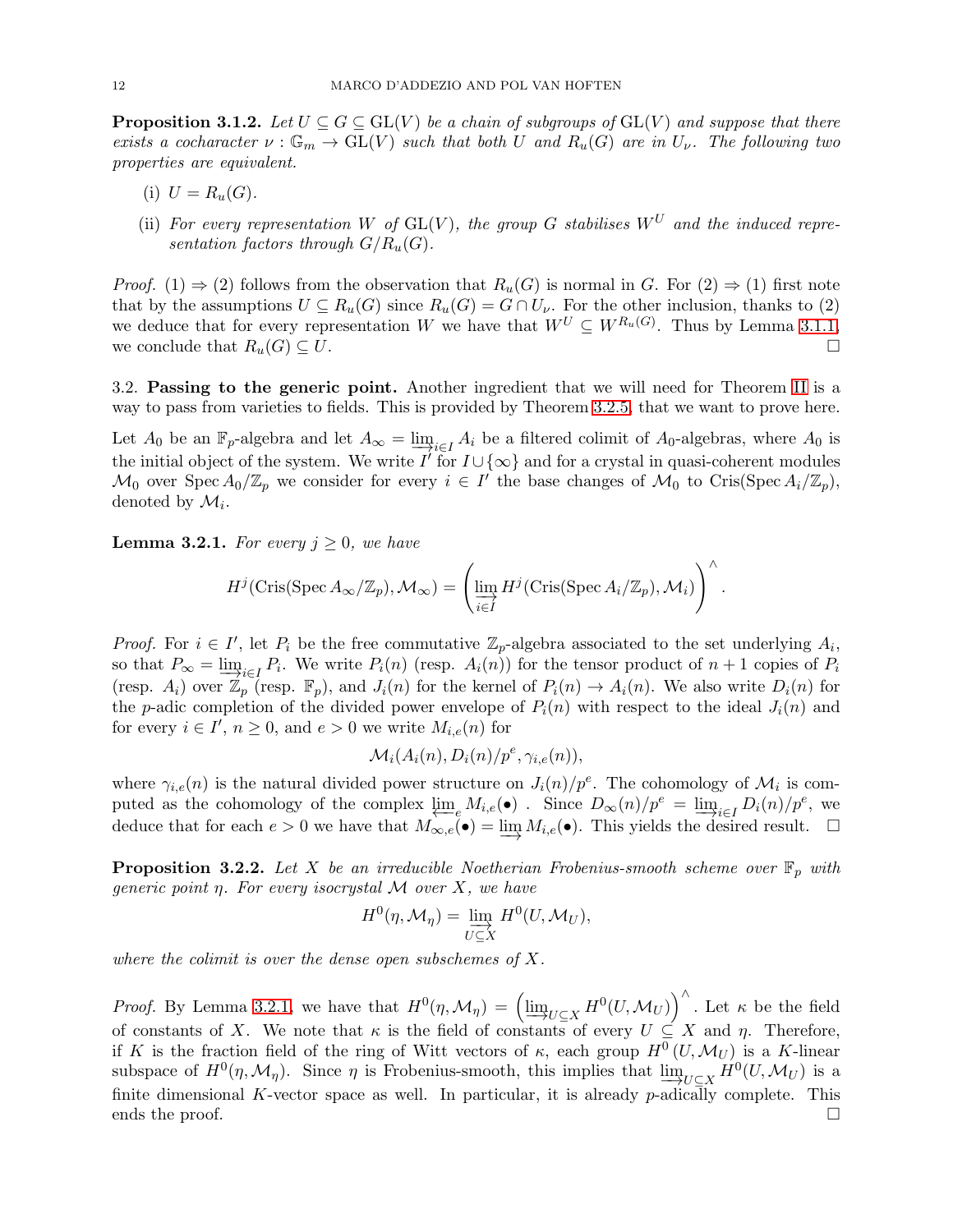Suppose now that X is a smooth irreducible variety over a perfect field with generic point  $\eta$ .

<span id="page-12-1"></span>**Proposition 3.2.3.** If N is a subquotient of an isocrystal M over X such that  $F^*\mathcal{M} \simeq \mathcal{M}$ , then  $H^0(\eta, \mathcal{N}_{\eta}) = H^0(X, \mathcal{N}).$ 

*Proof.* By Theorem 5.10 of [\[29\]](#page-59-12), we know that  $N$  is a subobject of some isocrystal  $M'$  such that  $F^{\ast}\mathcal{M}' \simeq \mathcal{M}'$ . Thanks to [ibid., Lemma 5.6] it is enough to prove the result for  $\mathcal{M}'$ . By [\[28,](#page-59-13) Theorem 2.2.3], for every dense open  $U \subseteq X$ , we have that  $H^0(X, \mathcal{M}) = H^0(U, \mathcal{M}_U)$ . Therefore, thanks to Proposition [3.2.2](#page-11-1) we deduce that  $H^0(\eta, \mathcal{M}'_{\eta}) = H^0(X, \mathcal{M}'')$ ). The contract of the contract of  $\Box$ 

<span id="page-12-2"></span>**Proposition 3.2.4.** If  $(\mathcal{N}_\eta, \Phi_{\mathcal{N}_\eta})$  is an isoclinic subobject of  $(\mathcal{M}_\eta, \Phi_{\mathcal{M}_\eta})$ , then  $\mathcal{N}_\eta \subseteq \mathcal{M}_\eta$  extends to a subobject of M.

*Proof.* It is enough to prove the result after replacing  $\Phi_{\mathcal{M}}$  with some power and after twisting  $(\mathcal{M}, \Phi_{\mathcal{M}})$  by a rank 1 F-isocrystal. Therefore we may assume that  $(\mathcal{N}_{\eta}, \Phi_{\mathcal{N}_{\eta}})$  is a unit-root  $F^{n}$ isocrystal. We have that  $(\mathcal{N}_{\eta}, \Phi_{\mathcal{N}_{\eta}})$  is a subobject of the unit-root part of the graded object associated to the slope filtration of  $(\mathcal{M}_{\eta}, \Phi_{\mathcal{M}_{\eta}})$ , denoted by  $(\mathcal{N}'_{\eta}, \Phi_{\mathcal{N}'_{\eta}})$ . By [\[2,](#page-58-7) Theorem 6], the  $F^n$ -isocrystals  $(\mathcal{N}_\eta, \Phi_{\mathcal{N}_\eta})$  and  $(\mathcal{N}'_\eta, \Phi_{\mathcal{N}'_\eta})$  correspond to lisse  $\mathbb{Q}_{p^n}$ -sheaves V and V' over  $\eta$ . Since  $(\mathcal{M}, \Phi_{\mathcal{M}})$  admits the slope filtration,  $V'$  extends to a lisse sheaf over X. The lisse sheaf V, being a subobject of V', extends as well over X. This implies that  $(\mathcal{N}_{\eta}, \Phi_{\mathcal{N}_{\eta}})$  extends to an  $F^{n}$ -isocrystal  $(N, \Phi_N)$  over X. Write H for the isocrystal  $\underline{Hom}(N, M)$ .

<span id="page-12-0"></span>**Theorem 3.2.5.** For every F-isocrystal  $(M, \Phi_M)$  over X with constant Newton polygon we have that  $\langle \mathcal{M} \rangle \to \langle \mathcal{M}_\eta \rangle$  is an equivalence of Tannakian categories. In other words,  $G(\mathcal{M}, \eta^{\text{pert}})$  =  $G(\mathcal{M}_\eta, \eta^{\text{perf}}).$ 

*Proof.* The natural functor  $\langle \mathcal{M} \rangle \to \langle \mathcal{M}_n \rangle$  is a functor between Tannakian categories. Thanks to Proposition A.3 and A.4.1 of [\[29\]](#page-59-12), to show that it is an equivalence we have to prove that it is fully faithful and that every rank 1 object  $\mathcal{L}_{\eta} \in \langle \mathcal{M}_{\eta} \rangle$  is a direct summand of a semi-simple isocrystal coming from  $\langle \mathcal{M} \rangle$ . For the first part it is enough to prove that the functor induces isomorphisms at the level of global sections, which follows from Proposition [3.2.3.](#page-12-1) To prove the second part we note that a rank 1 isocrystal  $\mathcal{L}_\eta \in \langle \mathcal{M}_\eta \rangle$  is the subquotient of some isocrystal  $\mathcal{M}'_\eta \in \langle \mathcal{M}_\eta \rangle$  coming from  $\langle \mathcal{M} \rangle$  which can be endowed with a Frobenius structure with constant Newton polygon. Also, taking the subquotient of  $\mathcal{M}'_{\eta}$  associated to some slope, we may assume that  $\mathcal{L}_{\eta}$  is actually a subobject of  $\mathcal{M}'_{\eta}$  and that the latter isocrystal can be endowed with an isoclinic Frobenius structure. Write  $\mathcal{N}_{\eta} \subseteq \mathcal{M}'_{\eta}$  for the sum of rank 1 subobjects of  $\mathcal{M}'_{\eta}$ . By construction,  $\mathcal{N}_{\eta} \subseteq \mathcal{M}'_{\eta}$  is kept stable by the Frobenius structure of  $\mathcal{M}'_n$ . By virtue of Proposition [3.2.4,](#page-12-2) this implies that isocrystal  $\mathcal{N}_n$  comes from an isocrystal  $\mathcal{N} \in \langle \mathcal{M} \rangle$ . This ends the proof.

3.3. Descent for isocrystals. We prove now various descent results that we will need in the next section. Let  $f: Y \to X$  be a pro-étale  $\Pi$ -cover of Noetherian Frobenius-smooth schemes over  $\mathbb{F}_p$ , where  $\Pi$  is a profinite group and let  $y \in Y(\Omega)$  be an  $\Omega$ -point of Y with  $\Omega$  a perfect field. Write K for the fraction field of the ring of Witt vectors of  $\Omega$ .

<span id="page-12-3"></span>**Lemma 3.3.1.** For every isocrystal M over X, the maximal trivial subobject of  $f^*M$  descends to a subobject  $\mathcal{N} \subseteq \mathcal{M}$ . Moreover, if M is endowed with a Frobenius structure  $\Phi_{\mathcal{M}}$ , the inclusion  $\mathcal{N} \subseteq \mathcal{M}$  upgrades to an inclusion  $(\mathcal{N}, \Phi_{\mathcal{N}}) \subseteq (\mathcal{M}, \Phi_{\mathcal{M}})$  of F-isocrystals and  $(\mathcal{N}, \Phi_{\mathcal{N}})$  is a direct sum of isoclinic objects.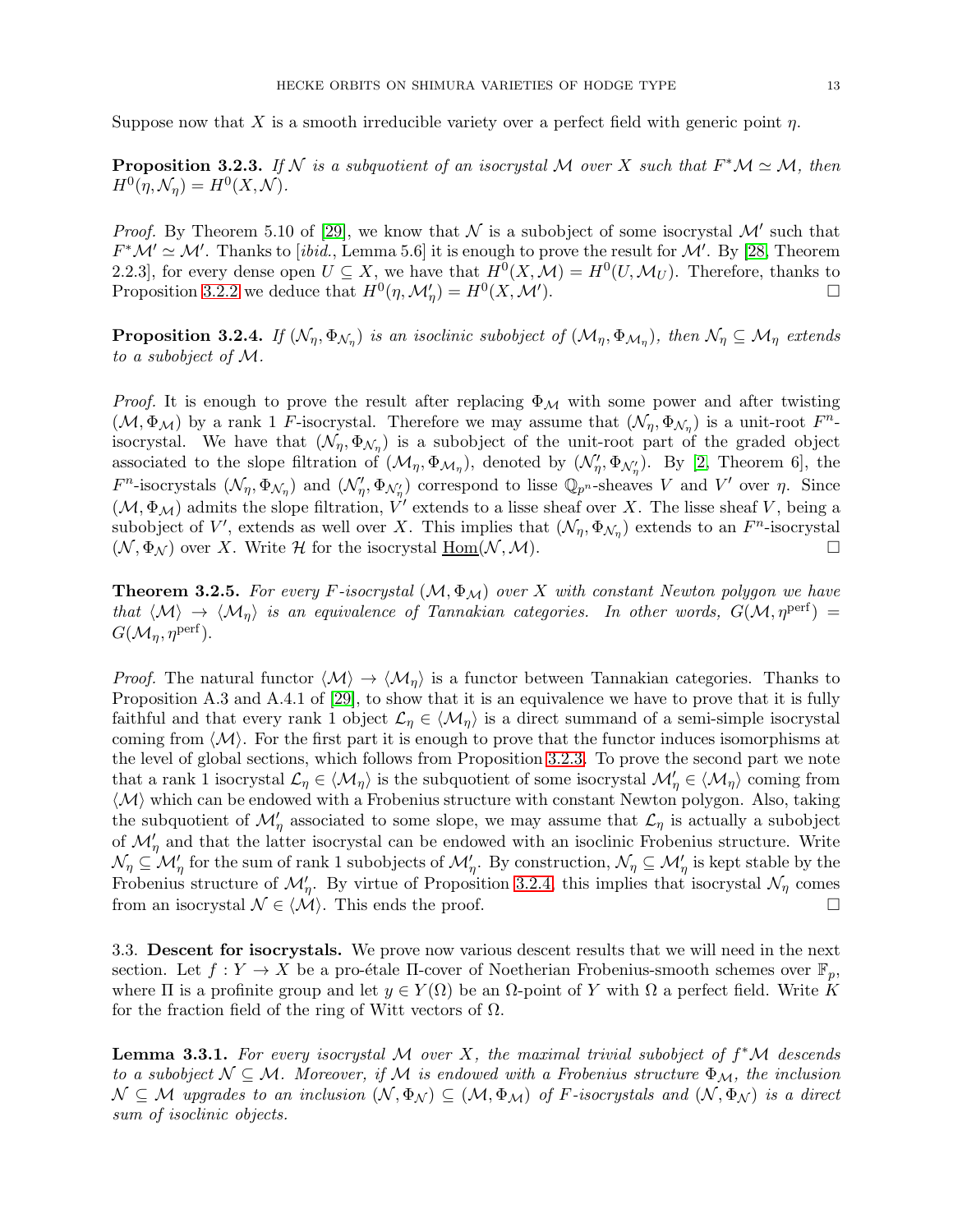*Proof.* Since the cover  $Y \to X$  is a quasi-syntomic cover, it satisfies descent for isocrystals by the descent result in Proposition 3.5.4 of [\[27\]](#page-59-7) (see also [\[53\]](#page-60-9) or Section 2 of [\[6\]](#page-58-13)). By the assumption,

$$
Y \times_X Y \simeq \varprojlim_{U \subseteq \Pi} (Y \times_X Y)^U
$$

where the limit runs over all the open normal subgroups of  $\Pi$  and  $(Y \times_X Y)^U := \coprod_{[\gamma] \in \Pi/U} Y_{[\gamma]}$  is a disjoint union of copies of Y. The group  $\Pi$  acts on  $Y \times_X Y$  in the obvious way. Since  $\hat{f}^* \mathcal{M}$  descends to X, it is endowed with a descent datum with respect to the cover  $Y \to X$ . This datum consists of isomorphisms  $\gamma^* \mathcal{M}_{(Y \times_X Y)^U} \simeq \mathcal{M}_{(Y \times_X Y)^U}$  for each  $U \subseteq \Pi$  and  $\gamma \in \Pi$ . The functor  $\gamma^*$  sends trivial objects to trivial objects, which implies that the descent datum restricts to a descent datum for T, the maximal trivial subobject of  $f^{\ast}{\cal M}$ . Therefore, T descends to a subobject  ${\cal N} \subseteq {\cal M}$ , as we wanted. If  $M$  is endowed with a Frobenius structure, then it induces a Frobenius structure on each isocrystal  $\mathcal{M}_{(Y \times_X Y)^U}$  and this has to preserve each maximal trivial subobject of given slope. This implies that also the descended object  $\mathcal{N} \subseteq \mathcal{M}$  is stabilised by the Frobenius and the induced Frobenius structure satisfies the desired property.

<span id="page-13-2"></span>**Proposition 3.3.2.** Let  $(M, \Phi_M)$  be an F-isocrystal which admits the slope filtration and write v for the associated Newton cocharacter. If  $R_u(G(\mathcal{M}, f(y))) \subseteq U_\nu$  and  $\text{Gr}_{S_\bullet}(f^*\mathcal{M})$  is trivial, then  $G(f^*\mathcal{M}, y) = R_u(G(\mathcal{M}, f(y))).$ 

*Proof.* Since  $\text{Gr}_{S_{\bullet}}(f^*\mathcal{M})$  is trivial, the group  $G(f^*\mathcal{M}, y)$  is a unipotent subgroup of  $G(\mathcal{M}, f(y))\otimes_{K'} g(y)$ K sitting inside  $U_{\nu}$ . Therefore, we are in the situation of Proposition [3.1.2](#page-11-2) and we have to prove that (ii) is satisfied. This amounts to show that for every  $m, n \geq 0$ , the maximal trivial subobject  $\mathcal{T} \subseteq f^*(\mathcal{M}^{\otimes m} \otimes (\mathcal{M}^{\vee})^{\otimes n})$  descends to a semi-simple isocrystal over X. By Lemma [3.3.1,](#page-12-3) we know that  $\mathcal T$  descends to an isocrystal  $\mathcal N$  which is the direct sum of isocrystals which can be endowed with an isoclinic Frobenius structure. Since  $R_u(G(\mathcal{M}, f(y)))$  is contained in  $U_\nu$ , we deduce that N is semi-simple, as we wanted.

<span id="page-13-0"></span>**Lemma 3.3.3.** If  $k'/k$  is a separable field extension and  $k'$  admits a finite p-basis, then  $k' \otimes_k k'$ admits a finite p-basis as well.

*Proof.* Thanks to [\[54,](#page-60-13) Theorem 26.6], the field k admits a finite p-basis  $t_1, ..., t_d$  which extends to a finite p-basis  $t_1, ..., t_d, u_1, ...u_e$  of k'. We claim that  $\Gamma := \{t_i \otimes 1\}_i \cup \{u_i \otimes 1\}_i \cup \{1 \otimes u_i\}_i$  is a finite p-basis of  $k' \otimes_k k'$ . It is clear from the construction that the elements of  $\Gamma$  generate  $k' \otimes_k k'$  over  $(k' \otimes_k k')^p$ . On the other hand, the exact sequence

$$
0 \to \Omega^1_{k/\mathbb{F}_p} \otimes_k (k' \otimes_k k') \to \Omega^1_{k' \otimes_k k'/\mathbb{F}_p} \to (\Omega^1_{k'/k} \otimes_k k') \oplus (k' \otimes_k \Omega^1_{k'/k}) \to 0
$$

shows that the elements  $d\gamma$  with  $\gamma \in \Gamma$  form a basis of the free module  $\Omega^1_{k' \otimes_k k'/\mathbb{F}_p}$ . We deduce the p-independence of the elements of  $\Gamma$  by arguing as in Lemma 07P2 of [\[68\]](#page-60-12).

<span id="page-13-1"></span>**Lemma 3.3.4.** If X is a Frobenius-smooth scheme over  $\mathbb{F}_p$ , every locally free F-isocrystal with constant Newton polygon which does not admit slope 0 has no global sections fixed by the Frobenius structure.

*Proof.* Since  $X$  is Frobenius-smooth, the global sections of any isocrystal over  $X$  embed into the global sections of the base change to  $X<sup>perf</sup>$ . Over  $X<sup>perf</sup>$  one can argue as in the proof of [\[44,](#page-59-14) Theorem 2.4.2. We reduce to the case when  $X<sup>perf</sup> = Spec A$  with A perfect. Then we can embed A into a product of perfect fields. This reduces the problem to the case of perfect fields where the result is well-known.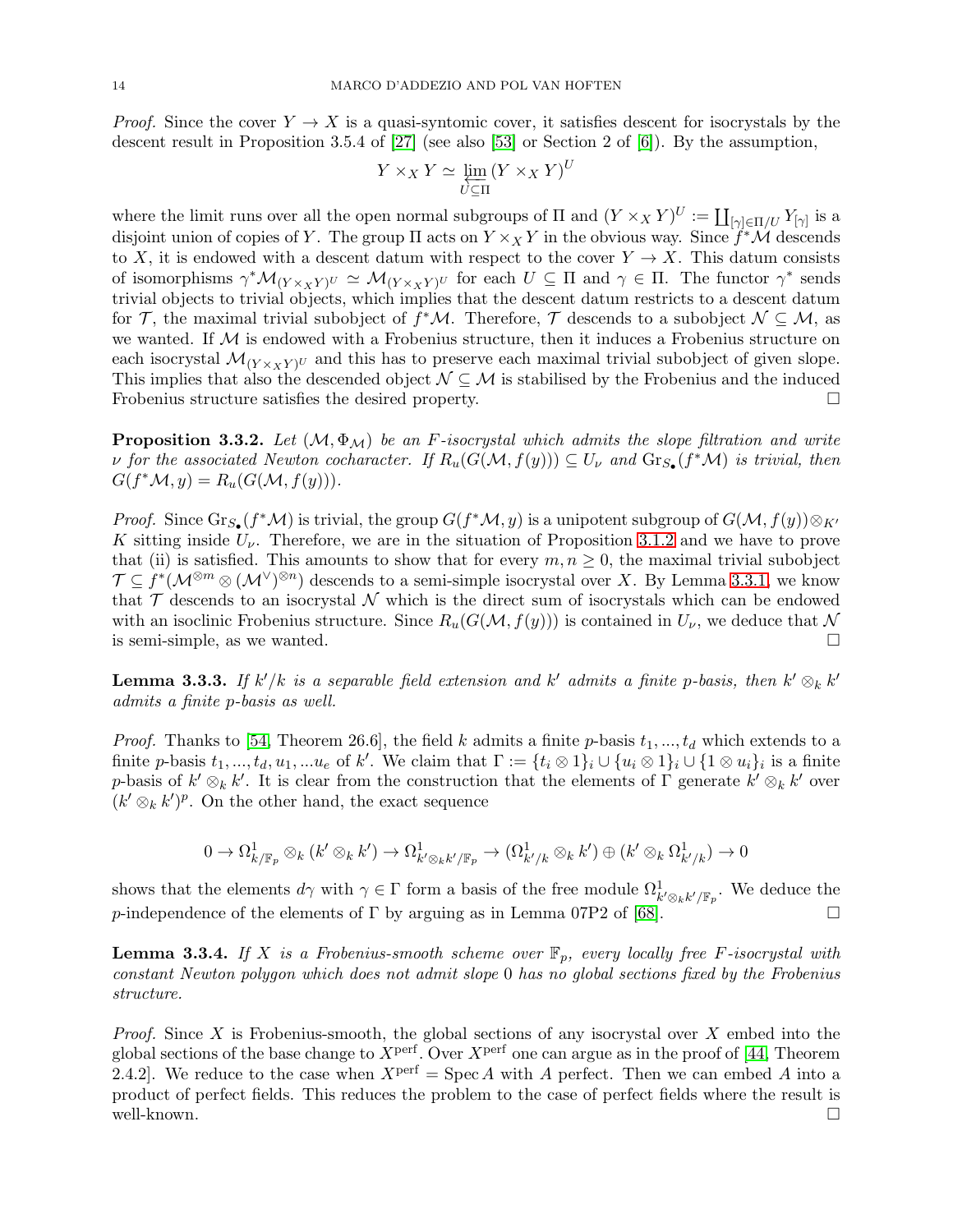<span id="page-14-2"></span>**Proposition 3.3.5.** Let  $k \subseteq k'$  a separable extension of characteristic p fields with finite p-basis and let  $(M, \Phi_M)$  be a free F-isocrystal over k with slope filtration  $S_{\bullet}$  of length n. If  $\mathcal{M}_{k'}$  admits a Frobenius-stable splitting of the form  $\mathcal{N}_{k'} \oplus S_{n-1}(\mathcal{M}_{k'})$  with  $\mathcal{N}_{k'}$  some subobject of  $\mathcal{M}_{k'}$ , the same is true for M.

*Proof.* Since  $\text{Spec } k' \to \text{Spec } k$  is a quasi-syntomic cover, it satisfies descent for isocrystals. Indeed, this follows from the descent results of Drinfeld and Mathew in [\[27,](#page-59-7) [53\]](#page-60-9) (see Theorem 2.2 of [\[6\]](#page-58-13)). Therefore, in order to descend  $\mathcal{N}_{k'}$  to k it is enough to show that the splitting  $\mathcal{N}_{k'\otimes_k k'}\oplus S_{n-1}(\mathcal{M}_{k'\otimes_k k'})$  is unique. Suppose that  $\mathcal{N}'_{k'\otimes_k k'}\oplus S_{n-1}(\mathcal{M}_{k'\otimes_k k'})$  was a different splitting. Then there would exits a non-trivial Frobenius-equivariant morphism  $\mathcal{N}'_{k' \otimes_k k'} \to S_{n-1}(\mathcal{M}_{k' \otimes_k k'}).$ In other words, the F-isocrystal  $\underline{\text{Hom}}(\mathcal{N}'_{k' \otimes_k k'}, S_{n-1}(\mathcal{M}_{k' \otimes_k k'}))$  would have a non-trivial Frobeniusinvariant global section. Since the slopes of  $\underline{\text{Hom}}(\mathcal{N}'_{k' \otimes_k k'}, S_{n-1}(\mathcal{M}_{k' \otimes_k k'})$  are all negative by definition and  $k' \otimes_k k'$  admits a finite p-basis by [3.3.3,](#page-13-0) this would contradict Lemma [3.3.4.](#page-13-1)

<span id="page-14-3"></span>3.4. The local monodromy theorem. We are ready to put all the previous results together and prove Theorem [II.](#page-2-0) Let X be a smooth irreducible variety over a perfect field and let  $x$  be a closed point of X. We denote by k the function field of X and by  $k_x$  the function field of  $X/x$ . We also write  $\eta^{\text{sep}}$  (resp.  $\bar{\eta}$ ) for the points over the generic point of X associated to a separable (resp. algebraic) closure of k.

<span id="page-14-1"></span>**Lemma 3.4.1.** The fields k and  $k_x$  have a common finite p-basis. In particular,  $k \subseteq k_x$  is a separable field extension.

*Proof.* By [\[54,](#page-60-13) Theorem 26.7], it is enough to show that  $\Omega_k^1|_{\mathbb{F}_p} \otimes_k k_x = \Omega_k^1|_{\mathbb{F}_p}$ . Write A for the local ring of X at x and  $A_x^{\wedge}$  for the completion with respect to the maximal ideal  $\mathfrak{m}_x$ . Since A is regular, thanks to Theorem 30.5 and Theorem 30.9 of [\[54\]](#page-60-13), we deduce that  $\Omega^1_{A/\mathbb{F}_p} \otimes_A A_x^{\wedge} = \Omega^1_{A_x^{\wedge}/\mathbb{F}_p}$ . We get the desired result after inverting  $\mathfrak{m}_x - \{0\}.$ 

<span id="page-14-0"></span>**Proposition 3.4.2.** If  $(M, \Phi_M)$  is an F-isocrystal over X such that  $R_u(G(M, \overline{\eta})) \subseteq U_{\nu}$ , then  $G(\mathcal{M}_{\eta^{\text{sep}}}, \bar{\eta}) = R_u(G(\mathcal{M},\bar{\eta})).$ 

*Proof.* By Theorem [3.2.5](#page-12-0) we have that  $G(\mathcal{M}, \bar{\eta}) = G(\mathcal{M}_\eta, \bar{\eta})$ , so that we are reduced to prove the statement for  $G(\mathcal{M}_{\eta}, \bar{\eta})$ . Note that the cover  $f : \eta^{\text{sep}} \to \eta$  is a pro-étale Gal( $k^{\text{sep}}/k$ )-cover and  $\text{Gr}_{S_{\bullet}}(f^*\mathcal{M}_{\eta})$  is trivial because  $\eta^{\text{sep}}$  is simply connected. This shows that we can apply Proposition [3.3.2](#page-13-2) and deduce the desired result.

<span id="page-14-4"></span>**Proposition 3.4.3.** If  $(M, \Phi_M)$  is an F-isocrystal over X coming from an irreducible overconvergent F-isocrystal with constant Newton polygon, then  $H^0(X^{/x}, (S_1(\mathcal{M}))^{/x}) = H^0(X^{/x}, \mathcal{M}^{/x})$ .

*Proof.* By Galois descent we may assume that the ring of constants of  $X$  is an algebraically closed field. The inclusion  $H^0(X^{/x}, S_1(\mathcal{M}))^{/x}) \subseteq H^0(X^{/x}, \mathcal{M}^{/x})$  is an inclusion of F-isocrystals over κ. We suppose by contradiction that this is not an equality. Let  $s_r > s_1$  be the greatest slope appearing in  $H^0(X^{/x}, \mathcal{M}^{/x})$  and let v be a non-zero vector such that  $\Phi_{\mathcal{M}^{/x}}^n(v) = p^{s_r n}v$  for  $n \gg 0$ . Write  $(\tilde{\mathcal{M}}, \Phi_{\tilde{\mathcal{M}}})$  for the base change of  $(\mathcal{M}, \Phi_{\mathcal{M}})$  to  $\eta^{\text{sep}}$ .

By the parabolicity conjecture, [\[23\]](#page-59-6),  $R_u(G(\mathcal{M}, \overline{\eta}))$  is contained in  $U_\nu$  because  $(\mathcal{M}, \Phi_{\mathcal{M}})$  comes from an irreducible overconvergent  $F$ -isocrystal. Proposition [3.4.2](#page-14-0) then implies that the monodromy group  $G(\tilde{\mathcal{M}}, \bar{\eta})$  is equal to  $G(\mathcal{M}, \bar{\eta}) \cap U_{\nu}$ . Therefore, the line spanned by v determines a rank 1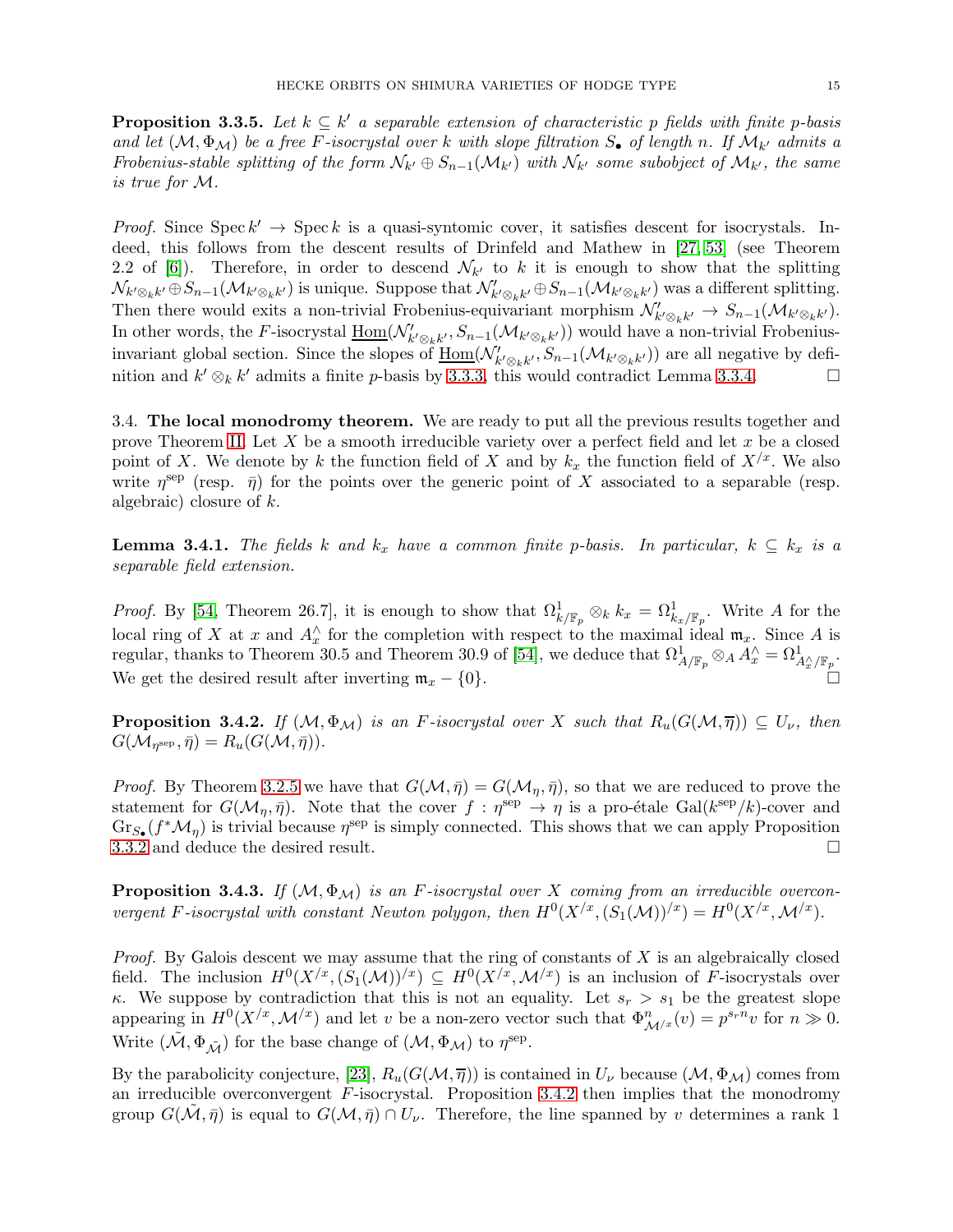subobject  $\tilde{\mathcal{L}} \subseteq S_r(\tilde{\mathcal{M}})/S_{r-1}(\tilde{\mathcal{M}})$  stabilised by the Frobenius. The preimage of this isocrystal in  $S_r(\tilde{\mathcal{M}})$ , denoted by  $\tilde{\mathcal{N}}$ , is kept invariant by the Frobenius and sits in an exact sequence

$$
0 \to S_{r-1}(\tilde{\mathcal{M}}) \to \tilde{\mathcal{N}} \to \tilde{\mathcal{L}} \to 0.
$$

Since  $(M, \Phi_M)$  comes from an irreducible overconvergent F-isocrystal, the sequence does not admit a Frobenius-equivariant splitting by [\[23,](#page-59-6) Theorem 4.1.3]. By Proposition [3.3.5,](#page-14-2) the base change of this extension to  $k_x^{\text{sep}}$  does not split as well. This leads to a contradiction since v is a vector in  $H^0(X^{/x}, \mathcal{M}^{/x})$  which produces a non-trivial global section of  $\tilde{\mathcal{N}} \subseteq \tilde{\mathcal{M}}$ .

We write  $\eta_x$  for the generic point of  $X/x$  and  $G(\mathcal{M}/x, \eta_x^{\text{perf}})$  for the monodromy group<sup>3</sup> of  $\mathcal{M}/x$ with respect to the perfection of  $\eta_x$ .

<span id="page-15-1"></span>**Theorem 3.4.4.** If  $(M, \Phi_M)$  comes from a semi-simple overconvergent F-isocrystal with constant Newton polygon, then

$$
G(\mathcal{M}^{/x}, \eta_x^{\text{perf}}) = R_u(G(\mathcal{M}, \eta_x^{\text{perf}})).
$$

*Proof.* Write G for the group  $G(\mathcal{M}, \eta)$  and V for the induced G-representation. By [\[23\]](#page-59-6) we have that  $R_u(G)$  is contained in  $U_{\nu}$  where  $\nu$  is the Newton cocharacter. Since  $X^{x}$  is geometrically simply connected we deduce that  $Gr_{S_{\bullet}}(\mathcal{M})^{x}$  is trivial. This implies that  $G(\mathcal{M}^{x}, \eta_x^{\text{perf}}) \subseteq R_u(G) \subseteq U_{\nu}$ . Therefore, in order to apply the criterion of Proposition [3.1.2](#page-11-2) it is enough to show that for every  $\mathcal{N} \in \langle \mathcal{M} \rangle$ , the space of global sections of  $\mathcal{N}^{/x}$  is the same as the fibre at x of some direct sum of isoclinic subobjects of  $N$ . To prove this, we may assume that  $N$  can be endowed with a Frobenius structure  $\Phi_N$  and  $(N, \Phi_N)$  is irreducible. Thanks to Proposition [3.4.3,](#page-14-4) we deduce that the fibre of  $S_1(\mathcal{N})$  at x is the same as  $H^0(X^{/x}, \mathcal{N}^{/x})$ . This yields the desired result.

## <span id="page-15-0"></span>4. Automorphism groups of p-divisible groups and Dieudonn´e–Lie algebras

The goal of this section is to define various groups of tensor preserving automorphisms and endomorphisms of  $p$ -divisible groups with  $G$ -structure, correcting some definitions from [\[45\]](#page-59-2). Once this is done, we will axiomatise these groups in terms of Dieudonné–Lie  $\mathbb{Z}_p$ -algebras and prove various properties of these groups using this point of view.

4.1. Endomorphisms and automorphisms. We closely follow Section 3 of [\[16\]](#page-58-9) and also Section 4 of [\[9\]](#page-58-8) and [\[45\]](#page-59-2). For p-divisible groups Y and Z over  $\overline{\mathbb{F}}_p$ , Chai and Oort construct finite group schemes

$$
\underline{\mathrm{Hom}}^{\mathrm{st}}(Y[p^n], Z[p^n]) \subseteq \underline{\mathrm{Hom}}(Y[p^n], Z[p^n])
$$

together with maps

$$
\pi_n: \underline{\mathrm{Hom}}^{\mathrm{st}}(Y[p^n], Z[p^n]) \to \underline{\mathrm{Hom}}^{\mathrm{st}}(Y[p^{n+1}], Z[p^{n+1}])
$$

such that (the additive group underlying)

$$
\varinjlim_{n} \underline{\mathrm{Hom}}^{\mathrm{st}}(Y[p^{n}], Z[p^{n}])
$$

is a p-divisible group  $\mathcal{H}_{YZ}$ , called the *internal Hom p-divisible group*, with p-adic Tate module isomorphic to the scheme

 $Hom(Y, Z)$ 

 $3$ Arguing as in [\[24,](#page-59-15) Proposition 2.4.8] one can show that the this monodromy group is the same whether you consider isocrystals over the formal scheme  $X/x$  or over the associated scheme.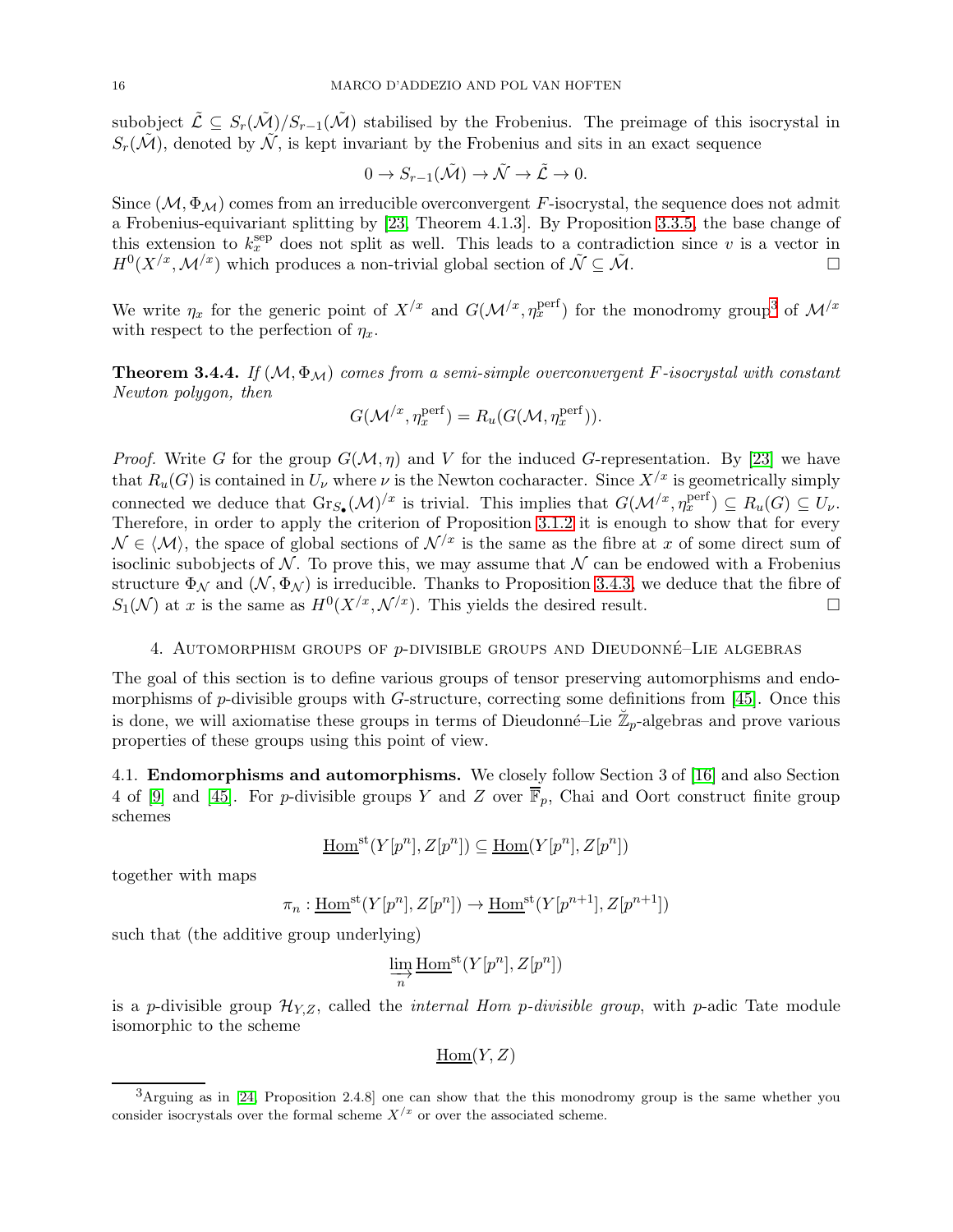of homomorphisms from Y to Z. Lemma 4.1.7 of [\[9\]](#page-58-8) tells us that there is an isomorphism

$$
\mathbb{D}(\mathcal{H}_{Y,Z})[\tfrac{1}{p}] = \underline{\mathrm{Hom}}(\mathbb{D}(Y)[\tfrac{1}{p}],\mathbb{D}(Z)[\tfrac{1}{p}])^{\leq 0},
$$

where  $(-)^{\leq 0}$  denotes the operation of taking the subspace of slope  $\leq 0$  and where

Hom
$$
(\mathbb{D}(Y)[\frac{1}{p}], \mathbb{D}(Z)[\frac{1}{p}]).
$$

denotes the internal hom in the category of F-isocrystals. By Lemma 4.1.8 of [\[9\]](#page-58-8) there is an isomorphism of formal group schemes

$$
\tilde{\mathcal{H}}_{Y,Z} \simeq \underline{\operatorname{Hom}}(Y,Z)[\tfrac{1}{p}],
$$

where  $\tilde{\mathcal{H}}_{Y,Z}$  is the universal cover of  $\mathcal{H}_{Y,Z}$  in the sense of Scholze–Weinstein (see Section [2.4\)](#page-8-2).

We will mostly be interested in  $\mathcal{H}_{Y,Y} =: \mathcal{H}_Y$  for a p-divisible group Y in which case  $T_p\mathcal{H}_Y$  and  $\mathbb{D}(\mathcal{H}_Y)$  have an algebra structure, and the same for their rational variants. Up to isogeny we can write  $Y = \bigoplus_i Y_i$  as a direct sum of isoclinic p-divisible groups with slopes in increasing order and then we can write endomorphisms of  $\tilde{Y}$  in matrix form to get

$$
\tilde{\mathcal{H}}_Y = \bigoplus_{i,j} \tilde{\mathcal{H}}_{Y_i,Y_j}.
$$

Corollary 4.1.10 of [\[9\]](#page-58-8) tells us that the *p*-divisible groups  $H_{Y_i,Y_j}$  are zero when  $i > j$ , they are étale p-divisible groups when  $i = j$  and connected p-divisible groups when  $i < j$ . This means that we get a lower triangular matrix form (see the proof of Proposition 4.2.11 of [\[9\]](#page-58-8)), and that the connected part

$$
\tilde{\mathcal{H}}^\circ_Y=\bigoplus_{i
$$

consists of nilpotent endomorphisms. The étale part is precisely the locally profinite group scheme associated to the  $\mathbb{Q}_p$ -algebra given by

$$
\underline{\operatorname{End}}(Y)(\overline{\mathbb{F}}_p)[\tfrac{1}{p}].
$$

In order to generalise away from  $GL_n$ , it will be more fruitful to use the commutator bracket on  $\underline{\text{Hom}}(Y,Y)[\frac{1}{p}]$  to equip  $\tilde{\mathcal{H}}_Y$  with the structure of a Lie algebra. To precise it is a Lie algebra over the locally profinite ring-scheme  $\mathbb{Q}_p$  associated to the topological ring  $\mathbb{Q}_p$ . Here if V is a topological space we use the notation V for the functor on  $\overline{\mathbb{F}}_p$ -schemes sending  $T \mapsto \text{Hom}_{\text{cont}}(|T|, V)$ , where  $|T|$ is the topological space underlying the scheme  $T$ . The functor  $V$  is representable by a finite scheme if  $V$  is finite and discrete, and therefore also representable if  $T$  is profinite or locally profinite.

There is a descending sequence of Lie  $\mathbb{Q}_p$ -algebra ideals

$$
\tilde{\mathcal{H}}_Y^{\circ} = \mathrm{Fil}^0 \supseteq \mathrm{Fil}^1 \supseteq \mathrm{Fil}^2 \supseteq \cdots
$$

where  $\text{Fil}^k$  consists of those endomorphisms that lie in

$$
\bigoplus_{j\geq i+k}\tilde{\mathcal H}_{Y_i,Y_j}\subseteq\bigoplus_{i,j}\tilde{\mathcal H}_{Y_i,Y_j}.
$$

Note that the graded quotients are isomorphic to the abelian Lie  $\mathbb{Q}_p$ -algebra

$$
\textnormal{Fil}^k \, /\, \textnormal{Fil}^{k+1} \simeq \bigoplus_i \tilde{\mathcal{H}}_{Y_i,Y_{i+k}}.
$$

If we recall that  $\mathbb{D}(H_Y^{\circ})[\frac{1}{p}]$  is an isocrystal over  $\check{\mathbb{Q}}_p$  equipped with a Lie bracket preserving F, then the filtration  $\text{Fil}^{\bullet}_{\mathbb{D}}$  given by

$$
\mathrm{Fil}^k_{\mathbb{D}}=\mathbb{D}(\mathrm{Fil}^k)
$$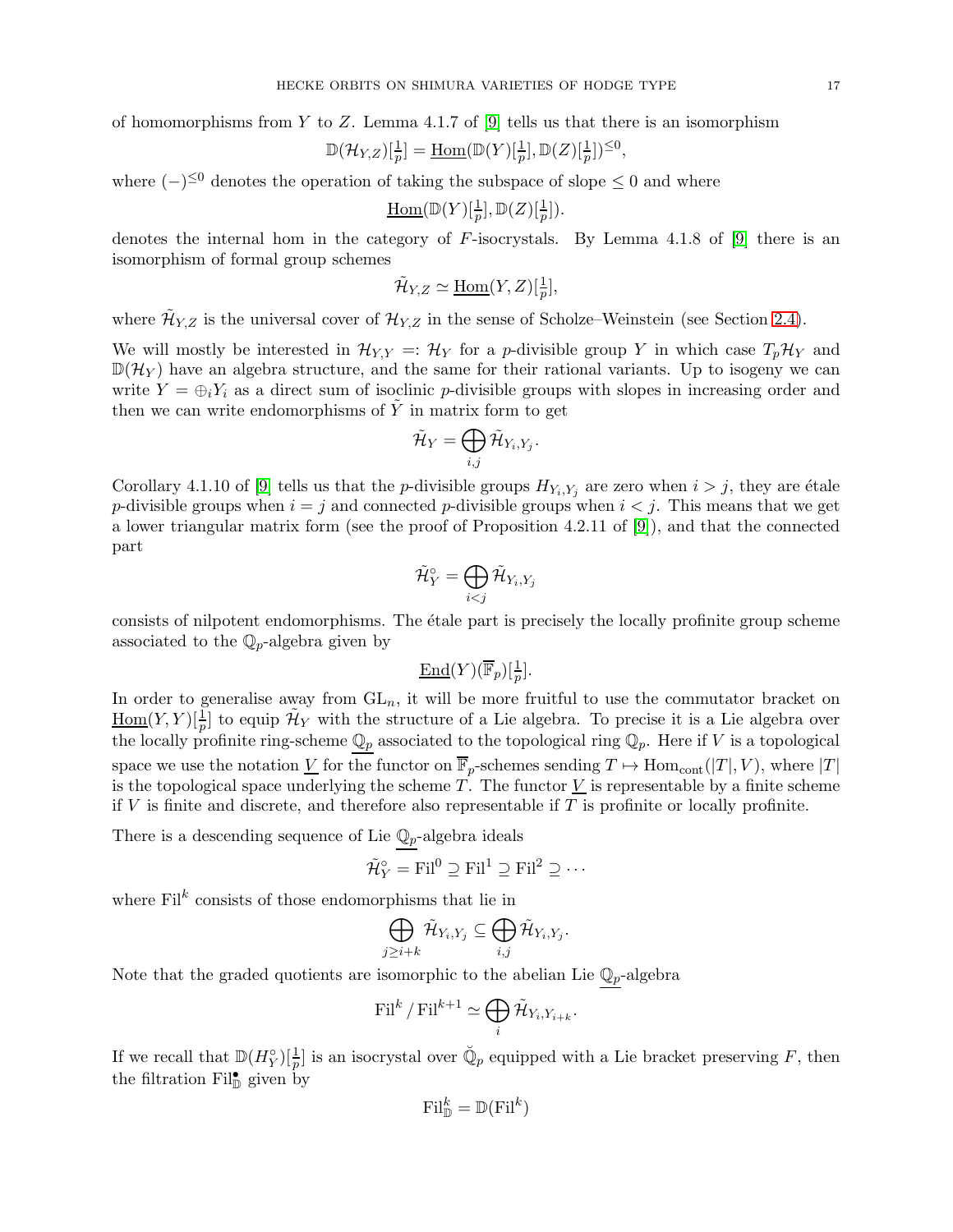is its lower central series.

4.1.1. Automorphisms. Let  $\text{Aut}(\tilde{Y})$  be functor of automorphisms of  $\tilde{Y}$ , then there is a monomorphism

$$
\alpha: \mathbf{Aut}(\tilde{Y}) \to \left(\tilde{\mathcal{H}}_{Y}\right)^{\oplus 2}
$$

$$
\gamma \mapsto (\gamma, \gamma^{-1})
$$

and the image consists of those pairs  $(\gamma, \gamma')$  such that  $\gamma \circ \gamma' = 1 = \gamma' \circ \gamma$ . It follows from this that  $\alpha$  is representable by closed immersions and therefore  $\text{Aut}(\tilde{Y})$  is a formal algebraic space. If we intersect with the subscheme  $\underline{\text{Hom}}(Y, Y)^{\oplus 2} = T_p \mathcal{H}_Y^{\oplus 2}$  we recover the group scheme  $\text{Aut}(Y)$ . The projection to the diagonal map

$$
\mathbf{Aut}(\tilde{Y}) \to \mathbf{Aut}(\tilde{Y})(\overline{\mathbb{F}}_p),
$$

has connected kernel  $\text{Aut}(\tilde{Y})^{\circ}$ . This implies that we have a semi-direct product decomposition

$$
\mathbf{Aut}(\tilde{Y}) \simeq \mathbf{Aut}(\tilde{Y})^{\circ} \rtimes \mathbf{\underline{Aut}}(\tilde{Y})(\overline{\mathbb{F}}_p).
$$

4.1.2. Our matrix description implies that all elements  $\gamma$  of  $\text{Aut}(\tilde{Y})^{\circ}$  are unipotent automorphisms of  $\overline{Y}$ . This means that the logarithm map

$$
L: \mathbf{Aut}(\tilde{Y})^{\circ} \to \tilde{\mathcal{H}}_{Y}^{\circ}
$$

$$
X \mapsto \sum_{i=1}^{\infty} (-1)^{i+1} \frac{(X-1)^{i}}{i}
$$

and the exponential map

$$
E: \tilde{\mathcal{H}}_Y^{\circ} \to \mathbf{Aut}(\tilde{Y})^{\circ}
$$

$$
X \mapsto \sum_{i=0}^{\infty} \frac{X^i}{i!}
$$

are well defined. We know that  $E \circ L = 1$  and  $L \circ E = 1$  because we can check this in  $\mathbb{Q}[[X]]$  by universality and there the result follows from complex analysis.

The Baker–Campbell–Hausdorff formula gives an expression for the group structure on  $\text{Aut}(\tilde{Y})^{\circ}$ in terms of the Lie bracket on  $\tilde{\mathcal{H}}_{Y}^{\circ}$ . In fact if V is a (possibly infinite dimensional) vector space over a field of characteristic zero and  $X, Y$  are two nilpotent endomorphisms of  $V$ , then the BCH formula expresses  $\text{Exp}(X)$  Exp(Y) in terms of X and Y and the Lie bracket. This is explained in Chapter XVI of [\[35\]](#page-59-16).

It follows from this that the filtration Fil<sup>•</sup> induces a filtration Fil<sup>•</sup><sub>Aut</sub> =  $E$ (Fil<sup>•</sup>) of  $Aut(\tilde{Y})^{\circ}$  by normal subgroups, with graded quotients isomorphic to

$$
\bigoplus_i \tilde{\mathcal H}_{Y_i,Y_{i+k}}.
$$

Indeed, we can identify the graded pieces of the two filtrations via the exponential map, and the Baker–Campbell–Hausdorff formula tells us that the exponential map of an abelian Lie algebra is an isomorphism.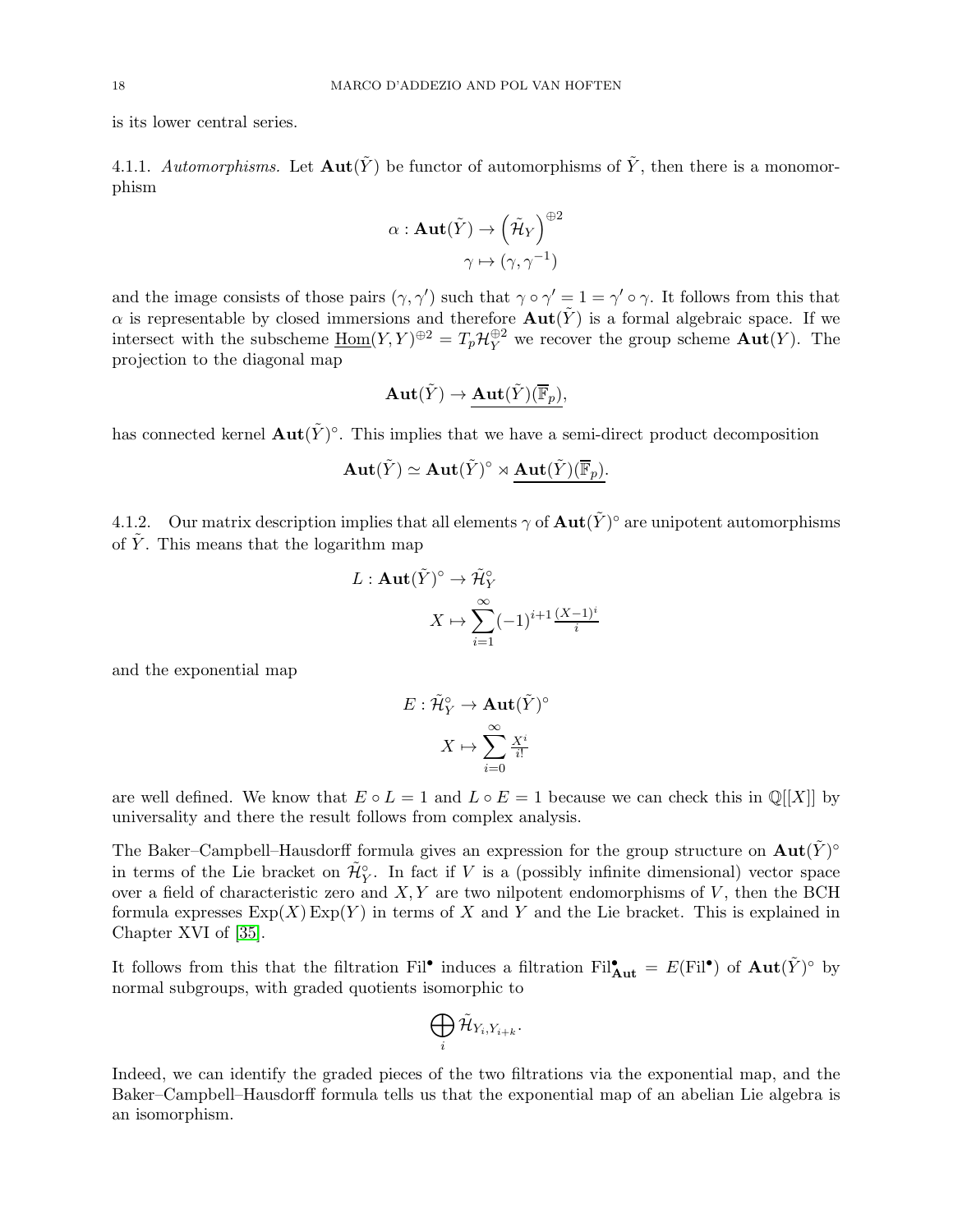<span id="page-18-0"></span>4.2. Automorphism groups for Shimura varieties of Hodge type. In order to generalise the previous section to Shimura varieties of Hodge type, we let  $b \in GL_n(\check{Q}_p)$  be the Frobenius of the F-isocrystal  $\mathbb{D}(Y)[\frac{1}{p}]$  associated to our p-divisible group Y. Then the internal hom isocrystal

$$
\underline{\mathrm{Hom}}(\mathbb{D}(Y)[\tfrac{1}{p}], \mathbb{D}(Y)[\tfrac{1}{p}])
$$

is isomorphic to the isocrystal

 $(\mathfrak{gl}_n, \operatorname{Ad} \sigma b).$ 

If we are given a reductive group  $G \subseteq GL_n(\mathbb{Q}_p)$  such that  $b \in G(\mathbb{Q}_p)$ , then we get an inclusion of F-isocrystals

$$
(\mathfrak{g}, \mathrm{Ad}\,\sigma\,b) \subseteq (\mathfrak{gl}_n, \mathrm{Ad}\,\sigma\,b).
$$

The slope filtration of this F-isocrystal is described in Section 3 of  $[45]$ : The slope t part is given by



where  $\alpha_0$  runs over the relative roots of G with respect a fixed maximal split torus contained a Borel B with respect to which the Newton cocharacter  $\nu_b$  of b is dominant. We see that the slope  $\leq 0$ part corresponds precisely to Lie algebra of the standard parabolic subgroup  $P_b = P_{\nu_b}$  associated to  $\nu_b$  and that the slope 0 part corresponds to the Lie algebra of the Levi  $M_b$ .

Taking non-positive slope parts we get an F-stable sub-isocrystal

$$
\operatorname{Lie} P_{\nu_b} \subseteq \mathbb{D}(\mathcal{H}_Y)[\frac{1}{p}],
$$

and intersecting with  $\mathbb{D}(\mathcal{H}_Y)$  we get the Dieudonné module  $\mathbb{D}(\mathcal{H}_Y^G)$  of a *p*-divisible group  $\mathcal{H}_Y^G$ .

<span id="page-18-1"></span>**Corollary 4.2.1.** The dimension of  $\mathcal{H}_Y^G$  is equal to  $\langle 2\rho, \nu_b \rangle$ .

Proof. Its dimension can be computed as

$$
\sum_{\alpha_0 \in \Phi_0^+} \langle \alpha_0, \nu_b \rangle \cdot \dim \mathfrak{u}_{\alpha_0} = \sum_{\alpha \in \Phi^+} \langle \alpha_0, \nu_b \rangle = \langle 2\rho, \nu_b \rangle.
$$

 $\Box$ 

It follows from Lemma [4.3.5](#page-21-0) that

$$
\tilde{\mathcal{H}}_Y^G \subseteq \tilde{\mathcal{H}}_Y = \underline{\mathrm{Hom}}(Y, Y)[\tfrac{1}{p}]
$$

is closed under the Lie bracket (the commutator) of  $\text{Hom}(Y, Y)[\frac{1}{p}]$ . From the description of the isocrystal above we see that the étale part of  $\mathcal{H}_Y^G$  is the locally profinite  $\mathbb{Q}_p$ -Lie algebra  $\mathfrak{J}_b$  corresponding to the Lie algebra of the twisted Levi  $J_b$  of  $G$ . Moreover the Dieudonné module

$$
\mathbb{D}(\mathcal{H}_Y^{G,\circ})[\tfrac{1}{p}]
$$

is stable under the Lie bracket and consists precisely of the strictly negative slope part of the isocrystal Lie  $P_{\nu_b}$ , which can be identified with

$$
\mathop{\rm Lie}\nolimits U_{\nu_b} \subseteq \mathop{\rm Lie}\nolimits P_{\nu_b}.
$$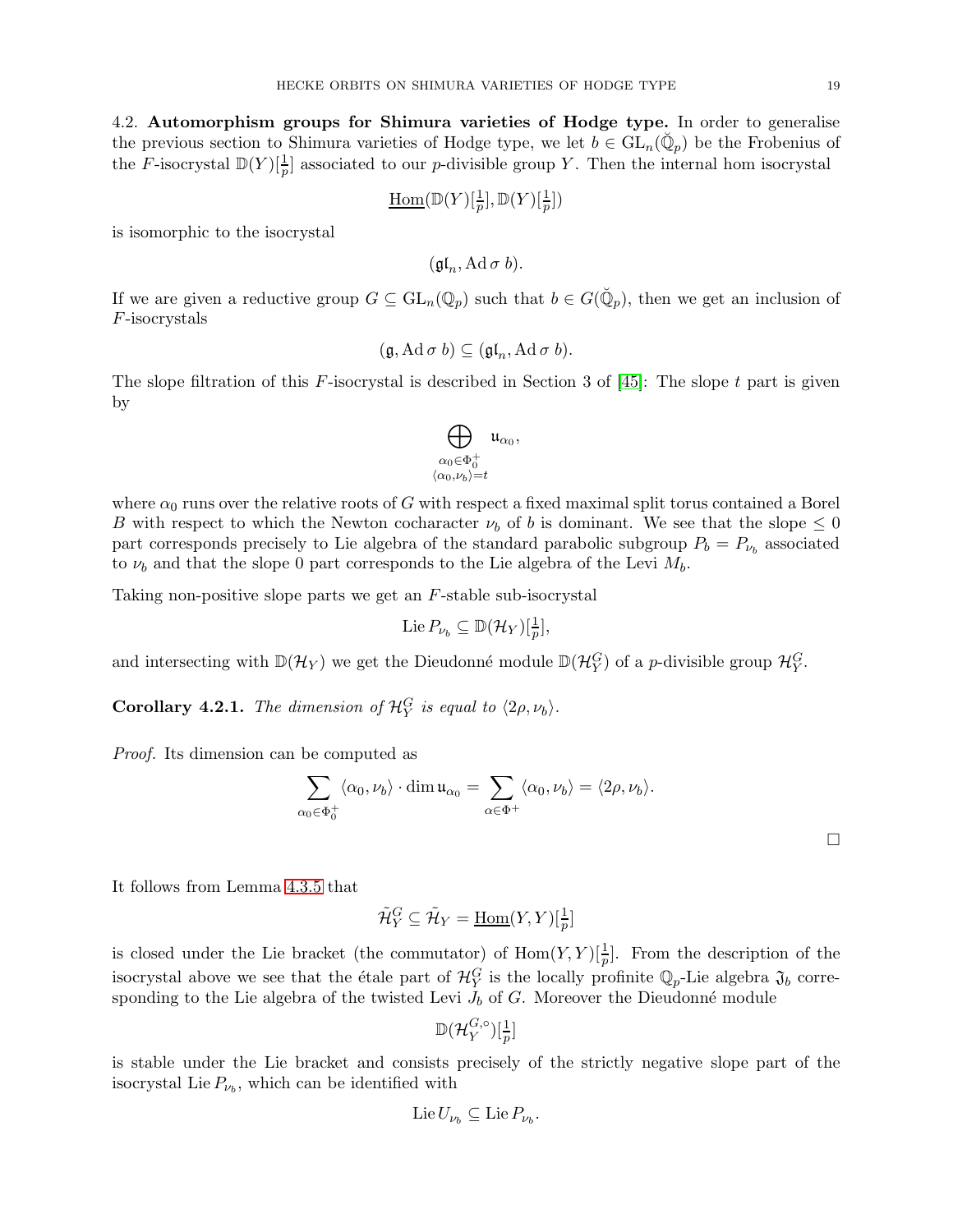4.2.2. If  $G \subseteq GL_n$  is the stabiliser of a finite collection of tensors  $\{s_\alpha\}_\alpha$ , then  $\mathfrak{g} \subseteq \mathfrak{gl}_n$  is also the stabiliser of these tensors as a Lie subalgebra. In other words, it consists of those endomorphisms g satisfying  $g^*s_\alpha = 0$ , let us call such endomorphisms tensor annihilating endomorphisms. It follows that

$$
\operatorname{Lie} P_{\nu_b} \subseteq \mathbb{D}(\mathcal{H}_Y)[\frac{1}{p}]
$$

consists precisely of the tensor annihilating endomorphisms. Therefore by Remark [4.3.6](#page-22-0) it follows that for qrsp  $\overline{\mathbb{F}}_p$ -algebras R we have that

$$
\mathcal{H}_Y^G(R) \subseteq \mathcal{H}_Y(R)
$$

precisely consists of the tensor annihilating endomorphisms. There is also the notion of tensor preserving automorphism which is an automorphism g such that  $g^*s_\alpha = s_\alpha$ . We claim that there is a closed subgroup

$$
\text{\bf Aut}_G(\tilde{Y})\subseteq \text{\bf Aut}(\tilde{Y})
$$

such that on qrsp  $\overline{\mathbb{F}}_p$ -algebras R the subgroup

$$
\text{\bf Aut}_G(\tilde{Y})(R)\subseteq \text{\bf Aut}(\tilde{Y})(R)
$$

consists precisely of those quasi-automorphisms of  $Y_R$  that induce tensor preserving automorphisms on rational Dieudonné-modules. Indeed, we know that  $\text{Aut}(\tilde{Y})$  is a filtered colimit of spectra of qrsp algebras and therefore we can define a subgroup as above.

Our definition does not agree with definition 2.3.1 of [\[45\]](#page-59-2), which tries to define  $\text{Aut}_G(\tilde{Y})$  as the intersection of

$$
\left(\tilde{\mathcal H}^G_Y\times \tilde{\mathcal H}^G_Y\right)\cap \mathbf{Aut}(\tilde{Y})
$$

inside  $\tilde{\mathcal{H}}_Y \times \tilde{\mathcal{H}}_Y$ . However this cannot be a subgroup as  $\tilde{\mathcal{H}}_Y^G$  does not contain the identity endomorphism unless  $G = GL_n$ .

However it is clear from the definition that the exponential of a nilpotent tensor annihilating endomorphism is a unipotent tensor preserving automorphism, and conversely the logarithm of a unipotent tensor preserving automorphism is a nilpotent tensor annihilating endomorphism. Thus the exponential map defines an isomorphism of formal schemes

$$
\mathcal{H}_Y^{G,\circ}\simeq\mathbf{Aut}_G(\tilde{Y})^\circ
$$

and as before the (convergent) BCH formula expresses the group operation on the right hand side in terms of the Lie bracket on the left hand side. Similarly we can prove that

$$
\mathbf{Aut}_G(\tilde{Y}) \simeq \mathbf{Aut}_G(\tilde{Y})^\circ \rtimes J_b(\mathbb{Q}_p)
$$

and therefore Proposition 3.2.4. of [\[45\]](#page-59-2) is still correct. To get a filtration on  $\mathcal{H}_{\tilde{Y}}^{G,\circ}$  we will not take the filtration induced by  $\text{Fil}^k$ , but rather we will take the filtration coming from the lower central series filtration on the Lie algebra

$$
\mathbb{D}(\mathcal{H}_Y^{G,\circ})[\tfrac{1}{p}].
$$

We will need these filtrations in more generality, so we will give an axiomatic treatment in the next section. We end this section by defining

$$
\mathbf{Aut}_G(Y) = \mathbf{Aut}_G(\tilde{Y}) \cap \mathbf{Aut}(Y),
$$

and noting that the image of its identity component  $\text{Aut}_G(Y)^\circ$  under the logarithm map is given by  $T_p{\mathcal H}_Y^{G,\circ}$  $Y<sup>G,0</sup>$  if  $p \gg 0$ . Indeed if  $p \gg 0$  then in the formula for the logarithm map we do not need to divide by p. We will make the condition on p precise in the next section as well.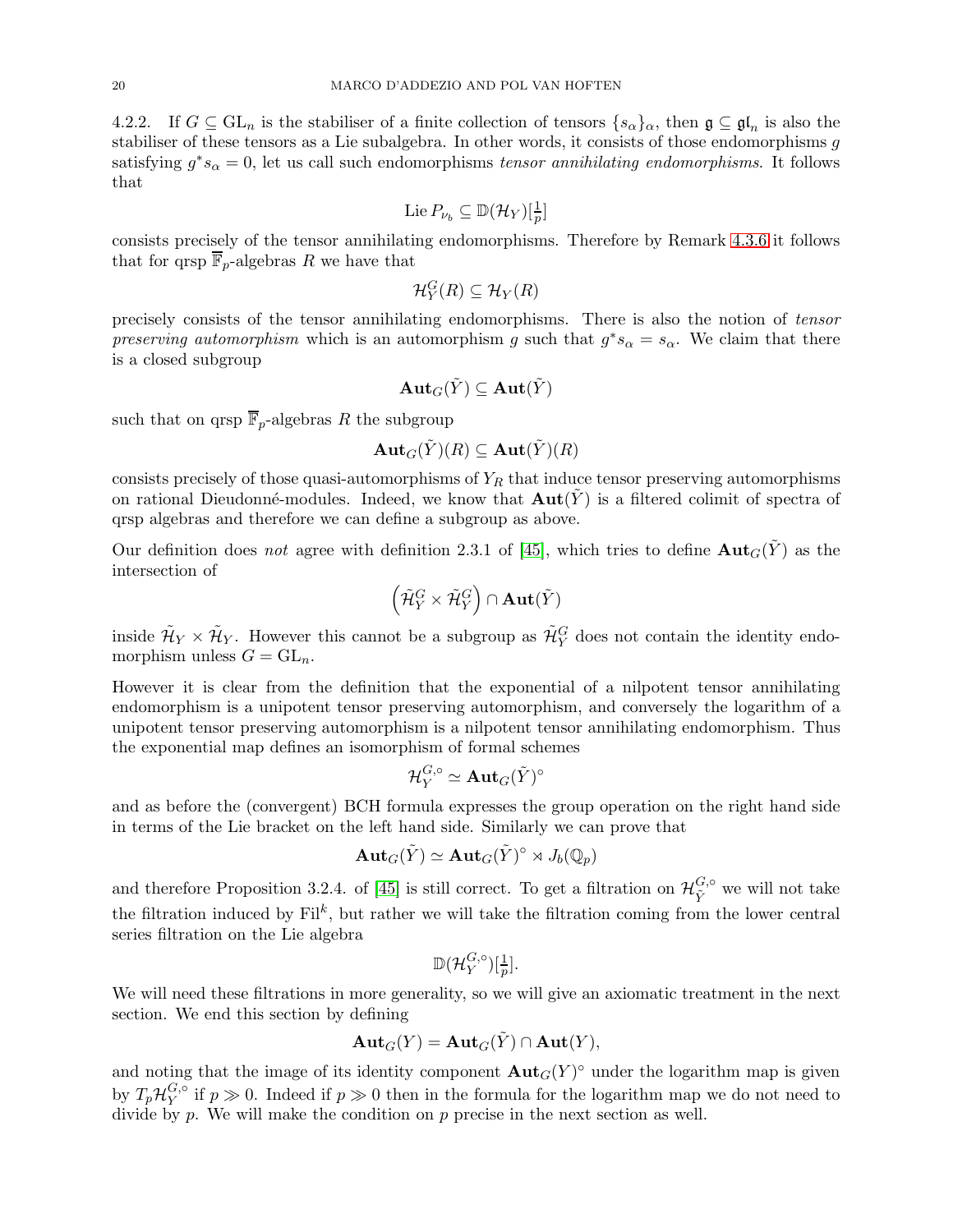4.3. Dieudonné–Lie algebras. We start by recalling the definition of a Dieudonné module over  $\overline{\mathbb{F}}_p$  (see Definition [2.4.1\)](#page-9-0)

**Definition 4.3.1.** A *Dieudonné module* over  $\overline{\mathbb{F}}_p$  is a pair  $(M^+,\varphi_{M^+})$ , where  $M^+$  is a finite free  $W(\overline{\mathbb{F}}_p)$ -module and where

$$
\varphi_{M^+}:\varphi^*M^+[\tfrac{1}{p}]\to M^+[\tfrac{1}{p}]
$$

is an isomorphism such that

$$
M^+ \subseteq \varphi_{M^+}(M^+) \subseteq \frac{1}{p}M^+.
$$

<span id="page-20-0"></span>**Definition 4.3.2.** A *Dieudonné-Lie*  $\mathbb{Z}_p$ -algebra is a triple  $(\mathfrak{a}^+, \varphi_{\mathfrak{a}^+}, [-,-])$  where  $(\mathfrak{a}^+, \varphi_{\mathfrak{a}^+})$  is a Dieudonné module and where

$$
[-,-]:\mathfrak{a}^+\times\mathfrak{a}^+\rightarrow\mathfrak{a}^+
$$

is a Lie bracket, such that the following diagram commutes

$$
\begin{array}{c}\varphi^*\mathfrak{a}^+\times \varphi^*\mathfrak{a}^{+\frac{\varphi_{\mathfrak{a}^+}\times \varphi_{\mathfrak{a}^+}}{\to}\mathfrak{a}^+\times \mathfrak{a}^+}\\\downarrow \varphi^*[-,-] &\downarrow [-,-]\\\varphi^*\mathfrak{a}^+\xrightarrow{\varphi_{\mathfrak{a}^+}}\mathfrak{a}^+.\end{array}
$$

A morphism of Dieudonné–Lie  $\mathbb{Z}_p$ -algebras is a  $\mathbb{Z}_p$ -linear map  $f: \mathfrak{a}^+ \to \mathfrak{b}^+$  that respects the Lie brackets and induces a homomorphism of Dieudonné modules. We refer to the isogeny category of Dieudonné–Lie  $\check{\mathbb{Z}}_p$ -algebras as *Dieudonné–Lie*  $\check{\mathbb{Q}}_p$ -*algebras*. We write  $(\mathfrak{a}, \varphi_{\mathfrak{a}}, [-,-])$  for the Dieudonné–Lie  $\check{\mathbb{Q}}_p$ -algebra associated to  $(\mathfrak{a}^+, \varphi_{\mathfrak{a}^+}, [-,-]$ ).

The main example that we will see is

$$
\mathfrak{a}^+=\mathbb{D}(\mathcal{H}_Y^{G,\circ})
$$

equipped with the Frobenius  $\varphi_{\mathfrak{a}^+}$  coming from the Dieudonné module structure and the Lie-bracket coming from the algebra structure on

 $\mathbb{D}(\mathcal{H}_V)$ .

We moreover note that the F-isocrystal  $(\mathfrak{a}, \varphi_{\mathfrak{a}})$  underlying a Dieudonné–Lie  $\check{\mathbb{Q}}_p$ -algebra has slopes contained in  $[-1,0]$ . We say that a Dieudonné–Lie  $\check{\mathbb{Q}}_p$ -algebra  $(\mathfrak{a}, \varphi_{\mathfrak{a}}, [-,-])$  is nilpotent if the underlying Lie algebra  $(a, [-,-])$  is nilpotent, which is the case in our example. Note that it follows from the definition that the lower central series

$$
\mathfrak{a} \supseteq [\mathfrak{a}, \mathfrak{a}] \supseteq [\mathfrak{a}, [\mathfrak{a}, \mathfrak{a}]] \supseteq \cdots
$$

is a filtration by F-stable Lie subalgebras, which we will write as

$$
\mathfrak{a} = \mathfrak{a}_0 \supseteq \mathfrak{a}_1 \supseteq \cdots \mathfrak{a}_{n(\mathfrak{a})} = 0.
$$

The integer  $n(\mathfrak{a})$  is called the *nilpotency class* of  $\mathfrak{a}$ . We will write

$$
\mathfrak{a}_i^+=\mathfrak{a}^+\cap\mathfrak{a}_i,
$$

which gives us a filtration of  $\mathfrak{a}^+$  by Dieudonné–Lie  $\mathbb{Z}_p$ -subalgebras which satisfy

$$
[\mathfrak{a}^+,\mathfrak{a}_i^+]\subseteq \mathfrak{a}_{i+1}^+.
$$

Moreover the graded quotients  $\mathfrak{a}_i^+/\mathfrak{a}_{i+j}^+$  again have the structure of Dieudonné–Lie  $\mathbb{Z}_p$ -algebras.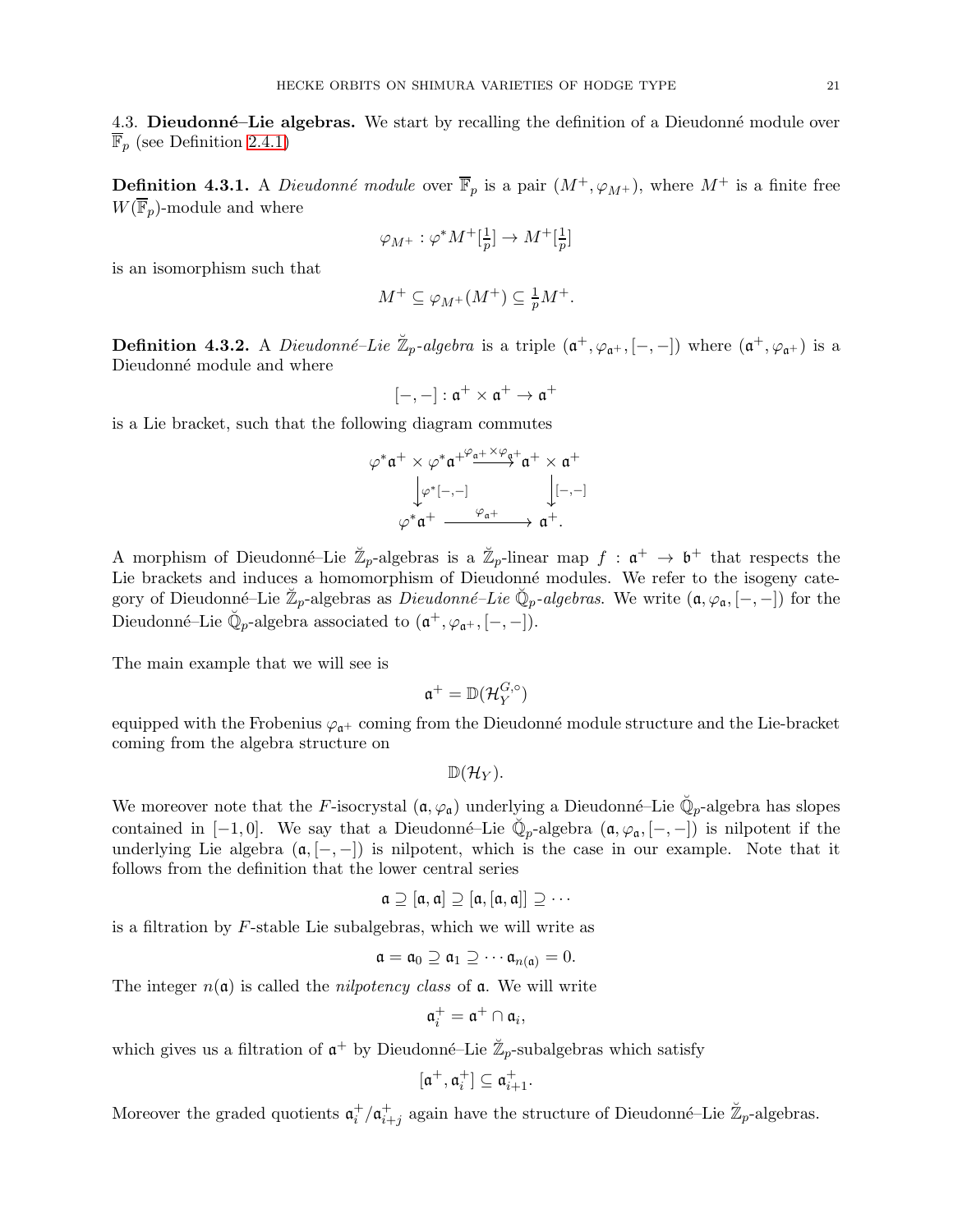<span id="page-21-1"></span>**Lemma 4.3.3.** Let  $(a, \varphi_a, [-,-])$  be a Dieudonné–Lie  $\check{\mathbb{Q}}_p$ -algebra where all the slopes are strictly smaller than 0. Let  $\mu_1$  be the smallest slope of  $\mathfrak a$  and let  $\mathfrak b \subseteq \mathfrak a$  be the maximal Dieudonné–Lie  $\breve{\mathbb Q}_p$ -algebra that is isoclinic of that slope. Then **b** is contained in the centre of **a**.

*Proof.* There are no nonzero  $F$ -equivariant maps

 $\mathfrak{b}\otimes\mathfrak{a}\to\mathfrak{a}$ 

because all the slopes of  $\mathfrak{b} \otimes \mathfrak{a}$  are strictly smaller than the slopes of  $\mathfrak{a}$  since  $\mathfrak{a}$  has strictly negative slopes. Hence the restriction of the Lie-bracket to  $\mathfrak{b} \times \mathfrak{a}$  is trivial.

4.3.4. Dieudonné-theory and bilinear maps. Let  $(\mathfrak{a}^+, \varphi_{\mathfrak{a}^+}, [-,-])$  be a Dieudonné-Lie algebra and let  $\mathbb{X}(\mathfrak{a}^+)$  be the unique p-divisible group over  $\overline{\mathbb{F}}_p$  with (covariant) Dieudonné module  $(\mathfrak{a}^+,\varphi_{\mathfrak{a}^+})$ . We would like to equip its universal cover and its Tate-module with a bilinear map, coming from the Lie bracket on  $\mathfrak{a}^+$ . For this we record a result that tells us how Dieudonné-theory for universal covers of p-divisible groups interacts with  $\mathbb{Q}_p$ -bilinear maps. The analogous result for bihomomorphisms of finite flat group schemes is Corollary 1.2.5 of [\[34\]](#page-59-17); we've decided to include the below proof for the benefit of the reader because it is quite short.

<span id="page-21-0"></span>**Lemma 4.3.5.** Let  $Y_1, Y_2, Y_3$  be p-divisible groups over  $\overline{\mathbb{F}}_p$ , then there is a functorial and  $\mathbb{Q}_p$ -linear bijection between the space of  $\check{\mathbb{Q}}_p$ -bilinear maps

$$
g: \mathbb{D}(Y_1)[\frac{1}{p}] \times \mathbb{D}(Y_2)[\frac{1}{p}] \to \mathbb{D}(Y_3)[\frac{1}{p}]
$$

that satisfy  $(g(\varphi_{Y_1}x, \varphi_{Y_2}y) = \varphi_{Y_3}(g(x, y))$  and the space of bilinear maps

$$
f: \tilde{Y}_1 \times \tilde{Y}_2 \to \tilde{Y}_3.
$$

Moreover if  $Y_1 = Y_2 = Y_3$  then f satisfies the Jacobi identity if and only if g does.

*Proof.* Recall that the internal hom p-divisible group  $\mathcal{H}_{Y_2,Y_3}$  satisfies

$$
\tilde{\mathcal{H}}_{Y_2,Y_3} = \underline{\operatorname{Hom}}(Y_2,Y_3)[\tfrac{1}{p}] = \underline{\operatorname{Hom}}(\tilde{Y}_2,\tilde{Y}_3).
$$

It follows from the usual tensor-hom adjunction for  $\mathbb{Q}_p$ -vector spaces that bilinear maps

 $\tilde{Y}_1 \times \tilde{Y}_2 \to \tilde{Y}_3$ 

are in bijection with homomorphisms

$$
\tilde{Y}_1 \to \tilde{\mathcal{H}}_{Y_2,Y_3}.
$$

It also follows from the tensor-hom adjunction in the category of F-isocrystals that  $\check{\mathbb{Q}}_p$ -bilinear maps

$$
\mathbb{D}(Y_1)[\tfrac{1}{p}] \times \mathbb{D}(Y_2)[\tfrac{1}{p}] \to \mathbb{D}(Y_3)[\tfrac{1}{p}]
$$

that 'commute with the Frobenius' as above are in bijection with morphisms of  $F$ -isocrystals

$$
\mathbb{D}(Y_1)[\frac{1}{p}] \to \underline{\mathrm{Hom}}(\mathbb{D}(Y_2)[\frac{1}{p}], \mathbb{D}(Y_3)[\frac{1}{p}]),
$$

where  $\underline{\text{Hom}}$  denotes the internal hom in the category of F-isocrystals. Because the slope of  $\mathbb{D}(Y_1)[\frac{1}{p}]$ is bounded above by 0, these are also in bijection with morphisms of  $F$ -crystals

$$
\mathbb{D}(Y_1)[\tfrac{1}{p}] \to \underline{\mathrm{Hom}}(\mathbb{D}(Y_2)[\tfrac{1}{p}], \mathbb{D}(Y_3)[\tfrac{1}{p}])^{\leq 0},
$$

where  $($ )<sup> $\leq 0$ </sup> denotes taking the slope  $\leq 0$  subspace. Lemma 4.1.7 of [\[9\]](#page-58-8) tells us that there is an isomorphism

$$
\mathbb{D}(\mathcal{H}_{Y_2,Y_3})[\frac{1}{p}] = \underline{\operatorname{Hom}}(\mathbb{D}(Y_2)[\frac{1}{p}], \mathbb{D}(Y_3)[\frac{1}{p}])^{\leq 0}
$$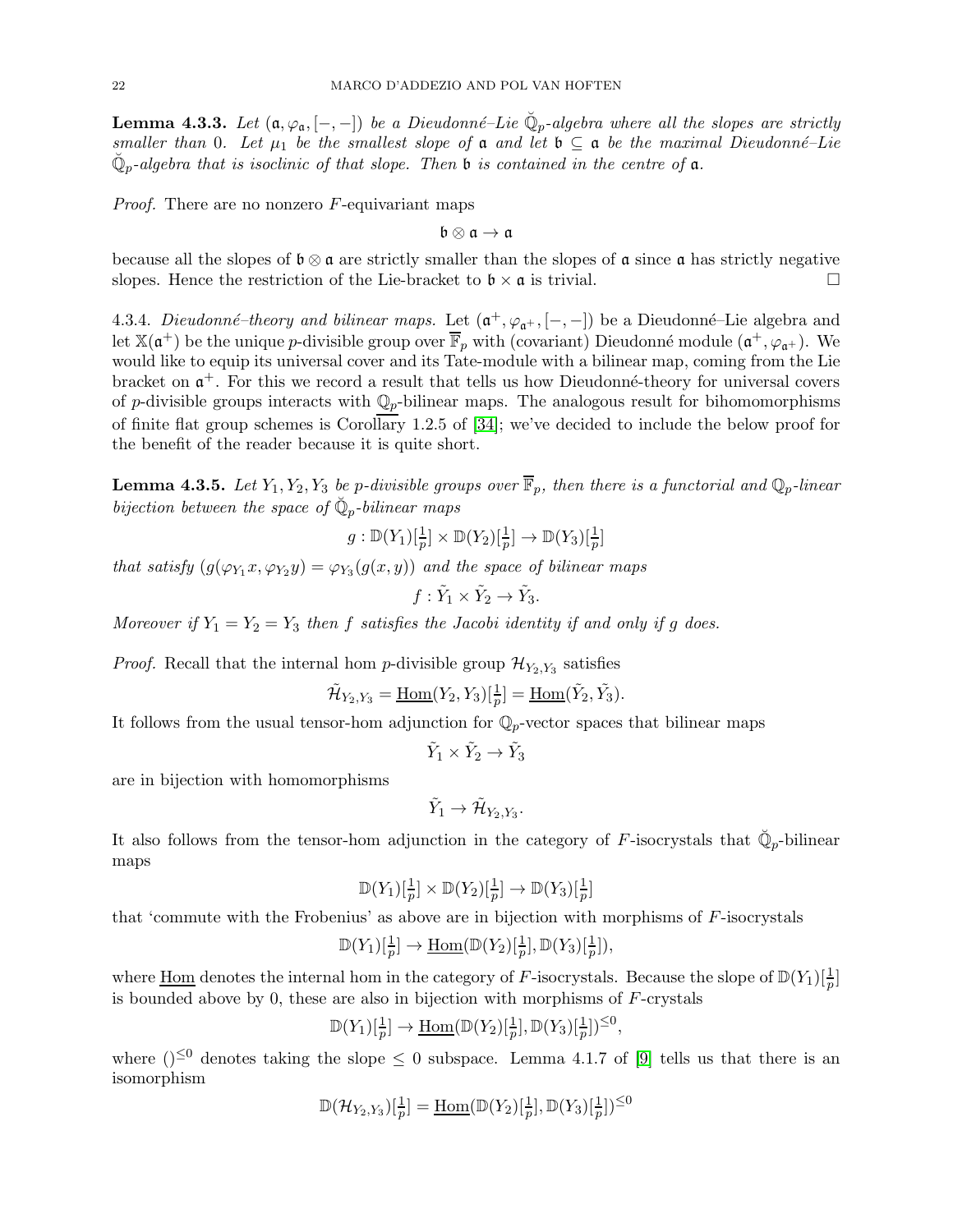and Dieudonné-theory over  $\overline{\mathbb{F}}_p$  tells us that homomorphisms

$$
\tilde Y_1 \to \tilde{\mathcal H}_{Y_2,Y_3}
$$

are in bijection with morphisms of F-isocrystals

$$
\mathbb{D}(Y_1)[\tfrac{1}{p}] \to \mathbb{D}(\mathcal{H}_{Y_2,Y_3})[\tfrac{1}{p}],
$$

which is what we wanted to prove. We can similarly prove a statement about trilinear maps and use this to deduce that the Jacobi identity, which is just the vanishing of a certain trilinear map, is the same condition on both sides.

<span id="page-22-0"></span>**Remark 4.3.6.** The map from bilinear maps of rational Dieudonné-modules to bilinear maps of universal covers of p-divisible groups can be described explicitly on R-points for qrsp R using the isomorphism

$$
\tilde{Y}_i(R) = \left(B_{\mathrm{cris}}^+(R) \otimes_{\breve{\mathbb{Q}}_p} \mathbb{D}(Y_i)[\tfrac{1}{p}]\right)^{\varphi=1}
$$

of Lemma [2.4.6.](#page-10-2) Indeed, there is an induced  $B_{\text{cris}}^+(R)$ -bilinear map

$$
B_{\mathrm{cris}}^+(R) \otimes_{\breve{\mathbb{Q}}_p} \mathbb{D}(Y_1)[\tfrac{1}{p}] \times B_{\mathrm{cris}}^+(R) \otimes_{\breve{\mathbb{Q}}_p} \mathbb{D}(Y_2)[\tfrac{1}{p}] \to B_{\mathrm{cris}}^+(R) \otimes_{\breve{\mathbb{Q}}_p} \mathbb{D}(Y_3)[\tfrac{1}{p}]
$$

which induces a  $\mathbb{Q}_p$ -bilinear map on the  $\varphi = 1$  subspaces.

<span id="page-22-1"></span>**Corollary 4.3.7.** Suppose that we are given a  $\mathbb{Z}_p$ -bilinear map

$$
g^+:\mathbb{D}(Y_1)\times\mathbb{D}(Y_2)\to\mathbb{D}(Y_3)
$$

satisfying  $g^+(\varphi_{Y_1}(x), \varphi_{Y_2}(y)) = \varphi_{Y_3}(g^+(x, y))$ . The induced map  $f : \tilde{Y}_1 \times \tilde{Y}_2 \to \tilde{Y}_3$  restricts to a  $\mathbb{Z}_p$ -bilinear Lie bracket

$$
f^+ : T_p Y_1 \times T_p Y_2 \to T_p Y_3.
$$

*Proof.* It suffices to show this on R-valued points for semiperfect R and in fact by Yoneda it suffices to check it in the universal case that R is the ring underlying  $T_pY_1 \times T_pY_2$ . But this R is qrsp and so we can use Lemma [2.4.6](#page-10-2) which tells us that

$$
T_p Y_i(R) = \left(A_{\mathrm{cris}}(R) \otimes_{\breve{\mathbb{Q}}_p} \mathbb{D}(Y_i)\right)^{\varphi=1},
$$

and we see that  $f^+$  sends  $T_pY_1(R) \times T_pY_2(R)$  to  $T_pY_3(R)$  because  $g^+$  sends  $\mathbb{D}(Y_1) \times \mathbb{D}(Y_2)$  to  $\mathbb{D}(Y_3)$ .

<span id="page-22-2"></span>4.3.8. Now let  $\mathfrak{a}^+$  be a Dieudonné-Lie  $\mathbb{Z}_p$ -algebra. Thanks to Corollary [4.3.7,](#page-22-1) the Lie bracket on  $\mathfrak{a}^+$  induces a  $\mathbb{Z}_p$ -linear Lie bracket

$$
T_p \mathbb{X}(\mathfrak{a}^+) \times T_p \mathbb{X}(\mathfrak{a}^+) \to T_p \mathbb{X}(\mathfrak{a}^+)
$$

and after inverting  $p$  a  $\mathbb{Q}_p\text{-linear}$  Lie bracket

$$
\tilde{\mathbb{X}}(\mathfrak{a})\times\tilde{\mathbb{X}}(\mathfrak{a})\to\tilde{\mathbb{X}}(\mathfrak{a}).
$$

The lower central series of **a** induces a filtration

$$
\tilde{\mathbb{X}}(\mathfrak{a}) = \tilde{\mathbb{X}}(\mathfrak{a}_0) \supseteq \tilde{\mathbb{X}}(\mathfrak{a}_1) \supseteq \cdots \supseteq \tilde{\mathbb{X}}(\mathfrak{a}_{n(\mathfrak{a})-1})
$$

by  $\mathbb{Q}_p$ -Lie algebra ideals satisfying

$$
[\tilde{\mathbb{X}}(\mathfrak{a}),\tilde{\mathbb{X}}(\mathfrak{a}_i)]\subseteq \tilde{\mathbb{X}}(\mathfrak{a}_{i+1}).
$$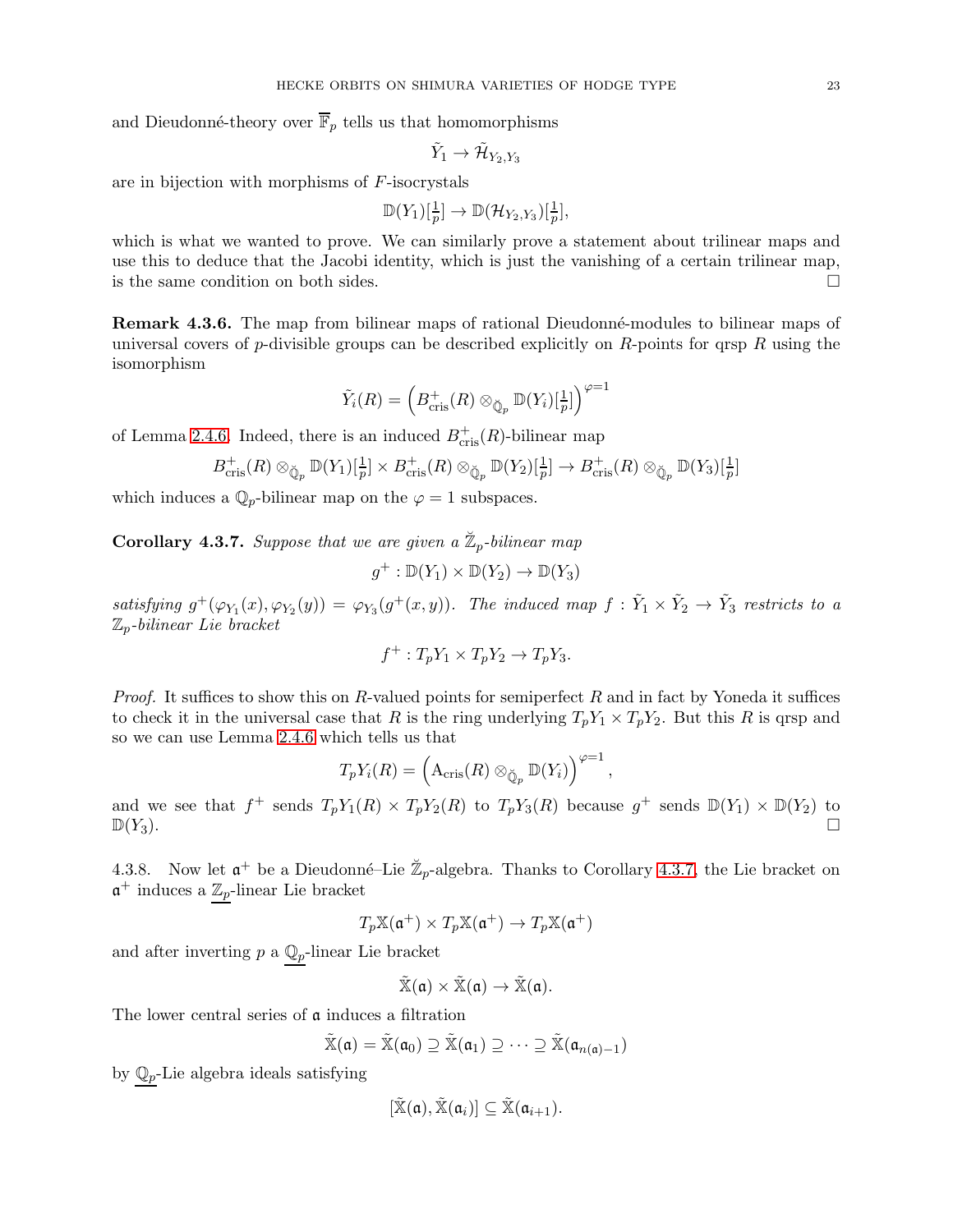Moreover the associated graded quotient  $\mathbb{Q}_p$ -Lie algebras satisfy (note that  $\mathfrak{a} \mapsto \tilde{\mathcal{H}}_{\mathfrak{a}}$  is functorial in morphisms of Dieudonné–Lie  $\breve{\mathbb{Q}}_p$ -algebras)

$$
\frac{\widetilde{\mathbb{X}}(\mathfrak{a}_i)}{\widetilde{\mathbb{X}}(\mathfrak{a}_{i+j})} \simeq \widetilde{\mathbb{X}}\left(\frac{\mathfrak{a}_i}{\mathfrak{a}_{i+j}}\right).
$$

Its intersection with  $T_p\mathbb{X}(\mathfrak{a})$  induces a filtration by  $\mathbb{Z}_p$ -Lie algebra ideals

$$
T_p\mathbb{X}(\mathfrak{a})=T_p\mathbb{X}(\mathfrak{a}_0)\supseteq T_p\mathbb{X}(\mathfrak{a}_1)\supseteq\cdots\supseteq T_p\mathbb{X}(\mathfrak{a}_{n(\mathfrak{a})-1}),
$$

whose graded quotients are isomorphic to

$$
T_p\mathbb{X}\left(\frac{\mathfrak{a}_i^+}{\mathfrak{a}_{i+j}^+}\right).
$$

**Definition 4.3.9.** Let  $n(\mathfrak{a})$  be the nilpotency class of the Lie algebra  $\mathfrak{a}$ , i.e., the length of its lower central series. We define  $\Pi(\mathfrak{a})$  to be the group scheme obtained by endowing  $\mathbb{X}(\mathfrak{a})$  with the group structure given by the Baker–Campbell–Hausdorff formula. If  $p > n(\mathfrak{a})$ , then the Baker–Campbell– Hausdorff formula has coefficients in  $\mathbb{Z}_{(p)}$  by Theorem 1 of [\[36\]](#page-59-18). Therefore, the group structure on  $\tilde{\mathbb{X}}(\mathfrak{a})$  given by the BCH formula restricts to a group structure on  $T_p \mathbb{X}(\mathfrak{a}^+)$ , and we let  $\Pi(\mathfrak{a}^+)$  denote this group scheme.

<span id="page-23-0"></span>**Hypothesis 4.3.10.** From now on we will assume that  $p > n(\mathfrak{a})$ .

<span id="page-23-2"></span>**Lemma 4.3.11.** The group scheme  $\Pi(\mathfrak{a}^+)$  is quasi-syntomic and semiperfect.

*Proof.* It follows from Proposition 4.1.2.(4) of [\[9\]](#page-58-8) that for any connected p-divisible group  $Y/\overline{\mathbb{F}}_p$  the Tate-module  $T_pY$  is representable by a scheme of the form

$$
\overline{\mathbb{F}}_p[[x_1^{1/p^\infty},\cdots,x_n^{1/p^\infty}]]/(x_1,\cdots,x_n),
$$

which is qrsp. Since  $\Pi(\mathfrak{a}^+) \simeq T_p \mathbb{X}(\mathfrak{a}^+)$  as schemes, we are done.

4.3.12. Let us record the following representability result.

<span id="page-23-1"></span>**Proposition 4.3.13.** Assume Hypothesis [4.3.10.](#page-23-0) The quotient of  $\tilde{\Pi}(\mathfrak{a})$  by the subgroup  $\Pi(\mathfrak{a}^+)$  is representable by a formally smooth formal scheme of dimension equal to  $\dim \mathbb{X}(\mathfrak{a}^+)$ .

Proof. What we have proved above implies that

$$
\frac{\tilde{\Pi}(\mathfrak{a}_i)/\Pi(\mathfrak{a}_i^+)}{\tilde{\Pi}(\mathfrak{a}_{i+1})/\Pi(\mathfrak{a}_{i+1}^+)} = \frac{\tilde{\mathbb{X}}\left(\frac{\mathfrak{a}_i}{\mathfrak{a}_{i+1}}\right)}{T_p \mathbb{X}\left(\frac{\mathfrak{a}_i^+}{\mathfrak{a}_{i+1}^+}\right)} = \mathbb{X}\left(\frac{\mathfrak{a}_i^+}{\mathfrak{a}_{i+1}^+}\right),
$$

which is a *p*-divisible group and hence representable by a formally smooth formal scheme. Now consider the tower

$$
\frac{\tilde{\Pi}(\mathfrak{a})}{\Pi(\mathfrak{a}^+)} \to \frac{\tilde{\Pi}(\mathfrak{a})/\Pi(\mathfrak{a}^+)}{\tilde{\Pi}(\mathfrak{a}_{n(\mathfrak{a})-1})/\Pi(\mathfrak{a}_{n(\mathfrak{a})-1}^+) } \to \cdots \to \frac{\tilde{\Pi}(\mathfrak{a})/\Pi(\mathfrak{a}^+)}{\tilde{\Pi}(\mathfrak{a}_1)/\Pi(\mathfrak{a}_1^+)}.
$$

By the discussion in [4.3.8,](#page-22-2) the rightmost object of the tower is representable by a p-divisible group. The representability of  $\frac{\tilde{\Pi}(a)}{\Pi(a^+)}$  then follows by induction because the k-th object of the tower is a torsor under a p-divisible group over the  $(k-1)$ -th object, and torsors under p-divisible groups are formally smooth and representable by formal schemes.  $\hfill \square$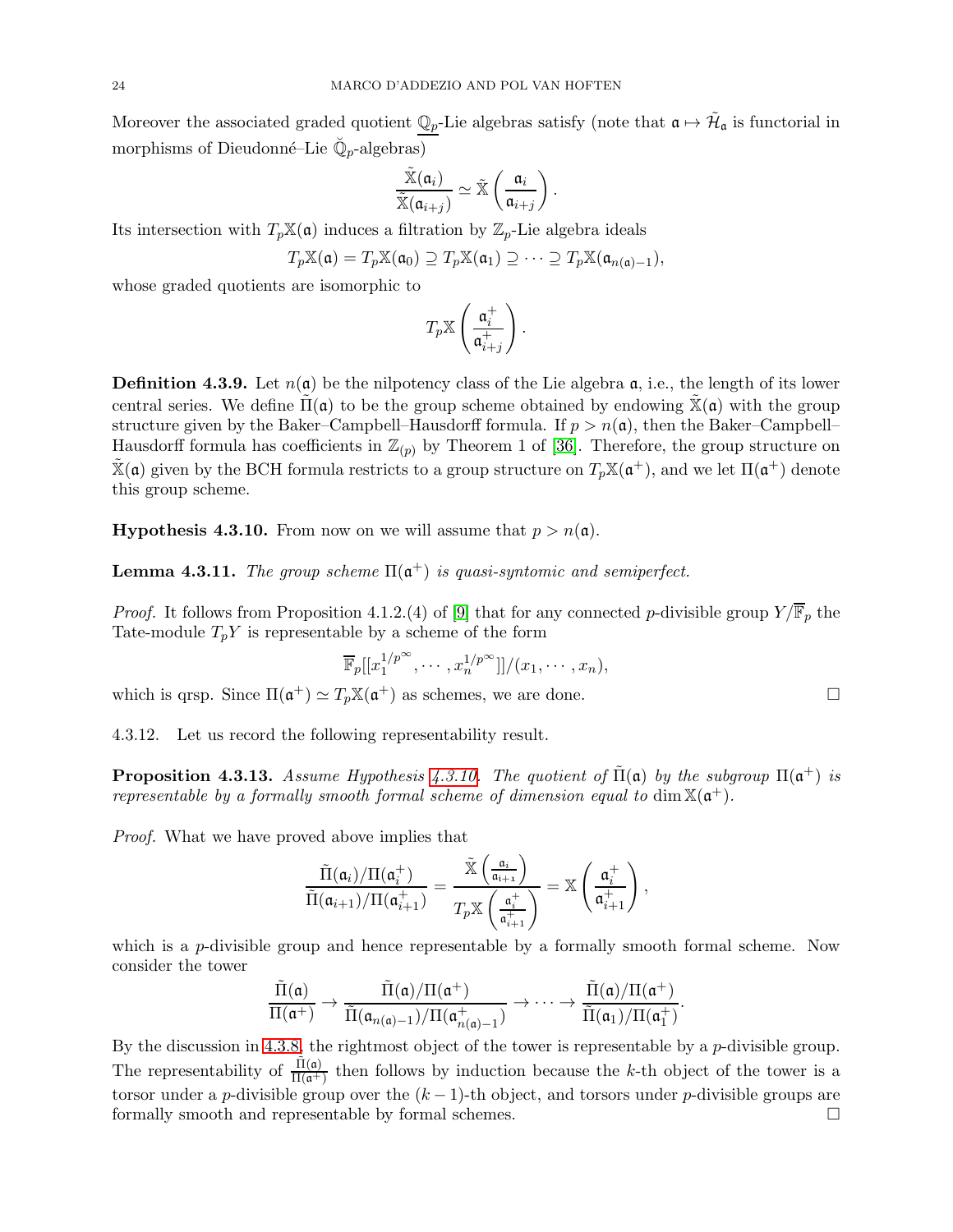<span id="page-24-0"></span>**Definition 4.3.14.** We denote by  $Z(\mathfrak{a}^+)$  the formally smooth formal scheme  $\frac{\tilde{\Pi}(\mathfrak{a})}{\Pi(\mathfrak{a}^+)}$ .

4.3.15. Let  $(\mathfrak{a}^+,\varphi_{\mathfrak{a}^+},[-,-])$  be a Dieudonné–Lie  $\mathbb{Z}_p$ -algebra with associated Dieudonné–Lie  $\mathbb{Q}_p$ algebra  $(\mathfrak{a}, \varphi_{\mathfrak{a}}, [-,-])$ . Let  $\text{Aut}(\mathfrak{a}, \varphi_{\mathfrak{a}})$  be the automorphism group of the underlying isocrystal, considered as an algebraic group over  $\mathbb{Q}_p$  as in §1.11 of [\[62\]](#page-60-15). Then the Lie algebra of  $\text{Aut}(\mathfrak{a}, \varphi_{\mathfrak{a}})$  can be identified with the endomorphism ring of the isocrystal, equipped with the commutator bracket.

There is a closed subgroup

$$
\mathbf{Aut}(\mathfrak{a},\varphi_{\mathfrak{a}},[-,-])\subseteq \mathbf{Aut}(\mathfrak{a},\varphi_{\mathfrak{a}})
$$

consisting of those automorphisms preserving the Lie bracket.

<span id="page-24-1"></span>**Definition 4.3.16.** Let Q be an algebraic group over  $\mathbb{Q}_p$  equipped with a group homomorphism

$$
Q\to \mathbf{Aut}(\mathfrak{a},\varphi_{\mathfrak{a}},[-,-]).
$$

We call such a group homomorphism (or action) *strongly non-trivial* if the induced linear representation of Q on a has no non-trivial subquotients.

In the situation of Definition [4.3.16,](#page-24-1) the elements of  $Q(\mathbb{Q}_p)$  act via F-equivariant  $\check{\mathbb{Q}}_p$ -linear Lie algebra automorphisms on  $(\mathfrak{a}, \varphi_{\mathfrak{a}}, [-,-])$  and thus via Lie  $\mathbb{Q}_p$ -algebra automorphisms on  $\mathbb{X}(\mathfrak{a})$  by functoriality. There is a compact open subgroup  $\Gamma \subseteq Q(\mathbb{Q}_p)$  preserving  $\mathfrak{a}^+$ . By construction, the action of  $\Gamma$  on  $\tilde{\mathbb{X}}(\mathfrak{a})$  preserves  $T_p X(\mathfrak{a}^+)$ , therefore there is an induced action of  $\Gamma$  on the *p*-divisible group  $\mathbb{X}(\mathfrak{a}^+)$ . Moreover, there is an action of  $\Gamma$  on the formally smooth formal scheme  $Z(\mathfrak{a}^+)$ .

Example 4.3.17. If  $\mathfrak{a} = \mathbb{D}(\mathcal{H}_Y^{G, \circ})$  $\binom{G,\circ}{Y}[\frac{1}{p}]$  then the algebraic group  $J_b$  has a natural and strongly nontrivial action on **a**. Moreover, the restriction of this action to a maximal torus  $T \subseteq J_b$  is still strongly non-trivial, as explained in the proof of Proposition 3.2.1 of [\[38\]](#page-59-4).

The map  $Q \to \text{Aut}(\mathfrak{a}, \varphi_{\mathfrak{a}})$  induces a Lie algebra homomorphism

$$
\mathrm{Lie}\,Q \to \mathrm{Lie}\,\mathbf{Aut}(\mathfrak{a},\varphi_\mathfrak{a},[-,-]) \to \mathrm{Lie}\,\mathbf{Aut}(\mathfrak{a},\varphi_\mathfrak{a}) = \mathrm{End}(\mathfrak{a},\varphi_\mathfrak{a})
$$

and a routine computation shows that the Lie algebra of  $\text{Aut}(\mathfrak{a}, \varphi_{\mathfrak{a}}, [-,-])$  consist of all those homomorphism of F-isocrystals  $g : \mathfrak{a} \to \mathfrak{a}$  such that for all  $x, y \in \mathfrak{a}$  we have

$$
[gx, gy] + [x, gy] + [gx, y] = 0.
$$

If U is as above this means that elements of the Lie algebra (in the sense of  $p$ -adic Lie groups) of U induce endomorphisms of the Dieudonné module  $\mathfrak{a}^+$  satisfying this relation, and by functoriality these will induce endomorphisms of  $\mathbb{X}(\mathfrak{a})$  preserving  $T_p\mathbb{X}(\mathfrak{a}^+)$ .

**Lemma 4.3.18** (Continuity). The action of the (abstract group)  $\text{Aut}(\mathfrak{a}, \varphi_{\mathfrak{a}}, [-,-])(\mathbb{Q}_p)$  on  $\mathbb{X}(\mathfrak{a})$ can be upgraded uniquely to an action of the locally profinite group scheme

$$
\mathbf{Aut}(\mathfrak{a},\varphi_{\mathfrak{a}},[-,-])(\mathbb{Q}_p).
$$

*Proof.* By the definition of the locally profinite topology on  $\text{Aut}(\mathfrak{a}, \varphi_{\mathfrak{a}}, [-,-])(\mathbb{Q}_p)$  it suffices to show that for sufficiently small compact open subgroups U, the action of U on  $\mathfrak{a}$  extends to an action of the profinite group scheme <u>U</u>. In particular we may assume that U preserves  $\mathfrak{a}^+$  and therefore its action on  $\tilde{\mathbb{X}}(\mathfrak{a})$  preserves the Tate module  $T_p \mathbb{X}(\mathfrak{a}^+)$  of  $\mathbb{X}(\mathfrak{a}^+)$ .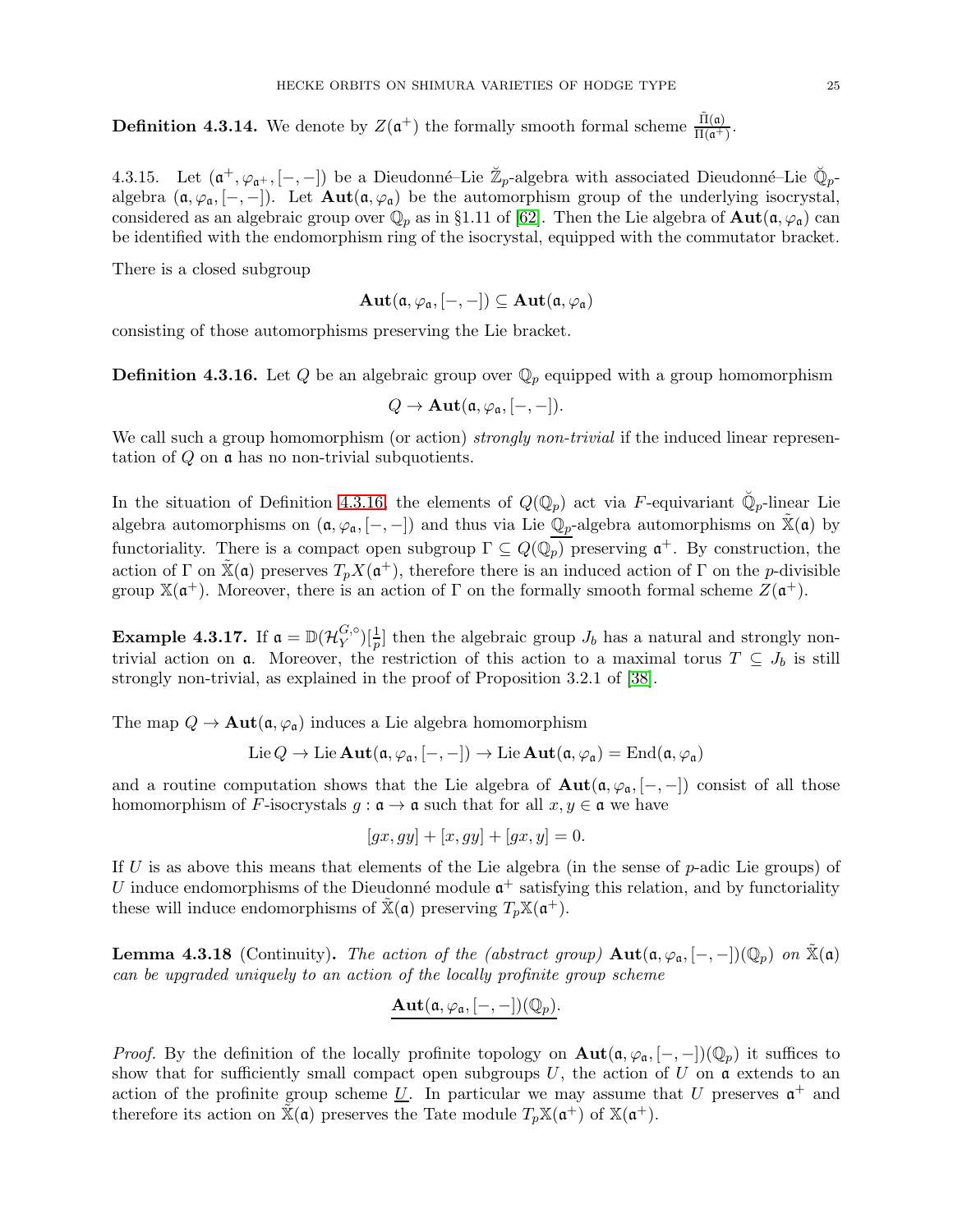Since the action of U on  $T_p\mathbb{X}(\mathfrak{a}^+)$  is by group homomorphisms, there are induced actions of U on the quotients

$$
T_p \mathbb{X}(\mathfrak{a}^+)/p^n T_p \mathbb{X}(\mathfrak{a}^+) = \mathbb{X}(\mathfrak{a}^+)[p^n]
$$

of  $T_p\mathbb{X}(\mathfrak{a}^+).$ 

**Claim 4.3.19.** The action of U on these quotients factors through a finite quotient of U.

*Proof.* We can check this after shrinking U and then U is a pro-p group and equal to the exponential of its p-adic Lie algebra. But the action of Lie U on  $T_p\mathbb{X}(\mathfrak{a}^+)/p^nT_p\mathbb{X}(\mathfrak{a}^+)$  factors through Lie  $U/p^n$  Lie U by linearity and Lie  $U/p^n$  Lie U is finite.

It follows from the claim that the action of U induces a unique action of U on  $\mathbb{X}(\mathfrak{a}^+)[p^n]$ . Since

$$
T_p\mathbb{X}(\mathfrak{a}^+)=\varprojlim_n \mathbb{X}(\mathfrak{a}^+)[p^n]
$$

it follows that the action of U on  $T_p\mathbb{X}(\mathfrak{a}^+)$  upgrades uniquely to an action of U. Because the action of U commutes with multiplication by p it follows that the action of U on  $\frac{1}{p^n}T_p\mathbb{X}(\mathfrak{a}^+)$  upgrades uniquely to an action of  $U$  and since

$$
\tilde{\mathbb{X}}(\mathfrak{a})=\varinjlim_{n}\tfrac{1}{p^n}T_p\mathbb{X}(\mathfrak{a}^+)
$$

<span id="page-25-0"></span>we deduce that the action of U on  $\mathbb{X}(\mathfrak{a})$  upgrades uniquely to an action of U.

5. Deformation theory of central leaves

Let  $(G, X)$  be a Shimura datum of Hodge type with reflex field E and let p be a prime such that  $G_{\mathbb{Q}_p}$ is quasi-split and split over an unramified extension. Let  $U_p \subseteq G(\mathbb{Q}_p)$  be a hyperspecial subgroup and let  $\dot{U^p} \subseteq G(\mathbb{A}_f^p)$  $f(t)$  be a sufficiently small compact open subgroup. Let  $\mathbf{Sh}_{G}/E$  be the Shimura variety of level  $U = U^p U_p$  and for a prime  $v|p$  of E let  $\mathscr{S}_G/\mathcal{O}_{E,v}$  be the canonical integral model of  $\mathbf{Sh}_G$  constructed in [\[48\]](#page-59-19) (see [\[46\]](#page-59-20) for the  $p = 2$  case). Let  $\mathrm{Sh}_G$  be the base change to  $\overline{\mathbb{F}}_p$  of this integral canonical model for some choice of map  $\mathcal{O}_{E,v} \to \mathbb{F}_p$ .

A choice of Hodge embedding will give us a closed immersion  $\text{Sh}_G \to \mathcal{A}_{g,N}$  for some g and N (this uses the main result of [\[71\]](#page-60-16)) and therefore a family of abelian varieties  $A/\mathrm{Sh}_G$  with associated p-divisible group  $X = A[p^{\infty}]$ . In this section we will recall the definitions of central leaves C and Igusa varieties from [\[32,](#page-59-1) [33,](#page-59-21) [45\]](#page-59-2). The main goal of the section is to study the structure of the formal completions  $C^{x}$  of central leaves at point  $x \in C(\overline{\mathbb{F}}_p)$ . Using the Hodge embedding, these formal schemes admit closed immersions to deformation spaces  $\mathbf{Def}(Y)$  of p-divisible groups Y over  $\overline{\mathbb{F}}_p$  and in fact they admit closed immersions to central leaves  $\mathbf{Def}_{\text{sus}}(Y) \subseteq \mathbf{Def}(Y)$  inside these deformation spaces<sup>4</sup>. If the corresponding  $p$ -divisible group is completely slope divisible, then  $\mathbf{Def}_{\text{sus}}(Y)$  has the structure of a *p*-divisible *cascade* in the sense of [\[58\]](#page-60-10). For example if Y has two slopes then  $\mathbf{Def}_{\text{sus}}(Y)$  has the structure of a *p*-divisible formal group. As observed already in [\[65\]](#page-60-11) (c.f. [\[40\]](#page-59-8)), one cannot expect that  $C<sup>/x</sup> \subseteq Def_{\text{sus}}(Y)$  is a sub-cascade but only that it is a shifted subcascade. We will not make use of p-divisible cascades or shifted subcascades in this paper and instead show, using the work of Caraiani–Scholze and Kim, that the perfections of the formal schemes  $C^{x}$  and  $\text{Def}_{\text{sus}}(Y)$  canonically have a (non-commutative) group structure. These groups will be of the form  $\tilde{\Pi}(\mathfrak{a})$  for a Dieudonné–Lie  $\check{\mathbb{Q}}_p$ -algebra as introduced in Section [4.](#page-15-0) As a

<sup>&</sup>lt;sup>4</sup>The notation  $\bf{Def}_{sus}$  denotes the *sustained deformation space* in the sense of Chai–Oort, this will be explained in Section [5.3.](#page-28-0)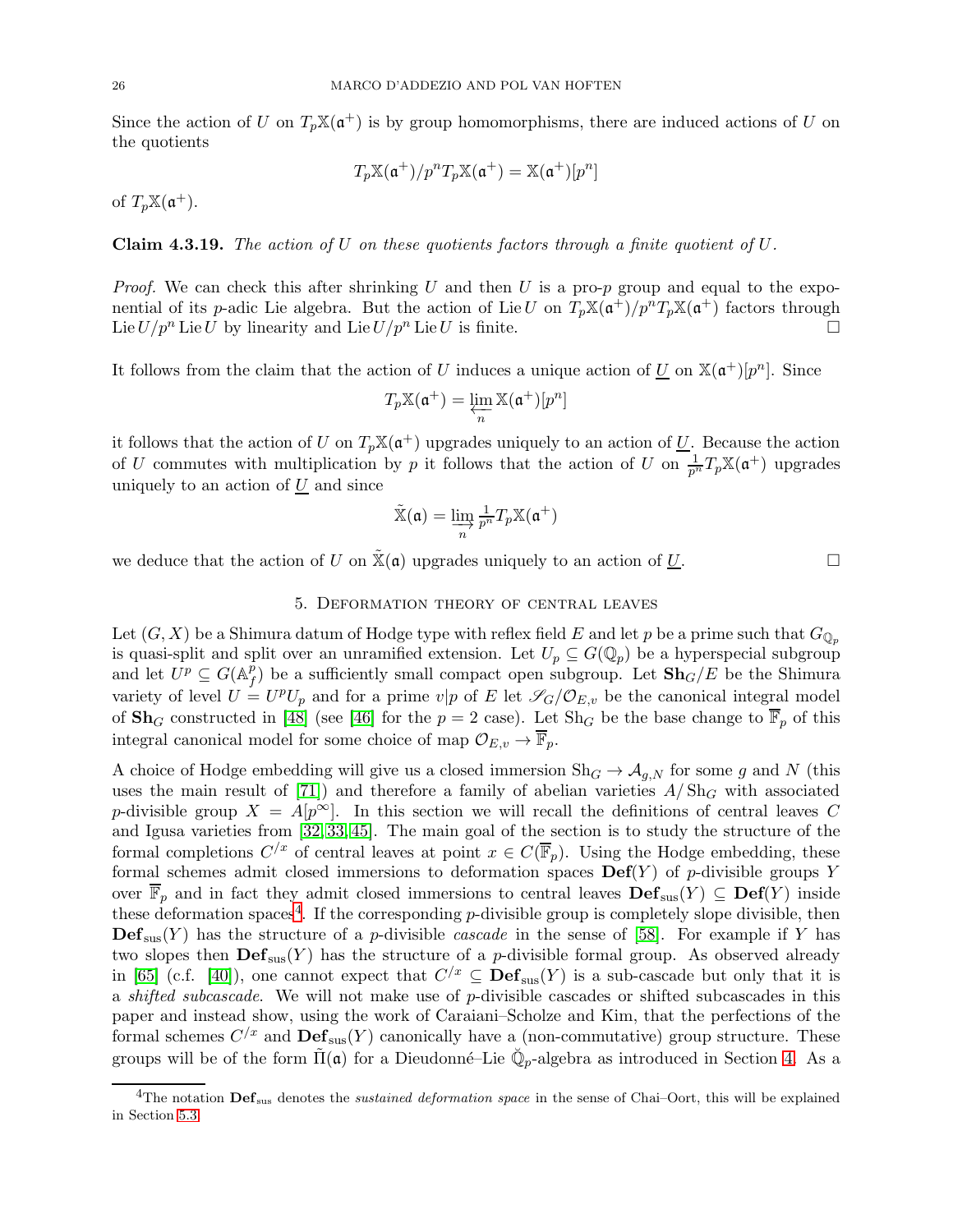consequence  $C^{x}$  and  $\mathbf{Def}_{\text{sus}}(Y)$  have the structure of an *iterated BT-fibration*. In other words, it is an iterated fibration of p-divisible formal groups.

Let  $\text{Sh}_{G,b}$  be the Newton stratum containing the central leaf C and let  $\nu_b$  be the Newton cocharacter of b. As before we consider the parabolic subgroup  $P_{\nu_b}$  of G with unipotent radical  $U_{\nu_b}$ . Then we will show that **a** introduced above has underlying Lie algebra isomorphic to Lie  $U_{\nu_b}$ .

5.1. Central leaves. Let  $A/A_{q,N}$  denote the universal abelian variety and let  $\lambda$  be the universal polarisation. The moduli space  $\mathcal{A}_{g,N}$  is equipped with a Newton stratification; the Newton stratum that a point  $x \in \mathcal{A}_{q,N}(\mathbb{F}_p)$  lies in is determined by the isogeny class of the (quasi-polarised) pdivisible group  $(A_x[p^\infty], \lambda_x)$ . Central leaves are defined similarly using instead the isomorphism class of  $(A_x[p^{\infty}], \lambda_x)$ . To be more precise, given a point  $x \in A_{q,N}(\overline{\mathbb{F}}_p)$ , the central leaf  $C_{\lambda}$  passing through  $x$  is defined as

$$
C_{\lambda} = \{ y \in A_{g,N}(\overline{\mathbb{F}}_p) \mid (A_y[p^{\infty}], \lambda_y) \simeq_{\lambda} (A_x[p^{\infty}], \lambda_x) \},\
$$

where the notation  $\approx_{\lambda}$  means that there is an isomorphism preserving the polarisation up to a scalar in  $\mathbb{Z}_p^{\times}$ . It follows from results of Oort, [\[60\]](#page-60-1), that  $C_{\lambda}$  is equal to the set of  $\overline{\mathbb{F}}_p$ -point of a smooth equidimensional variety that is closed inside the Newton stratum containing  $x$ , and thus locally closed inside  $A_{q,N}$ .

**Hypothesis 5.1.1.** From now on we will write  $Y = A_x[p^\infty]$  and we will assume that Y is completely slope divisible. This implies that  $X = A[p^{\infty}]$  over  $C_{\lambda}$  admits a slope filtration and we will denote the associated graded pieces for the slope filtration by  $X_i$ .

We now define Igusa towers (M for Mantovan and CS for Caraiani–Scholze)

$$
I_{\mathcal{S}_{CS,\lambda}} \to I_{\mathcal{S}_{M,\lambda}} \to C_{\lambda},
$$

where  $\text{Ig}_{\text{M},\lambda}$  to  $C_{\lambda}$  is the moduli space of isomorphisms (compatible with the polarisations up to a  $\mathbb{Z}_p^{\times}$ -scalar)

$$
X_i \simeq Y_{i,C_\lambda}
$$

and Ig<sub>CS, $\lambda \to C_{\lambda}$ </sub> is the moduli space of isomorphisms (compatible with the polarisations up to a  $\mathbb{Z}_p^{\times}$ -scalar)

 $X \simeq Y_{C_{\lambda}}.$ 

Let  ${\rm Aut}_{\lambda}(Y)$  be the group scheme of automorphisms of Y that preserve the polarisation  $\lambda$  up to a  $\mathbb{Z}_p^{\times}$ -scalar (this is  $\text{Aut}_G(Y)$  for  $G = GSp$ ) and let  $\text{Aut}_{\lambda}(Y)(\overline{\mathbb{F}}_p)$  be its pro-étale group scheme of connected components.

It follows from work of Mantovan, [\[52\]](#page-60-2), that  $C_{\lambda}$  is smooth and that  $I_{\mathcal{S}_{M,\lambda}} \to C_{\lambda}$  is a pro-étale torsor for  $\text{Aut}_{\lambda}(Y)(\overline{\mathbb{F}}_p)$ . Caraiani and Scholze, [\[9\]](#page-58-8), prove that Ig<sub>CS, $\lambda$ </sub> is perfect and that the map  $I_{\text{SCS},\lambda} \to I_{\text{SM},\lambda}$  identifies it with the perfection of  $I_{\text{SM},\lambda}$ . This implies that  $I_{\text{SCS},\lambda} \to C_{\lambda}$  is faithfully flat and thus a torsor for  $\text{Aut}_{\lambda}(Y)$ . Moreover they prove that the action of  $\text{Aut}_{\lambda}(Y)$  on Ig<sub>CS, $\lambda$ </sub> extends to an action of  $\text{Aut}_{\lambda}(\tilde{Y})$ , the group of automorphisms of  $\tilde{Y}$  preserving the polarisation up to a  $\mathbb{Q}_p^{\times}$ -scalar.

We note that the following diagram is Cartesian

<span id="page-26-0"></span>
$$
\begin{array}{ccc}\n\text{Ig}_{CS,\lambda} & \longrightarrow & \text{Ig}_{M,\lambda} \\
\downarrow & & \downarrow \\
C_{\lambda}^{\text{perf}} & \longrightarrow & C_{\lambda}.\n\end{array}
$$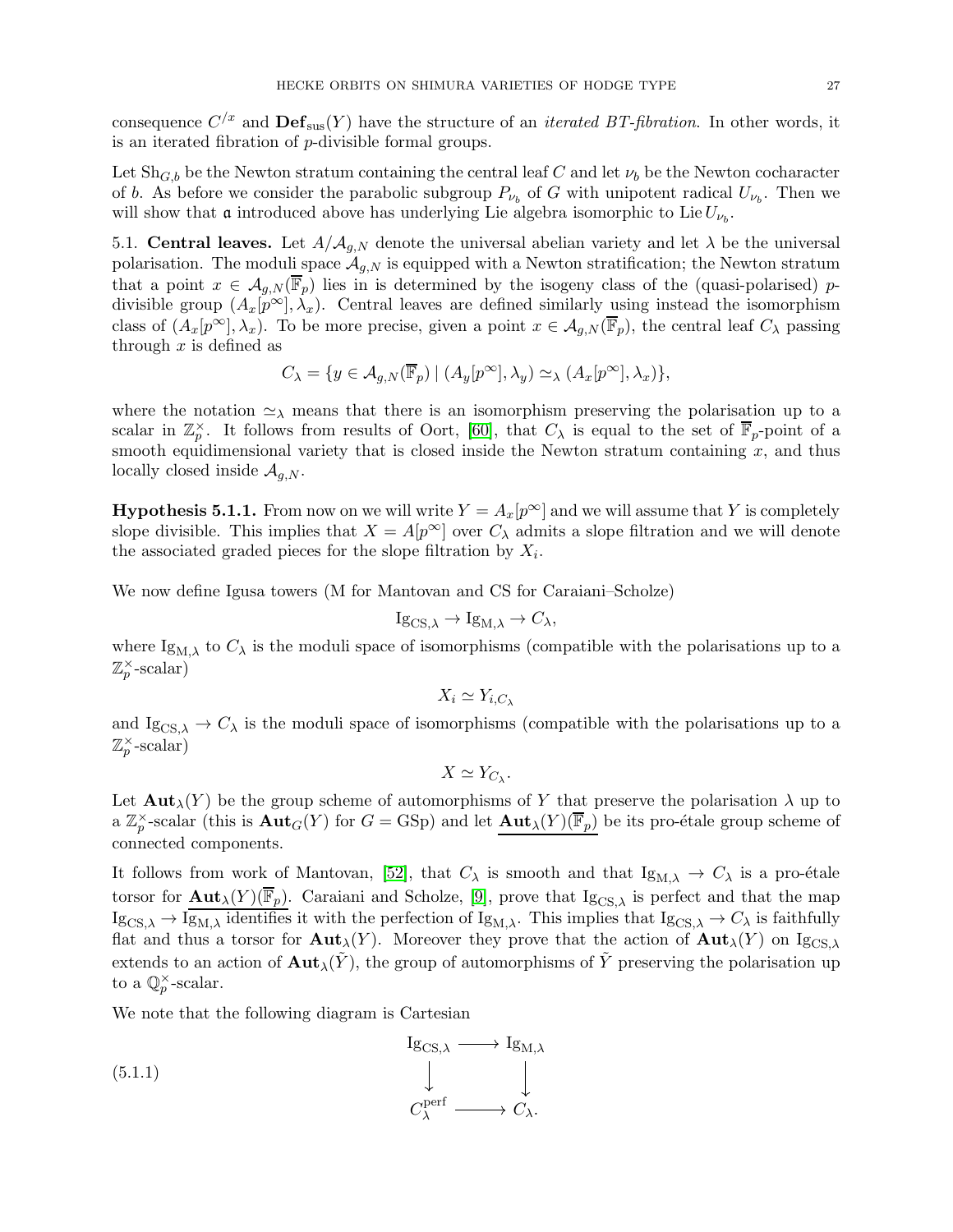5.2. Central leaves for Shimura varieties of Hodge type. Let  $\mathfrak{a}^+=\mathbb{D}(\mathcal{H}_V^{G,\circ})$  $\mathfrak{G}, \circ$  and  $\mathfrak{a} = \mathfrak{a}^+ \otimes \breve{\mathbb{Q}}_p$ as above. We assume that  $p > n(\mathfrak{a})$ , where  $n(\mathfrak{a})$  is the nilpotency class of the Lie algebra  $\mathfrak{a}$ . We have seen in Section [4.2](#page-18-0) that  $\mathfrak{a} = \text{Lie} U_{\nu_b}$ , so that this condition only depends on the Newton stratum that we are in. We have that  $\text{Aut}_G(\tilde{Y})^{\circ} \simeq \tilde{\Pi}(\mathfrak{a})$  and  $\text{Aut}_G(Y)^{\circ} \simeq \Pi(\mathfrak{a}^+).$ 

By the main result of [\[71\]](#page-60-16), a choice of a Hodge embedding gives us a closed immersion  $\text{Sh}_G \hookrightarrow \mathcal{A}_{q,N}$ . In this setting, Hamacher and Kim defined central leaves

$$
C \subseteq (\mathrm{Sh}_G \cap C_\lambda)
$$

which are, roughly speaking, the locally closed subsets where the p-divisible group with G-structure is constant. These are locally closed smooth subschemes of  $\mathcal{A}_{q,N}$  of dimension  $\langle 2\rho, \nu_b \rangle$ , by Corollary 5.3.1 of [\[45\]](#page-59-2).

**Remark 5.2.1.** The reader might worry that Sh<sub>G</sub> ∩C<sub> $\lambda$ </sub> might be always empty because we have assumed that the universal p-divisible group over  $C_{\lambda}$  is completely slope divisible. Fortunately, Proposition 2.4.5 of [\[45\]](#page-59-2) tells us that for every Newton stratum  $\text{Sh}_{G,b} \subseteq \text{Sh}_G$  we can always find a central leaf  $C \subseteq Sh_{G,b}$  such that the universal p-divisible group over it (coming from our choice of a Hodge embedding) is completely slope divisible.

Hamacher and Kim in [\[33\]](#page-59-21) define an Igusa variety  $I_{SCS} \to C^{perf}$  by pulling back  $I_{SCS,\lambda} \to C^{perf}_\lambda$ λ and then taking the closed subset where the universal isomorphism

$$
X \simeq Y_{C_{\lambda}}
$$

preserves the tensors on geometric points. They then prove that  $Ig_{CS} \to C^{perf}$  is a pro-étale torsor for  $\text{Aut}_G(Y)(\overline{\mathbb{F}}_p) \subseteq \text{Aut}_\lambda(Y)(\overline{\mathbb{F}}_p)$  and that  $\text{Ig}_{CS}$  is stable under the action of  $\text{Aut}_G(\tilde{Y}) \subseteq \text{Aut}(\tilde{Y})$ . Using the invariance of the étale site under perfections, we get a Cartesian diagram



which fits in a commutative cube with [\(5.1.1\)](#page-26-0).

The map  $\mathrm{Ig}_{\mathrm{CS}} \to C$  is faithfully flat since  $\mathrm{Ig}_{\mathrm{CS}} \to C^{\mathrm{perf}}$  is a pro-étale cover and C is smooth. We want to prove that it is actually an fpqc torsor under  $\text{Aut}_G(Y)$ . We first prove it at the level of infinitesimal neighbourhoods (defined as in Section 5.2 of [\[33\]](#page-59-21)).

<span id="page-27-0"></span>**Lemma 5.2.2.** If  $y \in \mathrm{Ig}_{CS}(\overline{\mathbb{F}}_p)$  is an  $\overline{\mathbb{F}}_p$ -point over  $x \in C(\overline{\mathbb{F}}_p)$ , then  $\mathrm{Ig}_{CS}^{/y} \to C^{/x}$  is a torsor under the formal group  $\text{Aut}^{\circ}_G(Y)$ .

Proof. In Section 5.2 of [\[33\]](#page-59-21), Hamacher and Kim show that the formal completion at a point of Ig<sub>CS</sub> is isomorphic to  $\text{Aut}^{\circ}_{G}(\tilde{Y})$  and that the natural action of  $\text{Aut}^{\circ}_{G}(\tilde{Y})$  on Ig<sub>CS</sub> corresponds to the multiplication map under this isomorphism. Moreover, the morphism  $Ig_{CS}^{/y} \to C^{/x}$  corresponds to the restriction of the action map

$$
\text{\bf Aut}_G^\circ(\tilde Y)\times \text{Sh}^{/x}_{G,b}\to \text{Sh}^{/x}_{G,b}
$$

to the closed point  $x \in Sh_{G,b}^{/x}$ . Theorem 5.1.3 of [\[45\]](#page-59-2) tells us that the scheme-theoretic image of this restriction

$$
\text{\bf Aut}_G^{\circ}(\tilde{Y}) \to \text{Sh}_{G,b}^{/x}
$$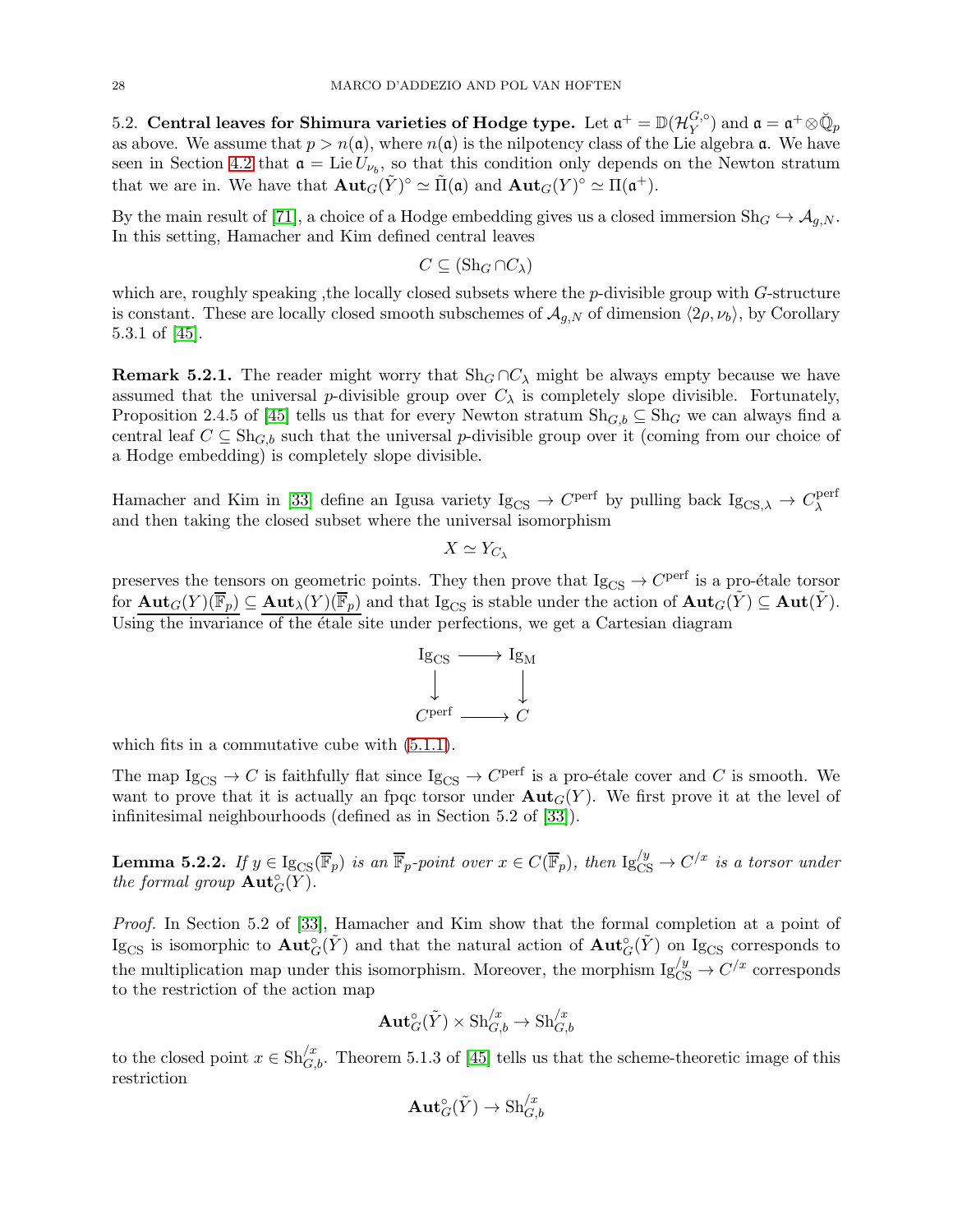is  $C/x$  and in fact this identifies  $Aut_G^{\circ}(\tilde{Y})$  with the formal completion of the perfection of  $C/x$ . If we apply this when  $G = GSp$ , the fact that

$$
\mathrm{Ig}_{\mathrm{CS},\lambda}\to \mathrm{Ig}_{\mathrm{M},\lambda}
$$

is a torsor for  $\text{Aut}^{\circ}_{\lambda}(Y)$  (plus the fact that  $\text{Ig}_{M,\lambda} \to C_{\lambda}$  is pro-étale) tells us that

$$
C_{\lambda}^{/x} \simeq \frac{\mathbf{Aut}_{\lambda}^{\circ}(\tilde{Y})}{\mathbf{Aut}_{\lambda}^{\circ}(Y)}.
$$

Since  $\text{Aut}^{\circ}_G(Y)$  is the intersection of  $\text{Aut}^{\circ}_{\lambda}(Y)$  with  $\text{Aut}_G(\tilde{Y})$ , it follows similarly that  $\text{Aut}^{\circ}_G(Y) \subseteq$  $\text{Aut}^{\circ}_G(\tilde{Y})$  is the stabiliser of  $x \in C^{x}$ . Therefore, we get a monomorphism of formal schemes

$$
\frac{\mathbf{Aut}^\circ_G(\tilde{Y})}{\mathbf{Aut}^\circ_G(Y)} \to C^{/x},
$$

both of which are formally smooth of dimension  $\langle 2\rho, \nu_b \rangle$ . Indeed for the left hand side this is Proposition [4.3.13,](#page-23-1) while for the right hand side it is Corollary 5.3.1 of [\[45\]](#page-59-2). Lemma [2.1.7](#page-6-0) tells us that the map is a closed immersion and therefore we deduce that is an isomorphism.

**Proposition 5.2.3.** The map  $I_{\text{SCS}} \to C$  is an fpqc torsor under  $\text{Aut}_G(Y)$ .

*Proof.* Since  $I_{SCS} \rightarrow C$  is faithfully flat, it suffices to prove that it is a quasi-torsor under  $Aut_G(Y)$ . In other words, we want to show that the action map

<span id="page-28-1"></span>(5.2.1) 
$$
\mathbf{Aut}_G(Y) \times \mathrm{Ig}_{CS} \to \mathrm{Ig}_{CS} \times_C \mathrm{Ig}_{CS}
$$

is an isomorphism. This map is clearly a homeomorphism because  $\text{Ig}_M \to C$  is an  $\text{Aut}_G(Y)(\overline{\mathbb{F}}_p)$ torsor and both  $\mathrm{Ig}_{CS} \to \mathrm{Ig}_M$  and  $\mathrm{Aut}_G(\tilde{Y}) \to \mathrm{Aut}_G(Y)(\overline{\mathbb{F}}_p)$  are universal homeomorphisms.

It follows from Lemma 5.2.3 of  $[33]$  that when Z is either the source or the target of  $(5.2.1)$  and  $z \in Z(\overline{\mathbb{F}}_p)$  is an  $\overline{\mathbb{F}}_p$ -point over x, then  $Z^2$  is pro-represented by the formal spectrum of the I-adic completion of  $\mathcal{O}_{Z,x}$ , where I is the maximal ideal of  $\mathcal{O}_{C,x}$ . Moreover, they prove that  $\mathcal{O}_{Z,x} \to \mathcal{O}_{Z,x}^{\wedge,I}$ is faithfully flat.

It follows from Lemma [5.2.2](#page-27-0) that the action map [\(5.2.1\)](#page-28-1) is flat at all closed points and therefore it is flat by (7) of Lemma 00HT of [\[68\]](#page-60-12). We moreover know that the action map is a closed immersion because this is true in the Siegel case, so the action map is a surjective flat closed immersion and therefore an isomorphism (see Lemma 04PW of  $[68]$ ).

<span id="page-28-0"></span>5.3. Deformation theory of central leaves. If we let the notation be as above then Chai and Oort prove that the deformation theory of  $C_{\lambda}$  is completely determined by the  $\text{Aut}_{\lambda}(Y)$ -torsor Ig<sub>CS, $\lambda \to C_{\lambda}$ </sub>. Let  $\text{Def}_{\text{sus}}(Y, \lambda)$  denote the deformation space (considered as a functor on the category of Artin local rings over  $\overline{\mathbb{F}}_p$  with residue field  $\overline{\mathbb{F}}_p$ ) of the trivial  $\text{Aut}_{\lambda}(Y)$ -torsor over  $\overline{\mathbb{F}}_p$ . Then Theorem 4.3 of [\[16\]](#page-58-9) states that the natural map

$$
C_{\lambda}^{/x} \to \mathbf{Def}_{\mathrm{sus}}(Y, \lambda)
$$

is an isomorphism of formal schemes. They prove this by showing that  $\mathbf{Def}_{\text{sus}}(Y,\lambda)$  is formally smooth of the same dimension as  $C_{\lambda}^{/\alpha}$  $\lambda^{\prime\prime}$ . We will need a version of their argument later, so we'll give an axiomatic treatment of it. Note that the deformation space of the trivial  $\text{Aut}_{\lambda}(Y)$ -torsor over  $\overline{\mathbb{F}}_p$  is (non-canonically) isomorphic to the deformation space of the trivial  $\text{Aut}^\circ_\lambda(Y)$ -torsor over  $\overline{\mathbb{F}}_p$ because torsors for pro-étale group schemes have trivial deformation theory.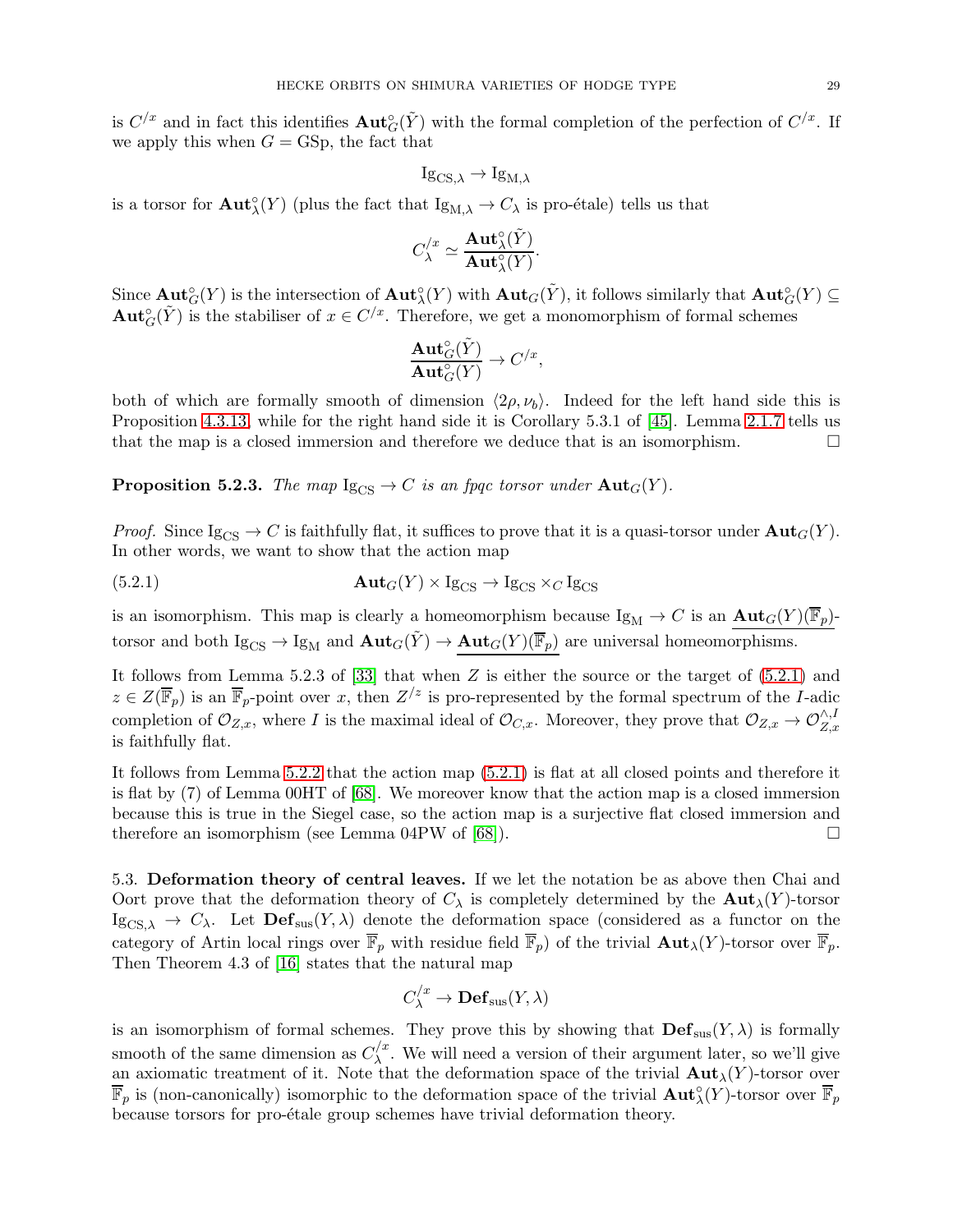<span id="page-29-0"></span>**Proposition 5.3.1.** Let  $P/\overline{\mathbb{F}}_p$  be a group scheme that is an inverse limit of finite flat group schemes  $\{P_i\}_{i\in\mathbb{Z}_{\geq1}}$ , equipped with a filtration Filp. Assume that for each k there is a p-divisible group  $\mathbb{X}_k$ such that

$$
\frac{\mathrm{Fil}_{P}^{k+1}}{\mathrm{Fil}_{P}^{k}} \simeq T_{p}\mathbb{X}_{k},
$$

Let  $\mathrm{Fil}_{P_i}^{\bullet}$  be the induced filtration of  $P_i$ , and assume that there is an isomorphism of inverse system

$$
\left\{ \frac{\textup{Fil}_{P_i}^{k+1}}{\textup{Fil}_{P_i}^k} \right\}_{i \in \mathbb{Z}_{\geq 1}} \simeq \left\{ \mathbb{X}_k[p^i] \right\}_{i \in \mathbb{Z}_{\geq 1}}.
$$

Then the formal deformation space of the trivial P-torsor is formally smooth of dimension

$$
\sum_{k} \dim \mathbb{X}_{k}.
$$

*Proof.* Let  $R' \to R$  be a square-zero extension of Artinian local rings with over  $\overline{\mathbb{F}}_p$  with kernel I, and write  $S = \operatorname{Spec} R, S' = \operatorname{Spec} R'$ . Let  $T/S$  be a P-torsor together with a trivialisation  $\alpha: T \times_{S_0} \text{Spec } \overline{\mathbb{F}}_p \simeq P$ . We need to show that there is a P-torsor T' over S' lifting T. Since T is the inverse limit of the  $P_i$ -torsors  $T_i$  induced from T via  $P \to P_i$ , it suffices to show that the  $T_i$  lift compatibly to  $S'$ .

For this, we will use the deformation theory for torsors under flat group schemes locally of finite presentation from Section 2.4 of Chapter VII of [\[41\]](#page-59-22). It follows from loc. cit. that there is a a complex  $\ell_{T_n/S}$  of  $\mathcal{O}_S$ -modules of amplitude contained in  $[-1,0]$ , called the co-Lie complex. Theorem 2.4.4 of loc. cit. tells us that there is an obstruction element

$$
o(T_i, R' \to R) \in H^2(\operatorname{Spec} \overline{\mathbb{F}}_p, \ell_{T_i/S}^{\vee} \otimes_{\overline{\mathbb{F}}_p} I),
$$

which vanishes precisely when  $T_n$  lifts to  $S'$ . Moreover the set of all such lifts is a torsor under

$$
H^1(\operatorname{Spec} \overline{\mathbb{F}}_p, \ell_{P_i/\overline{\mathbb{F}}_p}^{\vee} \otimes_{\overline{\mathbb{F}}_p} I) =: \nu_{P_i}
$$

The obstruction element vanishes for cohomological degree reasons, and so the torsor  $T_i$  lifts to  $S'$ . In order to show that our deformation space is formally smooth, we now need to show that

$$
H^1(\operatorname{Spec} \overline{\mathbb{F}}_p, \ell_{P_{i+1}/\overline{\mathbb{F}}_p}^{\vee} \otimes_{\overline{\mathbb{F}}_p} I) \to H^1(\operatorname{Spec} \overline{\mathbb{F}}_p, \ell_{P_i/\overline{\mathbb{F}}_p}^{\vee} \otimes_{\overline{\mathbb{F}}_p} I)
$$

is surjective for all i, so that we can pick a compatible sequence of lifts of the  $T_i$  to  $S'$ . In fact we will show that this an isomorphism for all i, so that we can compute the dimension in the case of  $i=1$ .

To show that this cohomology group does not depend on i, we will show that  $\nu_{P_i}$  does not depend on i. Proposition 3.3.1 of Chapter VII of [\[41\]](#page-59-22) tells us that a short exact sequence of flat locally of finite presentation group schemes leads to a distinguished triangle between their co-Lie complexes. Using the filtration  $\text{Fil}_{P_i}^k$ , we see that it suffices to show that  $\nu_{\mathbb{X}_k[p^i]}$  does not depend on i, but this is Proposition 2.2.1.c of [\[42\]](#page-59-23).

To compute the dimension of our deformation functor, we note that Proposition 2.2.1.c of [\[42\]](#page-59-23) also tells us that the dimension of

$$
H^1(\operatorname{Spec} \overline{\mathbb{F}}_p, \ell^{\vee}_{\mathbb{X}[p]})
$$

is equal to the dimension of the tangent space of  $X$ , and therefore equal to the dimension of  $X$ ; the proposition follows.  $\Box$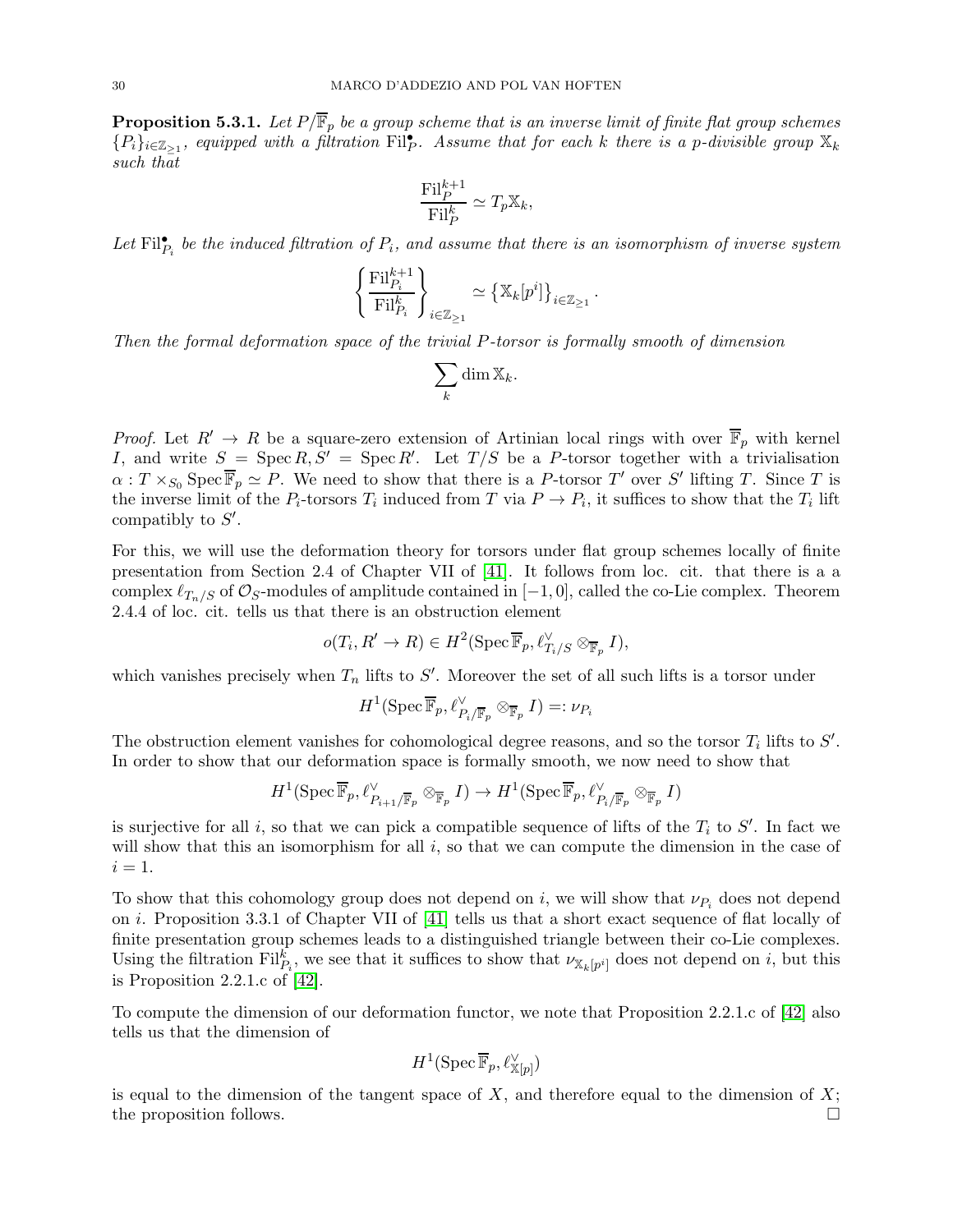5.3.2. There is a canonical  $\text{Aut}_{\lambda}(Y)$ -torsor over  $C_{\lambda}^{/x}$  $\lambda^{''}$  given by the base-change of Ig<sub>CS, $\lambda$ </sub>.

Lemma 5.3.3. The induced map

$$
C_{\lambda}^{/x} \to \mathbf{Def}_{\mathrm{sus}}(Y, \lambda).
$$

is an isomorphism.

Proof. It suffices to show that it is a closed immersion because both sides are formally smooth of the same dimension. Indeed, the dimension of the right hand side can be computed using Proposition [5.3.1](#page-29-0) and this agrees with the dimension of the left hand side. There is a natural closed immersion

$$
C_{\lambda}^{/x} \to \mathbf{Def}(Y)
$$

to the deformation space of  $Y$ , given by Serre–Tate theory. There is a subfunctor of the deformation space of  $Y$ , given by those deformations that are fpqc locally isomorphic to  $Y$ . This subfunctor can be identified with  $\mathbf{Def}_{\text{sus}}(Y,\lambda)$  because the universal  $\mathbf{Aut}_{\lambda}(Y)$ -torsor determines the universal p-divisible group. Moreover the subfunctor is automatically closed by Lemma [5.3.4.](#page-30-0)

In the Hodge type case we define  $\mathbf{Def}_{\text{sus}}(Y, G)$  to be the deformation space of the trivial  $\mathbf{Aut}_G(Y)$ torsor, then there is a commutative diagram

<span id="page-30-1"></span>(5.3.1)  
\n
$$
\downarrow^{C/x} \longrightarrow \mathbf{Def}_{\mathrm{sus}}(Y, G)
$$
\n
$$
\downarrow^{i}
$$
\n
$$
C_{\lambda}^{/x} \longrightarrow \mathbf{Def}_{\mathrm{sus}}(Y, \lambda).
$$

<span id="page-30-0"></span>**Lemma 5.3.4.** The map  $C^{/x} \to \mathbf{Def}_{\text{sus}}(Y, G)$  is an isomorphism.

*Proof.* We start by proving that i is a closed immersion. For this, we note that by Lemma [2.1.7](#page-6-0) it suffices to prove that it is a monomorphism. This means that given an Artin local ring  $R$  together with a  $\text{Aut}_{\lambda}(Y)$ -torsor P over R, the set of reductions of structure group of P to  $\text{Aut}_G(Y)$ , compatible with the identification

$$
P\otimes_R \overline{\mathbb{F}}_p = \mathbf{Aut}_\lambda(Y),
$$

is either empty or consists of a single element. This set is either empty or it has a transitive action of  $\text{Aut}_{\lambda}(Y)^{\circ}(R)$  which is the trivial group because

$$
\mathbf{Aut}_{\lambda}^{\circ}(Y) \simeq \mathrm{Spec} \, \overline{\mathbb{F}}_p[X_1^{1/p^{\infty}}, \cdots, X_n^{1/p^{\infty}}]/(X_1, \cdots, X_n)
$$

has no non-trivial sections over Noetherian test objects.

Proposition [5.3.1](#page-29-0) together with Lemma [4.2.1](#page-18-1) tells us that  $\text{Def}_{\text{sus}}(Y, G)$  is formally smooth of dimension  $\langle 2\rho, \nu_b \rangle$ , which is equal to the dimension of C by Corollary 5.3.1 of [\[45\]](#page-59-2).

It follows from the diagram [\(5.3.1\)](#page-30-1) that the map  $C/x \to \mathbf{Def}_{\text{sus}}(Y, G)$  is a closed immersion between two formally smooth formal schemes of the same dimension, and therefore it is an isomorphism.

**Remark 5.3.5.** If  $Y/\overline{\mathbb{F}}_p$  is a completely slope divisible p-divisible group, then one can prove that the deformation space  $\mathbf{Def}_{\text{sus}}(Y)$  of the trivial  $\mathbf{Aut}(Y)^\circ$ -torsor admits a closed immersion to the deformation space  $\mathbf{Def}(Y)$  of Y. Its image is identified with the subspace of deformations of Y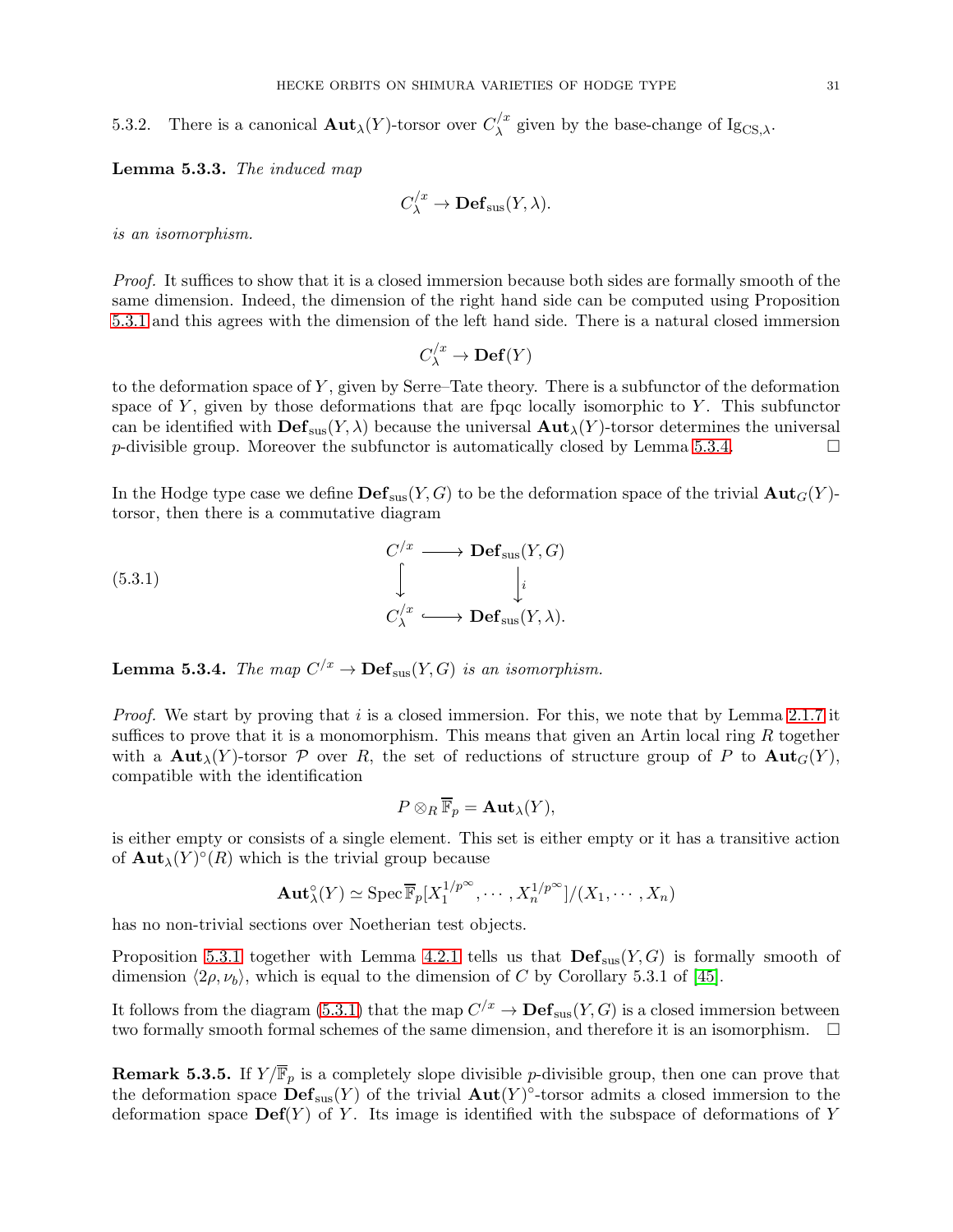that are fpqc locally isomorphic to the constant deformation of Y. It follows from Section 5 of  $[45]$ that there is an action of  $\text{Aut}(\tilde{Y})^{\circ}$  on  $\text{Def}_{\text{sus}}(Y)$  which gives an identification

$$
\mathbf{Def}_{\mathrm{sus}}(Y) \simeq \frac{\mathbf{Aut}(\tilde{Y})^{\circ}}{\mathbf{Aut}(Y)^{\circ}}.
$$

**Remark 5.3.6.** If  $Y = Y_1 \oplus Y_2$  then  $\text{Aut}(\tilde{Y})^{\circ}$  is isomorphic to  $\tilde{\mathcal{H}}_{Y_1,Y_2}$  and  $\text{Aut}(Y)^{\circ} \simeq T_p \mathcal{H}_{Y_1,Y_2}$ so that  $\mathbf{Def}_{\text{sus}}(Y) \simeq \mathcal{H}_{Y_1,Y_2}$ . This gives  $\mathbf{Def}_{\text{sus}}(Y)$  the structure of a *p*-divisible formal group. There is another group structure on  $\mathrm{Def}_{\mathrm{sus}}(Y)$  because it is the deformation space of the trivial  $\text{Aut}(Y)^\circ$ -torsor and  $\text{Aut}(Y)^\circ \simeq T_p\mathcal{H}_{Y_1,Y_2}$  is abelian. This second group structure coincides with the group structure we get from thinking of  $\mathbf{Def}_{\text{sus}}(Y)$  as parametrising certain extensions of  $Y_1$ by  $Y_2$ .

It is not obvious to us that the first group structure agrees with the second group structure and it is not something that we will need in the rest of the paper. However we would like to point out that there is a preprint of Chai, [\[12\]](#page-58-16), where he computes the Dieudonn´e module of the second group structure and it seems to be the same as the Dieudonné-module of the first group structure.

5.4. Strongly Tate-linear subspaces. Let  $Y/\mathbb{F}_p$  be a complete slope divisible p-divisible group and let X be the universal p-divisible group over the sustained deformation space  $\mathbf{Def}_{\text{sus}}(Y)$ . Let  $Z \subseteq \textbf{Def}_{\text{sus}}(Y)$  be a formally smooth closed subscheme, then the monodromy group  $G(\mathcal{M}_Z)$  of the isocrystal  $\mathcal{M} = \mathbb{D}(X)[\frac{1}{p}]$  restricted to Z with respect to the closed point of Z has a natural inclusion

$$
\operatorname{Lie} G(\mathcal{M}_Z) \subseteq \mathbb{D}(\mathcal{H}_Y^{\circ})[\frac{1}{p}] \subseteq \mathbb{D}(\mathcal{H}_Y)[\frac{1}{p}] = \operatorname{Lie} \operatorname{GL}(\mathbb{D}(Y))[\frac{1}{p}].
$$

because X admits a slope filtration with constant graded parts. Since  $M$  has the structure of an F-isocrystal we get, by Section 2.2 of [\[21\]](#page-59-5), an isomorphism

$$
F^*G(\mathcal{M}_Z) \to G(\mathcal{M}_Z),
$$

which induces an isomorphism

$$
F^* \operatorname{Lie} G(\mathcal{M}_Z) \to \operatorname{Lie} G(\mathcal{M}_Z)
$$

compatible with the F-structure on  $\mathbb{D}(\mathcal{H}_Y^{\circ})[\frac{1}{p}]$ . In particular

$$
\mathfrak{b}:=\mathrm{Lie}\,G(\mathcal{M}_Z)\subseteq \mathbb{D}(\mathcal{H}_Y^\circ)[\tfrac{1}{p}]=:\mathfrak{a}_Y
$$

is a sub-F-isocrystal stable under the Lie bracket. Note that

$$
\mathfrak{a}_Y^+ =: \mathbb{D}(\mathcal{H}_Y^\circ)
$$

is a Dieudonné–Lie  $\breve{\mathbb{Z}}_p$ -algebra, thus we get a Dieudonné–Lie  $\breve{\mathbb{Z}}_p$ -algebra

$$
\mathfrak{b}^+=\mathfrak{a}_Y^+\cap \mathfrak{b}.
$$

5.4.1. Let  $\mathfrak{b} \subseteq \mathbb{D}(\mathcal{H}_{Y}^{\circ})[\frac{1}{p}]$  be an F-stable Lie subalgebra as above. There is a closed immersion of Lie  $\mathbb{Q}_p$ -algebras

$$
\tilde{\mathbb{X}}(\mathfrak{b})\hookrightarrow \tilde{\mathbb{X}}(\mathfrak{a}_Y)=\tilde{\mathcal{H}}_Y^\circ.
$$

Using the BCH-formula we get a closed group homomorphism

$$
\tilde{\Pi}(\mathfrak{b})\hookrightarrow\tilde{\Pi}(\mathfrak{b})=\mathbf{Aut}(\tilde{Y})^{\circ}
$$

and similarly if  $p > n$  we have

$$
\Pi(\mathfrak{b}^+) \subseteq \Pi(\mathfrak{a}_Y^+) = \mathbf{Aut}(Y)^\circ.
$$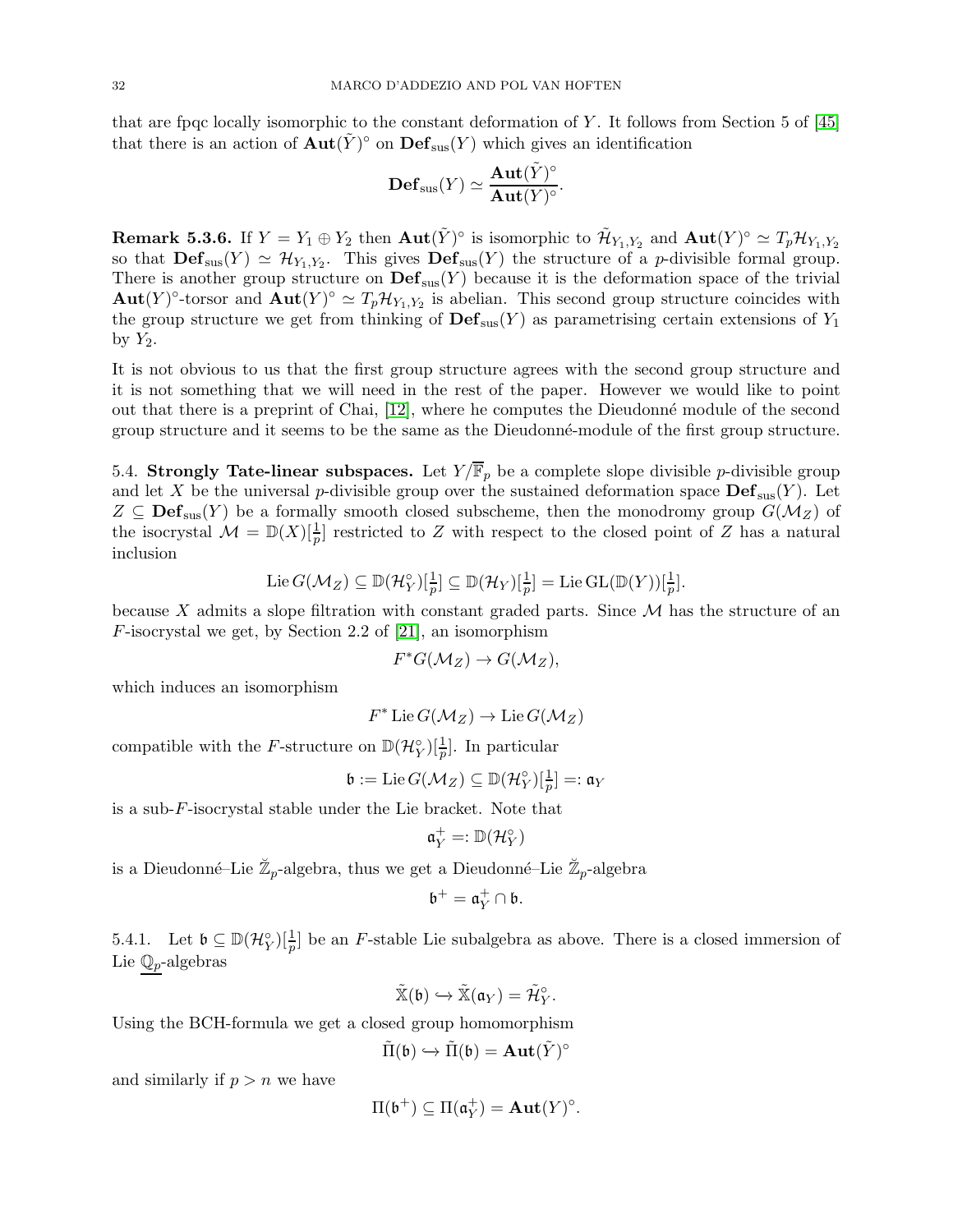This means that we get a formally smooth closed formal subscheme

$$
Z(\mathfrak{b}^+)=\frac{\tilde{\Pi}(\mathfrak{b})}{\Pi(\mathfrak{b}^+)}\hookrightarrow \mathbf{Def}_{\mathrm{sus}}(Y)
$$

and the same proof as in the previous section shows that  $Z(\mathfrak{b}^+)$  can be identified with the deformation space of the trivial  $\Pi(\mathfrak{b}^+)$ -torsor. To be precise Lemma [5.3.4](#page-30-0) tells us that the natural map to the deformation space of the trivial  $\Pi(\mathfrak{b}^+)$  is a closed immersion, and then it is an isomorphism because source and target are formally smooth of the same dimension.

Therefore the subspace  $Z(\mathfrak{b}^+)$  is a strongly Tate-linear subspace of  $\mathbf{Def}_{\text{sus}}(Y)$  in the sense of Chai– Oort, see Definition 6.2 of [\[16\]](#page-58-9). This requires a bit of translation since they work with projective systems of torsors for a projective system of finite flat group schemes an we are instead working with torsors for the inverse limit of the projective system of finite flat group schemes.

<span id="page-32-1"></span>Conjecture 5.4.2. Let  $Z \hookrightarrow \textbf{Def}_{\text{sus}}(Y)$  be a closed immersion. Then for each F-stable Lie subalgebra  $\mathfrak{b} \subset \mathfrak{a}_Y$  there is an inclusion  $Z \subseteq Z(\mathfrak{b}^+)$  if and only if Lie  $G(\mathcal{M}_Z) \subseteq \mathfrak{b}$ . In particular Lie  $G(\mathcal{M}_{Z(\mathfrak{b}^+)}) = \mathfrak{b}.$ 

**Remark 5.4.3.** If  $\mathfrak{b} = \mathbb{D}(\mathcal{H}_Y^{G,\circ})$  $Y(Y,Y)$  for a Shimura variety of Hodge type  $(G, X)$  with  $G^{\text{ad}}$  simple over Q, then the conjecture is true. Indeed the global monodromy of C is equal to  $P_{\nu_b}$  by Corollary 2.2.1 of [\[38\]](#page-59-4), which uses [\[22,](#page-59-24) [23\]](#page-59-6), and then Theorem [3.4.4](#page-15-1) allows us to conclude.

As a special case of this if Y has height h and dimension d, then  $\mathbf{Def}_{\text{sus}}(Y)$  can be realised as the complete local ring of a central leaf in a PEL type unitary Shimura variety of signature  $(h - d, d)$ associated to an imaginary quadratic field  $E$  in which  $p$  splits. In particular we know that the monodromy group of  $M/Def_{\text{sus}}(Y)$  is isomorphic to the unipotent group corresponding to the nilpotent Lie algebra  $\mathbb{D}(\mathcal{H}_Y^{\circ})[\frac{1}{p}] = \mathfrak{a}_Y.$ 

5.4.4. There is a  $\mathbb{Z}_p$ -algebra structure on  $\mathbb{D}(\mathcal{H}_Y)$  and  $1+\mathbb{D}(\mathcal{H}_Y^{\circ})$  is a subgroup , defining a unipotent algebraic group over  $\mathbb{Z}_p$ . We can also consider  $\mathbb{D}(\mathcal{H}_Y) \subseteq \mathbb{D}(\mathcal{H}_Y)$  as a Lie subalgebra, and consider the associated unipotent algebraic group. If Y is completely slope divisible and  $p > n \left( \mathbb{D}(\mathcal{H}_Y^{\circ})[\frac{1}{p}] \right)$ , or equivalently if p is greater than the number of slopes of Y minus one, then these two constructions are the same.

Similarly given  $\mathfrak{b} \subseteq \mathfrak{a}_Y$  we get a nilpotent  $\mathbb{Z}_p$ -Lie algebra  $\mathfrak{b}^+ = \mathfrak{a}_Y \cap \mathfrak{b}$  whose exponential defines a unipotent algebraic group  $U(\mathfrak{b}^+)$  over  $\mathbb{Z}_p$ . Its generic fibre is a unipotent group  $U(\mathfrak{b})$  which only depends on  $\mathfrak b$  and comes with a closed immersion

$$
U(\mathfrak{b})\subseteq 1+\mathbb{D}(\mathcal{H}_Y^{\circ}).
$$

# <span id="page-32-0"></span>5.5. Local monodromy of strongly Tate-linear subvarieties.

5.5.1. Algebraisation. Let  $Z = Z(\mathfrak{b}) \subseteq \textbf{Def}_{\text{sus}}(Y)$  be a strongly Tate-linear formal closed subscheme of  $\mathbf{Def}_{\text{sus}}(Y)$  corresponding to a Dieudonné–Lie subalgebra  $\mathfrak{b} \subseteq \mathfrak{a}_Y$ . The formal scheme Z is equal to Spf A for a complete Noetherian local ring A. Proposition 2.4.8 of [\[24\]](#page-59-15) tells us that the category of Dieudonné isocrystals over Spf A is equivalent to the category of Dieudonné isocrystals over Spec A. Moreover, we have that the  $\Pi(\mathfrak{b}^+)$ -torsor  $P_Z$  over  $Z = Spf A$  comes from a  $\Pi(\mathfrak{b}^+)$ -torsor  $P^{\mathrm{alg}}_Z$  $Z^{\text{aug}}$  over Spec A. Indeed P is an inverse limit of torsors under finite flat group schemes over Z, and those all algebraise because finite modules do functorially.

Notation [5.5](#page-32-0).2. In Section 5.5 we will treat  $Z$  as the affine scheme Spec  $A$  rather than the formal scheme Spf(A) and we will simply write  $P_Z \to Z$  for the algebraic torsor  $P_Z^{\text{alg}}$  $Z^{\text{aug}}$  defined above.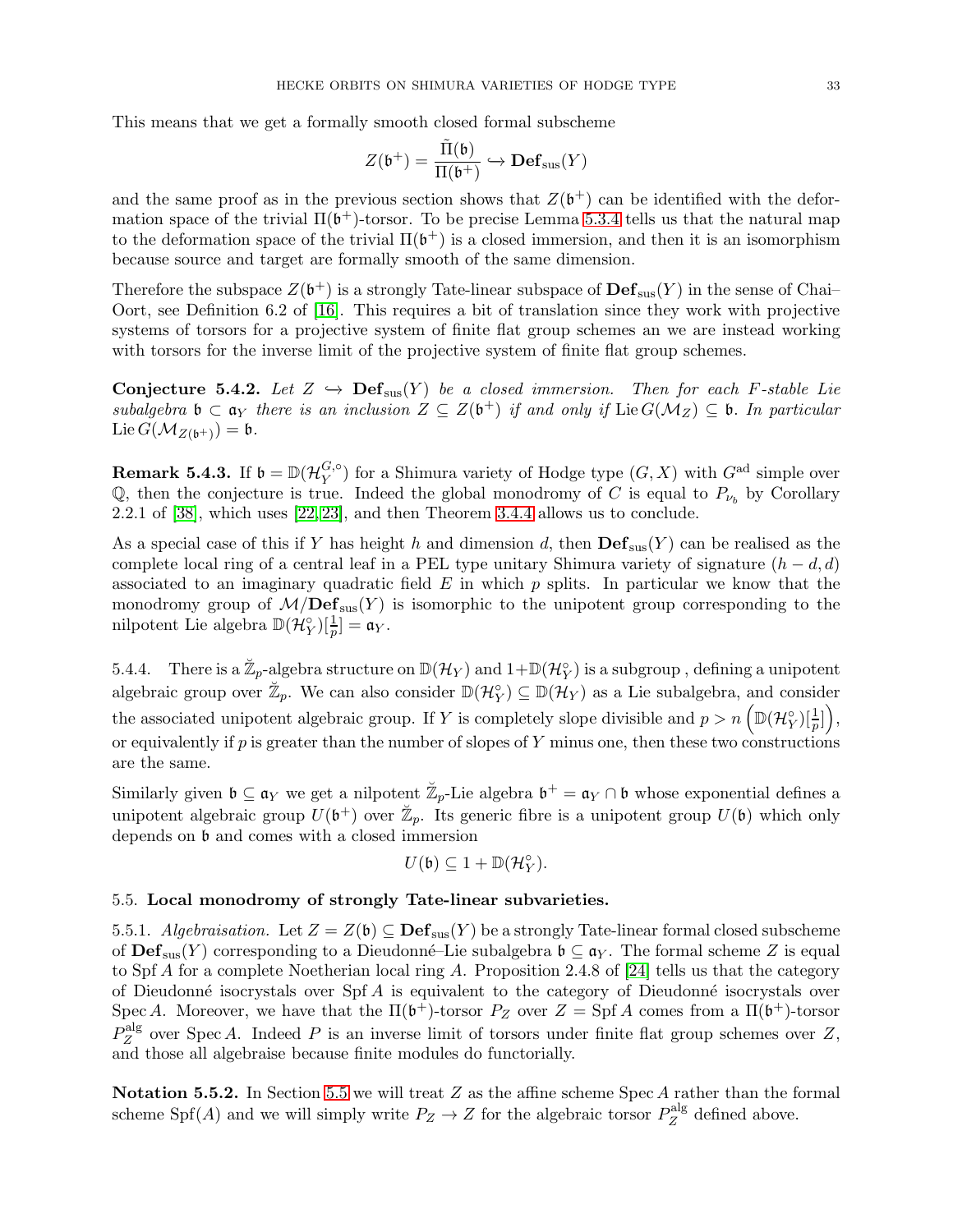Let  $\mathcal{M}^+$  be the F-crystal over  $\mathbf{Def}_{\text{sus}}(Y)$  attached to the universal p-divisible group. We write  $\mathcal M$ for the induced F-isocrystal and  $\mathcal{M}_Z$  the restriction of  $\mathcal M$  to Z. Write  $i: z \hookrightarrow Z$  for the closed embedding of the closed point of Z.

# <span id="page-33-0"></span>**Theorem 5.5.3.** The monodromy group  $G(M_Z)$  of the restriction of M to Z is contained in  $U(\mathfrak{b})$ .

*Proof.* Let  $P \to Z$  be the restriction of the universal  $Aut(Y)$ -torsor and let  $P_Z \to Z$  be the reduction of P to a  $\Pi(\mathfrak{b}^+)$ -torsor. The basic idea of the proof is to use descent of isocrystals along  $P_Z \rightarrow Z$  to describe  $M_{P_Z}$  as a constant isocrystal equipped with a descent datum (or equivalently an  $\Pi(\mathfrak{b}^+)$ -equivariant structure). However it seems quite hard to compare the group scheme  $\Pi(\mathfrak{b}^+)$ over  $\overline{\mathbb{F}}_p$  with the monodromy group of M, which is an algebraic group over  $\check{\mathbb{Q}}_p$ . This is where the Cartier–Witt stacks of [\[4\]](#page-58-10) come in.

5.5.4. Cartier–Witt stacks. The Dieudonné module  $\mathbb{D}(Y)$  of Y is a trivial vector bundle on F **∆**  $\frac{1}{p} =$  $\mathrm{Spf}(\breve{\mathbb{Z}}_p)$  endowed with a Frobenius. We denote by  $\mathrm{GL}(\mathbb{D}(Y))$  the p-adic formal group over  $\mathrm{Spf}(\breve{\mathbb{Z}}_p)$ of  $\mathbb{Z}_p$ -linear automorphisms of  $\mathbb{D}(Y)$  (thus forgetting the F-structure). Let  $U(\mathfrak{b}^+) \subset GL(\mathbb{D}(Y))$ denote the inclusion of the *p*-adic completion of the unipotent group  $U(\mathfrak{b}^+)$ .

By the formalism of Cartier–Witt stacks, the crystal  $\mathcal{M}^+$  corresponds to a vector bundle  $\mathcal{V}^+$  on  $Z^{\Delta}$ . In turns, this defines a formal  $\mathrm{GL}(\mathbb{D}(Y))$ -torsor

$$
\operatorname{Isom}(\mathcal{V}^+,\mathbb{D}(Y)_{Z^\mathbb{A}})\to Z^\mathbb{A}
$$

over  $Z^{\mathbb{A}}$  which we denote by  $\mathfrak{Q} \to Z^{\mathbb{A}}$ . On the other hand,  $P_Z \to Z$  induces a  $\Pi(\mathfrak{b}^+)^{\mathbb{A}}$ -torsor  $P_Z^{\mathbb{A}} \to Z^{\mathbb{A}}$  of p-adic formal stacks by the following lemma.

<span id="page-33-1"></span>**Lemma 5.5.5.** Let T be a torsor over a quasi-syntomic scheme S over  $\mathbb{F}_p$  under a grsp group  $scheme G.$  The prismatisation  $G^{\mathbb{A}}$  of G is a formal group scheme and  $T^{\mathbb{A}} \to S^{\mathbb{A}}$  is a  $G^{\mathbb{A}}$ -torsor of formal stacks.

*Proof.* Since G is qrsp, the prismatisation is a  $p$ -adic formal scheme. In addition, since prismatisation of  $\mathbb{F}_p$ -schemes commutes with products, it follows that  $G^{\mathbb{A}}$  is a formal group scheme. The fact that prismatisation sends quasi-syntomic covers to fpqc covers and commutes with fibre products when the structure maps are quasi-syntomic covers tells us that  $T^{\mathbb{A}} \to S^{\mathbb{A}}$  is a torsor for  $G^{\mathbb{A}}$ .  $\square$ 

5.5.6. We may apply Lemma [5.5.5](#page-33-1) in our situation since the group scheme  $\Pi(\mathfrak{b}^+)$  over  $\overline{\mathbb{F}}_p$  is qrsp by Lemma [4.3.11.](#page-23-2) Consider the element  $g_{\text{univ}} \in \Pi(\mathfrak{b}^+)(R)$  corresponding to the identity map  $R \to R$ . This element corresponds to an automorphism

$$
g_{\text{univ}}: Y_R \to Y_R,
$$

and this induces an automorphism of Dieudonné-modules

$$
\mathbb{D}(g_{\text{univ}}): \mathbb{D}(Y) \otimes_{\mathbb{Z}_p} A_{\text{cris}}(R) \to \mathbb{D}(Y) \otimes_{\mathbb{Z}_p} A_{\text{cris}}(R).
$$

This corresponds precisely to an Spf  $A_{\text{cris}}(R) = \Pi(\mathfrak{b}^+)^{\Delta}$ -point of  $GL(\mathbb{D}(Y))$ , in other words, it corresponds to a map

$$
\rho:\Pi(\mathfrak{b}^+)^{\underline{\mathbb{A}}}\to \mathrm{GL}(\mathbb{D}(Y)).
$$

**Lemma 5.5.7.** The image of  $\rho$  lands in the closed subgroup  $U(\mathfrak{b}^+) \subseteq GL(\mathbb{D}(Y))$ . Moreover, the morphism  $\rho$  is a group homomorphism.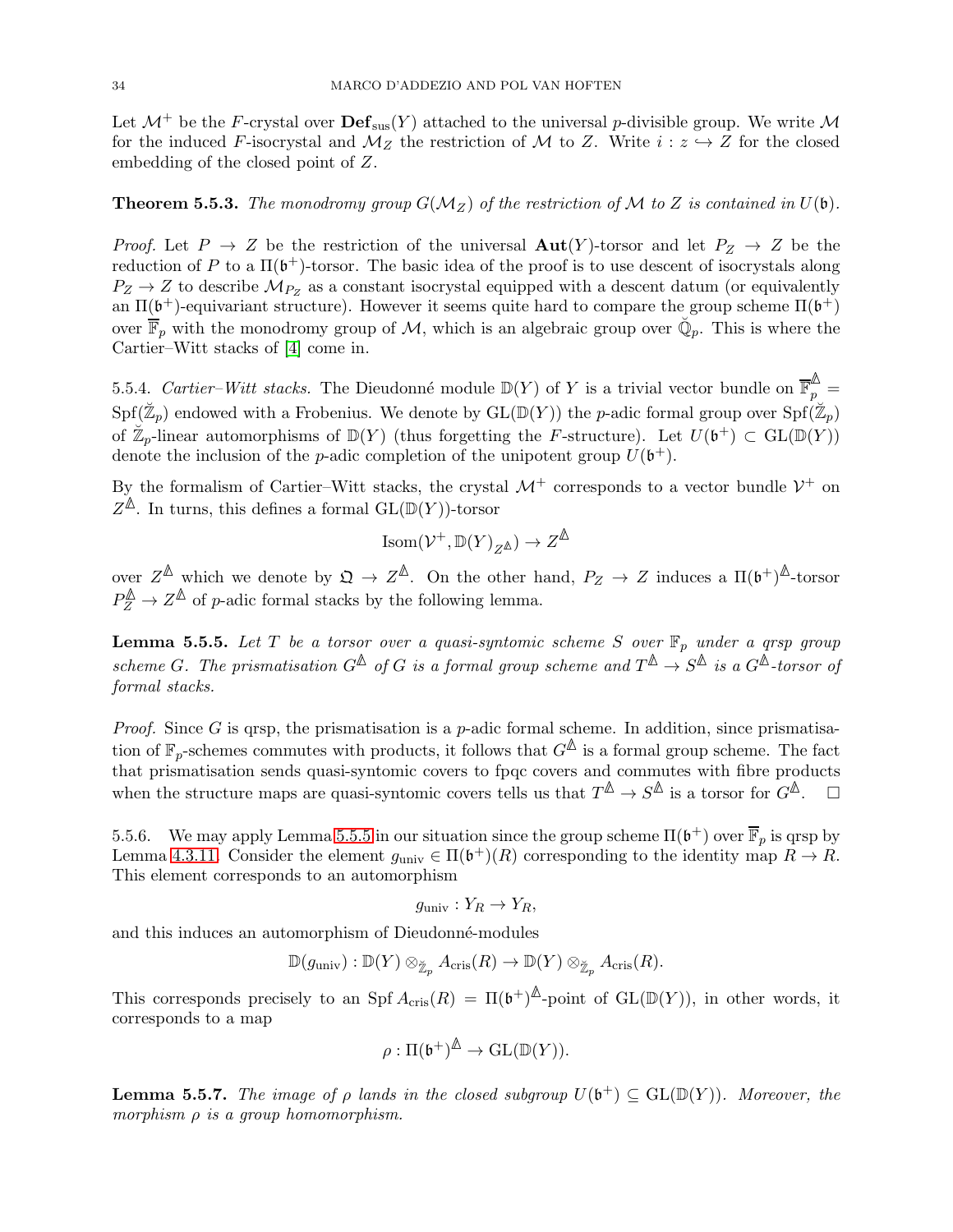*Proof.* The definition of  $\Pi(\mathfrak{b}^+)$  tells us  $g_{\text{univ}}$  has logarithm in  $\tilde{\mathbb{X}}(\mathfrak{b})(R)$ . Since the logarithm map commutes with the Dieudonn´e-module functor (because the functor commutes with composition and is additive) we see that  $\mathbb{D}(q_{\text{univ}})$  has logarithm contained in

$$
1+\mathfrak{b}\otimes_{\breve{\mathbb{Q}}_p} \mathrm{B}^+_{\mathrm{cris}}(R)\subset \mathrm{End}(\mathbb{D}(Y)\otimes_{\breve{\mathbb{Z}}_p} B^+_{\mathrm{cris}}(R)).
$$

Our assumption that  $p > n(\mathfrak{a}) \geq n(\mathfrak{b})$  implies that the logarithm of  $\mathbb{D}(g_{\text{univ}})$  in fact lies in

$$
1+\mathfrak{b}^+\otimes_{\breve{\mathbb{Z}}_p} \mathrm{A}_{\mathrm{cris}}(R)\subset \mathrm{End}(\mathbb{D}(Y)\otimes_{\breve{\mathbb{Z}}_p} A_{\mathrm{cris}}(R)),
$$

therefore  $\rho$  factors through the unipotent group associated to  $\mathfrak{b}^+$ . The second claim of the lemma is that the following diagram commutes:

$$
\Pi(\mathfrak{b}^+)^\mathbb{A}\times\Pi(\mathfrak{b}^+)^\mathbb{A}\xrightarrow{\rho}\mathrm{GL}(\mathbb{D}(Y))\times\mathrm{GL}(\mathbb{D}(Y))
$$
  

$$
\downarrow \qquad \qquad \downarrow
$$
  

$$
\Pi(\mathfrak{b}^+)^\mathbb{A}\xrightarrow{\qquad \qquad }\mathrm{GL}(\mathbb{D}(Y)).
$$

 $\text{For } i = 1, 2 \text{ let } p_{i,\text{GL}}: \text{GL}(\mathbb{D}(Y)) \times \text{GL}(\mathbb{D}(Y)) \rightarrow \text{GL}(\mathbb{D}(Y)) \text{ and } p_{i,\Pi}: \Pi(\mathfrak{b}^+)^\Delta \times \Pi(\mathfrak{b}^+)^\Delta \rightarrow \Pi(\mathfrak{b}^+)^\Delta$ be the projection maps. Using the Yoneda lemma, it suffices to show the equality

$$
p_{1,\text{GL}}^*\mathbb{D}(g_{\text{univ}})\circ p_{2,\text{GL}}^*\mathbb{D}(g_{\text{univ}})=\mathbb{D}(p_{1,\Pi}^*g_{\text{univ}}\circ p_{2,\Pi}^*g_{\text{univ}})
$$

as elements of

$$
\mathrm{GL}(\mathbb{D}(Y)) \left( \Pi(\mathfrak{b}^+)^\bigtriangleup \times \Pi(\mathfrak{b}^+)^\bigtriangleup \right) = \mathrm{\bf Aut}(\mathbb{D}(Y) \otimes_{\breve{\mathbb{Z}}_p} \left( \mathrm{A_{\mathrm{cris}}}(R) \otimes_{\breve{\mathbb{Z}}_p} \mathrm{A_{\mathrm{cris}}}(R) \right).
$$

But functoriality of Dieudonné-theory tells us that

$$
\mathbb{D}(p_{1,\Pi}^*g_{\text{univ}} \circ p_{2,\Pi}^*g_{\text{univ}}) = \mathbb{D}(p_{1,\Pi}^*g_{\text{univ}}) \circ \mathbb{D}(p_{2,\Pi}^*g_{\text{univ}})
$$
  
=  $p_{1,\text{GL}}^*\mathbb{D}(g_{\text{univ}}) \circ p_{2,\text{GL}}^*\mathbb{D}(g_{\text{univ}}).$ 

 $\Box$ 

### 5.5.8. There is an isomorphism

$$
h_{\text{univ}}: X_{P_Z} \to Y_{P_Z}
$$

corresponding to the identity map  $P_Z \to P_Z$  and applying the Dieudonné-theory functor we get an isomorphism

$$
\mathcal{V}_{P_Z^{\mathbb{A}}}^+ \to \mathbb{D}(Y)_{P_Z^{\mathbb{A}}},
$$

which corresponds to a morphism

$$
\sigma:P_Z^{\underline{\mathbb{A}}}\to \mathfrak{Q}.
$$

**Lemma 5.5.9.** The map  $\sigma$  is  $\Pi(\mathfrak{b}^+)^\Delta$ -equivariant, where  $\Pi(\mathfrak{b}^+)^\Delta$  acts on  $\mathfrak{Q}$  via  $\rho$ .

Proof. We are trying to show that the following diagram commutes

$$
\Pi(\mathfrak{b}^+)^\triangle \times P_Z^\triangle \xrightarrow{(\rho,\sigma)} \mathrm{GL}(\mathbb{D}(Y)) \times \mathfrak{Q}
$$
  
\n
$$
\downarrow \qquad \qquad \downarrow
$$
  
\n
$$
P_Z^\triangle \xrightarrow{\sigma} \mathfrak{Q},
$$

where the vertical maps are given by the respective action maps. It suffices to prove that the diagram commutes on  $\Pi(\mathfrak{b}^+)^\triangle \times P_Z^\triangle$  $Z^{\text{max}}$ -points, which we will write as Spf  $A_{\text{cris}}(R) \times Spf A_{\text{cris}}(S)$ . The identity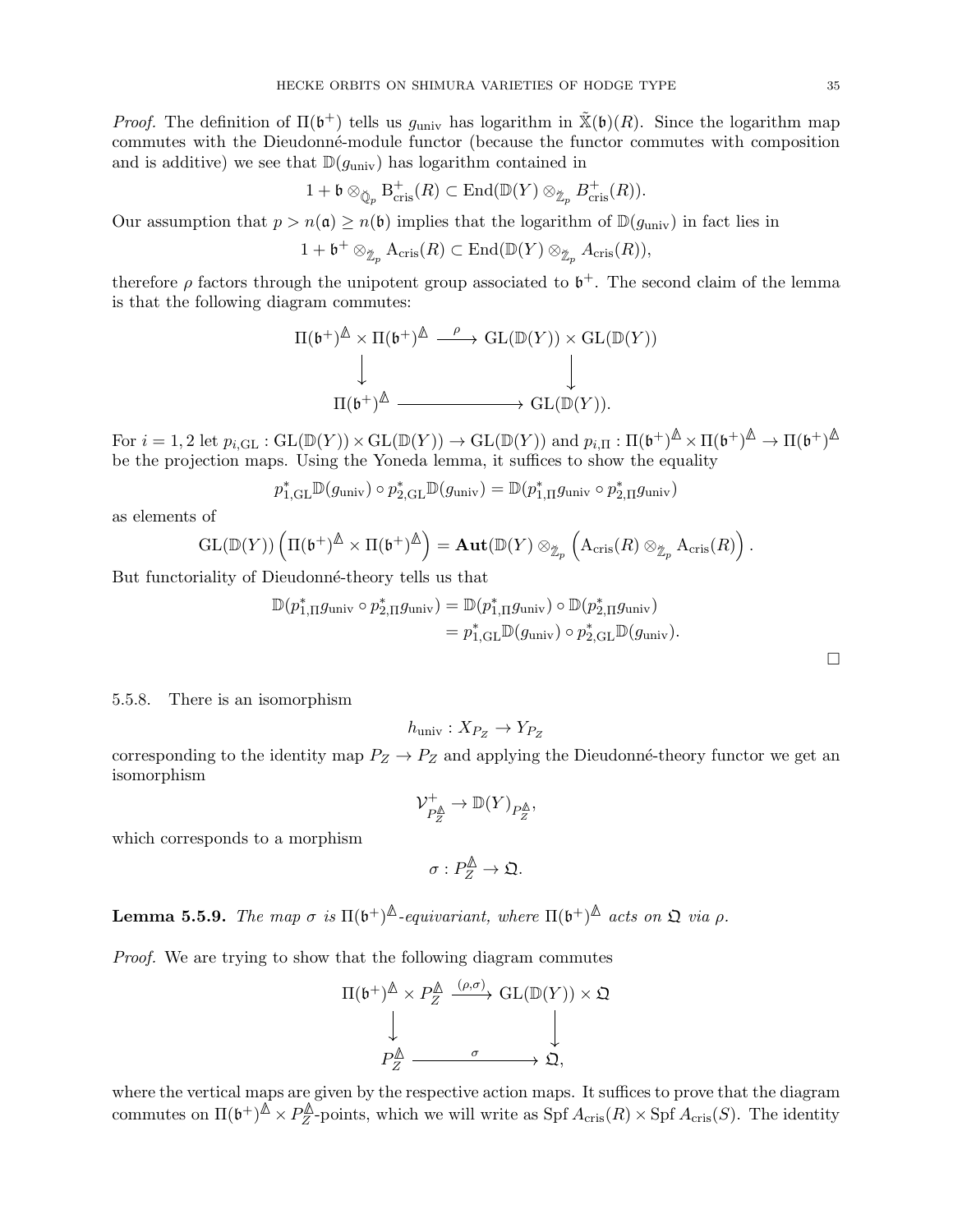$\text{map } R \otimes S \to R \otimes S \text{ corresponds to } (g_{\text{univ}}^{\mathbb{A}}, h_{\text{univ}}^{\mathbb{A}}) \text{ and } (\rho, \sigma) \text{ corresponds to } (\mathbb{D}(g_{\text{univ}}), \mathbb{D}(h_{\text{univ}})).$ The map to  $P_Z^{\mathbb{A}}$  $Z^{\text{max}}$  corresponds to the composition  $g_{\text{univ}} \circ h_{\text{univ}}$ . The commutativity of the diagram is equivalent to the equality

$$
\mathbb{D}(g_{\text{univ}} \circ h_{\text{univ}}) = \mathbb{D}(g_{\text{univ}}) \circ \mathbb{D}(h_{\text{univ}}),
$$

which follows from functoriality of Dieudonné-theory.  $\Box$ 

Since  $\rho$  factors through  $U(\mathfrak{b}^+)$ , we get a reduction of the GL ( $\mathbb{D}(Y)$ )-torsor  $\mathfrak{Q} \to Z^{\mathbb{A}}$  to a  $U(\mathfrak{b}^+)$ torsor  $\Re \to Z^{\mathbb{A}}$  sitting between  $P_Z^{\mathbb{A}}$  $Z^{\prime\prime\prime}_{Z}$  and  $\Omega$ . We can associate to this the symmetric tensor functor

$$
\Psi: \text{Rep}_{\breve{\mathbb{Z}}_p}(U(\mathfrak{b}^+)) \to \text{Vect}(Z^{\hat{\mathbb{A}}})
$$

which sends  $V \in \text{Rep}_{\breve{\mathbb{Z}}_p}(U(\mathfrak{b}^+))$  to

$$
\mathfrak{R}\times^{U(\mathfrak{b}^+)} (V\otimes_{\breve{\mathbb{Z}}_p}Z^{\not\bigtriangleup}).
$$

The tautological representation  $U(\mathfrak{b}^+) \hookrightarrow GL(\mathbb{D}(Y))$  is sent by  $\Psi$  to the vector bundle  $\mathcal{V}^+$ . Note that since Z is Frobenius-smooth, the vector bundle

$$
\mathfrak{R}\times^{U(\mathfrak{b}^+)}(V\otimes_{\breve{\mathbb{Z}}_p}Z^{\not\!\Delta})
$$

over the formal stack  $Z^{\mathbb{A}}$  is simply the vector bundle

$$
{\mathfrak R}_{W(Z^{\rm perf})}\times^{U({\mathfrak b}^+)}(V\otimes_{\breve{\mathbb Z}_p}W(Z^{\rm perf}))
$$

over the formal scheme  $W(Z^{\text{perf}})$  over  $\mathbb{Z}_p$ , together with a descent datum with respect to the fpqc cover  $W(Z^{\text{perf}}) \to Z^{\underline{\mathbb{A}}}$ .

In order to pass to the generic fibre, we need the following result, which is a special case of the proposition stated in Section 6.4 of [\[69\]](#page-60-17).

**Lemma 5.5.10.** Let  $\mathfrak G$  be a smooth group scheme over  $\breve{\mathbb Z}_p$  with generic fibre  $\mathfrak G_\eta$ . Then every representation  $\rho : \mathfrak{G}_\eta \to GL(V)$ , where V is a finite dimensional  $\mathbb{Q}_p$ -vector space, extends to a representation  $\mathfrak{G} \to \mathrm{GL}(\Lambda)$  for some  $\mathbb{Z}_p$ -lattice  $\Lambda \subseteq V$ .

Applying the lemma and passing to isogeny categories, we get an exact tensor functor

$$
\Psi_{\breve{\mathbb{Q}}_p} : {\rm Rep}_{\breve{\mathbb{Q}}_p}(U(\mathfrak{b})) \to {\rm Vect}(Z^{\not\Delta})[\tfrac{1}{p}]
$$

sending the defining representation of  $U(\mathfrak{b})$  to  $\mathcal{V}$ . We can compose this with the natural inclusion

$$
\mathrm{Vect}(Z^{\underline{\mathbb{A}}})[\frac{1}{p}] \hookrightarrow \mathrm{Isoc}(Z)
$$

and apply Tannaka duality to get a morphism of group schemes

$$
G(\mathcal{M}_Z) \to U(\mathfrak{b}).
$$

This is a closed immersion because the constructed functor

$$
\Psi_{\breve{\mathbb{Q}}_p} : {\rm Rep}_{\breve{\mathbb{Q}}_p}(U(\mathfrak{b})) \to {\rm Isoc}(Z)
$$

between Tannakian categories commutes with the  $\mathbb{Q}_p$ -linear fibre functor obtained by restricting the objects to the closed point of Z (see Proposition 2.21.(b) of [\[25\]](#page-59-25)).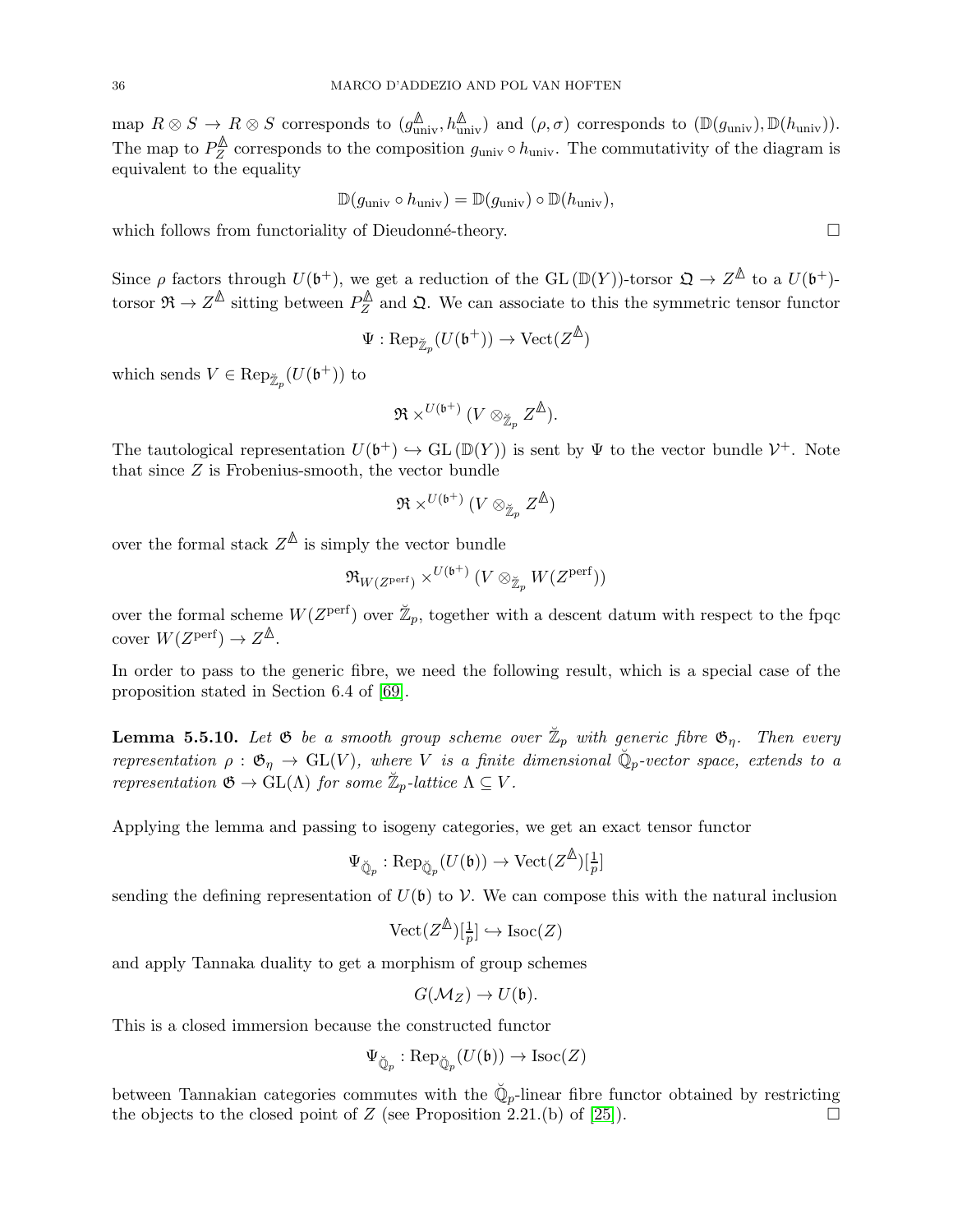#### 6. RIGIDITY

<span id="page-36-0"></span>6.1. Statement. Let  $(\mathfrak{a}^+, \varphi_{\mathfrak{a}^+}, [-,-])$  be a Dieudonné-Lie  $\mathbb{Z}_p$ -algebra equipped with a strongly non-trivial action of an algebraic group Q (see Definition [4.3.16\)](#page-24-1) and let  $\Gamma \subseteq Q(\mathbb{Q}_p)$  be a compact open subgroup preserving  $\mathfrak{a}^+$ . We assume as always that  $p > n(\mathfrak{a})$ .

Recall that for any F-stable Lie subalgebra  $\mathfrak{b} \subseteq \mathfrak{a}$  there is a Dieudonné–Lie  $\mathbb{Z}_p$ -subalgebra  $\mathfrak{b}^+ \subseteq \mathfrak{a}^+$ defined by  $\mathfrak{b}^+ = \mathfrak{b} \cap \mathfrak{a}^+$ . In particular, such a  $\mathfrak b$  defines a subspace

$$
Z(\mathfrak{b}^+)\subseteq Z(\mathfrak{a}^+)=\frac{\tilde{\Pi}(\mathfrak{a})}{\Pi(\mathfrak{a}^+)}.
$$

<span id="page-36-1"></span>**Theorem 6.1.1** (Rigidity). Let  $Z \subseteq Z(\mathfrak{a}^+)$  be a  $\Gamma$ -stable integral closed formal subscheme. Then there is an F-stable Lie subalgebra  $\mathfrak{b}_Z \subseteq \mathfrak{a}$  such that  $Z = Z(\mathfrak{b}_Z^+)$  $_Z^+$ ).

In other words, every subspace  $Z \subseteq Z(\mathfrak{a}^+)$  that is stable under a strongly non-trivial action of a p-adic Lie group is strongly Tate-linear. This confirms an expectation of Chai–Oort, see Section 6.3 of [\[16\]](#page-58-9). Our proof is inspired by the proof of the rigidity result for biextensions by Chai–Oort in [\[20\]](#page-59-9). We will make a consistent effort throughout to point out the similarities between their proof and our proof, because our proof uses a different language than theirs (Diedonn´e–Lie algebras vs biextensions). We start the proof by noticing that the statement is invariant under isogenies.

<span id="page-36-3"></span>**Lemma 6.1.2.** If  $(\mathfrak{a}_1^+,\varphi_{\mathfrak{a}_1^+},[-,-])$  and  $(\mathfrak{a}_2^+,\varphi_{\mathfrak{a}_2^+},[-,-])$  are isogenous Dieudonné-Lie  $\mathbb{Z}_p$ -algebras and Theorem [6.1.1](#page-36-1) is true for  $Z(\mathfrak{a}_1^+)$  for every choice of  $\Gamma$ , then the same is true for  $Z(\mathfrak{a}_2^+)$ .

*Proof.* Suppose that  $\mathfrak{a}_1^+ \to \mathfrak{a}_2^+$  is a morphism of Dieudonné–Lie  $\mathbb{Z}_p$ -algebras that is an isomorphism after inverting  $p$ . Then there is a closed immersion of Lie  $\mathbb{Z}_p$ -algebras

$$
T_p \mathbb{X}(\mathfrak{a}_1^+) \hookrightarrow T_p \mathbb{X}(\mathfrak{a}_2^+),
$$

with finite flat cokernel. In particular, there is a closed immersion of group schemes

$$
\Pi(\mathfrak{a}_1^+) \hookrightarrow \Pi(\mathfrak{a}_2^+)
$$

that induces a finite flat surjective map (note the reversal of the order)

<span id="page-36-2"></span>(6.1.1) 
$$
Z(\mathfrak{a}_2^+) \to Z(\mathfrak{a}_1^+).
$$

For  $i = 1, 2$ , let  $\Gamma_i$  be a compact open subgroup of  $Q(\mathbb{Q}_p)$  preserving  $\mathfrak{a}_i^+$ . Without loss of generality, we may assume that  $\Gamma_1 \subseteq \Gamma_2$ . Let  $Z_2 \subseteq Z(\mathfrak{a}_2^+)$  be a  $\Gamma_2$ -stable integral closed formal subscheme as in the statement of Theorem [6.1.1.](#page-36-1)

Let  $Z_1$  be the scheme-theoretic image of  $Z_2$  under [\(6.1.1\)](#page-36-2). The formal subscheme  $Z_1 \subseteq Z(\mathfrak{a}_1^+)$ is  $\Gamma_1$ -stable by Lemma [2.1.4](#page-5-1) and integral by construction. This means that the assumptions of Theorem [6.1.1](#page-36-1) are also satisfied for  $Z_1$ . If we assume that Theorem 6.1.1 is true for  $Z(\mathfrak{a}_1^+)$ , then there is an *F*-stable Lie subalgebra  $\mathfrak{b} \subseteq \mathfrak{a} = \mathfrak{a}_1^+[\frac{1}{p}]$  $\frac{1}{p}$  with associated  $\mathbb{Z}_p$ -lattice  $\mathfrak{b}_1^+ \subseteq \mathfrak{a}_1^+$  such that

$$
Z_1 = Z(\mathfrak{b}_1^+).
$$

If we define  $b_2^+ := a_2^+ \cap b$ , we claim that  $Z_2 = Z(b_2^+)$ . It is clear from the construction that  $Z(b_2^+)$  is the inverse image under [\(6.1.1\)](#page-36-2) of  $Z(\mathfrak{b}_1^+)$  and therefore we find that  $Z_2 \subseteq Z(\mathfrak{b}_2^+)$ . But both formal schemes are formal spectra of complete local domains of the same dimension and therefore this inclusion has to be an isomorphism.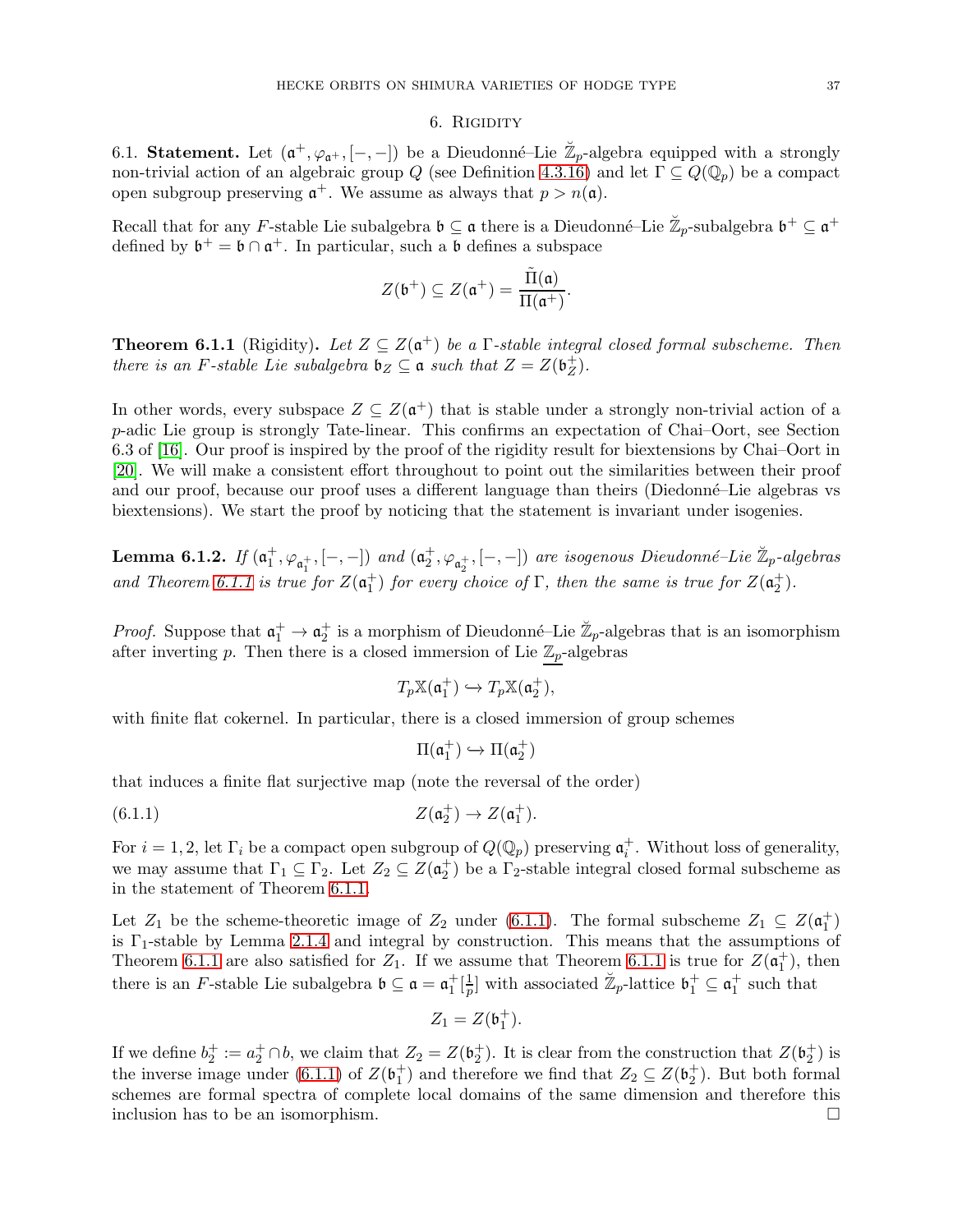Hypothesis 6.1.3. Thanks to Lemma [6.1.2,](#page-36-3) during the proof of Theorem [6.1.1](#page-36-1) throughout Section [6](#page-36-0) we may (and will) assume that  $\mathbb{X}(\mathfrak{b}^+)$  is completely slope divisible. In addition, we will assume that Z is not contained in  $Z(\mathfrak{e}^+)$  for any F-stable Lie subalgebra  $\mathfrak{e} \subsetneq \mathfrak{a}$ . This can be done without loss of generality by replacing  $\mathfrak a$  by the smallest F-stable Lie subalgebra  $\mathfrak d \subset \mathfrak a$  such that  $Z \subset Z(\mathfrak d^+)$ .

<span id="page-37-0"></span>6.2. An approximation lemma. Let  $\mu_1$  be the smallest slope of the Dieudonné-Lie algebra a and let  $\mathfrak{b} \subset \mathfrak{a}$  be the largest F-stable subalgebra that is isoclinic of slope  $\mu_1$ . Lemma [4.3.3](#page-21-1) tell us that  $\mathfrak b$  is contained in the center of  $\mathfrak a$  and therefore, if we equipped it with the trivial Lie bracket, it becomes an F-stable Lie subalgebra of **a**. We then define  $\mathfrak{c} := \frac{\mathfrak{a}}{\mathfrak{b}}$  and  $\mathfrak{c}^+ := \frac{\mathfrak{a}^+}{\mathfrak{b}^+}$ .

The short exact sequence

$$
0 \to \mathfrak{b} \to \mathfrak{a} \to \mathfrak{c} \to 0
$$

has a unique F-equivariant  $\breve{\mathbb{Q}}_p$ -linear splitting for slope reasons. Using Lemma [6.1.2](#page-36-3) we may assume without loss of generality that this is induced by a (unique) F-equivariant  $\mathbb{Z}_p$ -linear splitting of

$$
0\to \mathfrak{b}^+\to \mathfrak{a}^+\to \mathfrak{c}^+\to 0.
$$

We let  $\sigma : \mathfrak{c}^+ \to \mathfrak{a}^+$  be the (unique) F-equivariant section of the natural map, and similarly we let  $\rho: \mathfrak{a}^+ \to \mathfrak{b}^+$  be the (unique) F-equivariant of the natural map. These maps are automatically equivariant for the action of  $\Gamma$  because  $\Gamma$  preserves slope filtrations<sup>5</sup>, but they are generally not compatible with the Lie brackets. We also let  $\rho$  and  $\sigma$  denote the induced maps on p-divisible groups and their Tate-modules and universal covers.

<span id="page-37-1"></span>Lemma 6.2.1. Consider the morphism

$$
\beta: \tilde{\mathbb{X}}(\mathfrak{a}) \xrightarrow{\ \ \, \rho\ \ } \tilde{\mathbb{X}}(\mathfrak{b})\xrightarrow{\ \ \, } \mathbb{X}(\mathfrak{b}^+).
$$

Then the induced map

$$
\Gamma(\mathbb{X}(\mathfrak{b}^+), \mathcal{O}) \to \Gamma(\tilde{\mathbb{X}}(\mathfrak{a}), \mathcal{O}) = \Gamma(Z(\mathfrak{a}^+), \mathcal{O})^{\mathrm{perf}, \wedge}
$$

factors through a complete restricted perfection of  $\Gamma(Z(\mathfrak{a}^+), \mathcal{O})$ .

*Proof.* Consider the Lie  $\mathbb{Z}_p$ -subalgebra

$$
\frac{1}{p^{n}}T_{p}\mathbb{X}\left(\mathfrak{c}^{+}\right)\subseteq\tilde{\mathbb{X}}\left(\mathfrak{c}\right).
$$

Using the BCH formula, we get a closed subgroup

$$
\tfrac{1}{p^{n}}\Pi\left( \mathfrak{c}^{+}\right) \subseteq\tilde{\Pi}\left( \mathfrak{c}\right) ,
$$

containing  $\Pi(\mathfrak{c}^+)$ . Therefore, it is stable under the translation action of  $\Pi(\mathfrak{c}^+)$  and hence descends to a closed subscheme<sup>6</sup>

$$
Z\left(\mathfrak{c}^+\right)[p^n] \subseteq Z\left(\mathfrak{c}^+\right).
$$

We let  $Z(\mathfrak{a}^+)_n$  denote the inverse image of  $Z(\mathfrak{c}^+)[p^n]$  in  $Z(\mathfrak{a}^+)$ . Its inverse image under  $\tilde{\Pi}(\mathfrak{a}) \to$  $Z(\mathfrak{a}^+)$  can be described as the subgroup of  $\tilde{\Pi}(\mathfrak{a})$  corresponding to the Lie  $\mathbb{Z}_p$ -subalgebra

$$
\tilde{\mathbb{X}}(\mathfrak{b})\oplus\tfrac{1}{p^n}T_p\mathbb{X}\left(\sigma\left(\mathfrak{c}^+\right)\right)\subseteq\tilde{\mathbb{X}}(\mathfrak{a})
$$

<sup>&</sup>lt;sup>5</sup>Indeed, if we conjugate our splitting by the action of an element of Γ, then we get another F-equivariant splitting which equals our original splitting by uniqueness

<sup>&</sup>lt;sup>6</sup>If c is an abelian Lie algebra then  $Z(\mathfrak{c}^+)$  is a p-divisible group and the closed subscheme  $Z(\mathfrak{c}^+)[p^n]$  defined above is indeed its  $p^n$ -torsion.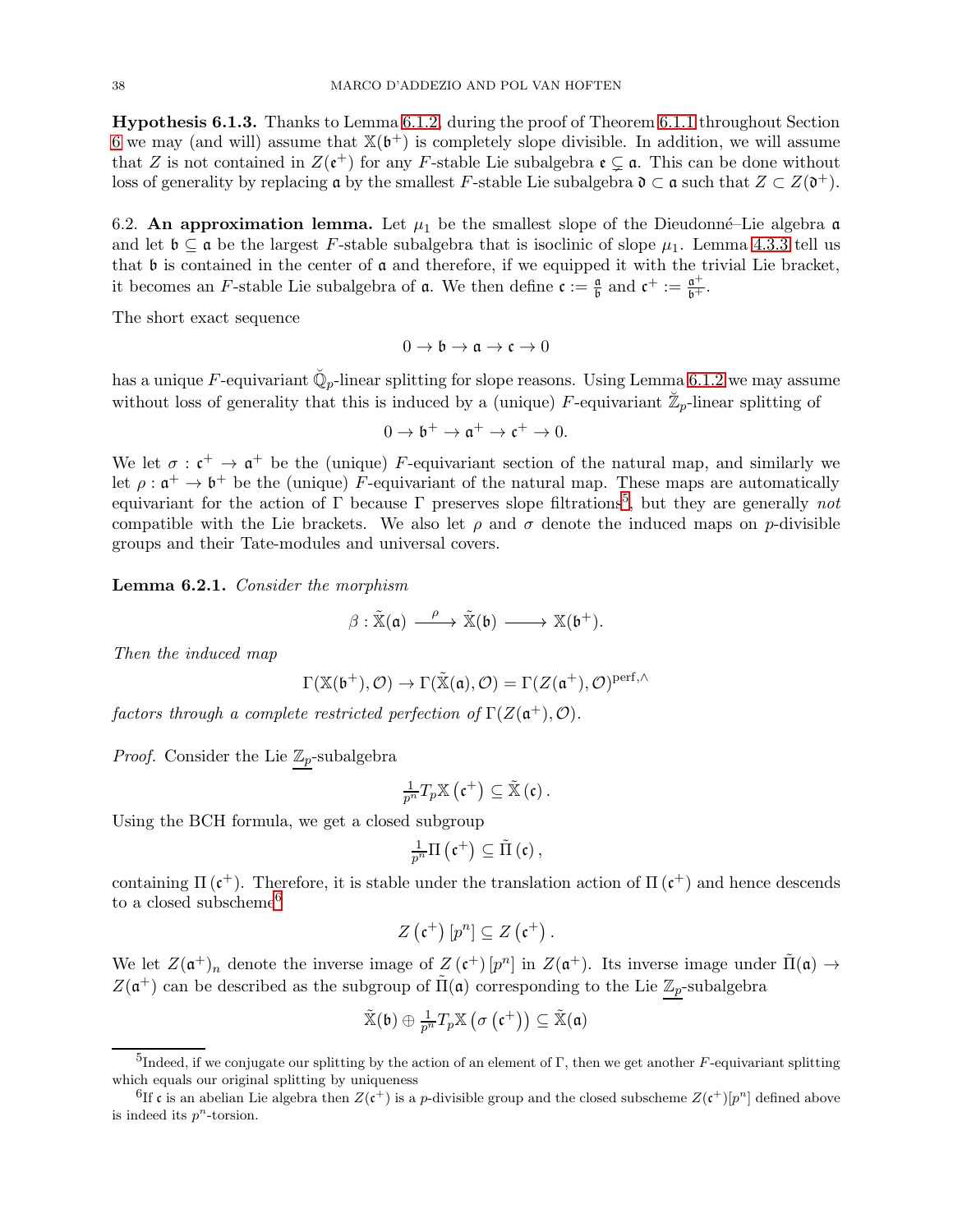where  $\sigma$  is the unique F-equivariant  $\mathbb{Z}_p$ -linear section of  $\mathfrak{a}^+ \to \mathfrak{c}^+$  as before. We will often omit the  $\sigma$  by abuse of notation because it is unique.

**Claim 6.2.2.** There exists a morphism  $\eta_n$ :  $Z(\mathfrak{a}^+)_n \to \mathbb{X}(\mathfrak{b}^+)$  such that the following diagram commutes

$$
\begin{array}{ccc}\n\mathbb{X}(\mathfrak{b}^+) & \longrightarrow & Z(\mathfrak{a}^+)_n \\
\downarrow^{p^n} & & \nearrow^{n} \\
\mathbb{X}(\mathfrak{b}^+).\n\end{array}
$$

Proof. Consider the diagram

$$
\tilde{\mathbb{X}}(\mathfrak{b}) \xrightarrow{\sqrt{\rho}} \tilde{\mathbb{X}}(\mathfrak{b}) \oplus \frac{1}{p^n} T_p \mathbb{X}(\mathfrak{c}^+)
$$
\n
$$
\downarrow \qquad \qquad \downarrow
$$
\n
$$
\mathbb{X}(\mathfrak{b}^+) \xrightarrow{\qquad \qquad } Z(\mathfrak{a}^+)_n.
$$

To prove the claim, it suffices to prove that the map given by  $\rho$ , followed by the natural projection  $\tilde{\mathbb{X}}(\mathfrak{b}) \to \mathbb{X}(\mathfrak{b}^+)$  and by the multiplication by  $p^n$  is invariant under the action of  $\Pi(\mathfrak{a}^+)$  on the source; this action is given by multiplication inside the group  $\Pi(\mathfrak{a})$  as governed by the BCH formula. Let  $(v, w)$  be an R-point of  $\tilde{\mathbb{X}}(\mathfrak{b}) \oplus \frac{1}{p^n}T_p\mathbb{X}(\mathfrak{c}^+)$  and let  $(v', w') \in \Pi(\mathfrak{a}^+)$ . Using the assumption that  $p > n(\mathfrak{a})$  and [\[36\]](#page-59-18), the BCH formula tells us that

 $\rho\left((v',w')\cdot(v,w)\right) = v + v' + \rho\left(\mathbb{Z}_{(p)}\text{-linear combinations of iterated Lie brackets of } w \text{ and } w'\right).$ 

Since iterated Lie brackets of w and  $w'$  (and  $\mathbb{Z}_{(p)}$ -linear combinations of them) are all in

$$
\tfrac{1}{p^n}T_p\mathbb{X}\left(\mathfrak{a}^+\right)(R)
$$

by the integrality of the Lie-bracket, and since  $\rho$  sends  $T_p\mathbb{X}(\mathfrak{a}^+)$  to  $T_p\mathbb{X}(\mathfrak{b}^+)$ , we see that the difference between  $\rho((v', w') \cdot (v, w))$  and v lands in

$$
\frac{1}{p^n}T_p\mathbb{X}(\mathfrak{b}^+)(R).
$$

This is precisely the kernel of

 $\widetilde{\mathbb{X}}(\mathfrak{b})(R) \longrightarrow \mathbb{X}(\mathfrak{b}^+)(R) \stackrel{p^n}{\longrightarrow} \mathbb{X}(\mathfrak{b}^+)(R)$ 

and so we win.  $\Box$ 

We define now  $Z(\mathfrak{a}^+)[F^n] \subseteq Z(\mathfrak{a}^+)$  to be closed subscheme defined by  $\varphi_{rel}^n(\mathfrak{m})$ , where  $\mathfrak{m}$  is the maximal ideal of the coordinate ring of  $Z(\mathfrak{a}^+)$  and where  $\varphi_{rel}$  is the Frobenius relative to  $\overline{\mathbb{F}}_p$  on the coordinate ring. We will use this notation later also for other formal spectra of complete local Noetherian rings over  $\overline{\mathbb{F}}_p$  with residue field  $\overline{\mathbb{F}}_p$ .

Let a and r be sufficiently divisible integers such that  $a/r = \mu_1$  is the slope of  $\mathbb{X}(\mathfrak{b}^+)$ . Since  $\mathbb{X}(\mathfrak{b}^+)$ is completely slope divisible this means that

$$
\mathbb{X}(\mathfrak{b}^+)[p^{na}] = \mathbb{X}(\mathfrak{b}^+)[F^{nr}].
$$

Let  $\mu_0$  be a rational number that is smaller than  $\mu_1$  but larger than all the slopes of the Dieudonné– Lie algebra  $\mathfrak{a}/\mathfrak{b}$ . We can write  $\mu_0 = a/s$  for  $s > r$ , possibly after multiplying both a and r by suitable positive integers.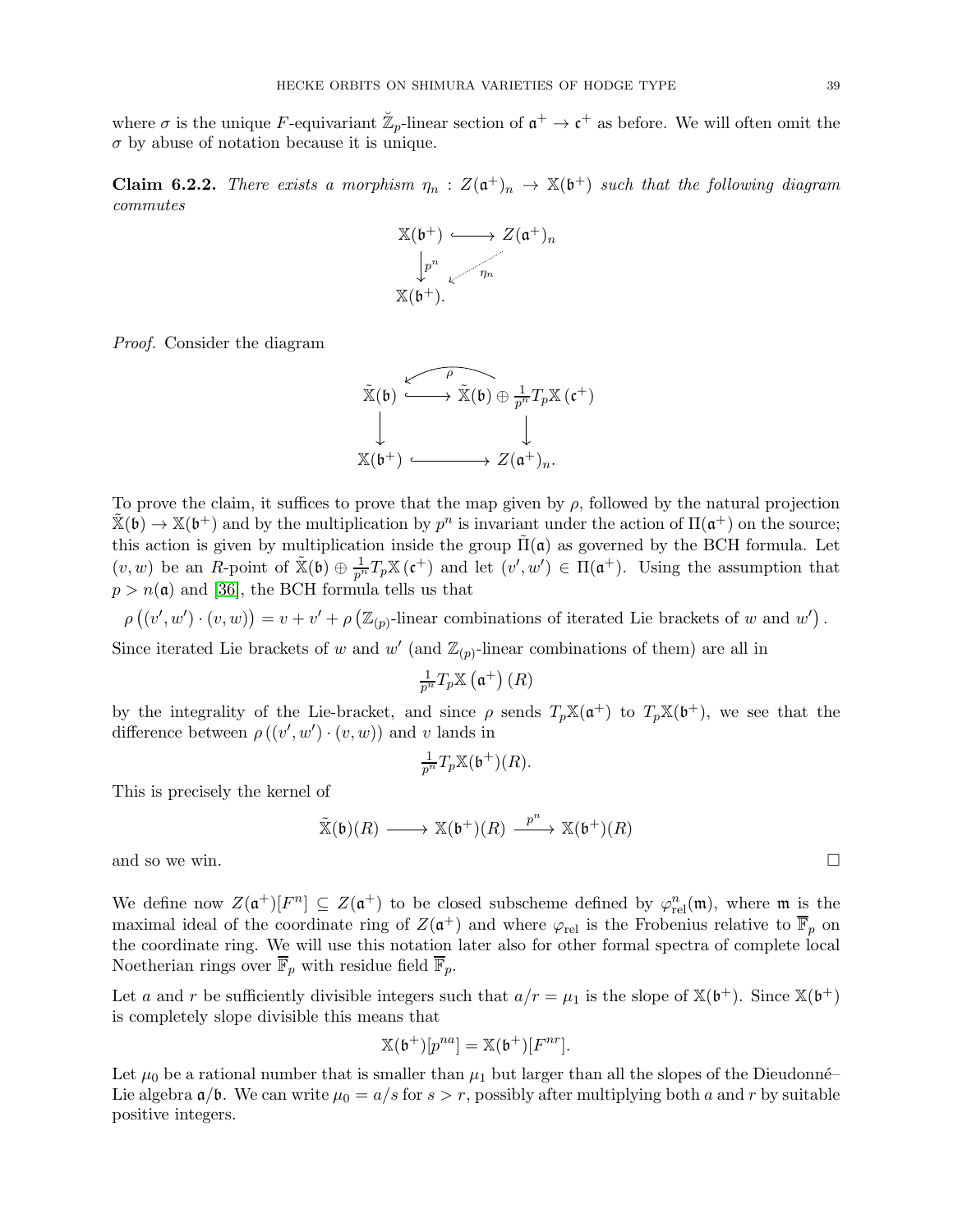**Claim 6.2.3.** There is an integer  $n_0$  such that for all  $n \geq n_0$  we have  $Z(\mathfrak{a}^+)[F^{ns}] \subseteq Z(\mathfrak{a}^+)_{na}$ . Moreover, the restriction of  $\eta_{na}$  to  $Z(\mathfrak{a}^+)[F^{ns}]$  factors through  $\mathbb{X}(\mathfrak{b}^+)[F^{ns}]$ .

*Proof.* For the first claim it suffices to show that there exists an  $n_0$  such that  $Z(\mathfrak{c}^+)[F^{ns}] \subseteq$  $Z(\mathfrak{c}^+)[p^{na}]$  for all  $n \geq n_0$ . If the Lie algebra  $\mathfrak{c}$  is abelian, then  $Z(\mathfrak{c}^+)[p^n]$  is the actual  $p^n$ -torsion of the p-divisible group  $\mathbb{X}(\mathfrak{c}^+)$  and the result follows from general properties of slopes. In general the result is obtained by induction because  $Z(\mathfrak{c}^+)[p^n]$  is a tower of torsors for  $H_i[p^n]$  where  $H_i$  is a p-divisible group of slope less than  $\mu_0$ . The second part of the claim follows from the fact that maps between formal spectra of complete local rings induce local homomorphisms on coordinate  $rings.$ 

Now write  $\mathbb{X}(\mathfrak{b}^+) = \text{Spf }\overline{\mathbb{F}}_p[[u_1, \cdots, u_d]]$  with

$$
[p^a]^* u_j = u_j^{p^r}.
$$

This is possible because  $\mathbb{X}(\mathfrak{b}^+)$  is completely slope divisible. The map  $\beta : \mathbb{X}(\mathfrak{a}) \to \mathbb{X}(\mathfrak{b}^+)$  corresponds to a *d*-tuple of topologically nilpotent elements  $a_1, \dots, a_d$  in

$$
\Gamma(\tilde{\mathbb{X}}(\mathfrak{a}), \mathcal{O}) = \Gamma(Z(\mathfrak{a}^+), \mathcal{O})^{\text{perf}, \wedge}.
$$

The geometric discussion above tells us that the image of  $a_j^{p^{nr}}$  $j^p$  in

$$
\Gamma\left(\tilde{\mathbb{X}}(\mathfrak{b})\oplus \frac{1}{p^{na}}T_p\mathbb{X}\left(\mathfrak{c}^+\right),\mathcal{O}\right)
$$

lies in the image of

$$
R = \Gamma(Z(\mathfrak{a}^+))_{na}, \mathcal{O}) \to \Gamma\left(\tilde{\mathbb{X}}(\mathfrak{b}) \oplus \frac{1}{p^{na}}T_p\mathbb{X}(\mathfrak{c}^+), \mathcal{O}\right)
$$

Since  $Z(\mathfrak{a}^+)_{na} \supseteq Z(\mathfrak{a}^+)[F^{ns}]$  this implies that for all  $n \geq n_0$  the elements  $a_i^{p^{nr}}$  $\sum_{i=1}^{p}$  are congruent to elements  $c_{i,n}$  of R modulo  $\varphi_{rel}^{ns}(\mathfrak{m}_R)$  for all  $n \geq n_0$ . By definition, this means that for all i we have

$$
a_i \in \Gamma(Z(\mathfrak{a}^+), \mathcal{O})_{r,s,\geq n_0}^{\text{perf},\wedge}.
$$

**Remark 6.2.4.** In [\[20\]](#page-59-9) Chai and Oort construct the morphisms  $\eta_n$  for all n by explicitly working with biextensions. They then define  $a_{n,j} := \eta_{na}^* u_j \in R \setminus \varphi_{rel}^{ns}(\mathfrak{m}_R)$  which satisfy  $a_{n,j}^{p^r} = a_{n+1,j}$  in  $R/\varphi_{\text{rel}}^{ns+r}(\mathfrak{m}_R)$ , and use this to motivate the definitions of certain complete restricted perfections. They then use these complete restricted perfections to define (a variant of)  $\rho$ . In our proof, we are doing the opposite. We first constructed  $\rho$  and then used it to define the morphisms  $\eta_n$ .

6.3. Proof of the Theorem [6.1.1.](#page-36-1) We want to prove the result by induction on the dimension of  $Z(\mathfrak{a}^+)$ . The base case when  $Z(\mathfrak{a}^+)$  has dimension zero is vacuous because  $Z(\mathfrak{a}^+)$  is a point. Let  $\tilde{Z} \hookrightarrow \tilde{\mathbb{X}}(\mathfrak{a})$  be the perfection of the closed immersion  $Z \hookrightarrow Z(\mathfrak{a}^+)$  and consider the  $\Gamma$ -equivariant morphism

$$
\alpha : \tilde{Z} \longrightarrow \tilde{\mathbb{X}}(\mathfrak{a}) \xrightarrow{\rho} \tilde{\mathbb{X}}(\mathfrak{b}) \longrightarrow \mathbb{X}(\mathfrak{b}^+)
$$

where b is as in Section [6.2.](#page-37-0) We denote by  $T \subseteq \mathbb{X}(\mathfrak{b}^+)$  the scheme-theoretic image of  $\alpha$ . The formal scheme T is integral and Γ-invariant by Lemma [2.1.4,](#page-5-1) thus the main result of [\[15\]](#page-58-11) tells us that T is a p-divisible subgroup. In other words,  $T = Z(\mathfrak{b}_1^+)$  for some Dieudonné–Lie subalgebra  $\mathfrak{b}_1 \subseteq \mathfrak{b}$ . Note that  $\mathbb{X}(\mathfrak{b})$  acts on  $\mathbb{X}(\mathfrak{a})$  by translation and that this action induces an action of the *p*-divisible group  $\mathbb{X}(\mathfrak{b}^+) = Z(\mathfrak{b}^+)$  on  $Z(\mathfrak{a}^+)$ .

We need now the following two results.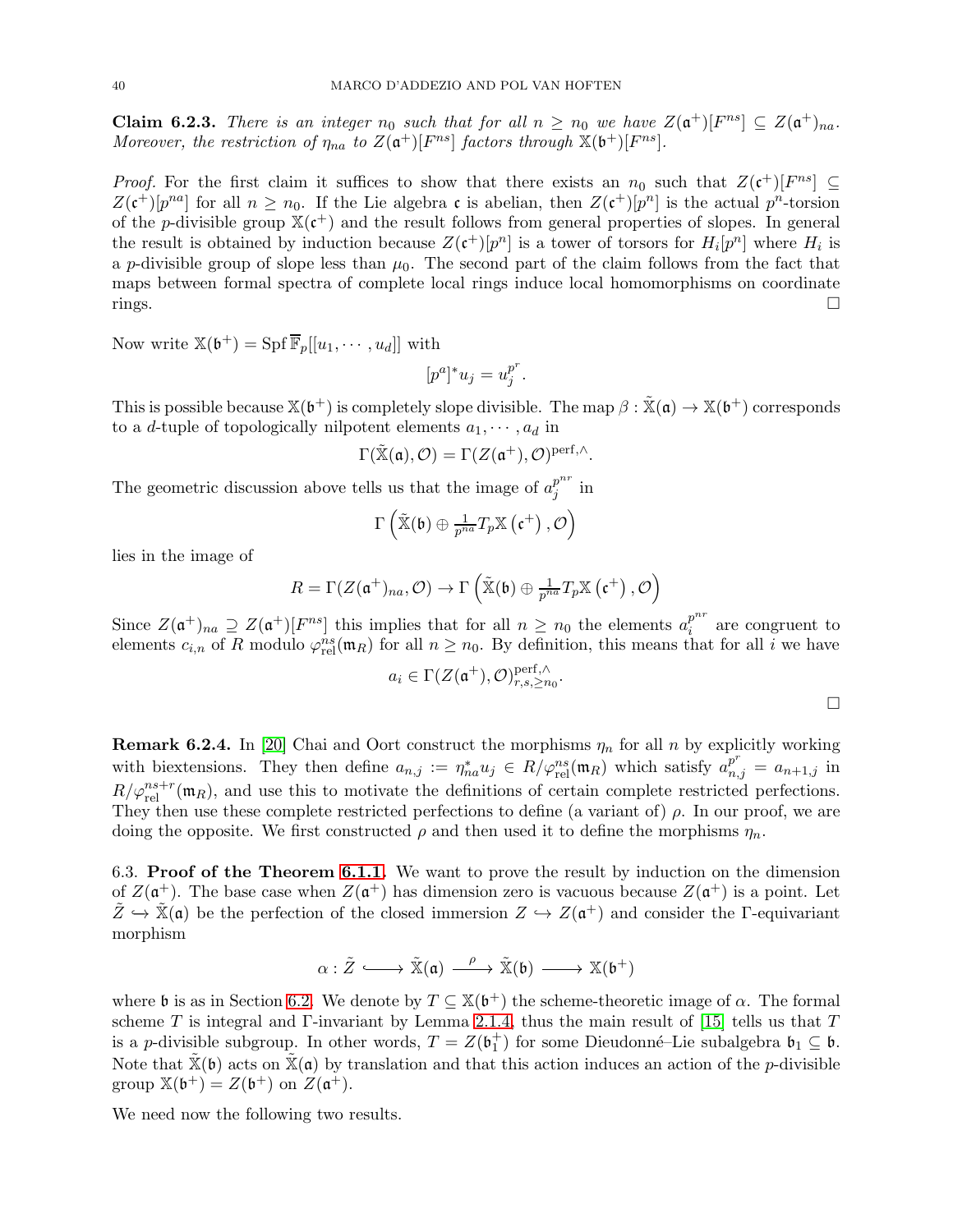<span id="page-40-0"></span>**Proposition 6.3.1.** The closed formal subscheme  $Z \subseteq Z(\mathfrak{a}^+)$  is stable under the action of  $Z(\mathfrak{b}_1^+)$ .

<span id="page-40-1"></span>**Proposition 6.3.2.** The subgroup  $Z(\mathfrak{b}_1^+) \subseteq Z(\mathfrak{b}^+)$  is non-trivial.

If we assume both propositions, we deduce that there is an inclusion

$$
\frac{Z}{Z(\mathfrak{b}_1^+)} \subseteq \frac{Z(\mathfrak{a}^+)}{Z(\mathfrak{b}_1^+)} = Z\left(\tfrac{\mathfrak{a}^+}{\mathfrak{b}_1^+}\right),
$$

and that the dimension of  $Z\left(\frac{a^+}{b^+}\right)$  $\mathfrak{b}_1^+$ ) is smaller than the dimension of  $Z(\mathfrak{a}^+)$ . Therefore, by the inductive hypothesis, we find that

$$
\frac{Z}{Z(\mathfrak{b}_1^+)}=Z(\mathfrak{d}^+)
$$

for some F-stable Lie subalgebra  $\mathfrak{d} \subseteq \frac{\mathfrak{a}}{\mathfrak{b}}$  $\frac{\mathfrak{a}}{\mathfrak{b}_1}$ . However, if  $\mathfrak{d} \neq \frac{\mathfrak{a}}{\mathfrak{b}_1}$  $\frac{\mathfrak{a}}{\mathfrak{b}_1}$  then Z is contained in  $Z(\pi^{-1}(\mathfrak{d}^+)),$ where

$$
\pi: \mathfrak{a} \to \frac{\mathfrak{a}}{\mathfrak{b}_1}
$$

is the natural projection. This contradicts our assumption that Z is not contained in  $Z(\mathfrak{e}^+)$  for any *F*-stable Lie subalgebra  $\mathfrak{e} \subsetneq \mathfrak{a}$ .

We end Section [6](#page-36-0) with a proof of Proposition [6.3.1](#page-40-0) and Proposition [6.3.2.](#page-40-1) Note that Proposition [6.3.1](#page-40-0) is an analogue of Proposition 7.3 of [\[20\]](#page-59-9) and Proposition [6.3.2](#page-40-1) is a generalisation of Proposition 6.2 of [ibid.], as explained in Remark [6.5.2.](#page-45-1)

6.4. Proof of Proposition [6.3.1.](#page-40-0) Let  $X \in \text{Lie } \Gamma$  and choose  $n \gg 0$  such that  $g = \exp(p^n X)$ converges in Γ. Write  $X = (B, C)$  where B is the induced endomorphism of  $\mathfrak{b}^+$  and C is the induced endomorphism of  $\mathfrak{c}^+$  and consider the following commutative diagram (compare it with the diagram on page 64 of [\[20\]](#page-59-9))

<span id="page-40-3"></span>
$$
Z \longrightarrow Z(\mathfrak{a}^+) \longrightarrow Z(\mathfrak{a}^+) \longrightarrow Z(\mathfrak{a}^+)
$$
  
\n
$$
\times \uparrow \qquad \qquad \downarrow \uparrow \qquad \qquad \downarrow \uparrow
$$
  
\n
$$
X(\mathfrak{b}_1^+) \times Z \longrightarrow X(\mathfrak{b}^+) \times Z(\mathfrak{a}^+)
$$
  
\n
$$
X(\mathfrak{b}_1^+) \times Z \longrightarrow X(\mathfrak{b}^+) \times Z(\mathfrak{a}^+) \qquad \qquad \tilde{\Pi}(\mathfrak{a})
$$
  
\n
$$
\uparrow \qquad \qquad \uparrow \qquad \qquad \uparrow \qquad \uparrow \qquad \uparrow \qquad \uparrow \uparrow
$$
  
\n
$$
\tilde{X}(\mathfrak{b}_1) \times \tilde{Z} \longrightarrow \tilde{X}(\mathfrak{b}) \times \tilde{\Pi}(\mathfrak{a}) \longrightarrow \tilde{X}(\mathfrak{b}) \times \tilde{\Pi}(\mathfrak{a})
$$
  
\n
$$
\alpha \times 1 \uparrow \qquad \qquad \rho \times 1 \uparrow \qquad \qquad \downarrow
$$
  
\n
$$
\tilde{Z} \times \tilde{Z} \longrightarrow \tilde{\Pi}(\mathfrak{a}) \times \tilde{\Pi}(\mathfrak{a})
$$
  
\n
$$
(\varphi_{\text{rel}}^{nr,1}) \uparrow \qquad \qquad (\varphi_{\text{rel}}^{nr,1}) \uparrow \qquad \qquad \downarrow
$$
  
\n
$$
\tilde{Z} \longrightarrow \tilde{\Pi}(\mathfrak{a}).
$$

<span id="page-40-2"></span>Lemma 6.4.1. The dotted arrow exists.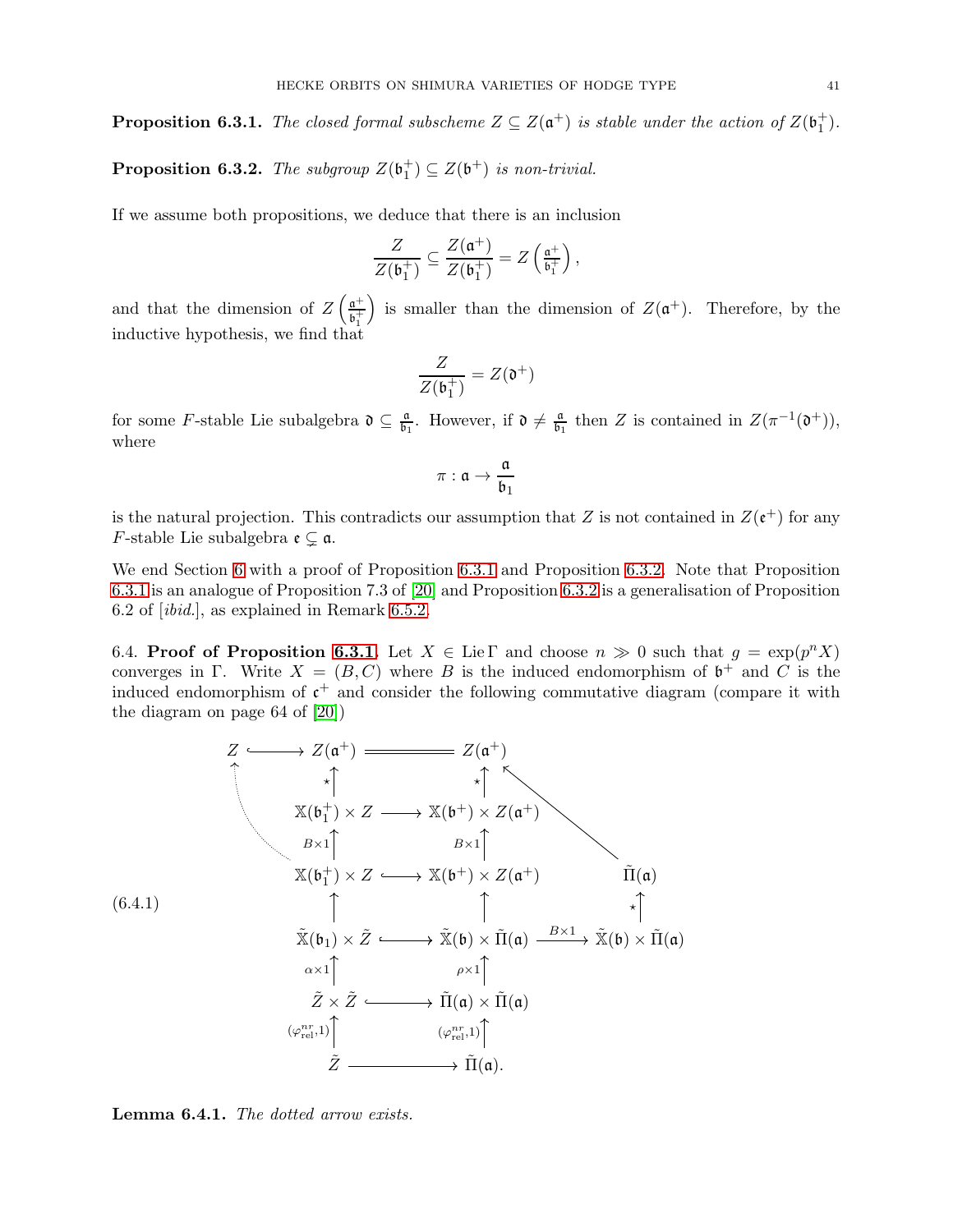*Proof.* We start by studying the automorphism of  $\frac{1}{p^n}T_p\mathbb{X}(\mathfrak{c}^+)$  induced by  $g_n = \text{Exp}(p^n X)$  for  $n \gg 0$ . It follows from the Taylor series for the exponential map that  $g_n$  is congruent to the identity modulo  $T_p\mathbb{X}(\mathfrak{c}^+)$ , thus  $g_n$  induces the identity on  $Z(\mathfrak{c}^+)[p^n]$ . Similarly we can write the automorphism of  $\mathbb{X}(\mathfrak{b})$  induced by  $g_n$  as

$$
1 + p^n \circ B + \sum_{j \ge 2} \frac{p^{jn}}{j!} B^j,
$$

and this shows that the automorphism of  $\tilde{X}(\mathfrak{b}) \oplus \frac{1}{p^n}T_pX(\mathfrak{c}^+)$  induced by  $g_n$  is congruent modulo  $T_p\mathbb{X}(\mathfrak{b}^+)\oplus T_p\mathbb{X}(\mathfrak{c}^+)$  to

$$
\left(B \circ [p^n] \circ \rho + \sum_{j \ge 2} \frac{p^{jn}}{j!} B^j \circ \rho \right) \star 1,
$$

where 1 is the identity map and  $\star$  denotes the translation action of  $\tilde{\mathbb{X}}(\mathfrak{b})$  on  $\tilde{\mathbb{X}}(\mathfrak{b}) \oplus \frac{1}{p^n}T_p \mathbb{X}(\mathfrak{c}^+).$ <sup>7</sup> We know that  $g_n$  induces an automorphism of the quotient  $Z(\mathfrak{a}^+)_n$  and there  $g_n$  acts via the following formula

$$
g_n = \left(B \circ \eta_n + \sum_{j \ge 2} \frac{p^{(j-1)n}}{j!} B^j \circ \eta_n\right) \star 1,
$$

where 1 denotes the identity on  $Z(\mathfrak{a}^+)_n$ , where  $\star$  denotes the translation action of  $\mathbb{X}(\mathfrak{b}^+)$  on  $Z(\mathfrak{a}^+)_n$ , and where B denotes the endomorphism of  $\mathbb{X}(\mathfrak{a}^+)$  induced by B. If we now look at the action of  $\exp(p^{na} X)$  on  $Z(\mathfrak{a}^+)_{na}$  then it is given by the following formula

$$
g_{na} = \left(B \circ \eta_{na} + \sum_{j \ge 2} \frac{p^{(j-1)na}}{j!} B^j \circ \eta_{na}\right) \star 1
$$

<span id="page-41-0"></span>Claim 6.4.2. There exists a constant c such that for all sufficiently large n there is an equality of endomorphisms

$$
\left(B \circ \eta_{na} + \sum_{j\geq 2} \frac{p^{(j-1)na}}{j!} B^j \circ \eta_{na}\right) \star 1 = (B \circ \eta_{na}) \star 1
$$

of the scheme  $Z(\mathfrak{a}^+)_{na}[F^{2nr-c}].$ 

Proof. This just comes down to showing that

$$
\frac{p^{(j-1)na}}{j!}B^j \circ \eta_{na} \equiv 0 \mod \varphi_{\text{rel}}^{2nr-c}(\mathfrak{m}).
$$

It is not so hard to see that  $\eta_{na}$  itself is zero modulo  $\varphi_{rel}^{nr}(\mathfrak{m})$  because  $p^{na} = \varphi_{rel}^{nr}$  on  $\mathbb{X}(\mathfrak{b}^+)$ . Thus we just need to remark that the p-adic valuation of

$$
\frac{p^{(j-1)na}}{j!}
$$

is at least  $na - c$  for  $n \gg 0$  to conclude, which is an elementary calculation.

 $7$ The same formula appears in Proposition 5.3.2 of [\[20\]](#page-59-9) and inspired ours.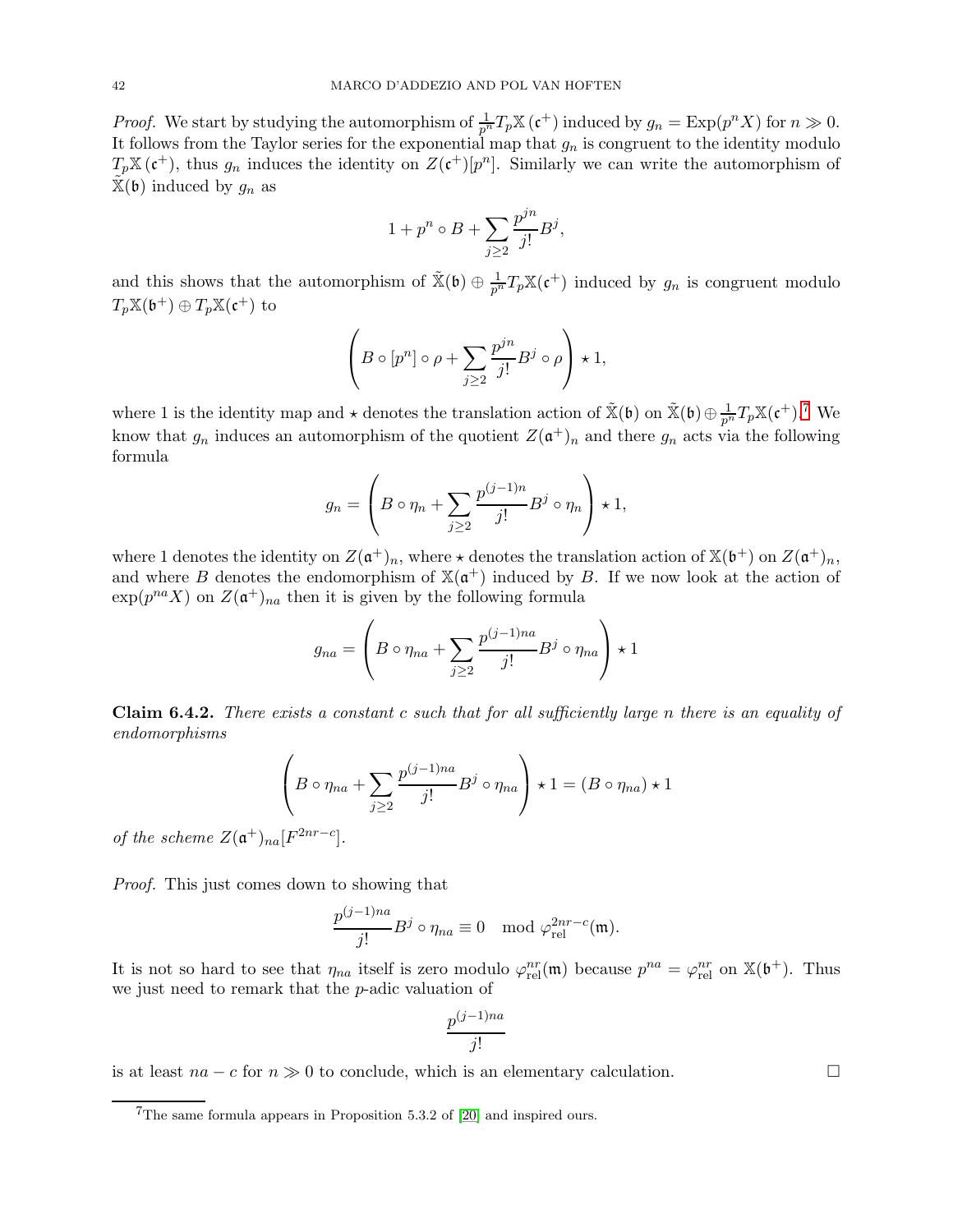Let  $Q \in R = \Gamma(Z(\mathfrak{a}^+), \mathcal{O})$  be a function that vanishes on Z, to prove Lemma [6.4.1](#page-40-2) we have to show that the pullback

$$
(B \times 1)^* \circ \star^* Q
$$

vanishes. We first note that the map  $\tilde{Z} \times Z \to \mathbb{X}(\mathfrak{b}_1^+) \times Z$  given by composing  $\alpha \times 1$  with the natural map  $\tilde{X}(\mathfrak{b}) \to \mathbb{X}(\mathfrak{b}_1^+)$  is injective on coordinate rings. Indeed this is true for  $\tilde{X}(\mathfrak{b}) \to \mathbb{X}(\mathfrak{b}_1^+)$ by Lemma [A.1.6,](#page-52-0) it is true for  $\alpha$ :  $\tilde{Z} \to X(\mathfrak{b}_1)$  by the definition of scheme-theoretic image and by Lemma [2.1.6,](#page-6-1) the induced map on completed tensor products is also injective. Thanks to this observation, it suffices to show that the further pullback

<span id="page-42-0"></span>
$$
(6.4.2) \qquad \qquad (\alpha \times 1)^* \circ (B \times 1)^* \circ \star^* Q
$$

vanishes. By Proposition 2.1 of [\[15\]](#page-58-11), there is an injective local homomorphism

$$
\Gamma(Z, \mathcal{O}) \to \overline{\mathbb{F}}_p[[X_1, \cdots, X_m]] =: S.
$$

If we write  $W$  for  $S$   $\beta$ , we have the following commutative diagram

$$
\begin{array}{ccc}\n\tilde{W} \times \tilde{W} & \longrightarrow & \tilde{Z} \times \tilde{Z} \\
(\varphi_{\text{rel}}^{nr}, 1) & & (\varphi_{\text{rel}}^{nr}, 1) \\
\tilde{W} & \longrightarrow & \tilde{Z}.\n\end{array}
$$

Note that the induced map

$$
\Gamma(\tilde{Z}\times\tilde{Z},\mathcal{O})\to\Gamma(\tilde{W}\times\tilde{W},\mathcal{O})
$$

is again injective because the formation of completed perfections commutes with completed tensor products by Lemma [A.1.12](#page-54-0) and completed perfections of injective maps are injective by Lemma [A.1.9.](#page-53-0) Thus we want to prove that the image of [\(6.4.2\)](#page-42-0) in

$$
\Gamma(\tilde{W} \times \tilde{W}, \mathcal{O}) = \overline{\mathbb{F}}_p[[X_1, \cdots, X_m, Y_1, \cdots, Y_m]]^{\text{perf}, \wedge}
$$

is zero. Choose coordinates  $u_1, \dots, u_d$  for  $X(\mathfrak{b})$  and coordinates  $v_1, \dots, v_e$  for  $Z(\mathfrak{a}^+)$ . The pullbacks of  $u_1, \dots, u_d$  under

$$
\tilde{W} \longrightarrow \tilde{Z} \stackrel{\alpha}{\longrightarrow} X(\mathfrak{b})
$$

are topologically nilpotent elements  $g_1, \cdots, g_d$  contained, by Lemma [6.2.1,](#page-37-1) in  $\overline{\mathbb{F}}_p[[X_1, \cdots, X_m]]_{r,s,\geq n_0}^{\text{perf},\wedge}$ . Similarly the pullbacks of  $v_1, \dots, v_e$  under

$$
\tilde{W} \longrightarrow \tilde{Z} \longrightarrow \tilde{\Pi}(\mathfrak{a}) \longrightarrow Z(\mathfrak{a}^+)
$$

are given by topologically nilpotent elements

$$
h_1, \cdots, h_e \in \overline{\mathbb{F}}_p[[X_1, \cdots, X_m]].
$$

If we write the pullback of a to  $\mathbb{X}(\mathfrak{b}^+) \times Z(\mathfrak{a}^+)$  as a power series  $f(u_1, \dots, u_d, v_1, \dots, v_e)$ , then the image of [\(6.4.2\)](#page-42-0) in

$$
\overline{\mathbb{F}}_p[[X_1,\cdots,X_m,Y_1,\cdots,Y_m]]^{\text{perf},\wedge}
$$

is given by

$$
f(g_1,\cdots,g_d,h_1,\cdots,h_e).
$$

We note that in this case the composition of completed perfected power series makes sense. Lemma [6.4.1](#page-40-2) follows then from the following claim.  $\square$ 

Claim 6.4.3. The function  $f(g_1, \dots, g_d, h_1, \dots, h_e)$  vanishes.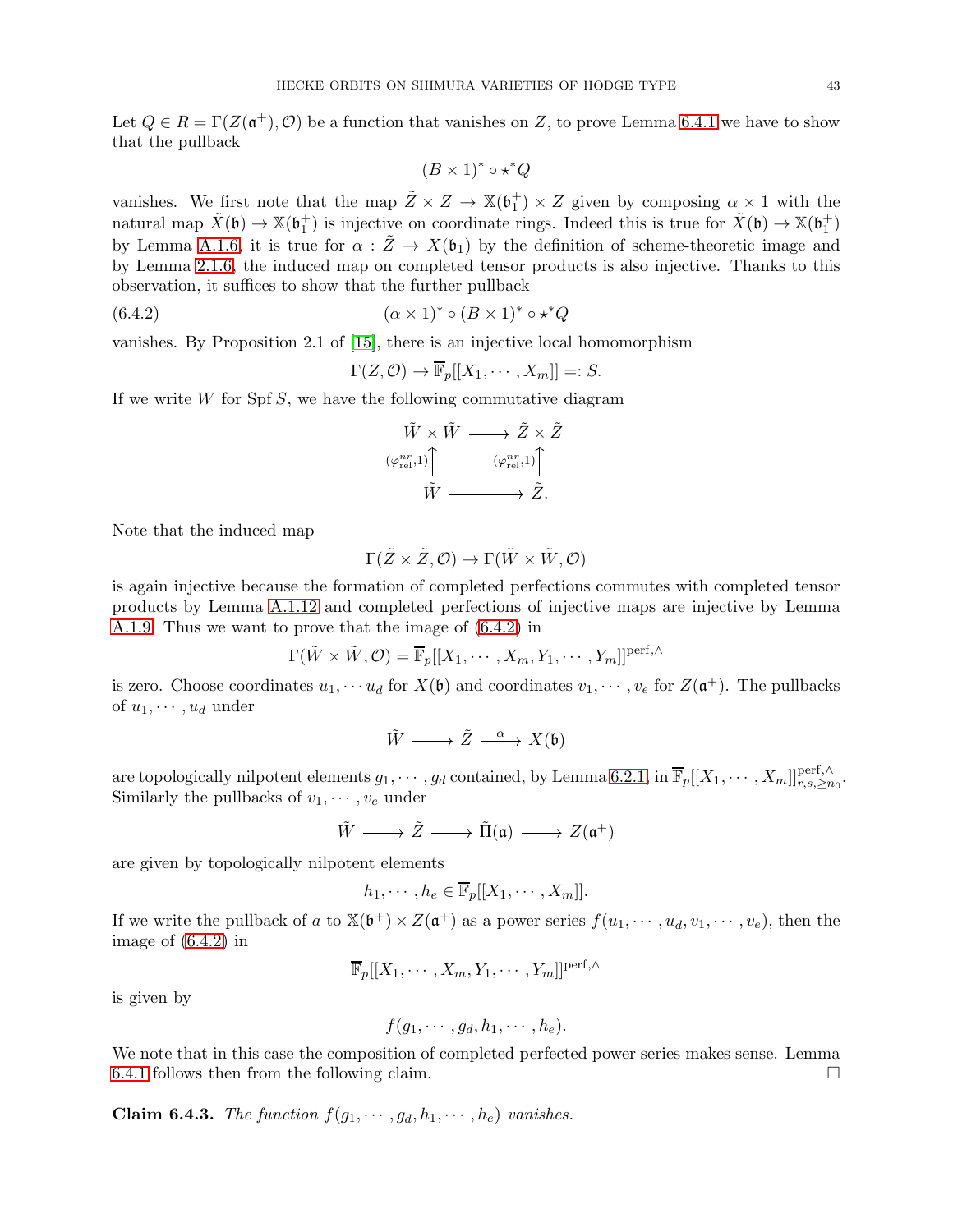Proof. Proposition 6.4 of [\[20\]](#page-59-9) (stated in [A](#page-51-0)ppendix A as Theorem [A.2.4\)](#page-57-0) tells us that to show that  $f(g_1, \dots, g_d, h_1, \dots, h_e) = 0$  it suffices to find an integer r and a sequence of integers  $d_i$  such that

$$
\lim_{n\to\infty}\frac{p^{rn}}{d_i}=0
$$

and such that (with  $q = p^r$ )

$$
f(g_1(\underline{X})^{q^n},\cdots,g_e(\underline{X})^{q^n},h_1(\underline{X}),\cdots,h_d(\underline{X}))\equiv 0 \mod (X_1,\cdots,X_m)^{d^n}.
$$

Note that

$$
f(g_1(\underline{X})^{q^n},\cdots,g_d(\underline{X})^{q^n},h_1(\underline{X}),\cdots,h_e(\underline{X}))
$$

is precisely the pullback of  $f(g_1, \dots, g_d, h_1, \dots, h_e)$  under  $(\varphi_{rel}^{nr}, 1)$ . We will apply this theorem with r as above, where we recall that  $a/r = \mu_1$  is the slope of  $\mathbb{X}(\mathfrak{b}_1^+)$ , and we will take  $d^n = p^{2mnr-c'}$ where  $c'$  is some constant. Proving the congruence comes down to chasing the diagram in  $(6.4.1)$ and applying the congruence from Claim [6.4.2.](#page-41-0)

Indeed, our assumption that Z is stable under the action of  $\Gamma$  tells us that the pullback of Q under the automorphism induced by  $g_{na} = \exp(p^{na} X)$  of  $Z(\mathfrak{a}^+)$  maps to zero in  $\Gamma(Z, \mathcal{O})$ , and so further pullback to  $\Gamma(\Pi(\mathfrak{a}), \mathcal{O})$  maps to to zero in  $\Gamma(Z, \mathcal{O})$ . The congruence

$$
\exp(p^n X) \equiv (B \circ \eta_{na}) \star 1 \mod \varphi_{\text{rel}}^{2nr-c}(\mathfrak{m})
$$

tells us that the pullback of Q via  $(B \circ p^{na} \circ \rho) \star 1$ , maps to zero in  $\Gamma(Z, \mathcal{O})$  modulo  $\varphi_{rel}^{2nr-c}(\mathfrak{m})$ . Since  $\eta_{na} = [p^n] \circ \rho_{na}$  the further pullback to  $\Gamma(\tilde{\Pi}(\mathfrak{a}), \mathcal{O})$  is the same as the pullback of Q via

$$
\tilde{\Pi}(\mathfrak{a}) \xrightarrow{(\rho,1)} \tilde{\mathbb{X}}(\mathfrak{b}) \times \tilde{\Pi}(\mathfrak{a}) \xrightarrow{(B \circ p^{na},1)} \tilde{\mathbb{X}}(\mathfrak{b}) \times \tilde{\Pi}(\mathfrak{a}) \xrightarrow{\ \star \ \ } \tilde{\Pi}(\mathfrak{a}) \xrightarrow{\ \ } Z(\mathfrak{a}^+).
$$

Since  $p^{na} = \varphi_{rel}^{nr}$  on  $\mathbb{X}(\mathfrak{b}^+)$  we can identify this morphism instead with

$$
\tilde{\Pi}(\mathfrak{a})\xrightarrow{(\varphi_{\mathrm{rel}}^{nr},1)}\tilde{\Pi}(\mathfrak{a})\times\tilde{\Pi}(\mathfrak{a})\xrightarrow{\rho\times 1}\tilde{\mathbb{X}}(\mathfrak{b})\times\tilde{\Pi}(\mathfrak{a})\xrightarrow{(B,1)}\tilde{\mathbb{X}}(\mathfrak{b})\times\tilde{\Pi}(\mathfrak{a})\xrightarrow{\star}\tilde{\Pi}(\mathfrak{a})\longrightarrow Z(\mathfrak{a}^+).
$$

To summarise, the pullback of Q along the composition of this morphism with  $\tilde{Z} \to \tilde{\Pi}(\mathfrak{a})$  vanishes modulo  $\varphi_{rel}^{2nr-c}$ . By the commutativity of the big diagram [\(6.4.1\)](#page-40-3) this is precisely saying that the pullback of Q along the five vertical maps in the second column vanishes modulo  $\varphi_{rel}^{2nr-c}(\mathfrak{m})$ , and so the same is true for  $f(g_1(\underline{X})^{q^n}, \dots, g_d(\underline{X})^{q^n}, h_1(\underline{X}), \dots, h_e(\underline{X}))$ . To be precise, it is zero modulo

$$
(X_1^{p^{2nr-c}}, \cdots, X_m^{p^{2nr-c}}) \supseteq (X_1, \cdots, X_n)^{p^{2mr-cm}}
$$

,

and so Proposition 6.4 of [\[20\]](#page-59-9) applies and we win.  $\Box$ 

Finally, Proposition [6.3.1](#page-40-0) follows from Lemma [6.4.1](#page-40-2) by applying Lemma 4.1.1 of [\[15\]](#page-58-11), as in the proof of Theorem 7.2 of [\[20\]](#page-59-9) or the proof of Theorem 4.3 of [\[15\]](#page-58-11). The assumptions of this lemma are satisfied because the action of  $\Gamma$  is strongly non-trivial.

6.5. Proof of Proposition [6.3.2.](#page-40-1) Suppose that the scheme-theoretic image of  $\alpha$  is trivial and let σ be the (unique) F-equivariant section of  $\alpha \to \mathfrak{c}$ . Our assumption implies that  $\tilde{Z}$  is contained in the image of this section. In other words, it is contained in

$$
\tilde{\mathbb{X}}(\sigma\left(\mathfrak{c}\right))\subseteq\tilde{\mathbb{X}}(\mathfrak{a})=\tilde{\Pi}(\mathfrak{a}).
$$

We are going to show that  $\tilde{\mathbb{X}}(\sigma(\mathfrak{c}))$  is a Lie subalgebra of  $\tilde{\mathbb{X}}(\mathfrak{a})$ , contradicting our assumption that Z is not contained in  $Z(\mathfrak{d}^+)$  for an F-stable Lie-subalgebra  $\mathfrak{d} \subseteq \mathfrak{a}$ . This contradiction uses the following claim.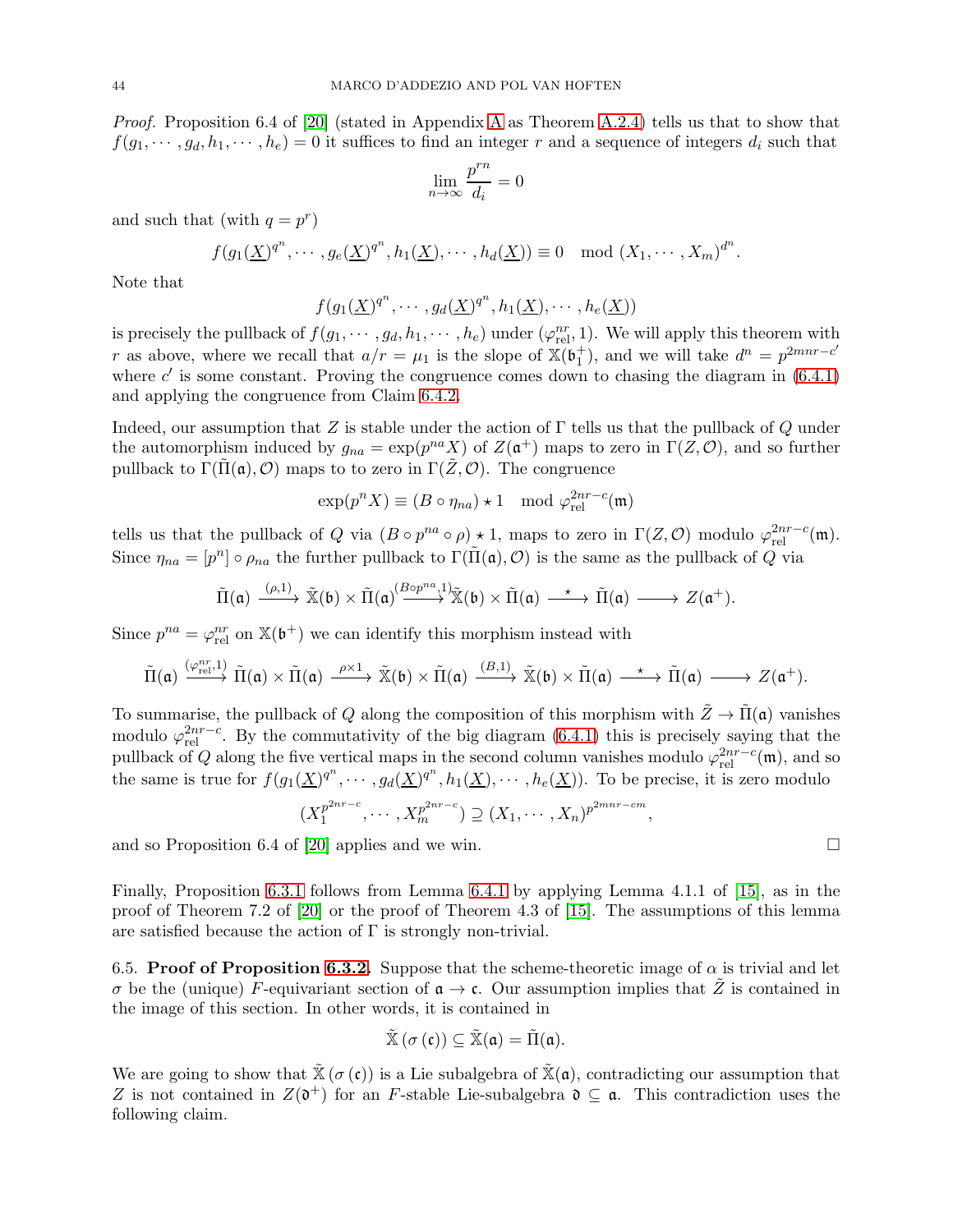<span id="page-44-1"></span>Claim 6.5.1. The  $\mathbb{Q}_p$ -subspace

$$
\tilde{\mathbb{X}}\left(\sigma\left(\mathfrak{c}\right)\right)\subseteq\tilde{\mathbb{X}}(\mathfrak{a})
$$

is stable under the Lie bracket if and only if the F-stable  $\mathbb{Q}_p$ -subspace

σ (c) ⊆ a

is stable under the Lie bracket.

*Proof.* This is an immediate consequence of Lemma [4.3.5.](#page-21-0)

Let  $Z'$  be the inverse image of  $Z$  in  $\tilde{\Pi}(\mathfrak{a})$ , and note that

$$
Z'\to Z
$$

is a torsor for  $\Pi(\mathfrak{a}^+)$ . The restriction of  $\rho$  to Z' factors through  $T_p\mathbb{X}(\mathfrak{b}^+) \subseteq \mathbb{X}(\mathfrak{b})$  by the assumption that the scheme-theoretic image of  $\tilde{Z}$  under  $\alpha$  is trivial. In fact  $Z'$  surjects onto  $T_p\mathbb{X}(\mathfrak{b}^+)$  because  $\rho$  is equivariant for the translation action of  $T_p\mathbb{X}(\mathfrak{b}^+)$  via  $T_p\mathbb{X}(\mathfrak{b}^+) \subseteq \Pi(\mathfrak{a}^+)$ . Moreover since  $\rho$  is a retraction of the inclusion of  $\tilde{\mathbb{X}}(\mathfrak{b})$  it follows that

$$
\rho_R: Z'(R) \to T_p \mathbb{X}(\mathfrak{b}^+)(R)
$$

is surjective for every  $\overline{\mathbb{F}}_p$ -algebra R.

Let  $x = (v, w) \in Z'(R)$  with v denoting  $\rho(x)$  and w denoting the image of x in  $\tilde{\Pi}(c)$  and similarly let  $x' = (v', w') \in \Pi(\mathfrak{a}^+)$ . Then the action of  $x'$  on  $x$  can be described as

$$
(v + v' + \rho([w, w')), w \cdot w').
$$

where  $\cdot$  denotes the multiplication in  $\tilde{\Pi}(\mathfrak{c})$ . Since

$$
\rho(Z'(R)) = T_p \mathbb{X}(R)
$$

is a subgroup containing  $v, v'$  and  $v + v' + \rho([w, w'])$  we see that it must contain  $\rho([w, w'])$ . The existence of the section  $\sigma$  shows that

$$
Z'(R) \to \tilde{\Pi}(\mathfrak{c})\,(R)
$$

is surjective for all  $R$ . So we can choose  $w$  arbitrarily and similarly we can choose  $w'$  arbitrarily. In other words

$$
\rho(Z'(R)) = T_p \mathbb{X}(R)
$$

contains the image of the map

<span id="page-44-0"></span>(6.5.1) 
$$
T_p \mathbb{X} \left( \sigma \left( \mathfrak{c}^+ \right) \right) (R) \times \tilde{\mathbb{X}} \left( \sigma \left( \mathfrak{c} \right) \right) (R) \to \tilde{\mathbb{X}}(\mathfrak{a})(R) \to \tilde{\mathbb{X}}(\mathfrak{b})(R),
$$

where the last map is given by  $\rho$  and the first by the Lie bracket. Since the pairing is bilinear and  $\mathbb{X}(\sigma(\mathfrak{c}))$  (R) is a  $\mathbb{Q}_p$ -vector space we see that the image of [\(6.5.1\)](#page-44-0) is equal to the image of

$$
\widetilde{\mathbb{X}}(\sigma(\mathfrak{c})) (R) \times \widetilde{\mathbb{X}}(\sigma(\mathfrak{c})) (R) \to \widetilde{\mathbb{X}}(\mathfrak{a})(R) \to \widetilde{\mathbb{X}}(\mathfrak{b})(R).
$$

But this means that the morphism

$$
\tilde{\mathbb{X}}(\sigma\left(\mathfrak{c}\right))\times\tilde{\mathbb{X}}\left(\sigma\left(\mathfrak{c}\right)\right)\to\tilde{\mathbb{X}}(\mathfrak{a})\to\tilde{\mathbb{X}}(\mathfrak{b}).
$$

factors through the inclusion

$$
T_p \mathbb{X} \left( \sigma \left( \mathfrak{b}^+ \right) \right) \hookrightarrow \tilde{\mathbb{X}} \left( \sigma \left( \mathfrak{b} \right) \right)
$$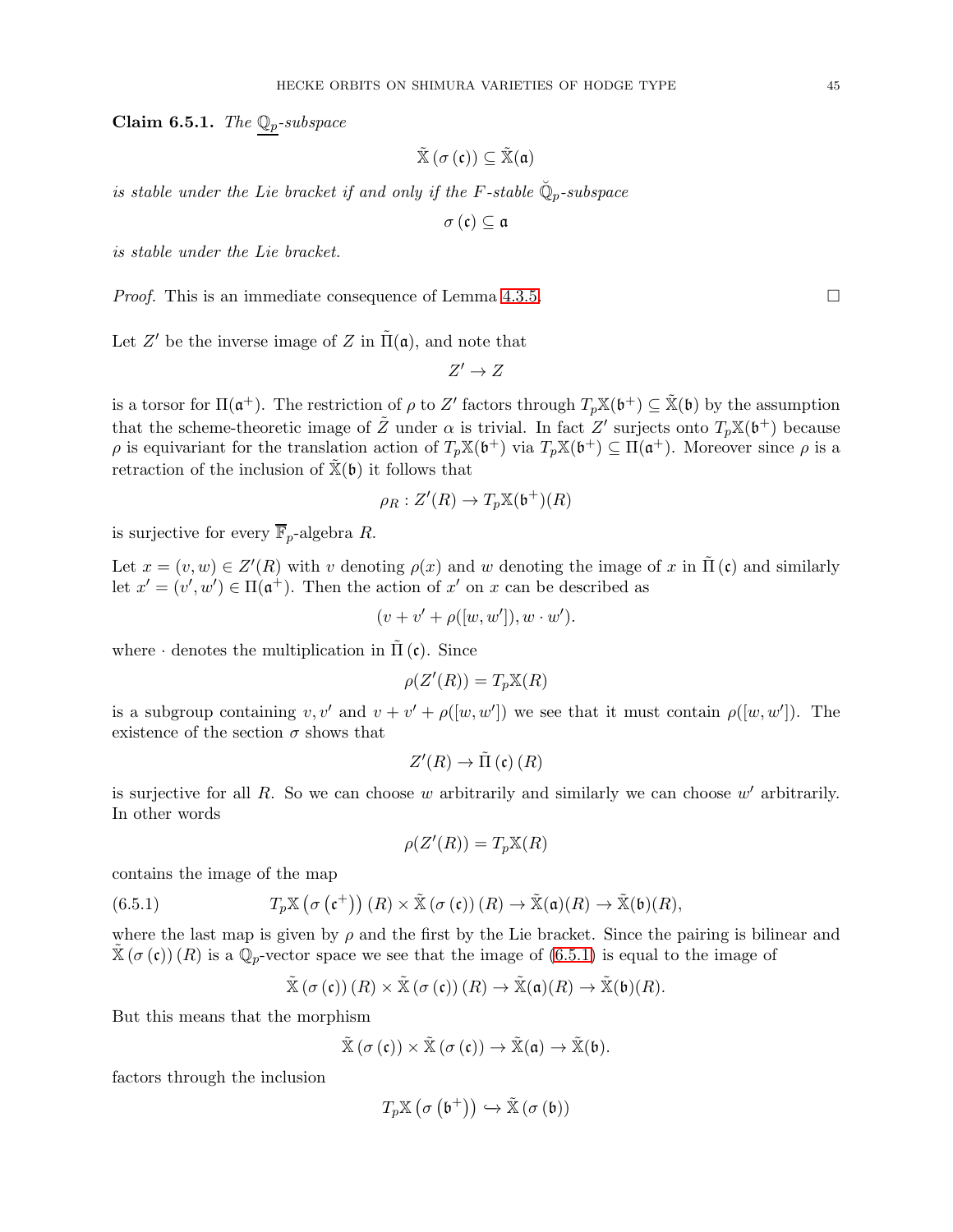and hence is constant. Indeed the source is perfect and the coordinate ring of the target has no non-trivial maps to perfect rings because its maximal ideal coincides with the nilpotent radical. Therefore, we find that the Lie bracket

$$
\mathbb{X}\left(\sigma\left(\mathfrak{c}\right)\right)\times\mathbb{X}\left(\sigma\left(\mathfrak{c}\right)\right)\to\mathbb{X}\left(\mathfrak{a}\right)
$$

lands in the kernel of  $\rho$  which is given by  $\mathbb{X}(\sigma(\mathfrak{c}))$ . This leads to a contradiction using Claim [6.5.1,](#page-44-1) and so we are done.

<span id="page-45-1"></span>Remark 6.5.2. Proposition [6.3.2](#page-40-1) can be thought of as a generalisation of Proposition 6.2 of [\[20\]](#page-59-9). Indeed, this proposition states (when  $\alpha$  has a biextension structure) that the Lie bracket on

$$
\frac{\tilde{\mathbb{X}}(\mathfrak{a})}{\tilde{\mathbb{X}}(\mathfrak{b}_1)}
$$

<span id="page-45-0"></span>is trivial, or equivalently that the biextension is split. This is what suggested to us that Proposition [6.3.2](#page-40-1) might be true.

### 7. Proof of the main theorem and some variants

7.1. Preliminaries on Hecke operators. Let  $(G, X)$  be a Shimura datum of abelian type with reflex field E and let p be a prime such that  $G_{\mathbb{Q}_p}$  is quasi-split and split over an unramified extension. Let  $U_p \subset G(\mathbb{Q}_p)$  be a hyperspecial subgroup and let  $U^p \subset G(\mathbb{A}_f^p)$  $f(f)$  be a sufficiently small compact open subgroup. Let  $\mathbf{Sh}_{G,U}/E$  be the Shimura variety of level  $U = U^p U_p$  and for a prime  $v|p$  of E let  $\mathscr{S}_{G,U}/\mathcal{O}_{E,v}$  be the canonical integral model of  $\mathbf{Sh}_{G,U}$  constructed in [\[48\]](#page-59-19) (resp [\[46\]](#page-59-20) for  $p=2$ ).

Let Sh<sub>G</sub> be the base change to  $\overline{\mathbb{F}}_p$  of this integral canonical model for some choice of map  $\mathcal{O}_{E,v} \to \overline{\mathbb{F}}_p$ . Let  $G^{sc} \to G^{der}$  be the simply-connected cover of the derived group of G; we will almost always identify groups like  $G^{\rm sc}(\mathbb{A}_f^p)$  $\int_{f}^{p}$  and  $G^{\rm sc}(\mathbb{Q}_{\ell})$  with their images in  $G(\mathbb{A}_{f}^{p})$  $_f^p$  and  $G(\mathbb{Q}_\ell)$ . Let  $G \to G^c$  be the quotient of G obtained by killing the part of the centre that splits over  $\mathbb R$  but not over  $\mathbb Q$ . Let  $U^{p,c}$  be the image of  $U^p$  in  $G^c(\mathbb{A}_f^p)$  $_f^p$ ).

There is a pro-étale  $U^{p,c}$ -torsor

$$
\pi: \varprojlim_{K^p \subseteq U^p} \text{Sh}_{G, K^p} \to \text{Sh}_G
$$

over Sh<sub>G</sub> such that the action of  $U^p$  via  $U^p \to U^{p,c}$  extends to an action of  $G(\mathbb{A}_f^p)$  $_{f}^{p}$ ). Let  $Z \subseteq \text{Sh}_{G}$ be a locally closed subvariety and let  $\tilde{Z}$  be the inverse image of Z under  $\pi$ . We say that Z is stable under the prime-to-p-Hecke operators, or that Z is  $G(\mathbb{A}_f^p)$  $\overline{f}$ )-stable, if  $\tilde{Z}$  is  $G(\mathbb{A}_{f}^{p})$  $_{f}^{p}$ )-stable. Similarly we will call Z stable under  $G^{sc}(\mathbb{A}_f^p)$  $_{f}^{p}$ ) is  $\tilde{Z}$  is.

**Remark 7.1.1.** For  $g \in G(\mathbb{A}_f^p)$  $f(f)$  and  $K^p \subset U^p$  there is a finite étale correspondence



and the Hecke operator attached to g is  $g \circ p_2 \circ p_1^{-1}$ . A locally closed subvariety  $Z \subset Sh_{G, K^p}$  is stable under the Hecke operator attached to g if and only if  $\tilde{Z}$  is stable under the action of g considered as an element of  $\tilde{G}(\mathbb{A}_f^p)$  $_f^p$ ).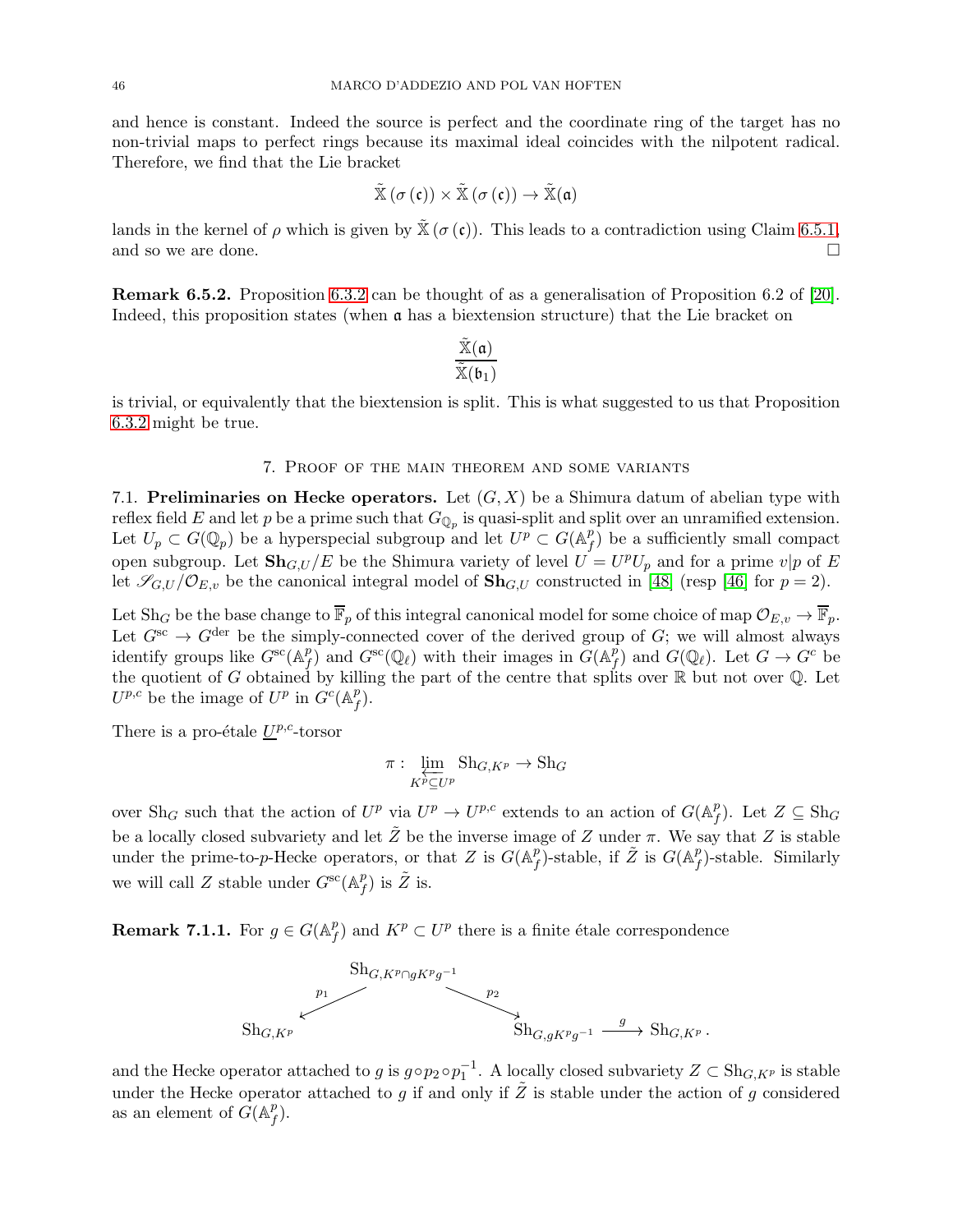7.2. Local stabiliser principle. Now suppose that  $(G, X)$  is of Hodge type and choose a Hodge embedding which leads to a closed immersion (by the main result of [\[71\]](#page-60-16))

$$
Sh_G \hookrightarrow \mathcal{A}_{g,N}
$$

for some  $N > 0$ . Let  $C \subset Sh_{G,b}$  be a central leaf with completely slope divisible p-divisible group y, and let  $x \in C(\overline{\mathbb{F}}_p)$ . Then we have seen that the profinite group  $\text{Aut}_G(Y)(\overline{\mathbb{F}}_p)$  acts on  $C/x$ .

For  $x \in \text{Sh}_G(\overline{\mathbb{F}}_p)$  we let  $I_x$  be the algebraic group over Q consisting of tensor preserving self-quasiisogenies of the abelian variety  $A_x$ , introduced by Kisin in Section 2.1.2 of [\[49\]](#page-60-4). By definition it is a closed subgroup of the algebraic group over  $\mathbb Q$  whose  $R$ -points are given by

$$
\left(\mathrm{End}_{\overline{\mathbb{F}}_p}(A_x)\otimes_{\mathbb{Z}}R\right)^{\times}
$$

.

There are natural maps

<span id="page-46-0"></span>(7.2.1) 
$$
I_{x, \mathbb{A}_f^p} \to G_{\mathbb{A}_f^p}
$$

$$
I_{x, \mathbb{Q}_p} \to J_b.
$$

Let  $X_\mu(b)(\mathbb{F}_p)$  be the affine Deligne-Lusztig set associated to the Newton stratum  $\text{Sh}_{G,b}$ . This set has an action of  $J_b(\mathbb{Q}_p)$  and is equipped with a point z such corresponding to our p-divisible group with G-structure Y such that the stabiliser of z under the  $J_b(\mathbb{Q}_p)$ -action can be identified with the compact open subgroup

$$
\mathbf{Aut}_G(Y)(\overline{\mathbb{F}}_p) \subset J_b(\mathbb{Q}_p).
$$

Kisin proves (Proposition 2.1.3 of [\[49\]](#page-60-4)) that the isogeny class  $\mathscr{I}_x$  of x can be  $G(\mathbb{A}^p_f)$  $_{f}^{p}$ )-equivariantly identified with

$$
I_x(\mathbb{Q})\backslash G(\mathbb{A}_f^p)\times X_\mu(b)(\overline{\mathbb{F}}_p)/U^p
$$

where  $I_x(\mathbb{Q})$  acts diagonally on the product via the maps of [\(7.2.1\)](#page-46-0). Moreover, the point  $(1, y)$  is mapped to  $x$  under this identification. Define

$$
I_x(\mathbb{Z}_{(p)})=I_x(\mathbb{Q})\cap {\rm Aut}_G(Y)(\overline{\mathbb{F}}_p).
$$

This is precisely the stabiliser of the isogeny class  $\mathscr{I}_x$  in the inverse limit over all prime-to-p levels.

Corollary 2.3.5 of [\[49\]](#page-60-4) tells us that  $I_x$  is an inner form of a subgroup of G, and therefore we can define  $I'_x$  as the inner form corresponding to the intersection of this subgroup with  $G^{sc}$ . Similarly we can define  $J'_b \subset J_b$  because  $J_b$  is an inner form of a Levi of G. Then there are natural maps

$$
\begin{aligned} I_{x,\mathbb{A}_f^p} &\to G_{\mathbb{A}_f^p}^{\text{sc}} \\ I_{x,\mathbb{Q}_p} &\to J_b'. \end{aligned}
$$

We define  $I'_x(\mathbb{Z}_{(p)})$  to be the intersection of  $I_x(\mathbb{Z}_{(p)})$  with  $I'_x(\mathbb{Q})$ .

<span id="page-46-1"></span>**Proposition 7.2.1** (Local stabiliser principle). If  $Z \subset C$  be any  $G^{sc}(\mathbb{A}_{\ell}^{p})$  $_{f}^{p})$ -stable closed reduced subset containing x, then  $Z/x \subset C/x$  is stable under the action of

$$
I'_x(\mathbb{Z}_{(p)}) \subset \textbf{Aut}_G(Y)(\overline{\mathbb{F}}_p).
$$

Proof. This is Theorem 9.5 of [\[18\]](#page-58-17) in the Siegel case, and the same proof goes through in our case. The main point is that the Hecke correspondences are finite étale and therefore induce isomorphisms on complete local rings.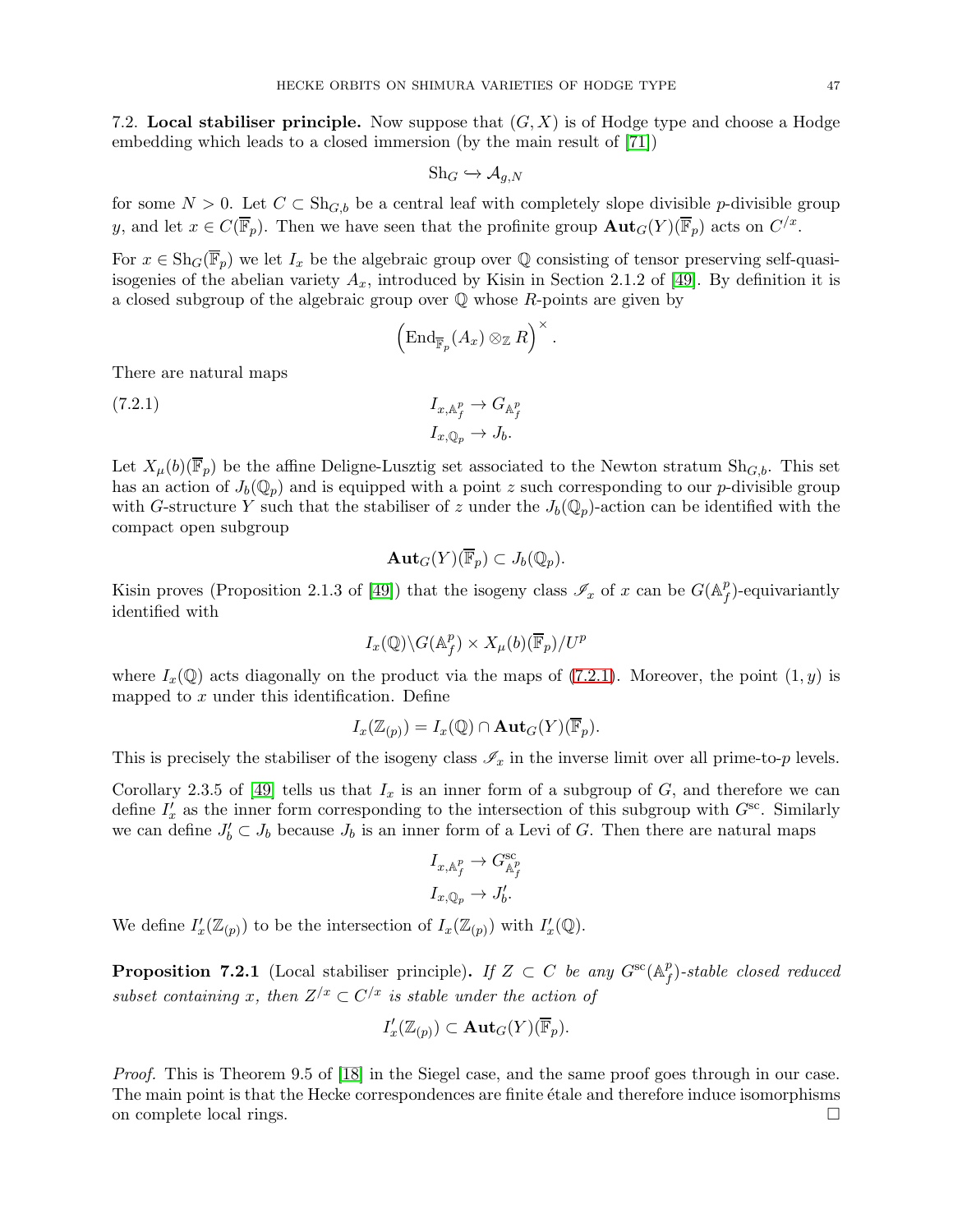7.3. Proof of Theorem [I.](#page-1-0) Let  $(G, X)$  be a Shimura variety of abelian type with reflex field E, let p be a prime such that  $G_{\mathbb{Q}_p}$  is quasi-split and split over an unramified extension, let  $U_p \subseteq G(\mathbb{Q}_p)$ be a hyperspecial subgroup and let  $U^p \subseteq G(\mathbb{A}_f^p)$  $f(f)$  be a sufficiently small compact open subgroup. Let  $v|p$  be a place of E and let  $\text{Sh}_G$  be the geometric special fibre of the canonical integral model over  $\mathcal{O}_{E,v}$  of the Shimura variety **Sh** of level  $U^pU_p$  over E. Note that the canonical integral model exists by work of Kisin, [\[49\]](#page-60-4), see [\[46\]](#page-59-20) for the  $p = 2$  case. Let  $B(G, X) \subseteq B(G_{\mathbb{Q}_p})$  be the finite set of admissible  $\sigma$ -conjugacy classes and let  $b \in B(G, X)$  with associated Newton stratum  $\text{Sh}_{G,b} \subseteq \text{Sh}_G$ (see [\[32\]](#page-59-1)).

Let  $C \subseteq Sh_{G,b}$  be a canonical central leaf as in Section 5.4.5 of [\[67\]](#page-60-18), let  $\nu_b$  be the Newton cocharacter of b and let  $P_{\nu_b}$  be the associated parabolic subgroup with unipotent radical  $U_{\nu_b}$ . Let  $G^{ad}$  =  $G_1 \times \cdots \times G_n$  be a decomposition of  $G^{\text{ad}}$  into a product of  $\mathbb{Q}$ -simple groups.

**Definition 7.3.1** (Definition 5.3.2 of [\[51\]](#page-60-3)). The element b is called  $\mathbb{Q}$ -non-basic if the image of b in  $B(G_{i,\mathbb{Q}_p})$  is non-basic for all *i*.

<span id="page-47-0"></span>**Theorem 7.3.2.** Suppose that p is greater than the nilpotency class of the nilpotent Lie algebra Lie  $U_{\nu_b}$ . Then any nonempty reduced closed subscheme  $Z \subseteq C$  that is stable under  $G^{\rm sc}(\mathbb{A}_f^p)$  $_{f}^{p})$  is equal to a union of connected components of C. If we suppose moreover that  $(G, X)$  is of Hodge type, that the element  $b \in B(G, X)$  is Q-non-basic and that Z is  $G(A_f^p)$  $f(f)$ -stable, then  $Z = C$ .

The assumption that the Coxeter number  $h(G) \leq p$  in Theorem [I](#page-1-0) implies that p is greater than the nilpotency class of Lie  $U_{\nu_b}$  by Claim 2.1.1 of [\[43\]](#page-59-26) together with Proposition 31 in Section VI.1.11 of [\[7\]](#page-58-18). Therefore Theorem [7.3.2](#page-47-0) implies Theorem [I.](#page-1-0)

The discussion in Section 1.6 of [\[51\]](#page-60-3) implies that the theorem is also true when b is  $\mathbb Q$ -basic, that is, when  $b_i$  is basic for all i. In this case the central leaves are finite and the claim is that  $G(A_f^p)$  $_f^p)$ acts transitively on them. We expect Theorem [7.3.2](#page-47-0) to be true for arbitrary  $b$ , but we don't know how to prove the discrete part.

*Proof.* We reduce immediately to the case that Z is the Zariski closure of the  $G^{sc}(\mathbb{A}_f^p)$  $_{f}^{p}$ )-orbit of a point.

Both the assumption that Z is a closed subvariety of  $\text{Sh}_{G,b}$  given by the Zariski-closure of the  $G^{\rm sc}(\mathbb{A}_f^p)$ <sup>p</sup><sub>f</sub>)-orbit of a point and the conclusion that Z is equidimensional of dimension  $\langle 2\rho, \nu_b \rangle$  behave well with respect to passing from  $(G, X) \to (G^{\text{ad}}, X^{\text{ad}})$  and behaves well with respect to products of Shimura varieties. Therefore, it suffices to prove the first part of the theorem in the case that that  $(G, X)$  is of Hodge type with  $G^{ad}$  simple over Q and that  $Z \subseteq C$  is stable under the action of  $G^{\rm sc}(\hat{\mathbb{A}}_{f}^{p}% ,\hat{b}_{f}^{\ast})=G^{\rm sc}(\hat{\mathbb{A}}_{f}^{p})$  $f(f)$ ; we will assume that we are in this case from now on.

We will also assume that b is non-basic, because if b is basic then  $C$  is a finite set and the first part of the theorem is automatically true. Proposition 2.4.5 of [\[45\]](#page-59-2) tells us that there is a central leaf  $C' \subseteq Sh_{G,b}$  such that the universal p-divisible group over  $C'$  is completely slope divisible. Since C and C' share a  $G(\mathbb{A}_{\rho}^p)$ <sup>*p*</sup><sub>f</sub>)-equivariant finite étale cover, it suffices to prove the theorem for  $C'$  and therefore we will assume without loss of generality that the universal  $p$ -divisible group over C is completely slope divisible.

It follows from Lemma 2.1.1 of [\[38\]](#page-59-4) that the smooth locus  $Z^{\rm sm}$  of Z is also  $G^{\rm sc}(\mathbb{A}_{\ell}^p)$  $_{f}^{p}$ )-stable. Moreover if we choose a Hodge embedding Sh<sub>G</sub>  $\hookrightarrow$   $\mathcal{A}_{q,N}$  then we get an isocrystal M associated to the universal abelian variety  $A/\mathrm{Sh}_G$ . It follows from Corollary 2.2.1 of [\[38\]](#page-59-4) that the monodromy group of M over  $Z^{\rm sm}$  is equal to  $P_{\nu_b}$  (strictly speaking the corollary is stated for  $G(\mathbb{A}_f^p)$  $_{f}^{p})$ -stable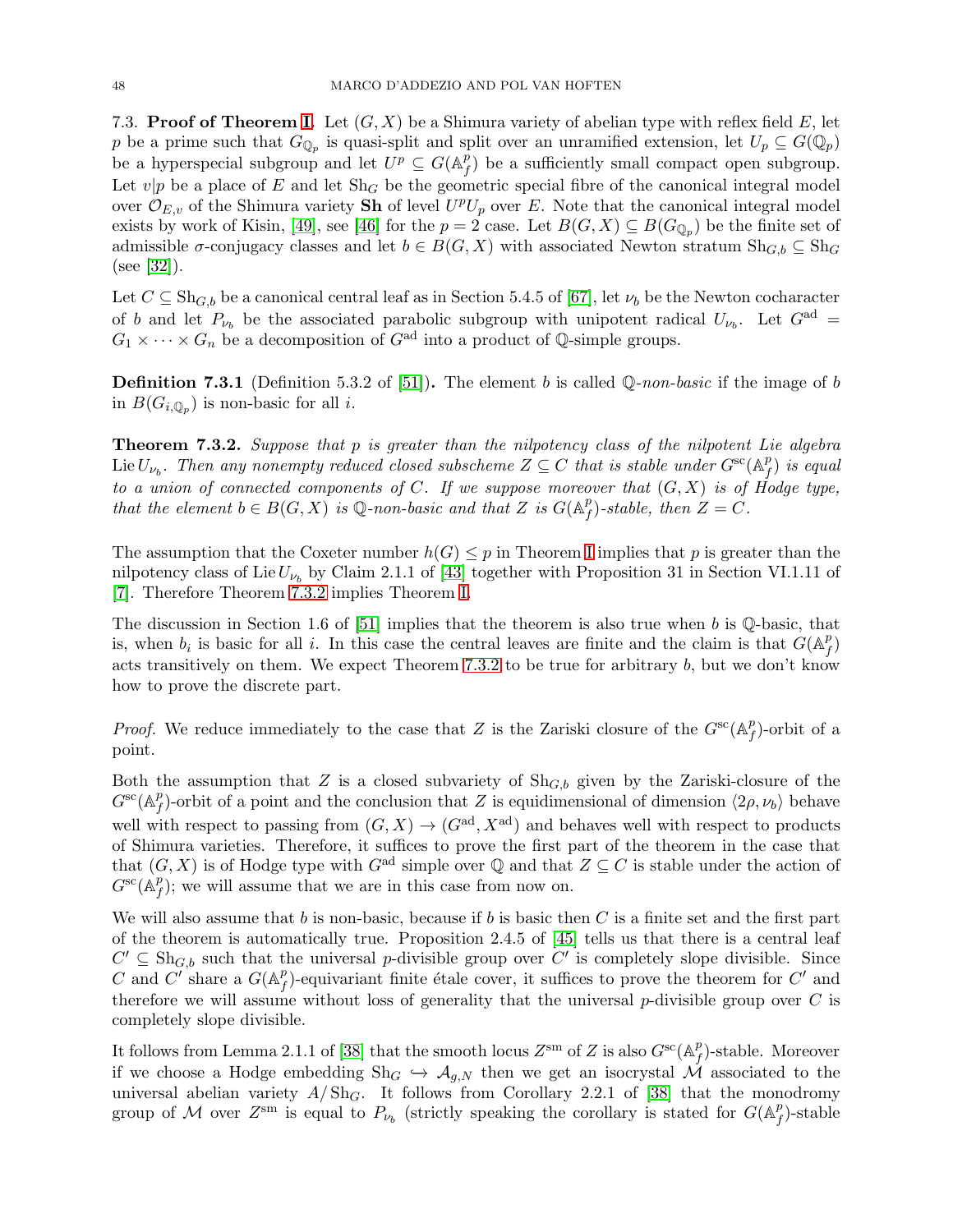subvarieties but the proof goes through for  $G^{sc}(\mathbb{A}^p)$  $_{f}^{p}$ )-stable subvarieties). Theorem [II](#page-2-0) then tells us that for  $x \in Z^{\text{sm}}(\overline{\mathbb{F}}_p)$  the monodromy of the isocrystal M over  $\text{Spec } \widehat{\mathcal{O}}_{Z,x}$  is equal to  $U_{\nu_b}$ .

The assumption that the universal  $p$ -divisible group over  $C$  is completely slope divisible tells us that  $Z^{x} \subseteq \text{Def}_{\text{sus}}(Y)$  for a completely slope divisible group Y. Theorem [5.5.3](#page-33-0) tells us that that  $Z^{x}$  is not contained in  $Z(\mathfrak{b}^{+})$  for any F-stable Lie algebra  $\mathfrak{b} \subsetneq \mathfrak{a} = \mathbb{D}(\mathcal{H}_{Y}^{G,\circ})$  $Y^{G,\circ}_{Y}$  $\left[\frac{1}{p}\right]$  = Lie  $U_{\nu_b}$ .

Proposition [7.2.1](#page-46-1) tells us that  $Z^{x}$  is stable under the action of

$$
I'_x(\mathbb{Z}_{(p)})\subset\mathbf{Aut}_G(\overline{\mathbb{F}}_p).
$$

By continuity it is also stable under its closure  $\Gamma \subset \text{Aut}_G(\overline{\mathbb{F}}_p)$ . It follows as in the proof of Proposition 3.2.1 of [\[38\]](#page-59-4) that  $\Gamma$  acts strongly non-trivially on  $C^{x} = Z(\mathfrak{a}^{+})$ . Therefore Theorem [6.1.1](#page-36-1) tells us that  $Z^{\prime x} = Z(\mathfrak{b}^+)$  for some F-stable Lie algebra  $\mathfrak{b} \subseteq \mathfrak{a}$ , and the previous paragraph tells us that  $\mathfrak{a} = \mathfrak{b}$ . In other words,  $Z^{x} = C^{x}$  for all points  $x \in Z^{\text{sm}}(\overline{\mathbb{F}}_p)$ . Since  $Z^{\text{sm}} \subseteq Z$  is dense because  $Z$  is reduced, it follows that  $Z$  is equidimensional of the same dimension as  $C$  and therefore it is a union of connected components of C.

The further claim that if  $(G, X)$  is of Hodge type, the element  $b \in B(G, X)$  is assumed to be Qnon-basic and Z is  $G(\mathbb{A}_{\rho}^p)$ <sup>p</sup><sub>f</sub>)-stable that then  $Z = C$  follows from this in combination with Theorem C of [\[51\]](#page-60-3), which states that under these assumptions any  $G(A<sup>p</sup>)$  $f(f)$ -stable subvariety  $Z \subseteq C$  intersects each connected component of C non-trivially.  $\square$ 

7.4. Isogeny classes are dense in Newton strata. Let  $(G, X)$  be a Shimura variety of Hodge type, let  $x \in \text{Sh}_{G,b}(\overline{\mathbb{F}}_p)$  and let  $\mathscr{I}_x \subseteq \text{Sh}_{G,b}(\overline{\mathbb{F}}_p)$  be the isogeny class of x in the sense of [\[49\]](#page-60-4).

<span id="page-48-0"></span>**Theorem 7.4.1.** Suppose that p is greater than the nilpotency class of the nilpotent Lie algebra Lie  $U_{\nu_b}$ , then  $\mathscr{I}_x$  is dense in the Newton stratum  $\text{Sh}_{G,b}$ .

*Proof.* The isogeny class  $\mathscr{I}_x \subseteq \text{Sh}_{G,b}(\overline{\mathbb{F}}_p)$  intersects every central leaf by the Rapoport–Zink uniformisation of isogeny classes (which follows from the main result of [\[49\]](#page-60-4), see Section 1.4 of op. cit.). Thus if  $W \subseteq \text{Sh}_{G,b}$  is a  $G(\mathbb{A}_f^p)$ <sup>p</sup><sub>f</sub>)-stable closed subset containing  $\mathscr{I}_x \subseteq \text{Sh}_{G,b}(\overline{\mathbb{F}}_p)$ , then W intersects every central leaf C in a  $G(\mathbb{A}_f^p)$  $_{f}^{p}$ )-stable nonempty closed subset W<sub>C</sub>. Theorem [7.3.2](#page-47-0) now tells us that  $W_C = C$  and since  $\text{Sh}_{G,b}$  is the (set-theoretic) union of all the central leaves it follows that  $W = \text{Sh}_{G,b}.$ 

<span id="page-48-1"></span>7.5. Orthogonal Shimura varieties. Conjecture 8.2 of  $[8]$  predicts that prime-to-p Hecke orbits are Zariski dense in certain Newton strata of the orthogonal Shimura varieties. These are the Shimura varieties for the group  $SO(M)$  where M has signature  $(2, m-2)$ ; they are of abelian type by Appendix B of [\[56\]](#page-60-19).

In general one does not expect that prime-to-p Hecke orbits are Zariski dense in Newton strata, but when the Shimura datum is fully Hodge–Newton decomposable at  $p$ , then Newton strata are equal to central leaves. This is indeed the case for orthogonal Shimura varieties by Theorem D of [\[31\]](#page-59-27) and Theorem  $E(2)$  of [\[66\]](#page-60-20).

It follows from the results of [\[51\]](#page-60-3) and the proof of Proposition 6.2.4 of [\[39\]](#page-59-0) that

$$
\pi_0(\mathrm{Sh}_{G,b}) \to \pi_0(\mathrm{Sh}_G)
$$

is a bijection for  $\mathbb{Q}$ -non-basic b for Shimura varieties of Hodge type. Since Newton strata behave well with respect to the devissage from Hodge type to abelian type, this results also hold for Shimura varieties of abelian type (see Section 2 of [\[67\]](#page-60-18)). Thus Conjecture 8.2 of [\[8\]](#page-58-5) comes down to showing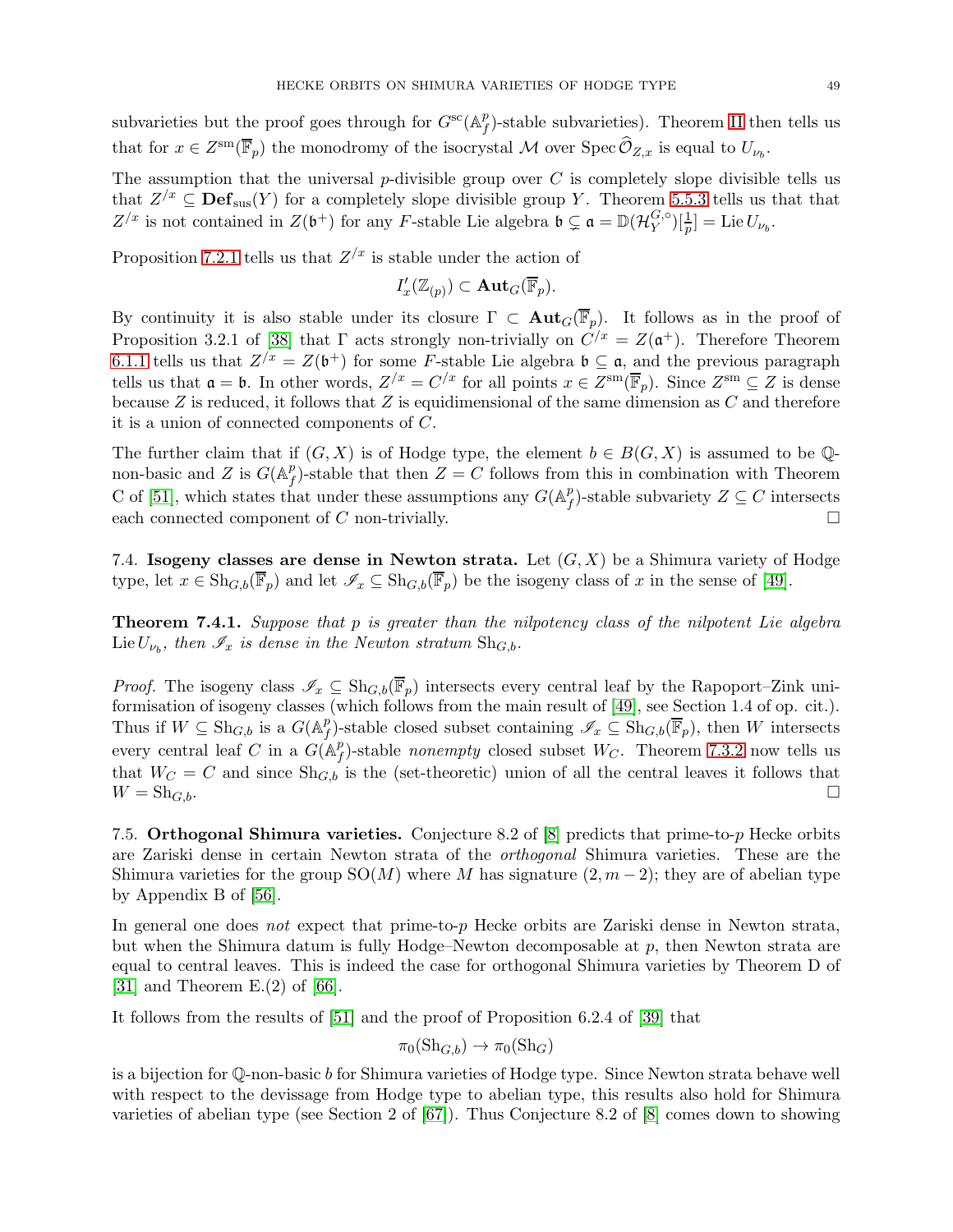that the Zariski closure of Hecke orbits have the correct dimensions, and this can be reduced to the Hodge type case and then to Theorem [7.3.2.](#page-47-0) The assumption on the Coxeter number comes down to the assumption that  $p \geq 2(m-1)$ . In the required applications to K3 surfaces it suffices to assume that the number of slopes of the K3-crystal is less than or equal to  $p$ .

Remark 7.5.1. This line of reasoning shows that the Hecke orbit conjecture holds for fully Hodge– Newton decomposable Shimura varieties of abelian type, at primes of hyperspecial good reduction that satisfy the condition  $p > n(\text{Lie } U_{\nu_b})$ , for central leaves in Newton strata corresponding to Q-non-basic b. In fact these central leaves will be equal to Newton strata which makes it possible to reduce the discrete part of the Hecke orbit conjecture to the Hodge type case.

7.6.  $\ell$ -power Hecke orbits. In this section we study the Zariski closures of  $\ell$ -adic Hecke orbits of points for primes  $\ell \neq p$ . Since the  $\ell$ -adic Hecke operators do not, generally, act transitively on  $\pi_0(\text{Sh}_G)$ , all we can hope to prove is that  $\ell$ -adic Hecke orbits are dense in a union of connected components of a central leaf. However, this cannot be true if  $G^{sc} / \mathbb{Q}_{\ell}$  is totally anisotropic because then there are no non-trivial  $\ell$ -power Hecke operators. Let  $C \subset Sh_{G,b}$  be a central leaf as before.

<span id="page-49-0"></span>**Theorem 7.6.1.** Assume that  $\text{Sh}_G$  is proper, that  $G^{sc}(\mathbb{Q}_\ell)$  is totally isotropic and that p is greater than the nilpotency class of the nilpotent Lie algebra  $\text{Lie } U_{\nu_b}$ . Then any  $G^{\rm sc}(\mathbb{Q}_\ell)$ -stable reduced closed subscheme  $Z \subset C$  is a union of connected components of C

*Proof.* The theorem follows at once from Theorem [7.3.2](#page-47-0) and the Lemma [7.6.2](#page-49-1) below.

<span id="page-49-1"></span>**Lemma 7.6.2.** If  $Z \subseteq Sh_{G,b}$  is irreducible and stable under the action of  $G^{sc}(\mathbb{Q}_{\ell})$ , then Z is stable under the action of  $G^{\rm sc}(\mathbb{A}_f^p)$  $_f^p$ ).

Proof. Since the proof is almost exactly the same as the proof of Proposition 4.6 of [\[13\]](#page-58-4), we will only give a sketch: A standard argument using the quasi-affineness of the Ekedahl-Oort stratification and the properness of  $\text{Sh}_G$  will show that the Zariski closure  $\overline{Z}$  of Z in  $\text{Sh}_G$  will contain a point  $x \in \text{Sh}_G(\overline{\mathbb{F}}_p)$  with a finite  $\ell$ -power Hecke orbit. This Hecke orbit can be written as

$$
I_x^{\rm sc}(\mathbb{Z}[\tfrac{1}{\ell}]) \backslash G^{\rm sc}(\mathbb{Q}_\ell) / U_\ell^{\rm sc},
$$

where  $I_x^{\rm sc}(\mathbb{Z}[\frac{1}{\ell}$  $(\frac{1}{\ell})$  is the intersection of the local stabiliser group with  $G^{\rm sc}$  and  $U_{\ell}^{\rm sc}$  is the intersection of the level at  $\ell$  with  $G^{\rm sc}$ .

**Claim 7.6.3.** The group  $I_x^{\text{sc}}$  is an inner form of  $G^{\text{sc}}$  and therefore x is contained in the basic locus of  $\text{Sh}_G$ .

*Proof.* If  $I_x^{\text{sc}}$  is not an inner form of  $G^{\text{sc}}$  then there is a unipotent subgroup  $N \subseteq G_{\mathbb{Q}_{\ell}}^{\text{sc}}$  that intersects trivially with  $I_{x,\mathbb{Q}_\ell}^{\rm sc}$ . But then it is clear that

$$
I_x^{\text{sc}}(\mathbb{Z}[\tfrac{1}{\ell}]) \backslash G^{\text{sc}}(\mathbb{Q}_\ell) / U_\ell^{\text{sc}}
$$

cannot be finite because the quotient of  $N(\mathbb{Q}_{\ell})$  by the compact open subgroup  $N(\mathbb{Q}_{\ell}) \cap U_{\ell}^{\text{sc}}$  is not finite.  $\Box$ 

The prime-to- $p$  Hecke orbit of  $x$  has the form

$$
I_x^{\text{sc}}(\mathbb{Z}_{(p)})\backslash G^{\text{sc}}(\mathbb{A}_f^p)/U^{\text{sc},p}
$$

and strong approximation away from  $\infty, \ell$  tells us that

$$
I_x^{\text{sc}}(\mathbb{Z}_{(p)}) \subseteq G^{\text{sc}}(\mathbb{A}_f^{p,\ell})
$$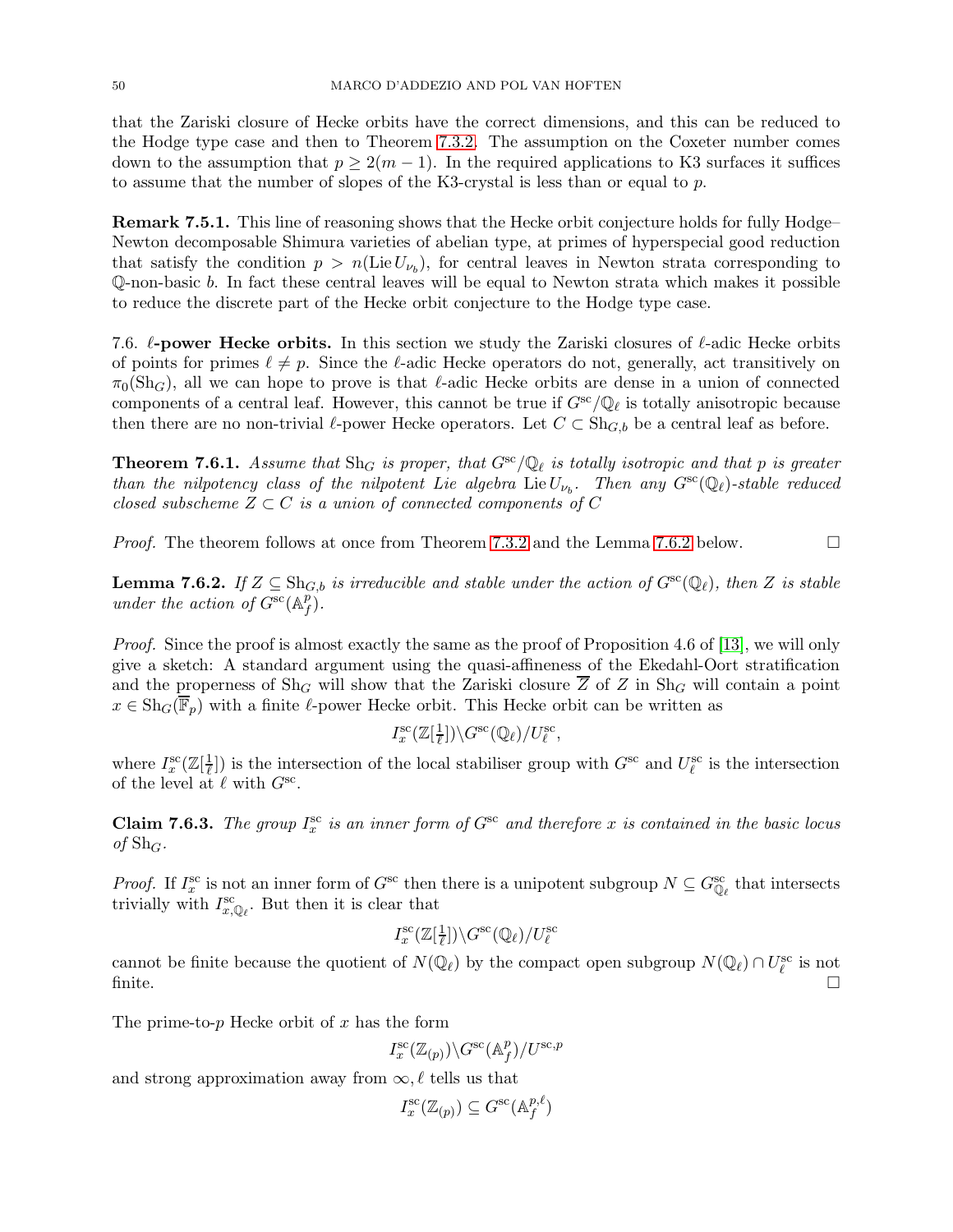is dense, so that the prime-to-p Hecke orbit of x is equal to the  $\ell$ -power Hecke orbit of x. Now the proof of Proposition 4.6 of [\[13\]](#page-58-4) shows that the formal scheme  $\overline{Z}^{/x} \subseteq \text{Sh}_{G}^{/x}$  is stable under the action of the prime-to-p Hecke-operators. Moreover the same as true for  $\overline{Z}^{/y}$  for any y in the prime-to-p Hecke orbit of  $x$ .

Now take a  $\lambda$ -adic Hecke operator  $q_{\lambda} \in G^{sc}(\mathbb{Q}_{\lambda})$  for  $\lambda \neq p, \ell$  and let W be the image of  $\overline{Z}$  under  $g_{\lambda}$ . Then every irreducible component  $W_i$  of W must contain a point  $y_i$  in the prime-to-p Hecke orbit of x, and since Z is irreducible and contains  $y_i$  we know that  $W_i$  and Z intersect in  $y_i$ . But then we get formal subschemes

$$
W_i^{/y_i}, \overline{Z}^{/y_i} \subseteq \text{Sh}_G^{/y_i}
$$

where  $W_i^{/y_i}$  is the Hecke orbit of  $\overline{Z}^{/y_i}$  under  $g_\lambda$ . But we have shown that  $\overline{Z}^{/y_i}$  is stable under i prime-to-p Hecke orbits and so  $W_i^{y_i} \subseteq \overline{Z}^{/y_i}$  and for dimension reasons they must be equal. It follows that  $W_i = Z$  for all i and so Z was already stable under the action of  $g_\lambda$ . We conclude that  $\overline{Z}$  is stable under the action of  $G^{sc}(\mathbb{A}_f^p)$  $_f^p$ ).

We know that Z is the intersection of  $\overline{Z}$  with  $\text{Sh}_{G,b}$  and as the intersection of two  $G^{\rm sc}(\mathbb{A}_f^p)$  $_{f}^{p}$ )-stable subschemes is must itself be  $G^{sc}(\mathbb{A}_f^p)$  $\bigcap_{f}^p$ -stable.

7.7. Further questions of Chai–Oort. Let  $Z \subseteq C_{\lambda}$  be an irreducible smooth closed subvariety and let  $x \in Z(\overline{\mathbb{F}}_p)$ . We call Z strongly Tate-linear at x if  $Z/z \subseteq C_{\lambda}^{/x}$  $\lambda^{'}$  is a strongly Tate-linear subvariety.

Question 7.7.1. Suppose that Z is strongly Tate-linear at some closed point  $x_0 \in Z(\overline{\mathbb{F}}_p)$ , is Z then strongly Tate-linear at all closed point  $x \in Z(\overline{\mathbb{F}}_p)$ ?

It follows from Theorem [II](#page-2-0) that the monodromy group of M over  $\widehat{\mathcal{O}}_{Z,x}$  does not depend on x. Now the validity of Conjecture [5.4.2](#page-32-1) would imply that the question above has an affirmative answer.

Question 7.7.2. Suppose that Z is strongly Tate-linear at some closed point  $x_0 \in Z(\overline{\mathbb{F}}_p)$ , must Z then be an irreducible component of a central leaf in the mod  $p$  reduction of a Shimura variety of Hodge type?

The stronger assertion that Z must itself be an irreducible component of a Shimura variety of Hodge type is false in general, because only finitely many central leaves in a given Newton stratum contain the mod p reductions of special points by Theorem 1.3 of [\[50\]](#page-60-21). We note that if  $C_{\lambda}$  is the ordinary locus and  $Z$  is proper, then this stronger assertion is true by work of Moonen [\[57\]](#page-60-22).

7.8. Results at ramified primes and parahoric level. The statement of the results make sense for central leaves in special fibres of the Kisin–Pappas [\[47\]](#page-59-28) integral models of Shimura varieties of parahoric level at tamely ramified primes.

<span id="page-50-0"></span>7.8.1. If the group is unramified and the level is parahoric, then the Hecke orbit conjecture for central leaves at parahoric level follows immediately from Theorem [7.3.2.](#page-47-0) The main observation is that the forgetful map

$$
C'\to C,
$$

where C' is a central leaf at Iwahori level and C is a central leaf at hyperspecial level, is  $G(\mathbb{A}_f^p)$  $_f^p$ )equivariant and induces a bijection on  $\pi_0$ . This last statement can be proven using the surjectivity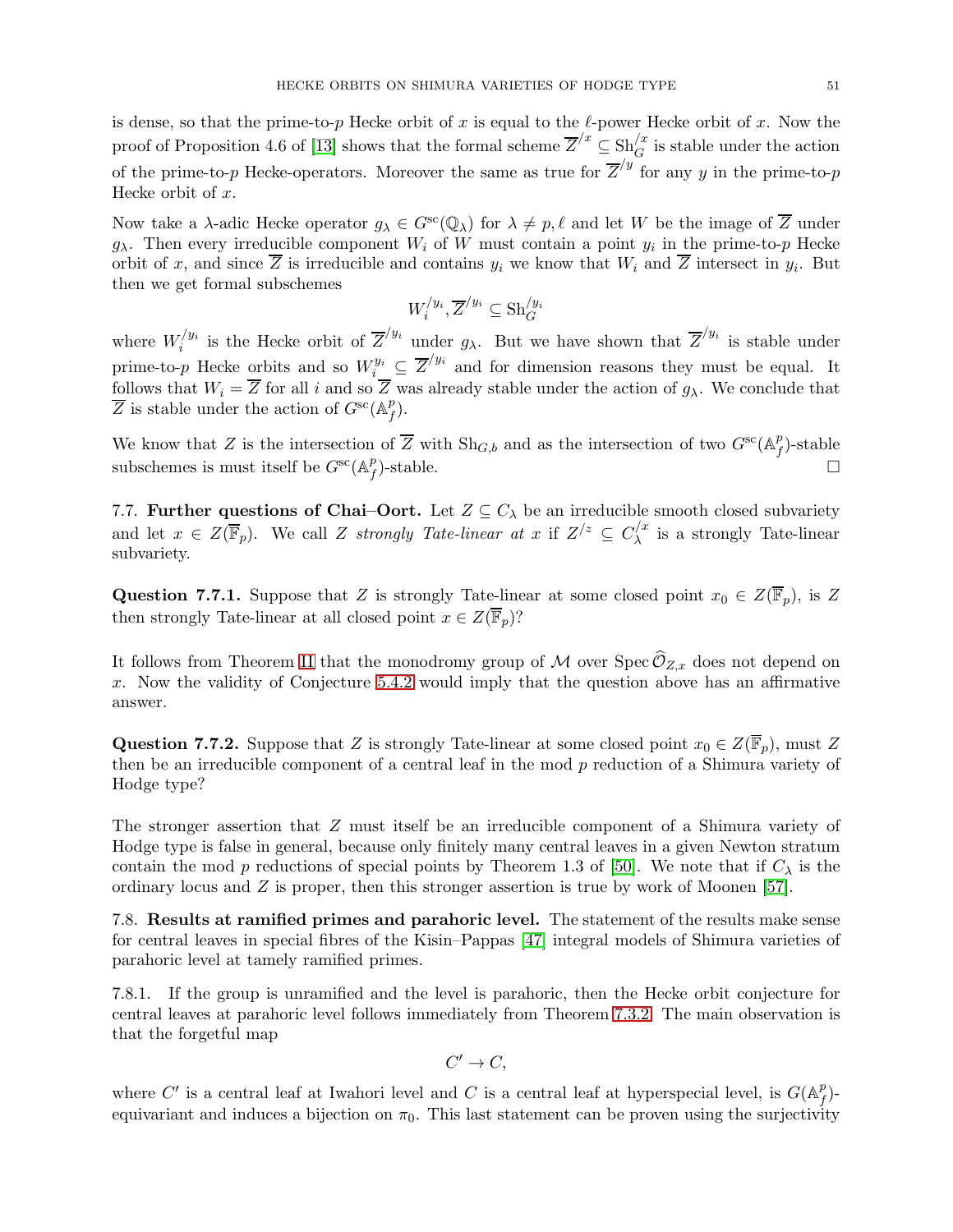of  $C' \rightarrow C^8$  and the explicit description of connected components of Igusa varieties in [\[39,](#page-59-0) [51\]](#page-60-3). Rapoport–Zink uniformisation of isogeny classes at parahoric level<sup>[8](#page-50-0)</sup>, implies as before that isogeny classes are dense in the Newton strata containing them.

7.8.2. If the group is ramified, then it is not always true that  $G(A<sup>p</sup>)$  $f_f^p$ ) acts transitively on  $\pi_0(\text{Sh}_G)$ (see [\[59\]](#page-60-23) for explicit counterexamples) and therefore it is not necessarily true that  $G(A<sup>p</sup>)$  $_{f}^{p}$ ) acts transitively on  $\pi_0(C)$  either because  $\pi_0(C) \to \pi_0(\text{Sh}_G)$  is surjective. Nevertheless, we expect that the continuous part of the Hecke orbit conjecture is true for ramified groups and can be proven with more or less the same proofs. However one has to be careful for example with the proof of Corollary 2.2.1 of [\[38\]](#page-59-4) because one does not know that EKOR strata are quasi-affine in this generality.

### Appendix A. Complete restricted perfections, after Chai–Oort

<span id="page-51-0"></span>In this section we will collect some results about completed perfections and complete restricted perfections of complete Noetherian local rings over a perfect field  $\kappa$  of characteristic p. For the latter part we will follow Chai–Oort [\[20\]](#page-59-9).

A.1. Completed perfections. Throughout this section we let will consider complete Noetherian local κ-algebras with maximal ideal m and residue field  $R/\mathfrak{m} = \kappa$ , the main example being the ring of power series  $R = \kappa[[X_1, \cdots, X_n]]$ . We let  $\varphi_{rel} : R \to R$  denote the relative Frobenius homomorphism over  $\kappa$ .

**Definition A.1.1.** The (relative) perfection  $R^{\text{perf}}$  of R over  $\kappa$  is the (filtered) colimit

$$
\varinjlim_{i\in\mathbb{Z}} R_i,
$$

where  $R_i = R$  and the transition maps  $R_i \rightarrow R_{i+1}$  are given by  $\varphi_{rel}$ .

**Example A.1.2.** When  $R = \kappa[[X_1, \cdots, X_n]],$  we get the ring

$$
\bigcup_m \kappa[[X_1^{1/p^m},\cdots,X_n^{1/p^m}]].
$$

When  $n = 1$  we note that this ring does not contain the element

$$
\sum_{i=1}^{\infty} X^i \cdot X^{1/p^i},
$$

while the partial sums do converge in the  $m$ -adic topology. In other words,  $R<sup>perf</sup>$  is not  $m$ -adically complete.

**Definition A.1.3.** Let  $(R, \mathfrak{m})$  be a complete Noetherian local  $\kappa$ -algebra with residue field  $\kappa$ . Then we define  $R^{\text{perf},\wedge}$  to be the  $I = \mathfrak{m} \cdot R^{\text{perf}}$ -adic completion of  $R^{\text{perf}}$ .

**Lemma A.1.4.** The ring  $R^{\text{perf},\wedge}$  is an I-adically complete local  $\kappa$ -algebra with residue field  $\kappa$ .

*Proof.* Lemma 05GG of  $[68]$  tells us that it is complete, because I is finitely generated. To show that it is a local ring it suffices to show that  $R^{\text{perf}}/I = R^{\text{perf},\wedge}/IR^{\text{perf},\wedge}$  is a local ring because every maximal ideal of  $R<sup>perf,\wedge</sup>$  contains  $IR<sup>perf,\wedge</sup>$  by Lemma 05GI of [\[68\]](#page-60-12), and  $R<sup>perf</sup>/I$  is a local ring because  $R^{\text{perf}}$  is.

 $8$  This surjectivity is axiom 4c of the He-Rapoport axioms, see [\[66\]](#page-60-20), and follows from Rapoport–Zink uniformisation at parahoric level, which is Theorem A of [\[37\]](#page-59-29).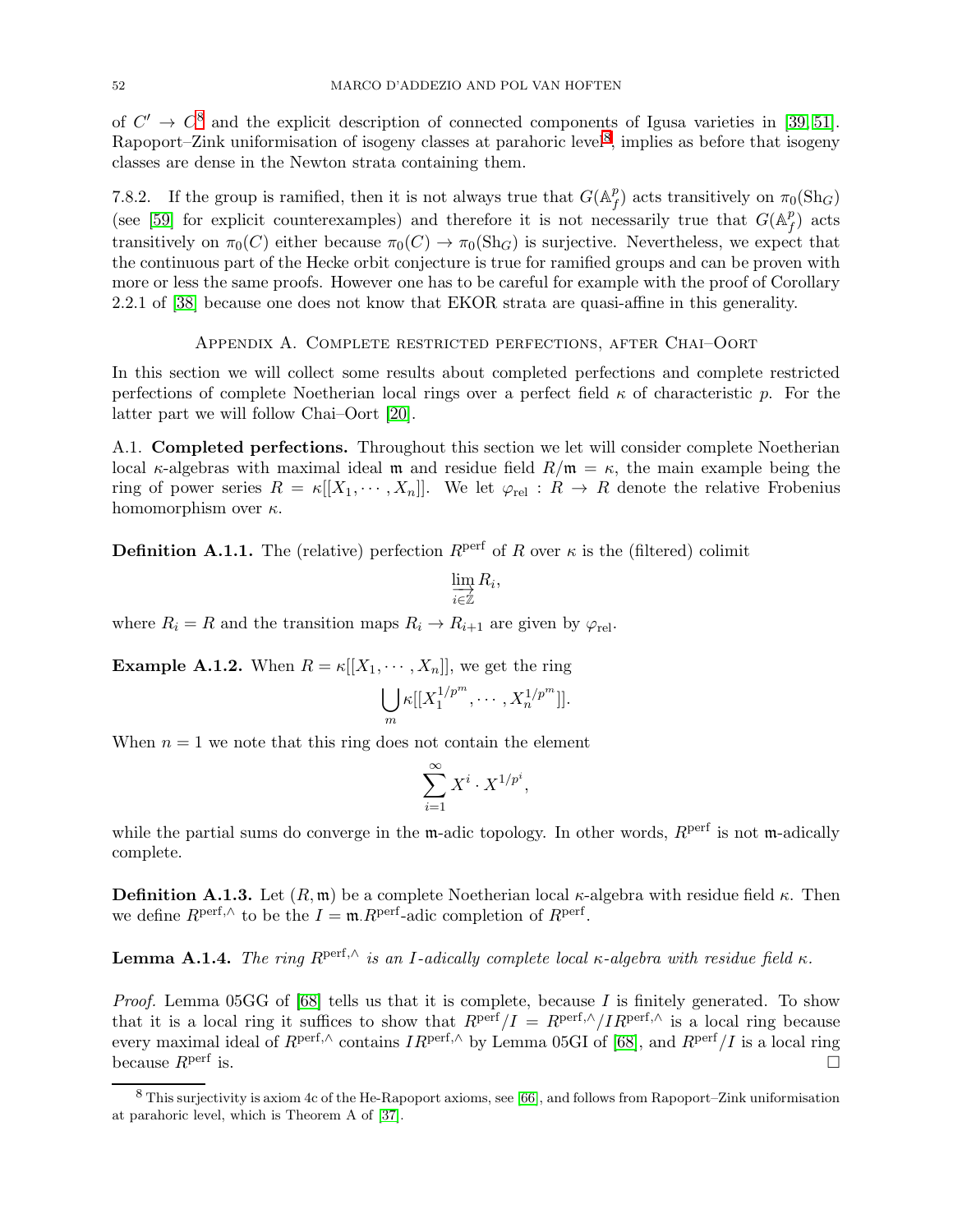**Lemma A.1.5.** Let  $(R, \mathfrak{m})$  be a complete Noetherian local κ-algebra with residue field κ. Then there is a natural isomorphism of topological rings

$$
\varprojlim_{\varphi_{\text{rel}}} \left( R^{\text{perf}} / \mathfrak{m} R^{\text{perf}} \right) \simeq R^{\text{perf}, \wedge}.
$$

In particular  $R^{\text{perf},\wedge}$  is perfect.

Proof. There is an isomorphism of inverse systems

$$
\cdots \xrightarrow{\varphi_{\text{rel}}} R^{\text{perf}}/\mathfrak{m} R^{\text{perf}} \cdots \xrightarrow{\varphi_{\text{rel}}} R^{\text{perf}}/\mathfrak{m} R^{\text{perf}} \xrightarrow{g_1} R^{\text{perf}}/\mathfrak{m} R^{\text{perf}} \rightarrow R^{\text{perf}}/\mathfrak{m} R^{\text{perf}} \rightarrow R^{\text{perf}}/\mathfrak{m} R^{\text{perf}} \rightarrow R^{\text{perf}}/\mathfrak{m} R^{\text{perf}},
$$
  

$$
\cdots \longrightarrow R^{\text{perf}}/\varphi_{\text{rel}}^2(\mathfrak{m}) R^{\text{perf}} \cdots \longrightarrow R^{\text{perf}}/\varphi_{\text{rel}}(\mathfrak{m}) R^{\text{perf}} \longrightarrow R^{\text{perf}}/\mathfrak{m} R^{\text{perf}},
$$

where the transition maps on the bottom are the natural reduction maps. The maps  $g_i$  are constructed by precomposing the natural surjection  $R^{perf} \to R^{perf}/mR^{perf}$  with  $\varphi_{rel}^{-i}$  and noticing that this map is surjective with kernel  $\varphi_{rel}^i(\mathfrak{m})$ , giving the isomorphisms  $g_i$ .

Because the sequence of ideals  $\varphi_{rel}^i(\mathfrak{m})R^{perf}$  and  $\mathfrak{m}^i R^{perf} = (\mathfrak{m}R^{perf})^i$  are cofinal, the inverse limit over the bottom inverse system is canonically isomorphic to  $R^{\text{perf},\wedge}$ .

<span id="page-52-0"></span>Lemma A.1.6 (c.f. Corollary 4.2.3 of [\[20\]](#page-59-9)). Let  $(R, \mathfrak{m})$  be a complete Noetherian local  $\kappa$ -algebra with residue field κ. Then the natural map  $R^{\text{perf}} \to R^{\text{perf},\wedge}$  is injective.

*Proof.* The lemma comes down to showing that the m-adic topology on  $R<sup>perf</sup>$  is separated, in other words that

$$
\bigcap_k (\mathfrak{m}^k R^{\text{perf}}) = (0).
$$

For this we use the following result of Chai–Oort:

<span id="page-52-1"></span>**Claim A.1.7** (Proposition 4.2.2 of [\[20\]](#page-59-9)). Let R be a Noetherian local domain whose normalisation in its fraction field is finite over R. Then there exists a positive integer  $n_0$  such that for all integers  $a \geq 0$  and for all  $n \geq a \cdot n_0$ 

$$
\{x\in R\ :\ x^a\in\mathfrak{m}^n\}\subseteq\mathfrak{m}^{\left\lfloor\frac{n}{a}-n_0\right\rfloor}.
$$

Now y be an element in  $\bigcap_k (\mathfrak{m}^k R^{\text{perf}})$ , and choose m such that  $x = y^{p^m} \in R$ . Then for all k we can write

$$
y = \sum_{|I|=k} x_I r_I^{1/p^{n(k)+m}},
$$

with  $r_I \in R$ . Here  $x_1, \dots, x_j$  are generators of  $\mathfrak m$  and for a multiset I of integers between 1 and j we write  $x_I = \prod_{i \in I} x_i$ . Then clearly

$$
x^{p^{n(k)}} = y^{p^{n(k)+m}} = \sum_{|I|=k} (x_I)^{p^{n(k)+m}} r_I \in \mathfrak{m}^{k \cdot (p^{n(k)+m})} R.
$$

By the claim for k large enough (larger than  $n_0$ , say) we have

$$
x \in \mathfrak{m}^{\lfloor k \cdot p^m - k \rfloor}.
$$

Since this holds for all sufficiently large k, Krull's intersection theorem tells us that  $x = 0$  and therefore  $y = 0$ .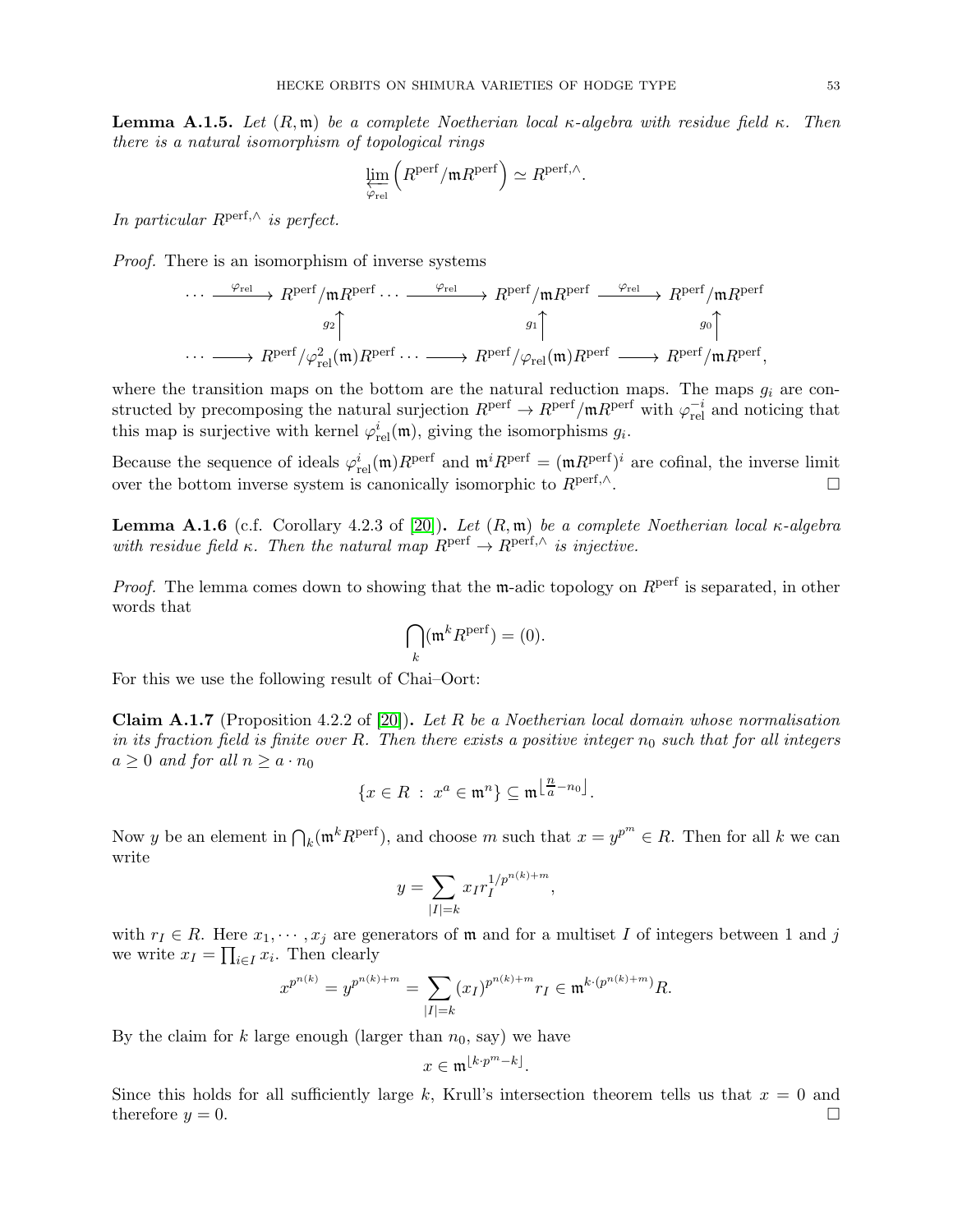A.1.8. If  $\alpha : (R, \mathfrak{m}) \to (S, \mathfrak{n})$  is a local homomorphism of complete local Noetherian  $\kappa$ -algebras, then there is an induced homomorphism

$$
\alpha^{\mathrm{perf}}: R^{\mathrm{perf}} \to S^{\mathrm{perf}}
$$

by functoriality of the perfection construction and then similarly a morphism

$$
\alpha^{\text{perf}, \wedge}: R^{\text{perf}, \wedge} \to S^{\text{perf}, \wedge}.
$$

<span id="page-53-0"></span>**Lemma A.1.9** (c.f. Corollary 4.2.4 of [\[20\]](#page-59-9)). Suppose that S is a domain. Then if  $\alpha$  is injective then so are  $\alpha^{\text{perf}}$  and  $\alpha^{\text{perf},\wedge}$ . In addition,  $R^{\text{perf}} \subseteq S^{\text{perf}}$  has the subspace topology.

Proof. Lemma [A.1.6](#page-52-0) tells us that we get a commutative diagram with injective horizontal maps

$$
R \longleftrightarrow R^{\text{perf}} \longrightarrow R^{\text{perf}, \wedge}
$$

$$
\downarrow^{\alpha} \qquad \downarrow^{\text{aperf}, \wedge}
$$

$$
S \longleftrightarrow S^{\text{perf}} \longrightarrow S^{\text{perf}, \wedge}.
$$

The map  $\alpha^{\text{perf}}$  is injective because  $S^{\text{perf}}$  is reduced and since elements in  $R^{\text{perf}}$  are  $\overline{\mathbb{F}}_p$ -linear combinations of  $p^n$ -th roots of elements of R.

Because  $R \to S$  is a local homomorphism we find that  $\mathfrak{m}^k \subseteq \mathfrak{n}^k \cap R$  and Chevalley's theorem tells us that for each  $k \geq 0$  there exists an  $n(k)$  such that  $\mathfrak{n}^{n(k)} \cap R \subseteq \mathfrak{m}^k$ . Therefore the m-adic topology on R is equal to the subspace topology coming from S. If we can show that  $R<sup>perf</sup>$  has the subspace topology coming from  $S<sup>perf</sup>$  then Lemma 0ARZ of [\[68\]](#page-60-12) tells us that the induced map on completions is injective.

In other words, we want to show that for each  $k \gg 0$  there exists an  $n'(k)$  such that

$$
(\mathfrak{n}^{n'(k)}S^{\text{perf}})\cap R^{\text{perf}}\subseteq \mathfrak{m}^kR^{\text{perf}}.
$$

Now fix k and let  $y \in (\mathfrak{n}^n S^{\text{perf}}) \cap R^{\text{perf}}$ , then we are going to choose  $n = n'(k)$  such that the above inclusion holds. If we choose m such that  $x = y^{p^m} \in R$ , then we can write

$$
y = \sum_{|I|=n} x_I r_I^{1/p^{t+m}},
$$

for some t and some  $r_1 \in S$ . Here  $x_1, \dots, x_j$  is a basis of n and for a multiset I of integers between 1 and j we write  $x_I = \prod_{i \in I} x_i$ . Then clearly

$$
x^{p^t} = y^{p^{t+m}} = \sum_{|I|=n} x_I^{p^{t+m}} r_I \in \mathfrak{n}^{n \cdot (p^{t+m})} S.
$$

And so  $x^{p^t}$  is contained in

 $\mathfrak{n}^{n \cdot (p^{t+m})} \cap R.$ 

If we can prove the following claim then the lemma follows:

<span id="page-53-1"></span>**Claim A.1.10.** For  $k \gg 0$  there is a choice of  $n = n'(k)$ , independent of t and m, such that  $\mathfrak{n}^{n \cdot (p^{t+m})} \cap R \subseteq \mathfrak{m}^{(k+1) \cdot p^{t+m}}.$ 

Indeed Claim [A.1.7](#page-52-1) says that if  $k \gg 0$  we have

$$
x\in \mathfrak{n}^{\lfloor (k+1)\cdot p^m-n_0\rfloor}.
$$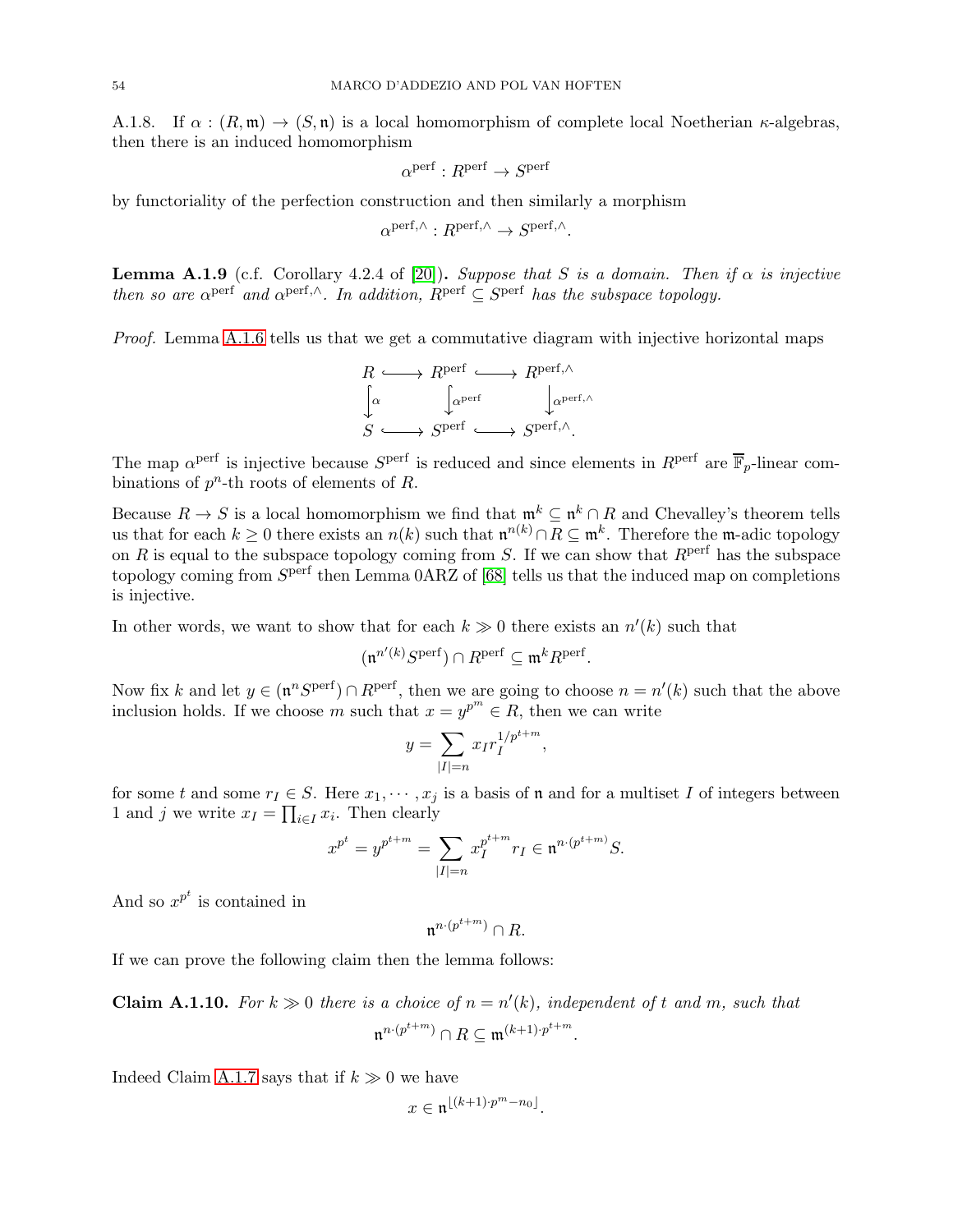and so if we choose m such that  $p^m \gg n_0$  then we find that y is in

$$
{\mathfrak m}^k R^{\text{perf}}.
$$

*Proof of Claim [A.1.10.](#page-53-1)* We can certainly choose  $n$  such that

$$
\mathfrak{n}^n\cap R\subseteq\mathfrak{m}^{k+1}
$$

and then

$$
\mathfrak{n}^{n \cdot (p^{t+m})} \subseteq \varphi_{\text{rel}}^{t+m-c}(\mathfrak{n}^n)
$$

where  $c_0$  is a constant only depending on the characteristic p and the number of generators of n. Therefore

$$
(\mathfrak{n}^{n \cdot (p^{t+m})} \cap R) \subseteq \varphi_{\text{rel}}^{t+m-c_0}(\mathfrak{n}^n) \cap R
$$

$$
\subseteq \varphi^{t+m-c_1}(\mathfrak{m}^{k+1})
$$

$$
\subseteq \mathfrak{m}^{(k+1) \cdot p^{t+m}-c_2}
$$

which is contained in  $\mathfrak{m}^{k} \cdot p^{t+m}$  for  $k \gg 0$ . The constant  $c_1$  only depends on  $c_0$  and  $R \to S$  (in particular on the biggests j for which there exists an  $x \in \mathfrak{m}$  with  $x^{1/p^j} \in S$ ).

A.1.11. Let  $(R, \mathfrak{m})$  and  $(S, \mathfrak{n})$  be complete Noetherian local  $\kappa$ -algebras with residue field  $\kappa$ , then their completed tensor product

$$
T = R \widehat{\otimes}_{\kappa} S
$$

is again a complete Noetherian local  $\kappa$ -algebra with residue field k.

<span id="page-54-0"></span>Lemma A.1.12. There is a natural continuous isomorphism  $T^{\text{perf},\wedge} \to R^{\text{perf},\wedge} \widehat{\otimes}_k S^{\text{perf},\wedge}.$ 

Proof. It suffices to show that there is a natural isomorphism of functors

$$
Spf T^{perf, \wedge} = Spf R^{perf, \wedge} \times Spf S^{perf, \wedge},
$$

which is a straightforward consequence of Lemma [A.1.17](#page-55-0) below. Indeed, limits commute with products in categories of sheaves and so the perfection of the product of two formal schemes is naturally isomorphic to the product of the perfections.

A.1.13. If  $R = \kappa[[X_1, \cdots, X_n]]$  then

$$
R^{\text{perf}} = \bigcup_{m} \kappa[[X_1^{1/p^m}, \cdots, X_n^{1/p^m}]].
$$

and  $R<sup>perf, \wedge</sup>$  is its completion, which we will now describe explicitly. Let S be the ring of formal expressions

$$
\sum_{I \in (\mathbb{Z}_{\geq 0}[1/p])^n} a_I x_I
$$

with  $a_I \in \kappa$  and such that for each  $N \in \mathbb{Z}_{\geq 0}$  the set

$$
\{I \in (\mathbb{Z}_{\geq 0}[1/p])^n : a_I \neq 0\} \cap [0,N]^n
$$

is finite (thus for example the element  $x_1^{1/p} + x_1^{1/p^2} + x^{1/p^3} + \cdots$  is not contained in S). The ring structure on S is given by the usual ring structure on power series, which makes sense because of

 $\Box$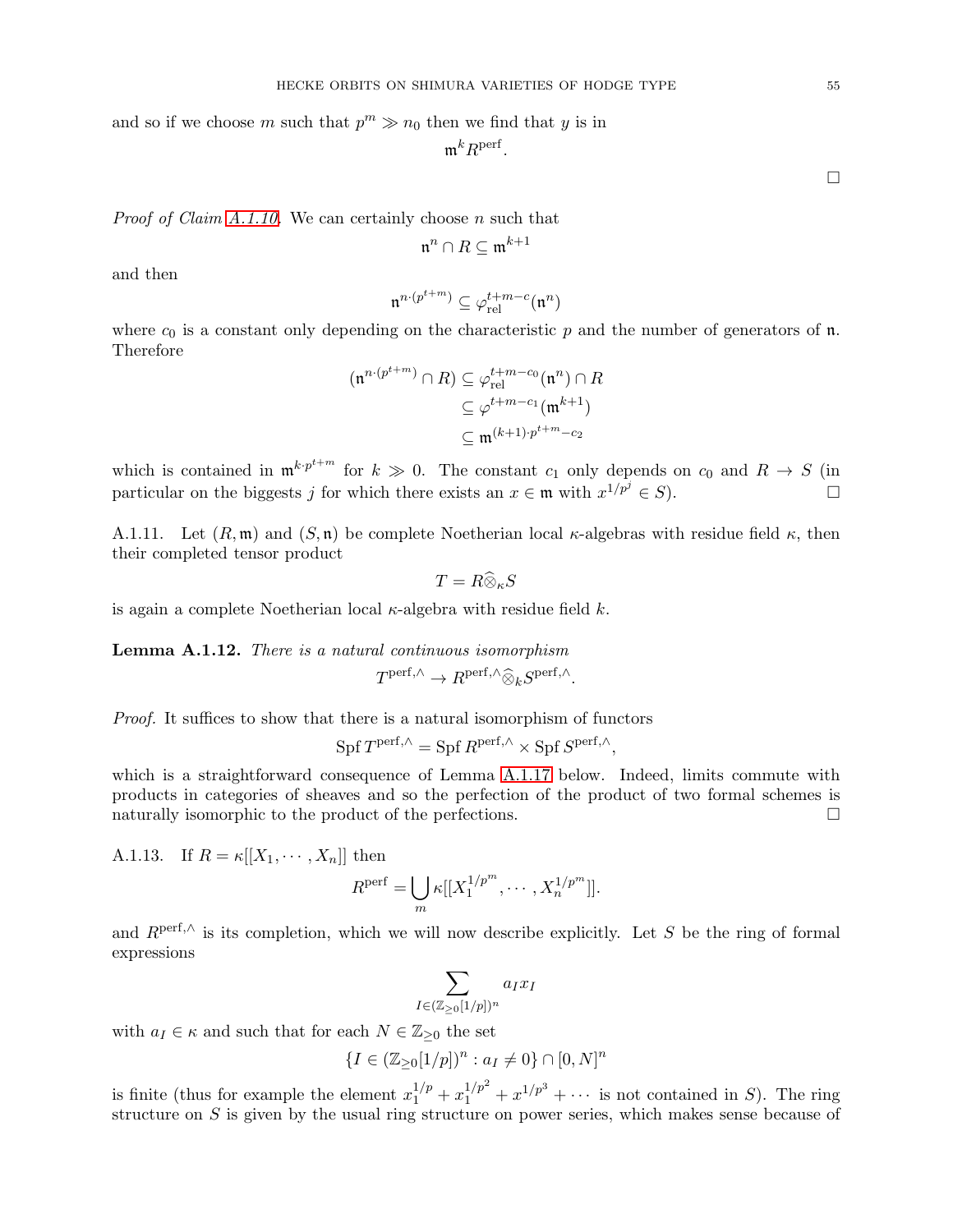the finiteness condition. It is easy to see that  $S$  is an integral domain for example by looking at leading coefficients. It is also clear that S is a perfect  $\kappa$ -algebra, because we are allowed to divide by  $p$  in the exponents and this does not change the finiteness condition.

There is a natural injective ring homomorphism  $R \to S$  sending  $X_i$  to  $x_i$  and since S is perfect this extends to an injective ring homomorphism  $R<sup>perf</sup> \rightarrow S$ .

**Lemma A.1.14.** The ring S is I-adically complete, where  $I = (x_1, \dots, x_n)$ .

*Proof.* If we are given a sequence  $f_1, f_2, \cdots$  of elements in S such that  $f_{k+m}$  is congruent to  $f_k$ mod  $I^k$  for all  $k, m$ , then the coefficients of the  $f_i$  form a stabilising sequence which leads to an element  $f \in S$  which is congruent to  $f_k$  mod  $I^k$  for all k. To be precise the element  $f_k$  determines the coefficients  $a_{f,i}$  for  $i \in [0,k]^n$  and so we get a well defined limit f.

The natural map  $R<sup>perf</sup> \to S$  clearly induces isomorphisms

$$
S/I^kS \simeq R^{\text{perf}}/I^kR^{\text{perf}}
$$

for all k and therefore  $R^{\text{perf}} \to S$  can be identified with the natural map  $R^{\text{perf}} \to R^{\text{perf},\wedge}$ .

**Corollary A.1.15.** When  $R = \kappa[[X_1, \cdots, X_n]],$  the completed perfection  $R^{\text{perf},\wedge}$  is an integral domain.

We do not know whether  $R^{\text{perf},\wedge}$  is always an integral domain when R is.

A.1.16. Recall our conventions on formal schemes from Section [2.1:](#page-4-1) Let R be a  $\kappa$ -algebra that is complete with respect to a finitely generated ideal  $I \subseteq R$ . We write Spf R for functor

$$
\varinjlim_{j} \mathrm{Spec}\, R/I^{j}R
$$

on the category of  $\kappa$ -algebras, where the transition maps are the ones induced by the natural quotient maps  $R/I^{j+1} \to R/I^j$ .

<span id="page-55-0"></span>**Lemma A.1.17.** Let  $(R, \mathfrak{m})$  be a complete Noetherian local κ-algebra with residue field κ, and consider the inverse system

 $\cdots \longrightarrow \text{Spf } R \xrightarrow{\varphi_{\text{rel}}} \text{Spf } R \longrightarrow \cdots.$ 

Then the inverse limit of this diagram (in the category of functors) is isomorphic to Spf  $R<sup>perf.</sup>$ .

*Proof.* Let us write Spf  $R = \varinjlim \text{Spec } R/\varphi_{rel}^n(\mathfrak{m})$ , then the following diagram is Cartesian

$$
\operatorname{Spec} R/\varphi_{\operatorname{rel}}^{n+1}(\mathfrak{m}) \xrightarrow{\smile\cdots} \operatorname{Spf} R
$$

$$
\downarrow \qquad \qquad \downarrow \varphi
$$

$$
\operatorname{Spec} R/\varphi_{\operatorname{rel}}^n(\mathfrak{m}) \xrightarrow{\smile\cdots} \operatorname{Spf} R,
$$

and the left vertical map corresponds to the map

$$
R/\varphi_{\text{rel}}^n(\mathfrak{m}) \to R/\varphi_{\text{rel}}^{n+1}(\mathfrak{m})
$$

induced by  $\varphi$ , which is injective if R is reduced. The diagram

$$
\varinjlim_{m} R/\varphi_{\mathrm{rel}}^{n+m}(\mathfrak{m})
$$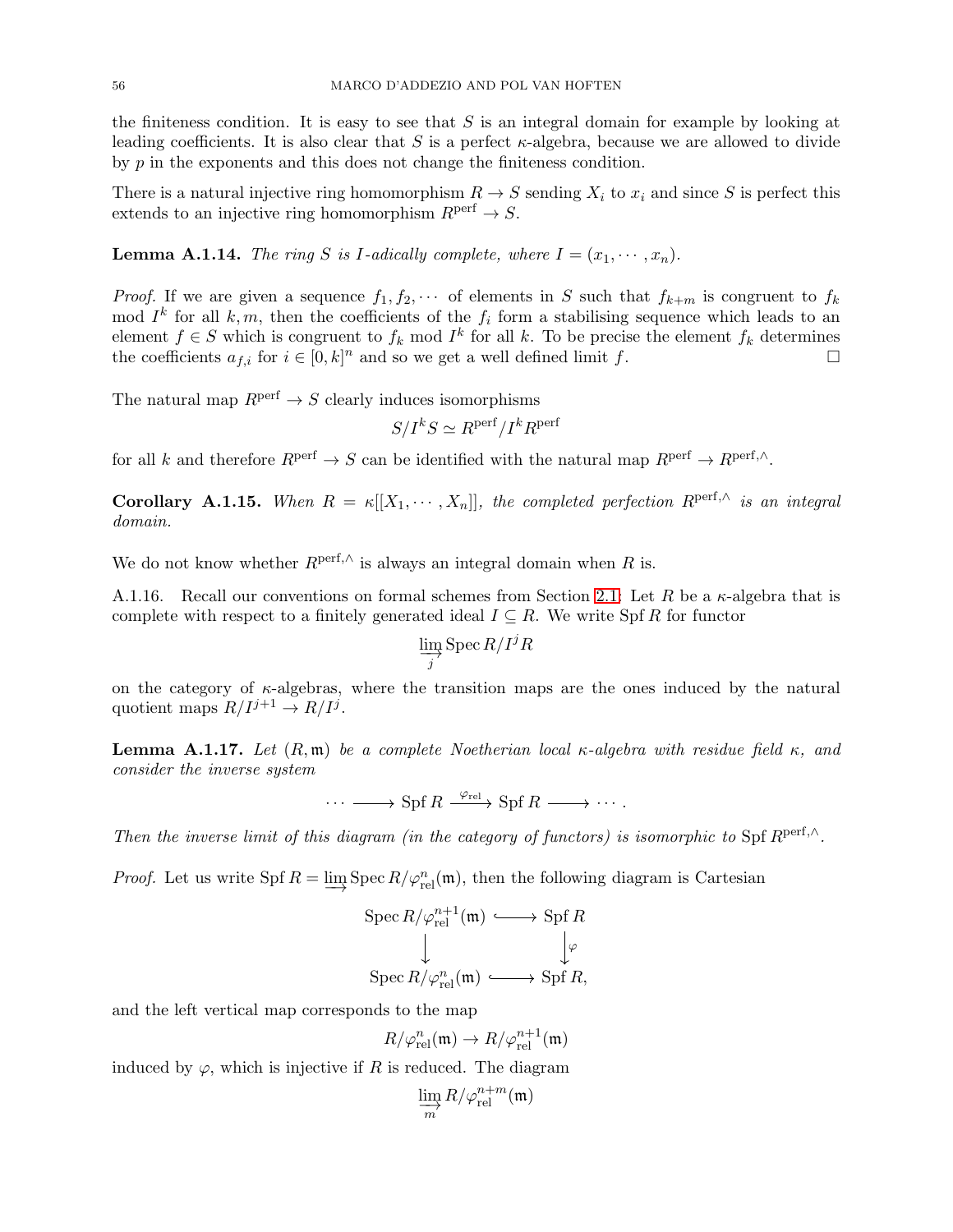where the transition maps are the maps induced by  $\varphi$  can be identified with the diagram

$$
\varinjlim_m R_m/\varphi_{\mathrm{rel}}^n(\mathfrak{m})R_m
$$

where R is the ring R equipped with an R-algebra structure via the map  $\varphi_{rel}^m : R \to R$ . It is clear that the limit of this diagram of R-algebras is given by  $R^{\text{perf}}/\varphi_{\text{rel}}^n(\mathfrak{m})R^{\text{perf}}$ .

So if  $\mathcal F$  is the limit of the diagram in the statement of the Lemma, then there is a Cartesian diagram

$$
\operatorname{Spec} R^{\text{perf}}/\varphi_{\text{rel}}^n(\mathfrak{m} R^{\text{perf}}) \xrightarrow{\qquad} \mathcal{F}
$$
\n
$$
\downarrow \qquad \qquad \downarrow
$$
\n
$$
\operatorname{Spec} R/\varphi^n(\mathfrak{m}) \xrightarrow{\qquad} \operatorname{Spf} R.
$$

It follows from this (c.f. Lemma 0AJH of [\[68\]](#page-60-12)) that

$$
\mathcal{F} \simeq \varinjlim_{n} \text{Spec } R^{\text{perf}} / \varphi_{\text{rel}}^n(\mathfrak{m} R^{\text{perf}})
$$

which proves the lemma.  $\Box$ 

A.2. Complete restricted perfections. In this section we follow Section 3.5 of [\[20\]](#page-59-9). Let  $(R, \mathfrak{m})$ be a complete Noetherian local  $\kappa$ -algebra with residue field  $\kappa$ . Let  $r, s, n_0$  be natural numbers with  $0 < r < s$  and  $n_0 \geq 0$  and consider the following subset of  $R^{\text{perf},\wedge}$ :

$$
R_{s,r,\geq n_0}^{\text{perf},\wedge} := \left\{ x \in R^{\text{perf},\wedge} \mid \text{For } n \geq n_0 \text{ there is an } y \in R \text{ such that } x^{p^{nr}} \equiv y \mod \varphi^{ns}(\mathfrak{m}) R^{\text{perf},\wedge} \right\}
$$

This is clearly a subring because the image of

$$
R/\varphi^{ns}_{\text{rel}}(\mathfrak{m})\to R^{\text{perf},\wedge}/\varphi^{ns}_{\text{rel}}(\mathfrak{m})R^{\text{perf},\wedge}
$$

is a subring. It is moreover closed in the m-adic topology on  $R<sup>perf, \wedge</sup>$  because it is defined by congruence conditions. Furthermore if  $R \to S$  is a local homomorphism then there is clearly an induced ring homomorphism

$$
R_{s,r,\geq n_0}^{\text{perf},\wedge} \to S_{s,r,\geq n_0}^{\text{perf}},
$$

which is injective if  $R \to S$  is injective and S is a domain, by Lemma [A.1.9.](#page-53-0) These rings are called complete restricted perfections because they are complete and sit between R and  $R^{\text{perf},\wedge}$ , hence the restricted perfection.

A.2.1. If  $R = \kappa[[X_1, \cdots, X_n]]$  then

$$
R_{s,r,\geq n_0}^{\text{perf},\wedge} \subseteq R^{\text{perf},\wedge}
$$

can be described as a subring of  $S$  as follows. It consists of those formal series

$$
\sum_{I \in (\mathbb{Z}_{\geq 0}[1/p])^n} a_I x_I
$$

such that for all  $n \geq n_0$  the truncated series

$$
\sum_{\substack{I \in (\mathbb{Z}_{\geq 0}[1/p])^n \\ |p^{nr}\bar{I}|_{\infty} \leq p^{ns}}}\,a_{I}x_{p^{nr}I}
$$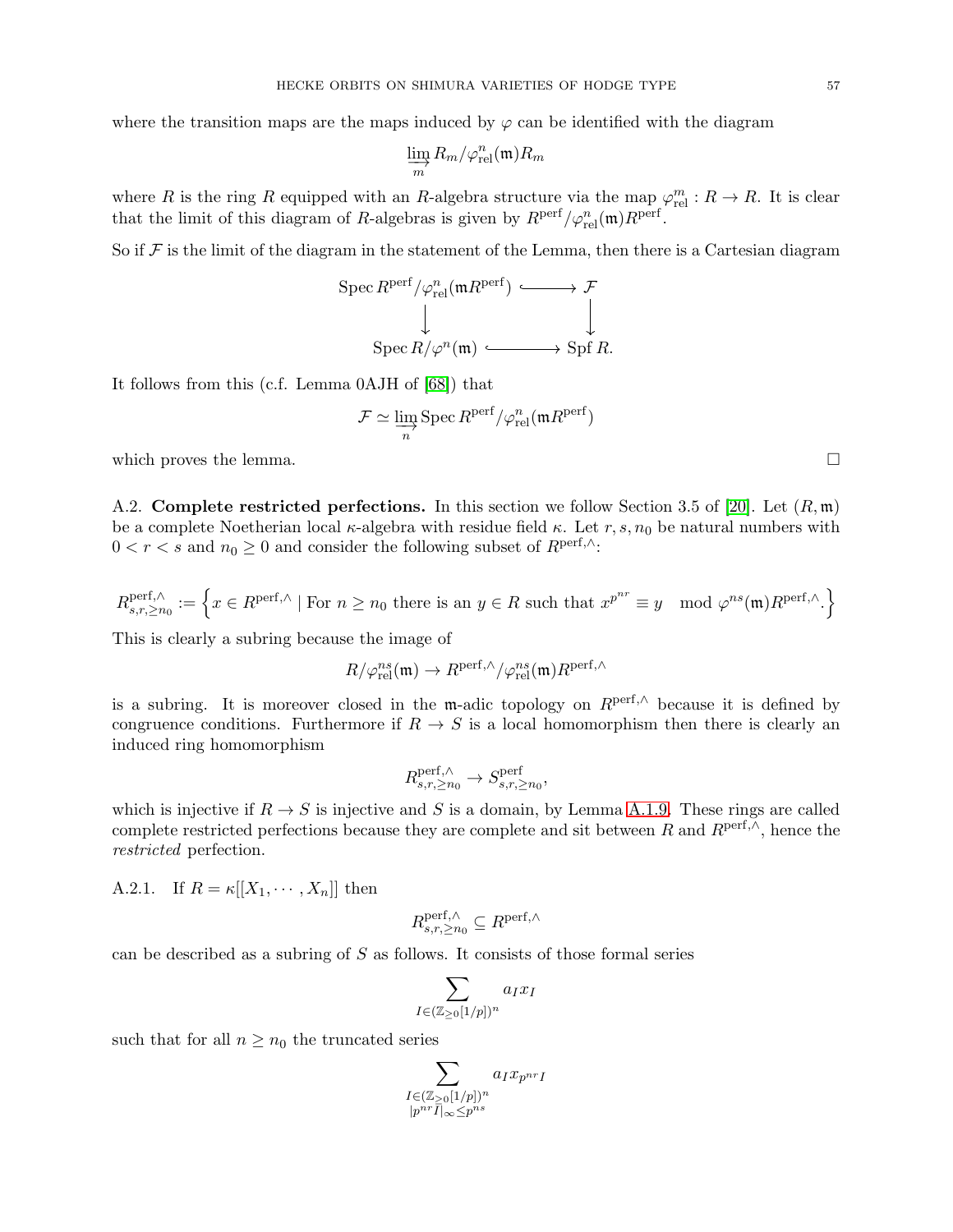is an actual power series. Here the norm  $| - |_{\infty}$  on  $\mathbb{R}^{n}$  is the maximum of the norms of the coordinates. An elementary argument shows that this condition is equivalent to the condition that

$$
-\operatorname{ord}_p(I) \le \max\left\{n_0, s \cdot \left\lfloor \frac{\log_p |I|_{\infty}}{s-r} \right\rfloor + 1\right\},\,
$$

where  $\text{ord}_p(I)$  is the minimum of the *p*-adic valuations of the coordinates.

A.2.2. Chai and Oort also define a variant

$$
\kappa[[X_1,\cdots,X_n]]_{E,C;d}^{\text{perf},\wedge} \subseteq \kappa[[X_1,\cdots,X_n]]^{\text{perf},\wedge}
$$

for real numbers  $C > 0, d \ge 0, E > 0$  consisting of those series

$$
\sum_{I \in (\mathbb{Z}_{\geq 0}[1/p])^n} a_I x_I
$$

satisfying

$$
p^{-\operatorname{ord}_p(I)} \le \max(C \cdot (|I|_{\infty} + D)^{E}, 1\}.
$$

<span id="page-57-1"></span>Remark A.2.3. Chai and Oort use the notation

$$
\kappa \langle \langle X_1^{p^{-\infty}}, \cdots, X_n^{p^{-\infty}} \rangle \rangle_{C;d}^{E, \sharp}
$$

for these rings; the superscript  $\sharp$  is used to distinguish it from a  $\flat$ -variant

$$
\kappa \langle \langle X_1^{p^{-\infty}}, \cdots, X_n^{p^{-\infty}} \rangle \rangle_{C;d}^{E,b} \supseteq \kappa \langle \langle X_1^{p^{-\infty}}, \cdots, X_n^{p^{-\infty}} \rangle \rangle_{C;d}^{E,\sharp}.
$$

We have opted not to use this notation because it could cause confusion with the ‡ and ♭ notation introduced by Scholze to denote tilts and untilts of (semi-)perfect rings.

Chai and Oort prove (Lemma 4.12 of [\[20\]](#page-59-9)) that for each  $r, s, n_0$  there are choices of  $C, d, E$  such that

$$
\kappa[[X_1,\cdots,X_n]]_{s,r,\geq n_0}^{\text{perf}} \subseteq \kappa[[X_1,\cdots,X_n]]_{E,C,d}^{\text{perf},\wedge}.
$$

These rings are then used to state Proposition of 6.4 of [\[20\]](#page-59-9), where we note that composition of perfected power series is well defined.

<span id="page-57-0"></span>**Theorem A.2.4** (Proposition 6.4 of [\[20\]](#page-59-9)). Let  $f(\underline{u}, \underline{v}) \in \kappa[[u_1, \dots, u_a, v_1, \dots, v_b]]$  be a formal power series. Let  $(g_1(\underline{x}), \dots, g_a(\underline{x}))$  be an a-tuple of elements in

$$
\kappa[[X_1,\cdots,X_n]]_{E,C;d}^{\text{perf},\wedge},
$$

whose degree zero terms vanish, and similarly let  $(h_1(y), \dots, h_b(y))$  be an b-tuple of elements in

$$
\kappa[[Y_1,\cdots,Y_n]]_{E,C;d}^{\text{perf},\wedge},
$$

whose degree zero terms vanish. Suppose that there is a sequence of nonnegative integers  $d_n$  for  $n \in \mathbb{Z}_{\geq 0}$  such that

$$
\lim_{n\to\infty}\frac{q^n}{d_n}=0
$$

where  $q = p^r$  is some power of p and such that for all n the element

$$
f(g_1(\underline{X}),\cdots,g_a(\underline{X}),h_1(\underline{X})^{q^n},\cdots,h_b(\underline{X})^{q^n})
$$

is congruent to zero modulo  $(X_1, \dots, X_n)^{d_n}$ . Then

$$
f(g_1(\underline{X}),\cdots,g_a(\underline{X}),h_1(\underline{Y}),\cdots,h_b(\underline{Y}))=0.
$$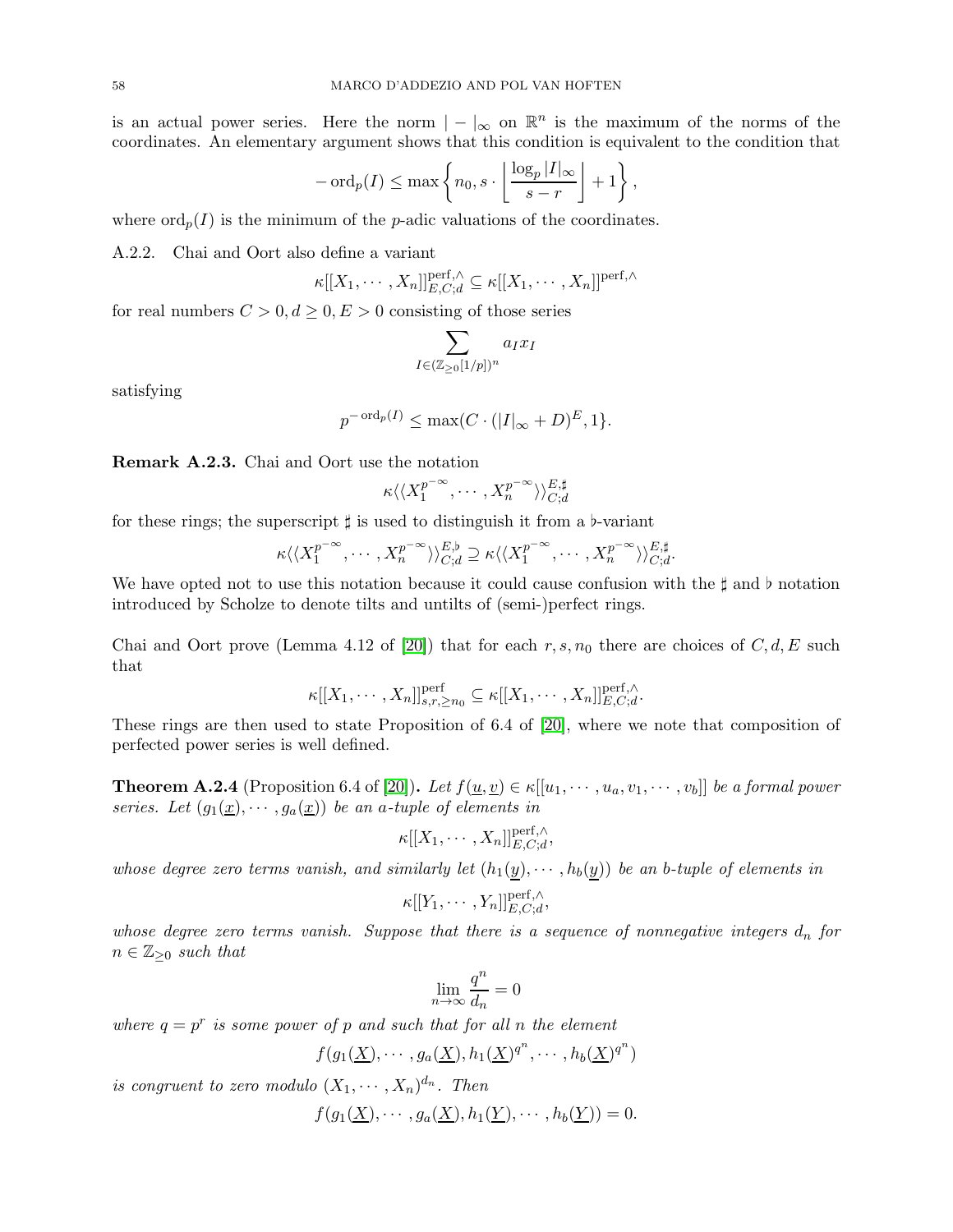*Proof.* This is a special case of Proposition 6.4 of [\[20\]](#page-59-9) (c.f. the remark after its statement); strictly speaking this proposition is stated for the ♭-versions of the complete restricted perfections of Chai– Oort, but those contain the  $\sharp$ -versions (see [A.2.3\)](#page-57-1).

Remark A.2.5. Let us recall from Section 6.1 of [\[20\]](#page-59-9) some intuition behind Theorem A.2.4 in the case that the  $g_i$  and  $h_i$  are ordinary power series. Define

$$
U = \mathrm{Spf} \,\kappa[[u_1,\cdots,u_a]], \; V = \mathrm{Spf} \,\kappa[[v_1,\cdots,v_b]], \; W = \mathrm{Spf} \,\kappa[[x_1,\cdots,x_n]].
$$

Then  $f(u, v)$  corresponds to a global function f on  $U \times V$ , and  $(q_1, \dots, q_n)$ ,  $(h_1, \dots, h_b)$  correspond to morphisms

$$
g: W \to U
$$

$$
h: W \to V.
$$

The theorem can then be interpreted as saying that  $(g,h)^*(f)$  is trivial if and only if for all n the global function

$$
(1,\varphi_{\mathrm{rel}}^n)^*\circ(g,h)^*(f)
$$

is trivial mod  $(X_1, \dots, X_n)^{d^n}$  for a sequence of integers  $d_n$  satisfying

$$
\lim_{n \to \infty} \frac{q^n}{d_n} = 0.
$$

## <span id="page-58-0"></span>**REFERENCES**

- <span id="page-58-15"></span>[1] Johannes Anschütz and Arthur-César Le Bras, *Prismatic Dieudonné theory*, arXiv e-prints (July 2019), available at <1907.10525>.
- <span id="page-58-7"></span>[2] Pierre Berthelot and William Messing, *Théorie de Dieudonné cristalline. I*, Journées de Géométrie Algébrique de Rennes (Rennes, 1978), Vol. I, 1979, pp. 17–37. MR563458
- <span id="page-58-12"></span>[3] Bhargav Bhatt and Jacob Lurie, Absolute prismatic cohomology, arXiv e-prints (January 2022), available at <2201.06120>.
- <span id="page-58-10"></span>[4] , The prismatization of p-adic formal schemes, arXiv e-prints (January 2022), available at <2201.06124>.
- <span id="page-58-14"></span>[5] Bhargav Bhatt, Matthew Morrow, and Peter Scholze, Topological Hochschild homology and integral p-adic Hodge *theory*, Publ. Math. Inst. Hautes Etudes Sci.  $129$  (2019), 199–310. MR3949030
- <span id="page-58-13"></span>[6] Bhargav Bhatt and Peter Scholze, Prismatic F-crystals and crystalline Galois representations, arXiv e-prints (June 2021), available at <2106.14735>.
- <span id="page-58-18"></span>[7] Nicolas Bourbaki, Lie groups and Lie algebras. Chapters 4–6, Elements of Mathematics (Berlin), Springer-Verlag, Berlin, 2002. Translated from the 1968 French original by Andrew Pressley. MR1890629
- <span id="page-58-5"></span>[8] Daniel Bragg and Ziquan Yang, Twisted Derived Equivalences and Isogenies between K3 Surfaces in Positive Characteristic, arXiv e-prints (February 2021), available at <2102.01193>.
- <span id="page-58-8"></span>[9] Ana Caraiani and Peter Scholze, On the generic part of the cohomology of compact unitary Shimura varieties, Ann. of Math. (2) 186 (2017), no. 3, 649–766. MR3702677
- <span id="page-58-3"></span>[10] Ching-Li Chai, Every ordinary symplectic isogeny class in positive characteristic is dense in the moduli, Invent. Math. 121 (1995), no. 3, 439–479. MR1353306
- <span id="page-58-6"></span>[11] , Families of ordinary abelian varieties: canonical coordinates, p-adic monodromy, tate-linear subvarieties and hecke orbits, 2003. preprint available at [https://www2.math.upenn.edu/~chai/papers\\_pdf/fam\\_ord\\_av.pdf](https://www2.math.upenn.edu/~chai/papers_pdf/fam_ord_av.pdf).
- <span id="page-58-16"></span>[12] , Canonical coordinates on leaves of p-divisible groups: The two-slope case (2005). Available at [https://www2.math.upenn.edu/~chai/papers\\_pdf/2slope\\_v14.pdf](https://www2.math.upenn.edu/~chai/papers_pdf/2slope_v14.pdf).
- <span id="page-58-4"></span>[13]  $\_\_\_\_\_\_\_\$  Monodromy of Hecke-invariant subvarieties, Pure Appl. Math. Q. 1 (2005), no. 2, Special Issue: In memory of Armand Borel. Part 1, 291–303. MR2194726
- <span id="page-58-1"></span>[14] , Hecke orbits as Shimura varieties in positive characteristic, International Congress of Mathematicians. Vol. II, 2006, pp. 295–312. MR2275599
- <span id="page-58-11"></span>[15] , A rigidity result for p-divisible formal groups, Asian J. Math. 12 (2008), no. 2, 193–202. MR2439259
- <span id="page-58-9"></span>[16] , Sustained p-divisible groups and a foliation on moduli spaces of abelian varieties, Proceedings of the International Consortium of Chinese Mathematicians 2018, [2020] ©2020, pp. 3–30. MR4251135
- <span id="page-58-2"></span>[17] Ching-Li Chai and Frans Oort, Hecke orbits. book project in preparation.
- <span id="page-58-17"></span>[18] , Moduli of abelian varieties and p-divisible groups, Arithmetic geometry, 2009, pp. 441–536. MR2498069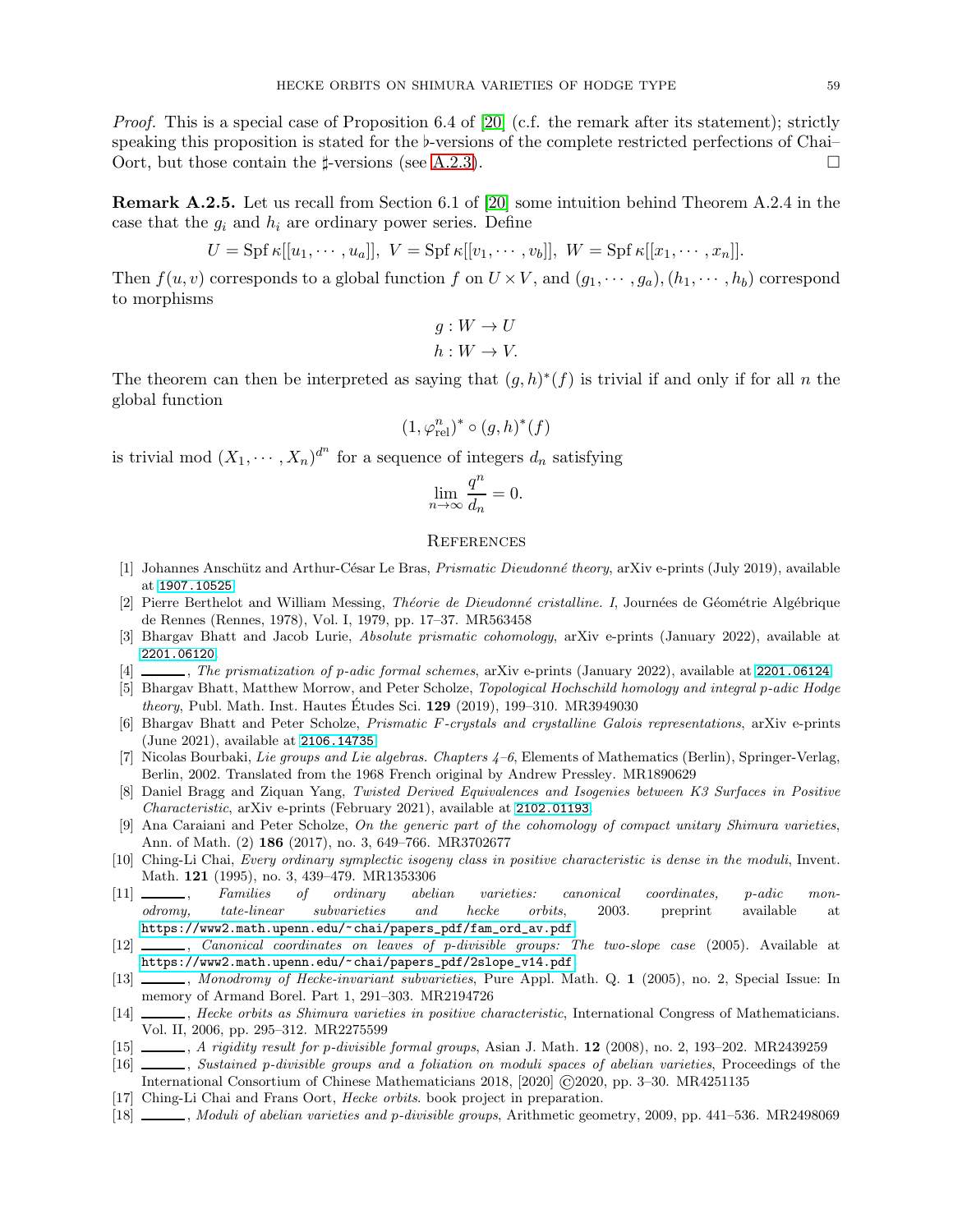- <span id="page-59-3"></span>[19]  $\frac{1}{20}$ , Monodromy and irreducibility of leaves, Ann. of Math. (2) 173 (2011), no. 3, 1359–1396. MR2800716<br>[20]  $\frac{1}{20}$ , Rigidity for biextensions of formal groups (2017). Available a
- <span id="page-59-9"></span>[20]  $\frac{1}{20}$ , Rigidity for biextensions of formal groups (2017). Available at [https://www2.math.upenn.edu/~chai/papers\\_pdf/rig\\_biext\\_v4d.pdf](https://www2.math.upenn.edu/~chai/papers_pdf/rig_biext_v4d.pdf).
- <span id="page-59-5"></span>[21] Richard Crew, F-isocrystals and their monodromy groups, Ann. Sci. Ecole Norm. Sup.  $(4)$  25 (1992), no. 4, 429–464. MR1186910
- <span id="page-59-24"></span>[22] Marco D'Addezio, The monodromy groups of lisse sheaves and overconvergent F-isocrystals, Selecta Math. (N.S.) 26 (2020), no. 3.
- <span id="page-59-6"></span>[23] Marco D'Addezio, Parabolicity conjecture of F-isocrystals, arXiv e-prints (December 2020), available at <2012.12879>.
- <span id="page-59-15"></span>[24] Aise Johan de Jong, Crystalline Dieudonné module theory via formal and rigid geometry, Inst. Hautes Etudes Sci. Publ. Math. 82 (1995), 5–96 (1996). MR1383213
- <span id="page-59-25"></span>[25] P. Deligne and J. S. Milne, Tannakian categories, Hodge cycles, motives, and shimura varieties, 1982, pp. 101– 228.
- <span id="page-59-11"></span>[26] Jean Dieudonné and Alexander Grothendieck, Eléments de géométrie algébrique: I. Le langage des schémas, Inst. Hautes Etudes Sci. Publ. Math. 4 (1961).
- <span id="page-59-7"></span>[27] Vladimir Drinfeld, A stacky approach to crystals, arXiv e-prints (October 2018), arXiv:1810.11853, available at <1810.11853>.
- <span id="page-59-13"></span>[28] Vladimir Drinfeld and Kiran Kedlaya, Slopes of indecomposable F-isocrystals, Pure Appl. Math. Quart. 13 (2017), 131–192.
- <span id="page-59-12"></span> $[29]$  Marco D'Addezio and Hélène Esnault, On the Universal Extensions in Tannakian Categories, International Mathematics Research Notices (202105), available at <https://academic.oup.com/imrn/advance-article-pdf/doi/10.1093/imrn/rnab107/38377494/rnab107.pdf>.
- <span id="page-59-10"></span>[30] Laurent Fargues and Peter Scholze, Geometrization of the local Langlands correspondence, arXiv e-prints (February 2021), available at <2102.13459>.
- <span id="page-59-27"></span>[31] Ulrich Görtz, Xuhua He, and Sian Nie, Fully Hodge–Newton Decomposable Shimura Varieties, Peking Math. J. 2 (2019), no. 2, 99–154. MR4060001
- <span id="page-59-1"></span>[32] Paul Hamacher, The product structure of Newton strata in the good reduction of Shimura varieties of Hodge type, J. Algebraic Geom. 28 (2019), no. 4, 721–749. MR3994311
- <span id="page-59-21"></span>[33] Paul Hamacher and Wansu Kim, *l-adic étale cohomology of Shimura varieties of Hodge type with non-trivial* coefficients, Math. Ann. 375 (2019), no. 3-4, 973–1044. MR4023369
- <span id="page-59-17"></span>[34] S. Mohammad Hadi Hedayatzadeh, *Exterior powers of*  $\pi$ *-divisible modules over fields*, J. Number Theory 138 (2014), 119–174. MR3168925
- <span id="page-59-16"></span>[35] Gerhard P. Hochschild, *Basic theory of algebraic groups and Lie algebras*, Graduate Texts in Mathematics, vol. 75, Springer-Verlag, New York-Berlin, 1981. MR620024
- <span id="page-59-18"></span>[36] Harald Hofstätter, *Denominators of coefficients of the Baker-Campbell-Hausdorff series*, arXiv e-prints (October 2020), available at <2010.03440>.
- <span id="page-59-29"></span>[37] Pol van Hoften, Mod p points on Shimura varieties of parahoric level (with an appendix by Rong Zhou), arXiv e-prints (October 2020), available at <2010.10496>.
- <span id="page-59-4"></span>[38]  $\ldots$ , On the ordinary Hecke orbit conjecture, arXiv e-prints (December 2021), available at <2112.12422>.
- <span id="page-59-0"></span>[39] Pol van Hoften and Luciena Xiao Xiao, Monodromy and Irreducibility of Igusa Varieties, arXiv e-prints (February 2021), available at <2102.09870>.
- <span id="page-59-8"></span>[40] Serin Hong, On the Hodge-Newton filtration for p-divisible groups of Hodge type, Math. Z. 291 (2019), no. 1-2, 473–497. MR3936079
- <span id="page-59-22"></span>[41] Luc Illusie, *Complexe cotangent et déformations. II*, Lecture Notes in Mathematics, Vol. 283, Springer-Verlag, Berlin-New York, 1972. MR0491681
- <span id="page-59-23"></span>[42] , Déformations de groupes de Barsotti-Tate (d'après A. Grothendieck), 1985, pp. 151–198. Seminar on arithmetic bundles: the Mordell conjecture (Paris, 1983/84). MR801922
- <span id="page-59-26"></span>[43] Guy Kapon and Lior Hadassy, Characterising Semi-Simple Lie Algebras by Their Borel Nilpotent Radical, arXiv e-prints (November 2021), available at <2111.03323>.
- <span id="page-59-14"></span>[44] Nicholas M. Katz, Slope filtration of F-crystals, Journées de Géométrie Algébrique de Rennes (Rennes, 1978), Vol. I, 1979, pp. 113–163. MR563463
- <span id="page-59-2"></span>[45] Wansu Kim, On central leaves of Hodge-type Shimura varieties with parahoric level structure, Math. Z. 291 (2019), no. 1-2, 329–363. MR3936073
- <span id="page-59-20"></span>[46] Wansu Kim and Keerthi Madapusi Pera, 2-adic integral canonical models, Forum Math. Sigma 4 (2016), Paper No. e28, 34. MR3569319
- <span id="page-59-28"></span>[47] M. Kisin and G. Pappas, Integral models of Shimura varieties with parahoric level structure, Publ. Math. Inst. Hautes Études Sci. **128** (2018), 121–218. MR3905466
- <span id="page-59-19"></span>[48] Mark Kisin, Integral models for Shimura varieties of abelian type, J. Amer. Math. Soc. 23 (2010), no. 4, 967–1012. MR2669706